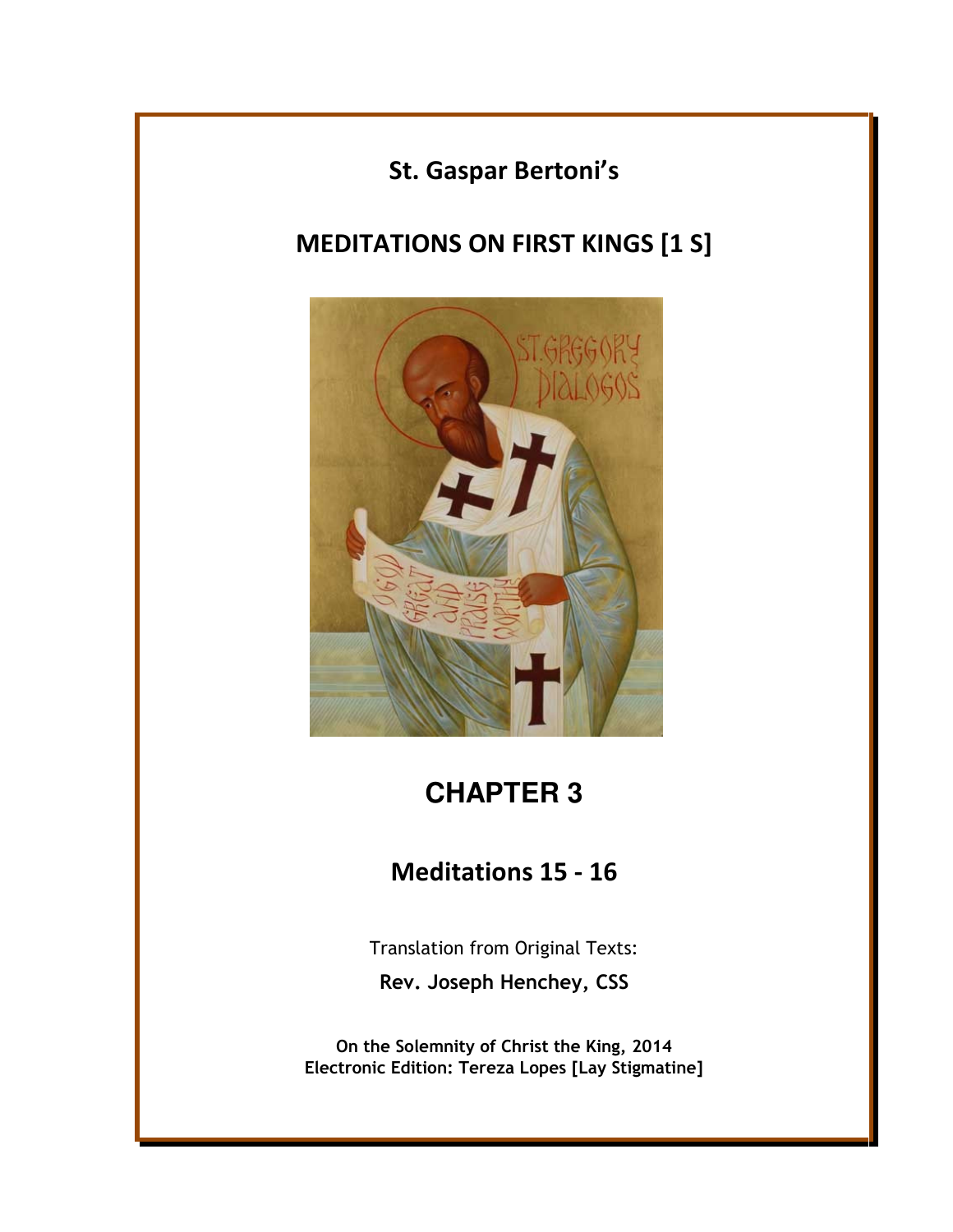## TABLE OF CONTENTS

|                                                | Page |
|------------------------------------------------|------|
| Meditation 15 [## 5384-5456] - 1 Reg 3:1-9     | 381  |
| Meditation 16 a [## 5457-5508] - 1 Reg 3:9-14  | 401  |
| Meditation 16 b [## 5509-5554] - 1 Reg 3:15-21 | 41 7 |

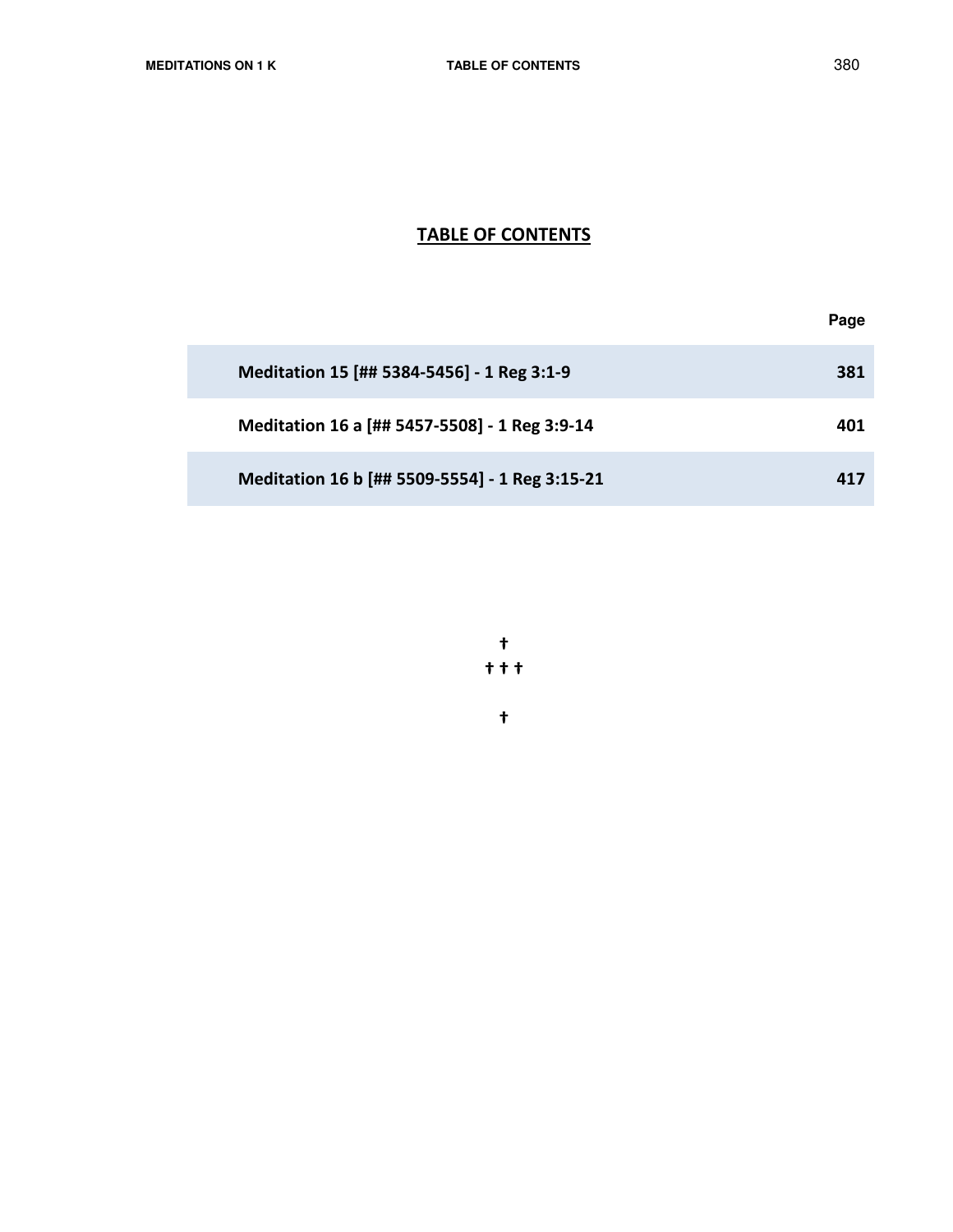## MEDITATION 15 1 K 3: 1-9 Mss 5384-5456

#### 5384: Preparatory Prayer

#### Prelude 1

 1 K 3:1: Now the child Samuel ministered to the Lord before Eli, and the word of the Lord was precious in those days, there was no manifest vision. **[It was rare that God** would speak in those days, and make known publicly and known His visions and prophecies].

v. 2: And it came to pass one day when Eli lay in his place [ Now it happened one time while Eli was sleeping in his usual place, in a cell very close to the tabernacle], and his eyes were grown dim, that he could not see [he could hardly see at all].

5385: v. 3: Before the lamp of God went out [before the candles were extinguished on the candelabra, which was done around sunrise, that is, almost at the completion of the last of the three Vigils in which the Hebrews divided the night, and so in its twilight. And this means, not for hours, as among us is usually the custom, but in those three Vigils as the Hebrews divided the night, it was already almost at the twilight of the last Vigil. However, some Latin Codices thus join the phrases: Eli could not see the lamp of God before it was blown out], Samuel slept in the temple of the Lord, where the ark of God was [in one and the same room, or the one next to Eli, so that he could be the more ready for his services near the Sanctuary].

5386: v. 4: And the Lord called Samuel. And he answered: Here am I.

v. 5: And he ran to Eli and said: Here am I: for thou didst call me. He said: I did not call: go back and sleep, And he went and slept.

v. 6: And the Lord called Samuel again. And Samuel arose and went to Heli, and said: Here am I; for thou callest me. He answered: I did not call thee, my son; return and sleep.

**v. 7:** Now Samuel did not know yet the Lord, neither had the word of the Lord been revealed to him. [He was not yet accustomed to discerning God's voice, from that of a man, as God had not yet spoken to him earlier].

v. 8: And the Lord called Samuel again the third time. And he arose up and went to Eli.

**v. 9:** And said: here am I; for thou didst call me. Then Eli understood that the Lord called the child and he said to Samuel: Go, and sleep: and if hew shall call thee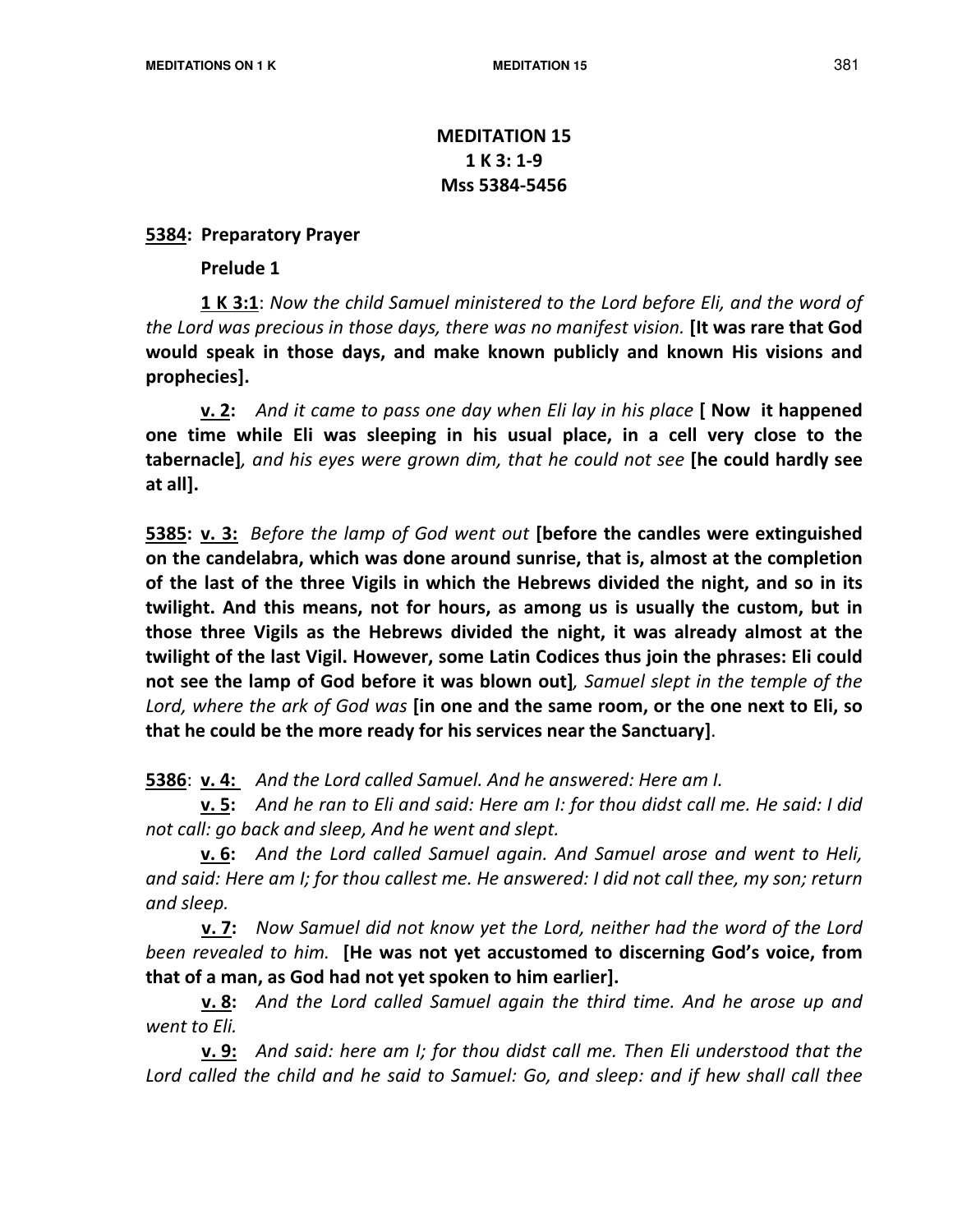anymore say: Speak, Lord, for thy servant heareth. So, Samuel went and slept in his place.

5387: Now on this letter up-building, etc. that having seen the dispositions of the ecclesiastical vocation, placed in some remote and proximate preparations for operating and cooperating grace, and in some trials for various spirits, of the good Spirit, that is, and of the evil spirit, it follows, according to the proposal laid down at the beginning, it is not to be seen the order of this vocation.

 As for God's manifesting his vocation to the person chosen by Him, there are to be distinguished three times, or modes of acting.

 In the order of this vocation there is to be considered both the manifestation and the execution: because first the end must be manifested and then the means to get there. This manifestation is then made to the person whom He calls to be due to the dignity and powers superior to other men, because no one assumes to himself this honor unless he is called by God, Heb 5:4. He manifests this vocation also to those men who have to submit to its ministry and dependence, so they might understand to whom, and by what right they have to submit, according to this 2 Co 12:12: Yet the signs of my apostleship have been wrought on you …

5388: In the Second Part then we will speak of the second time, or the manner of responding to the supernatural vocation, but which is ordinary. And as long as this is a free gift of God-Mercy, that notwithstanding the man needs to prepare himself with the grace of God and remove obstacles, according to that expression, Pr 16:1: It is the part of man to prepare the soul: And while the Lord favors one with these lights, as in this time ite is not the custom to be befitting then for a three-fold proof or examen, in order to discern the true from the false according to this saying:  $...$  try the spirits if they be of God... 1 Jn 4:1. And after having ascertained the true light and the true spirit, there is necessary the diligent custody in order not to lose it, nor to extinguish it, according to this: extinguish not the spirit. [1Th 5:19].

5389: [A RE-DOING] ; there are, therefore, three times, or modes, to be distinguished:

 - First, when the divine virtue moves our will which takes away all doubt , and even the ability to doubt, as happened to Paul and Matthew. This time, or manner, is indeed supernatural. And we will say something about this on next Saturday. Today there pertains the two following considerations.

5390: - Second, when the divine good pleasure renders itself quite clear and manifest by means of a previous experience of some consolation or desolation, or proof of diverse spirits. This is supernatural, but ordinary.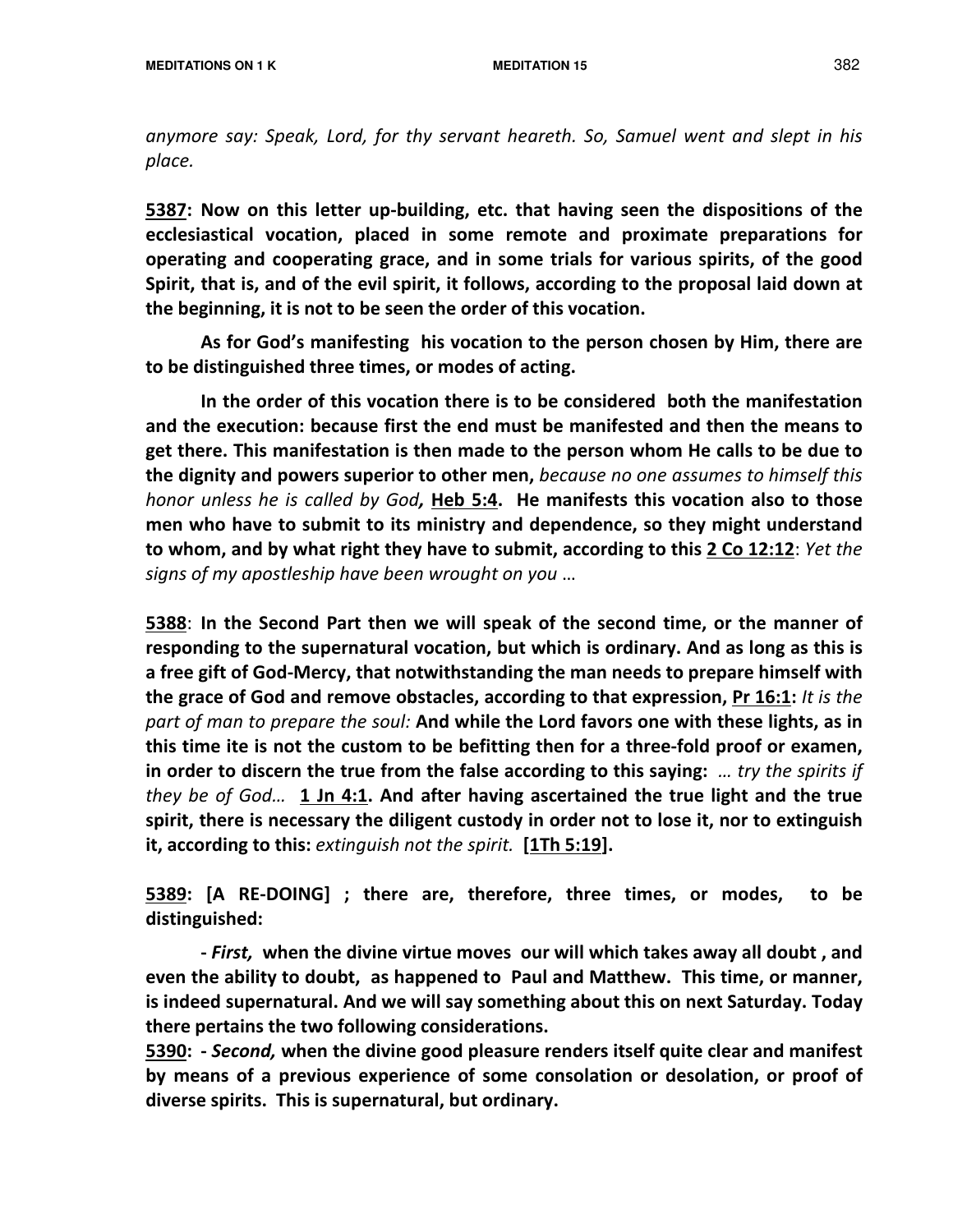- Third, when for the tranquility of reason there is some consideration regarding the purpose for which it was created [that is, the glory of God and one's own salvation]. There is then elected one state or one such mode of a state, however, within the confines of the Catholic Church, through which as a more comfortable and sure means so that one might directly tend toward his end. And this tranquility then is intended to be in the soul when it is not agitated by any trial of various spirits, and hence the more easily one might make use of his own strength.

5391: This is indeed quite natural and common; so therefore, we will begin with it.

 And because the second time is not usually always so clear to one who has had no previous experience of it and therefore it is usually surer to take advantage with the second, as of the first, that is, of the right and tranquil reason; and it is more fitting to make use of prayer, as a more proportionate means to achieving the goal; and above all to wait that God, with the internal testimony of His gifts, will testify that it is He Who speaks.

 So, in the second part, treating of this second time, we will find an agreement: both the antecedent preparations and the concomitant exams or proofs, and the consequent custody.

## 5392: [A Second RE-DOING]:

 Now having built up on this reading, etc, let us say that having seen the disposition for the ecclesiastical vocation, placed in some remote and proximate preparations of the operating and cooperating grace, and in some experiences of various spirits, that is in the sight and the withdrawal of the good Spirit, and in the temptation from the evil Spirit, that is both diabolical and human. According to the proposal, to see now the order of this same vocation , and according to its execution: because first it is necessary to consider the means, and then to dispose of the means in order to arrive there.

5393: This manifestation however of the end to which God elects, or 'vocation', this makes of the chosen one to be with the dignity and with the powers superior to all the rest if men, so that either by timidity one would not flee, or would not usurp powers through presumption, according to this saying: Neither doth any man take the honor to himself, but he that is called by God, as Aaron was Heb 5:4.

This is done also to men, who should with reverence and dependence support their ministry, so that they might know to whom and by what right [ they should obey], according to these words: Yet the signs of My apostolate have been wrought on you… [2 Co 12:12].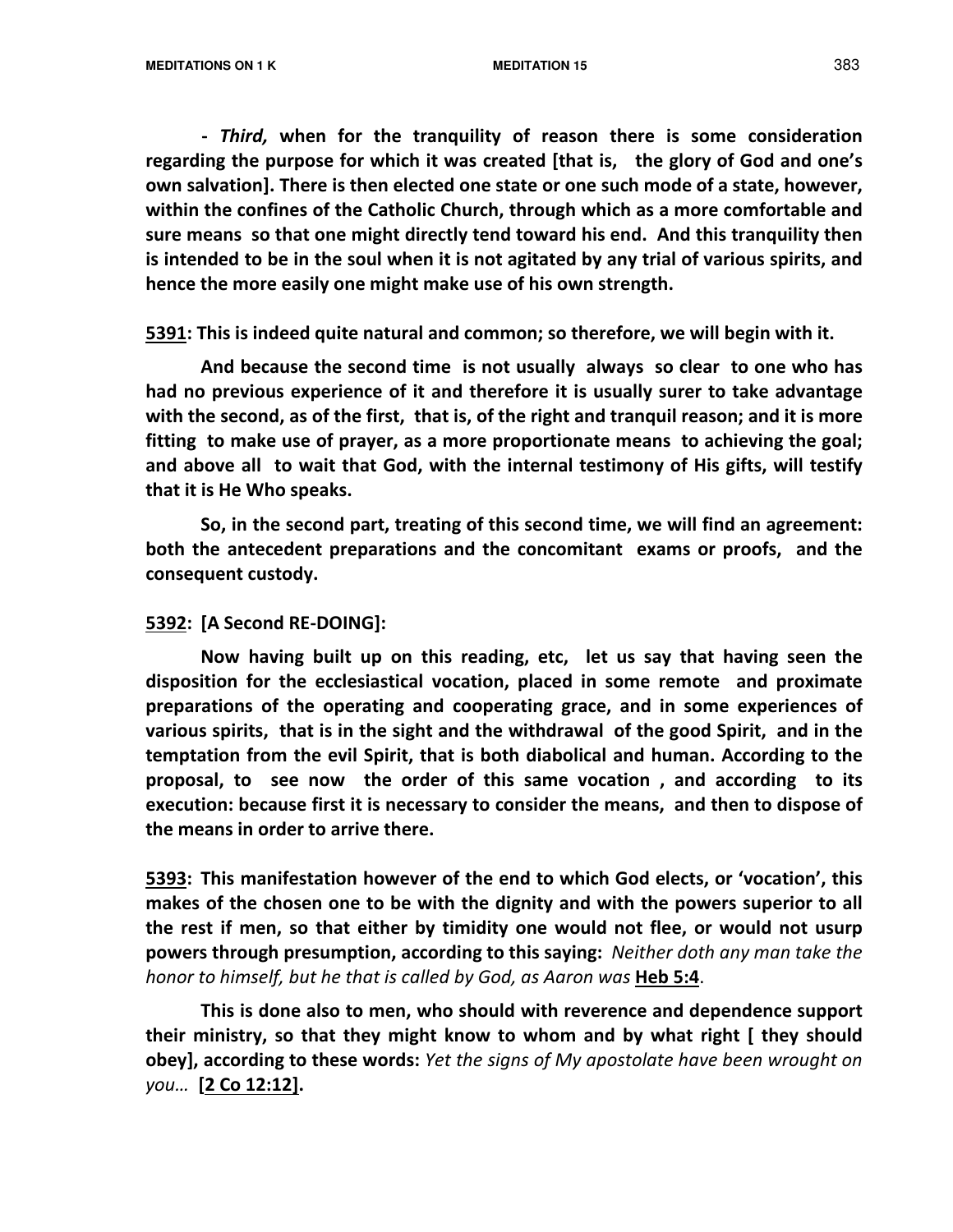5394: When at the manifestation that God makes of His vocation to the person elected by Him, there are three times to be distinguished, or modes:

 The first, when the divine virtue so moves our wills, that he takes away from the soul all doubt, even to the power of doubting, as is said to St Paul Ac 9:1, ff. and St. Matthew, Mt 9:8. This time, or manner, is not only supernatural, but is also downright extraordinary. Indeed on Saturday next we will have something to say that is quite useful.

5395: The second occurs when there is rendered quite clear and manifest the divine good pleasure, by means of the previous experiment of some consolation or desolation, or trial of diverse spirits. This is supernatural in appearance, which is also quite ordinary.

 The third, takes place when through the tranquility of reason, having been considered by many the end for which he has been created [(and that is] for the glory of God and one's own salvation) there is underscored and made known this [ecclesiastical] sate, or further a certain such particular manner of this state [however, within the confines of the Catholic Church] as a means that is quite comfortable and secure through which he might tend directly to his end.

5396: And so also is the light of right reason is from God, according to which:  $Who$ will show us good? The light is signed, [Ps 4:6, ff.], so this vocation comes also from God: this time, too, is quite natural and common to all. Therefore, we will begin from this in the First Part of the Meditation.

 And therefore as long as the supernatural light of the Second Time is a gratuitous gift of God, nonetheless man needs to prepare himself for it, according to what is said in Pr 16:1: Man's task is to prepare his soul. And while the Lord favors with these lights, just as this time does not customarily always be so clear to anyone who does not have experience. Therefore each is more secure taking advantage together with this Second Time also the Third, that is, by means of a right and tranquil reason, and ought to make much use of prayer, as a means that is more proportionate to a supernatural order of realities; and above all, each is to await that God Himself testify with His gifts that it is He who speaks and not others.

5397: Thus it is befitting to make a three-fold examen, or trial, in order to discern the true from the false spirit, according to this text: 1 Jn 4:1: ...try the spirits if they be of God. And after having discerned the clear light and the true spirit, diligent custody is then needed in order not to lose it, or not to extinguish it, according to this text,  $1$  Th 5:19: ... Extinguish not the spirit. So, in the Second Part, treating of this second part of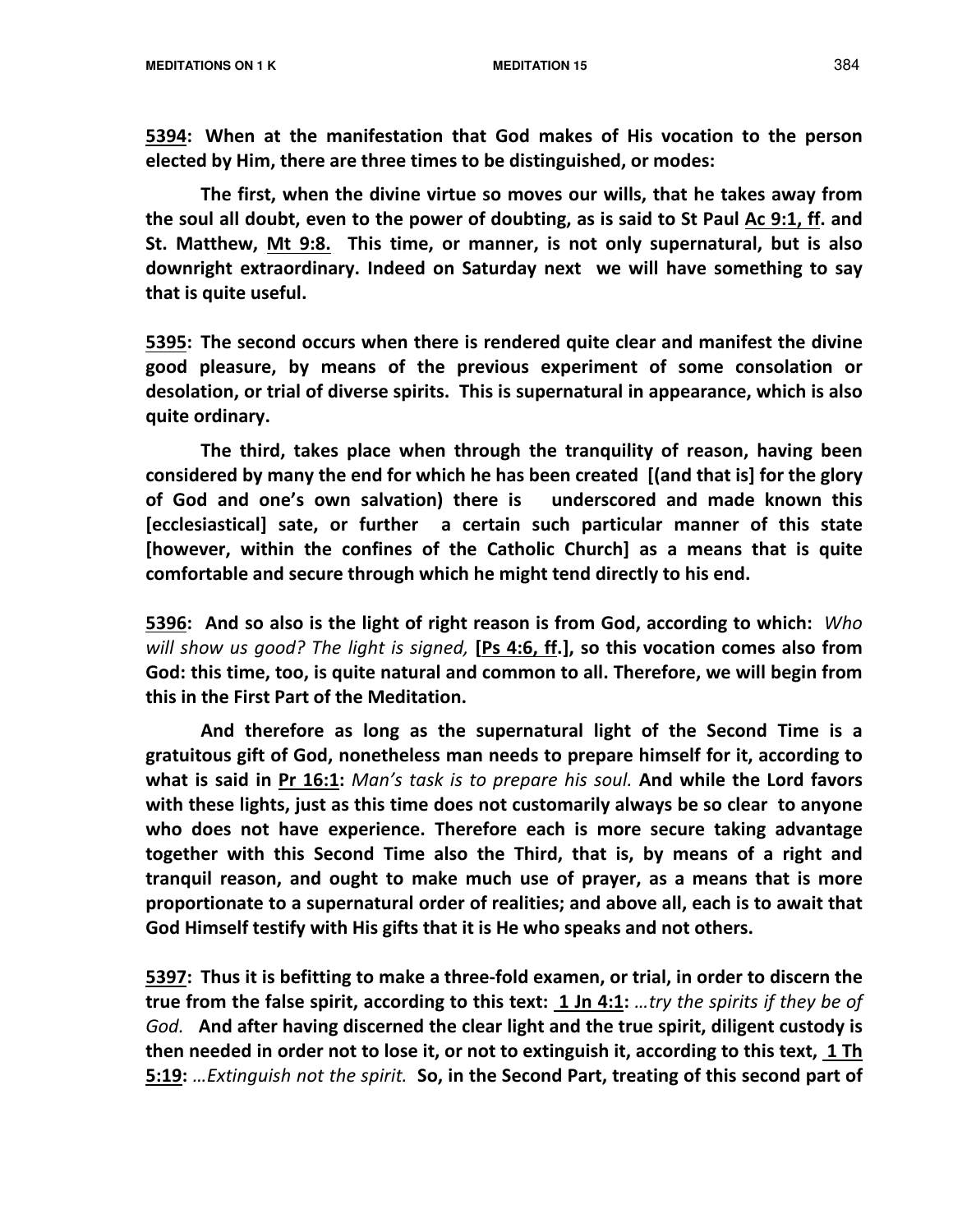the vocation, we will bring them together and the antecedent preparation, and the examinations or the concomitant proofs, and the consequent custody.

## 5398: FIRST TIME

l.

 This is how the vocation manifests itself in the First Time frame, that is, by means of the right discourse of the tranquil reason: that is by the young man serving the Lord, and satisfying all the ecclesiastical disciplines, feeling within the mind and th4e strength to do this. This brings on great fatigue, in order to keep oneself in chastity, and to sustain the weight of the ministry and the great renunciations: [in the preparation of one's heart and soul there is necessary, says St. Thomas, the renunciation even of one's parents and possessions], and it implies very great dangers, of losing even freedom and life: And just who does not realize with his reason that he is incurring these necessary expenditures in order to build the tower? [Lk 14:28, ff.]. Singularly gathering together almost the entire result of past dispositions, remote and proximate preparations of the operating and cooperating grace and the trials of various spirits.

5399: 1 K 3:1: Now the child Samuel ministered to the Lord before Eli, and the word of the Lord was precious in those days, there was no manifest vision.

 Now the child Samuel ministered to the Lord before Eli, and the word of the Lord was precious in those days, there was no manifest vision.

Samuel ministered to the Lord.

Samuel: Preachers of the Holy Church. $^{\rm 1}$ 

Eli: the Elect Fathers of the Old Testament.

The child Samuel ministered to the Lord : as the new order of doctors preached the faith of the Redeemer. Rm 11:13: as long indeed as I am the apostle of the Gentiles, I will honor my ministry. **2 Co 11:22, f.**: They are Hebrews: so am I. They are

<sup>&</sup>lt;sup>1</sup> Translator's note: it is helpful to remember throughout this work: 'Preaching' in the language of St. Gregory implies all that is included under communicating the word of God. [cf.  $1 \times 1$  (foonote 28)]

Translator's Note : this is not a reference to any particular religious community, or ministry – but implies a clergy well prepared, both spiritually and intellectually, necessary for the renewal of the Church. [Cf. again: Perhaps a word on Gregory's understanding of preaching is appropriate: it refers to an activity that is far more encompassing than preaching understood as the delivering of a sermon. To preach is to proclaim and teach the Christian gospel by one's words, actions and example. God preached the knowledge of himself through the entirety of his incarnate existence in Christ Jesus; a priest preaches the gospel by his words, by his deeds and by the moral character of his life. This understanding of preaching may help one understand the unusual use of 'preaching' in the commentary. (cf. Cassian DelCogliano, ocso)]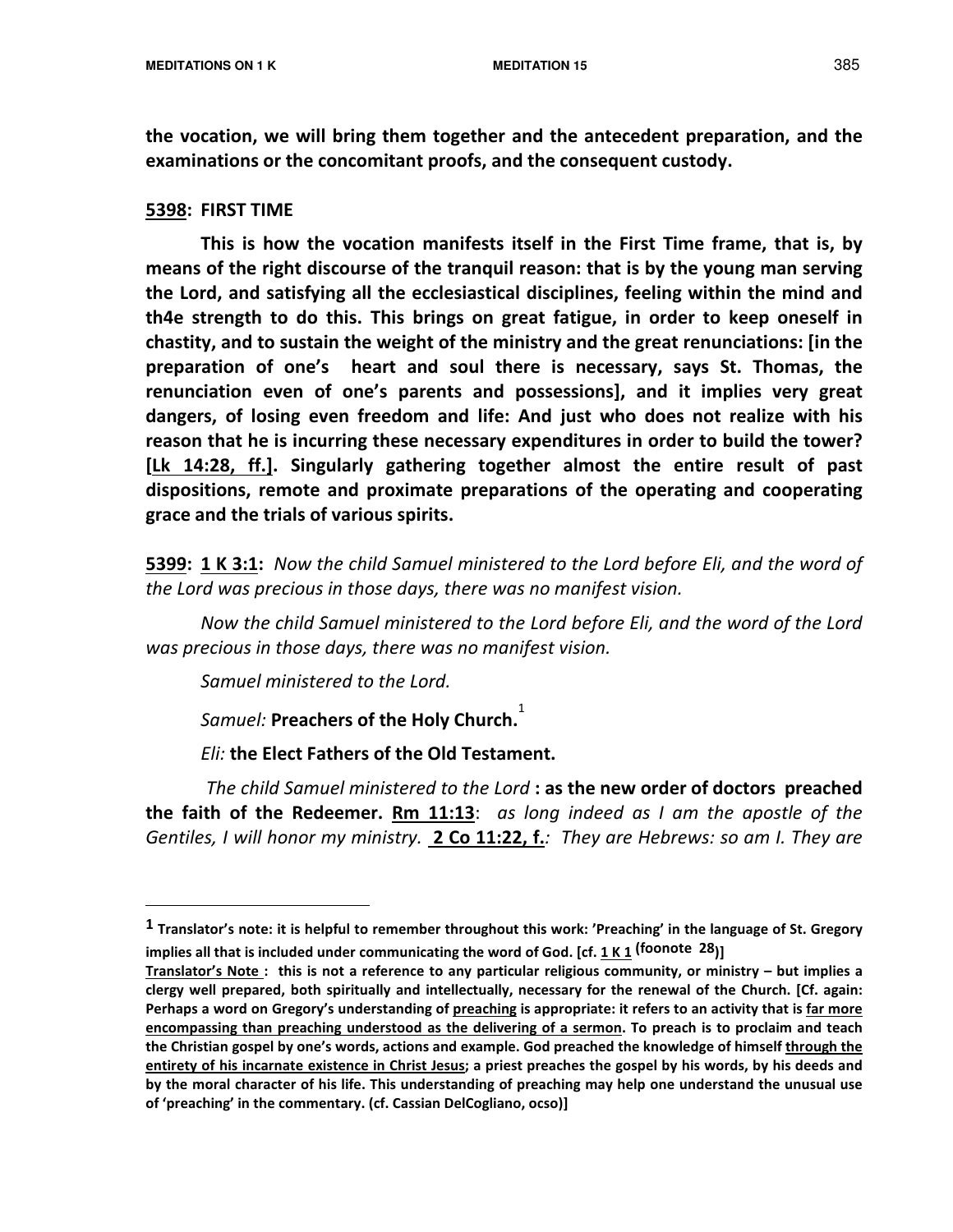Israelites: so am I. They are the seed of Abraham: so am I. They are the ministers of Christ [as less wise, I say], I am more so.

## 5400: He ministered to the Lord: [which] means to carry out the work of preaching.

Now the child Samuel ministered to the Lord before Eli: Because whatever the new order of preachers asserted regarding the religion of new faith, this was strengthened by the authority of the ancient Fathers. Samuelminist4ered to the Lord when as a new preacher he asserted, Rm 15:8: For I say that Christ Jesus was minister of the circumcision for the truth of God, to confirm the promises made to the Fathers;  $v$ . 9: But that the Gentiles are to glorify God for his mercy….

5401: Before Eli, 1 K 3:1: that whoever exhibited the ministry before God, also loomed over Eli as well, as it says: Rm 15: 9: as it is written, [Ps 17:50]: Therefore will I give glory to thee and I will sing a psalm to Your name. **[Rm 15:10, f.]** And again he saith: Rejoice, yet Gentiles, with his people. Dt 32:43: and again: Praise his People, ye nations and magnify Him all peoples. Ps 116:1:  $\sigma$  Praise the Lord, all ye nations: praise Him all ye people> And if one the more would exhibit himself before Eli in the ministry of the Lord, there is added: Rm 15:12: and again Isaiah says [Is 61:10]: He will be of the root of Jesse and He will rise up to rule the gentiles, and in him the peoples will hope.

 Now the child Samuel ministered to the Lord before Eli: Because the Elect preachers of the Holy Church, while through their preaching they setup the state of new faith

5402: The child Samuel ministered to the Lord: When Peter asserted the glory of the risen Lord, Ac 2:22: Ye men of Israel, hear these words: Jesus of Nazareth, man approved of God among you, by miracles, and wonders, and signs, which God did by him, in the midst of you, as you also know, The child Samuel ministered to the Lord  $u$ .</u>  $23$ :  $^{2}$  This same being delivered up, by the determinate counsel and foreknowledge of God, you by the hands of wicked men have crucified and slain, v. 24: whom God has raised up having loosed the sorrows of hell, as it was impossible that He should be holden by it.

5403: But this ministry which he exhibited to God, he also exhibited 'before Eli'. v. 25: For David saith concerning Him: Ps 18, ff.: I saw the Lord before my face: because he is at my right hand, that I may not be moved,  $v. 26$ : For this my heart has been made glad, and my tongue has rejoiced: moreover, my flesh also shall rest in hope.;  $v. 27$ : Because thou wilt not leave my soul in hell, nor suffer thy Holy One to see corruption, v.

 $\overline{a}$ 

<sup>2</sup> Translator's note: this should be v. 33.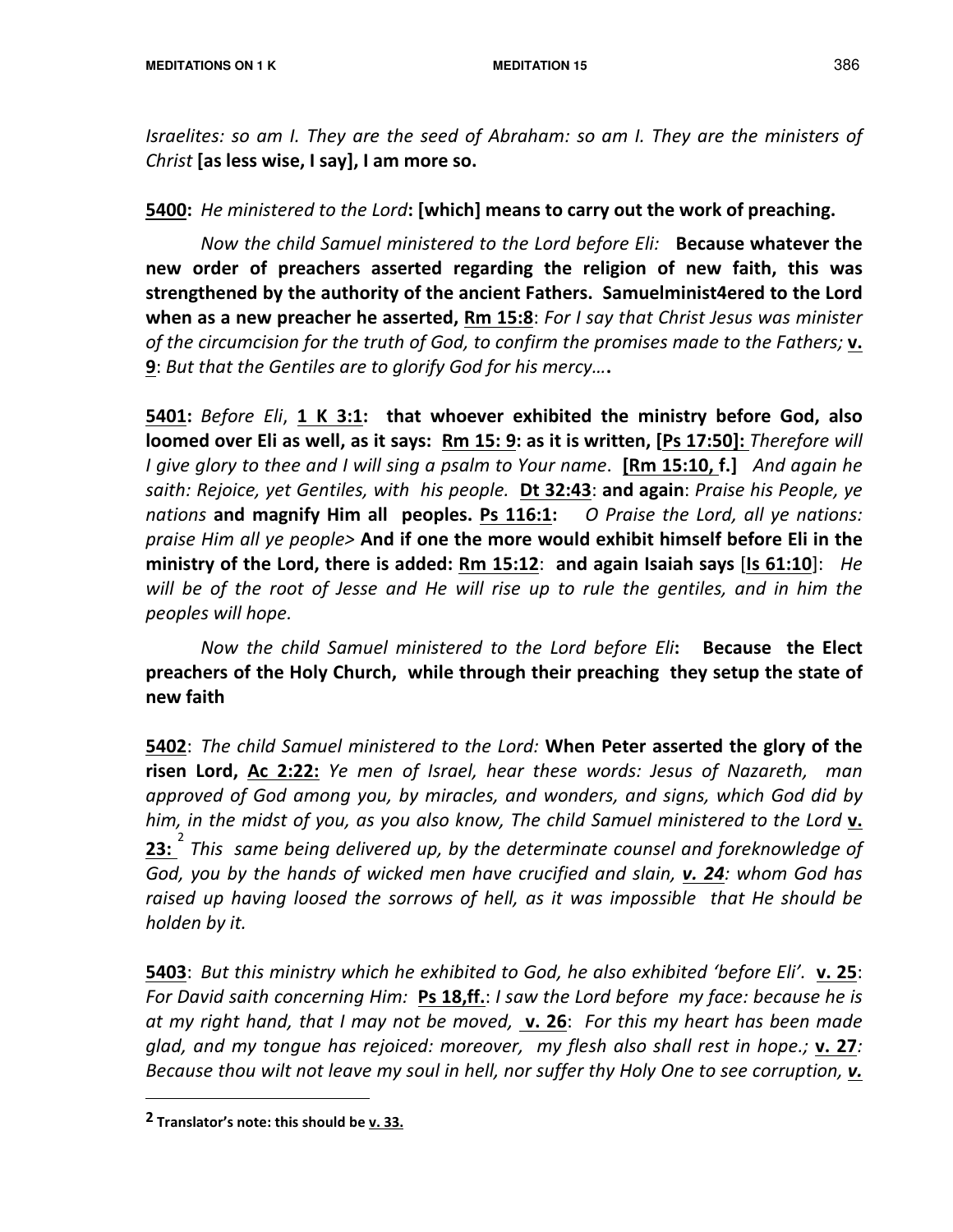$\overline{a}$ 

28: Thou has made known to me the ways of life: thou shalt make me full of joy with thy countenance.

Now the child Samuel ministered to the Lord before Eli: Because the Elect preachers of the Holy Church, while they erected a state of new faith, by their preaching, which by reason they tried to assert, they confirmed by the authority of the ancient Fathers.

5404: And the word of the Lord was precious in those days, ibi.

Precious: Because it cannot be purchased at a poor price.

The word of the Lord was precious: The price by which the word of God is purchased, is the hard work of the holy enterprise. Just as anything that we wish to have, we buy at a price, so for the sermon of preaching tghat we accept, we exhibit the heavy work of the activity.

The word of the Lord was precious: Further, thus, with just any labor of the work it was not given, [or] since whoever kills the purchaser of every sermon, will think that he doth a service for God<sup>3</sup>. **Jn 16:2.** 

5405: The word of the Lord was precious in those days: In that time, the purchaser of the sermon laid down a high price: this is because without much hard work the word of faith cannot be saved for anyone accept one who believed in it, and came to torments because of it.

In those days: The time then was when the sermon was purchased note as a type of some flighty morality, but there was exhorted by precept of the open expression, Mt 16:14: Whoever wishes to come after me, should take up his cross every day, and follow me. **Ibi 10:37**: Whoever loves mother or father more than Me is not worthy of me. Lk 14:33: So likewise everyone of you that doeth not renounce all that he possesseth cannot be My disciple.

5406: 1 K 3:1: Now the child Samuel ministered to the Lord before Eli, and the word of the Lord was precious in those days, *ibi*. While the ministry of Samuel is asserted, the word of the Lord was precious, because among the beginnings of the faith those who believed in those doctors in their preaching of eternal life, they are to believed as having expended for the word of faith works of immense labor.

5407: SECOND TIME, regarding the supernatural vocation, where there is considered the first antecedent preparation.

<sup>3</sup> Translator's note: the Latin Vulgate here offers a kind of 'source text' of interest for St. Gaspar Bertoni: obsequium Deo se praestare cogitabat [cf. Jn 16:2].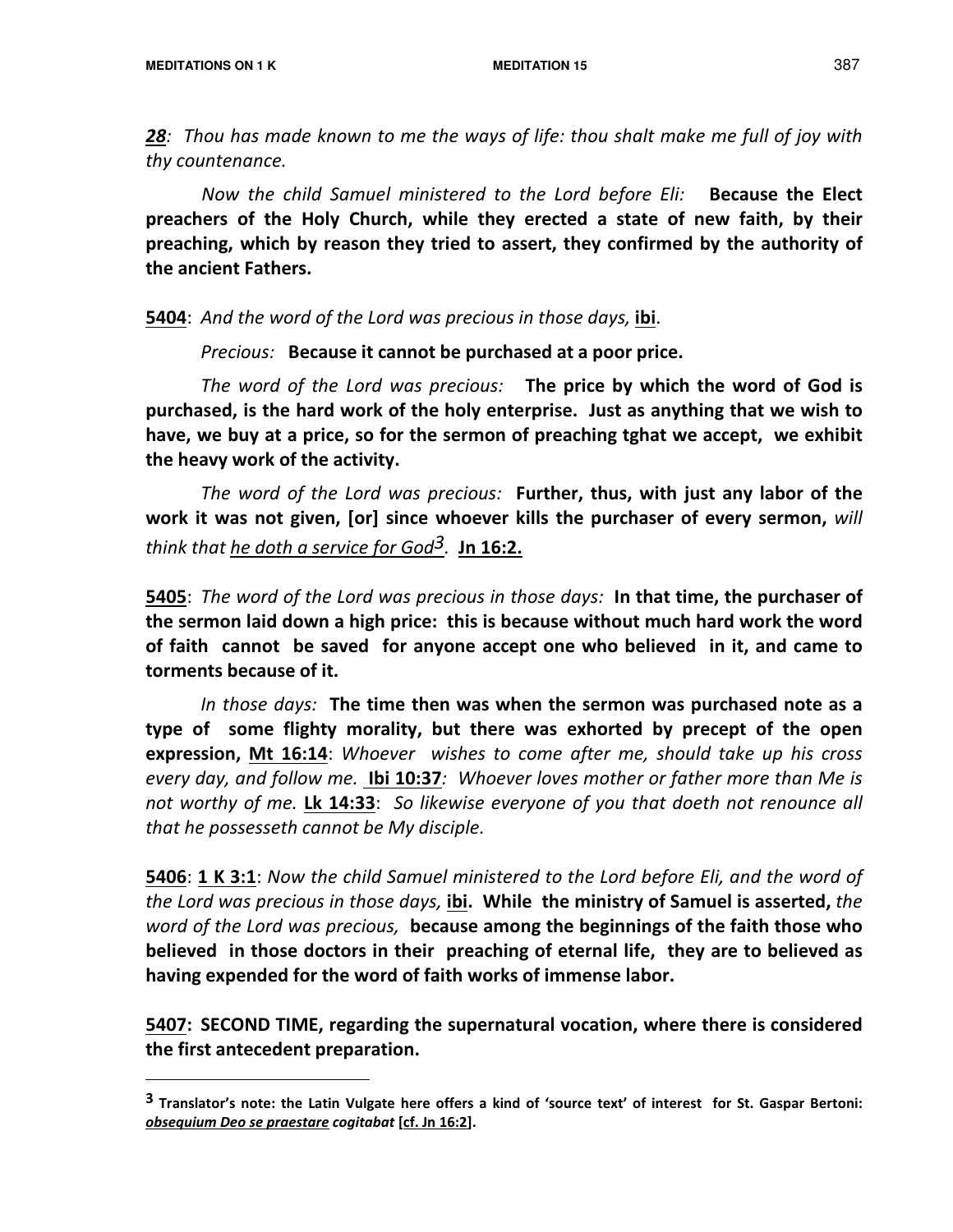The manner of the antecedent preparation at this second period of a supernatural vocation. [In order to follow Him] among the darkness of others' infidelity, through the meditation of the Sacred Scriptures, [we ought] to recollect our spirit, separating it from the entire world with a generous disdain of it all, and to hold our mind attentive to the lights of God, in prayer, a gift from Him, well protected by a vigilant mortification and circumspection.

5408: And because the Jewish people had already lost the light of divine knowledge, there follows: 1 K 3:1: there was no manifest vision.

For indeed the vision would be manifest if they had believed in the Redeemer, as they had heard of His visitation.

**1 K 3:2:** And it came to pass one day when Eli lay in his place and his eyes were grown dim, that he could not see. **v.3**: Before the lamp of God went out.

And it came to pass: Eli's vision was not manifest, because the priesthood of the Jews was buried in the blindness of its perfidy.

5409: Eli lay in his place and his eyes were grown dim, that he could not see: The reason is because he had the letter of the Law, and in the Law and the Prophets he did not have the state of light, but a lapse of blindness.

His place: The place of Eli or of the Judaic preacher, [is] the sacred Law.

In his place: Because the Judaic priesthood still has the Sacred Scripture, it is in its place.

Lay in his place: He did not stand because not knowing the virtue of the Sacred Scripture, he is not erected to the state of faith.

5410: v.3: … his eyes were grown dim before the lamp of God went out: Because this was projected even unto the end of the world; hence, since each day so many exhortations of preaching are received, and since there are so many assertions that the conquered Jews do not believe. This is that which were read about these matters solely in Sacred Scripture, but they are as though we do not also see them? So also the Apostles are thought to have endured superfluous labor for those who are unable to see, and so they say: Ac 13:46: because you reject the word of God and judge yourselves unworthy of eternal life, behold we turn to the Gentiles.

## 5411: before the lamp of God went out: 2:3.

 Whoever is related as not being able to see, is called the 'Lamp of God'. For in the Synagogue the ministry of God was a Lamp, when it prospered among the Elect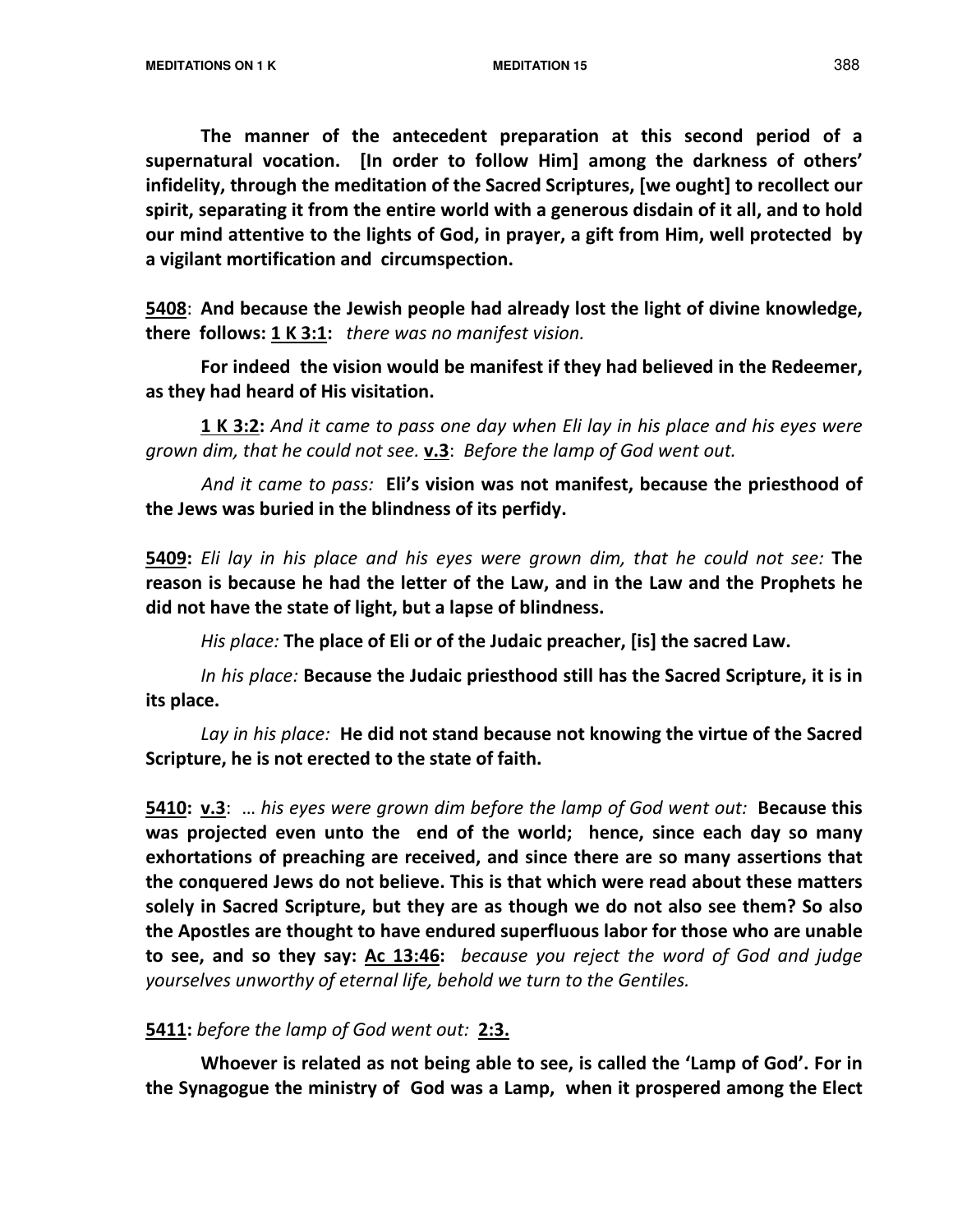$\overline{a}$ 

Fathers and through the light of their preaching, and glittered through the promise of the coming Redeemer.

His eyes were grown dim before the lamp of God went out: 2:2, f.

 This Lamp, during the ministry of Samuel, could not be seen, because in the time of the new preaching , the magisterium of the Synagogue incurred the penalty of perpetual repulsion.

5412: Before the lamp of God went out: It is to be noted that it is not said that the Lamp could not suffuse light, because it continues to shed the light of Sacred Scripture for us; but what it is that carries the light is ignored. Hence:

His eyes were grown dim before the lamp of God went out:  $3:2$ , f. : the Lamp is not yet extinguished and he could not see because certainly that it could bear the light which was not expected: Before the lamp of God went out : hence, it still shines. And because until the end of the world sacred Scripture is not taken away, if it is not seen previously to be extinguished, since it is extended until the end of time in their blindness.

5413: Before the lamp of God went out: If its lighting be referred to the zeal of perfidy [one could not see before this was extinguished], therefore one cannot see, because it is not extinguished. For indeed should the fire of mental perfidy be extinguished, with the zeal for impiety being removed, at the service of the light of true faith, it would open the eyes of the mind.

**1 K 3:2:** And it came to pass one day. One Day : there was clarity. One day: the magnitude of clarity is unknown.

5414: The Lamp of God, 2:3, [so] for his dignity, the grade<sup>4</sup> of Eli is named. We rightly accept the old priesthood, and the Lamp through meaning – this indeed in the night and under the shadow of the serving people something that is most necessary, but is something to be removed as the day of the new grace appears. For indeed this light shining out in so many closed houses, and it was not sufficient to spread about the radiance of its shining light: for once the sun comes up, this shines forth both outside and in, so that the light provided by the lamp becomes less useful, and is indeed rendered extinguishable.

<sup>4</sup> Translator's Note: In his Original Constitutions, St. Gaspar Bertoni often speaks of the 'Grade' in different contexts: CF ## 68; 77; 80; 89; 121; 266; 168 184; 220; 283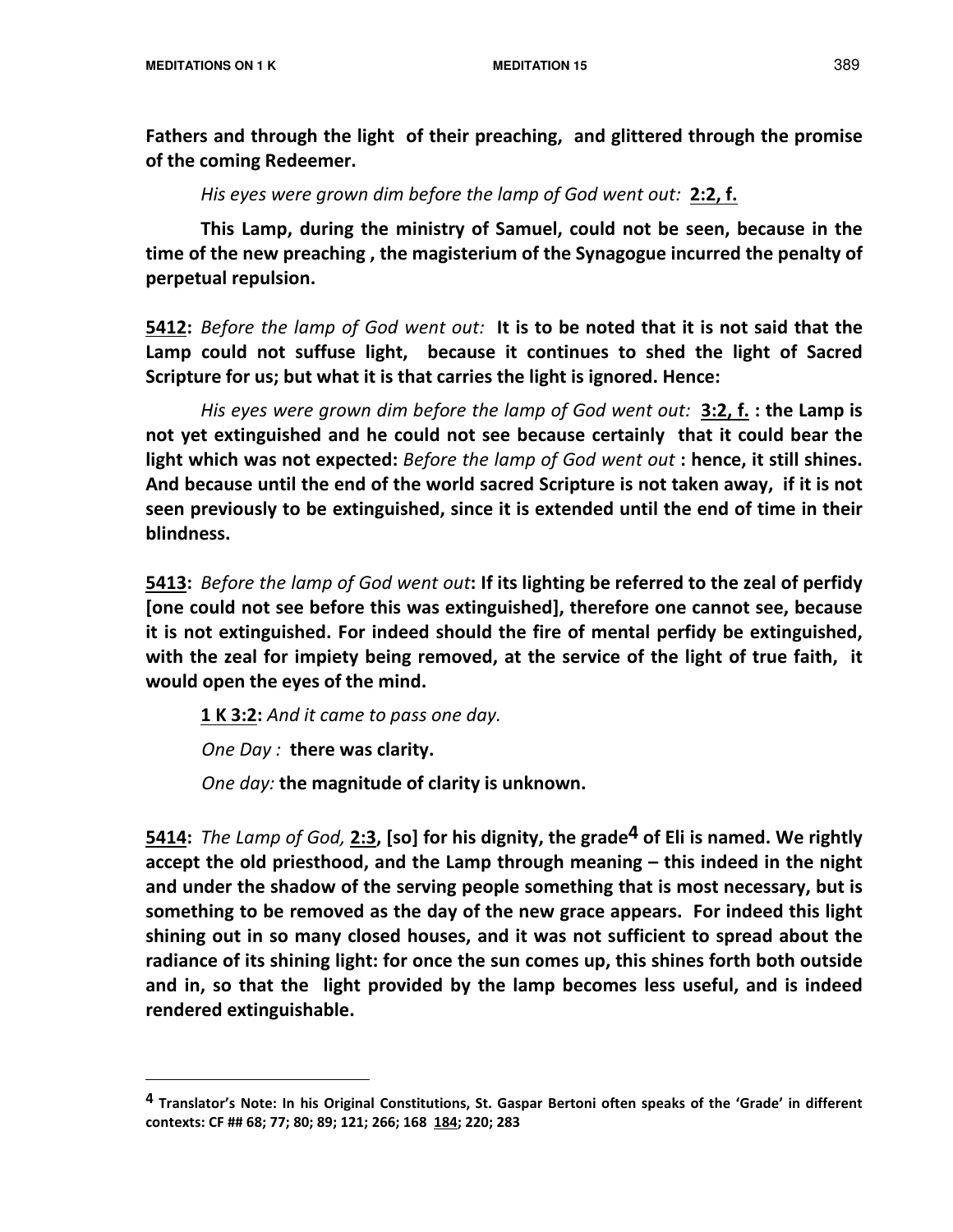5415: And not without merit is this lamp compared to legal knowledge, which for one home alone of Judea as closed off inwardly it shines forth, outside of the rest of the people, as though they were depressed in the horror of the night of tbllind depression; that sun is compared to the Gospel, which after having illustrated Judea, it would also shine out over the long shadows of gentility. And just how the rising sun hides the lamp, or even extinguishes it, the Apostle shows as he speaks of the letter and the spirit, saying: 2 Co 3:10: For event hat which was glorious is this part was not glorified, by reason of the glory that excelleth; **v. 11:** For if that which is done away with was glorious, much more that which remaineth is in glory.

5416: Eli lay in his place and His eyes were grown dim before the lamp of God went out: 1 K 3:2, f.

 The dignity of the ancient priesthood and its law he served, which led him to keep vigil, and to stand in the faith, to act boldly and to be comforted, already in the time of the Lord's incarnation, degenerated from the initial alacrity of his sate, this became lethargic in his elderly lassitude: nor even when consumed by the blood of Christ, for the greatest part through the misuse of it all of the Pharisees, this dignity was deprived of the light of the senses.

5417: But when it is said that he could no longer see, there was brought forward an unworthy lamp, and he sought that which is worthy to be seen. For there is added:

**1 K 3:3:** Samuel slept in the temple of the Lord, where the ark of God was, **y. 4**: and the Lord called Samuel.

When Eli's blindness was confirmed, the Lord called Samuel, because the priesthood of the Jews having been damned, there was assumed a new order of preachers for the greater grace.

5418: And the One Who exposed him whom He called, He also showed whom He called:

Samuel slept in the temple of the Lord, where the ark of God was,  $v. 4$ :

Samuel slept in the temple of the Lord: [Which is] the place where the Lord dwells. Ps 10:5: The Lord is in his holy temple, the Lord's throne is in heaven. Paul seems to hint at this,  $1 \text{ Co } 3:17$ : For the temple of God is holy which you are. The Temple of God is each soul of the Elect.

5419: in the temple of the Lord, where the ark of God was, **v.** 4: which is the mind, in which the re-founded sacraments of the divine eloquence are found, and they are reserved through intelligence.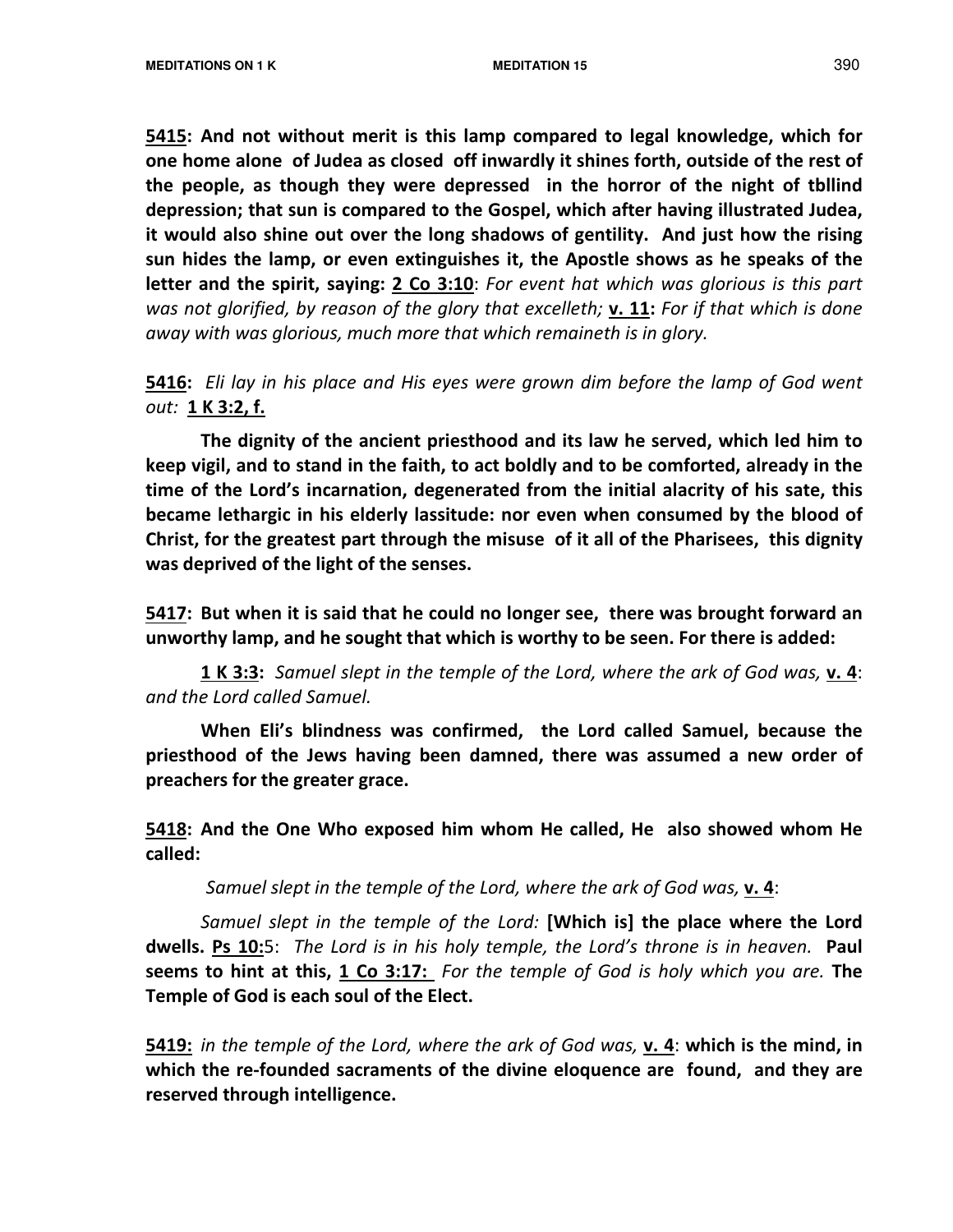Samuel slept in the temple of the Lord: [Which is] through the custody of the intention that consists in one's own circumspection.

Samuel slept in the temple of the Lord: Because each and every preacher of the new grace, while he perfectly rejected all which was of this world, found repose in in the intimate circumspection.

5420: In the temple of the Lord, where the ark of God was: Because he was erudite in the sacraments of the divine Scripture.

Samuel slept: The sleep of Samuel, designates the perfect contempt of the world in the mind of the doctor.

Samuel slept in the temple: [There is signified] the doctor, while he has repulsed from himself entirely all worldly solicitude, laid back through the consideration of spiritual realities in his mind.

5421: For Peter elected the quiet of this kind of sleep, Ac 6:2: It is not reason that we should leave the word of God and wait on tables…Thus Jethro, justly criticized Moses his kinsman: **Ex 18:18**: thou art spent with foolish labor and this people that is with you: the business is above your strength. v. 19: But hear my words and counsels, and God shall be with you. Be thou to the people in those things that pertain to God, to bring their words to him.

**5422: Paul reminds the Corinthians of the sleep of the temple, 1 Co 6:7:** Already there is plainly a fault among you, that you have lawsuits one with another. Why do you not rather take wrong? Why do you not rather suffer for yourselves to be defrauded. One is not able to sleep in the temple as he is watched, whom the occupation of judges withdrew from spiritual meditation.

And the Lord called Samuel, 3:4: While he was sleeping in the temple: because this doctor is assumed to coming to know the divine secrets, who through the intention of the heart and not in exteriors, but spends time on the interior.

5423: Let us take a look now at the examen, or the concomitant proof.

1 K 3:4: ... And he answered: Here am I.

v. 5: And he ran to Eli and said: Here am I: for thou didst call me. He said: I did not call: go back and sleep, And he went and slept.

v. 6: … And he said: Here am I; and he ran to Eli; This is because he had thought that Eli had called him. How could he have thought of Eli since God was speaking in calling the boy?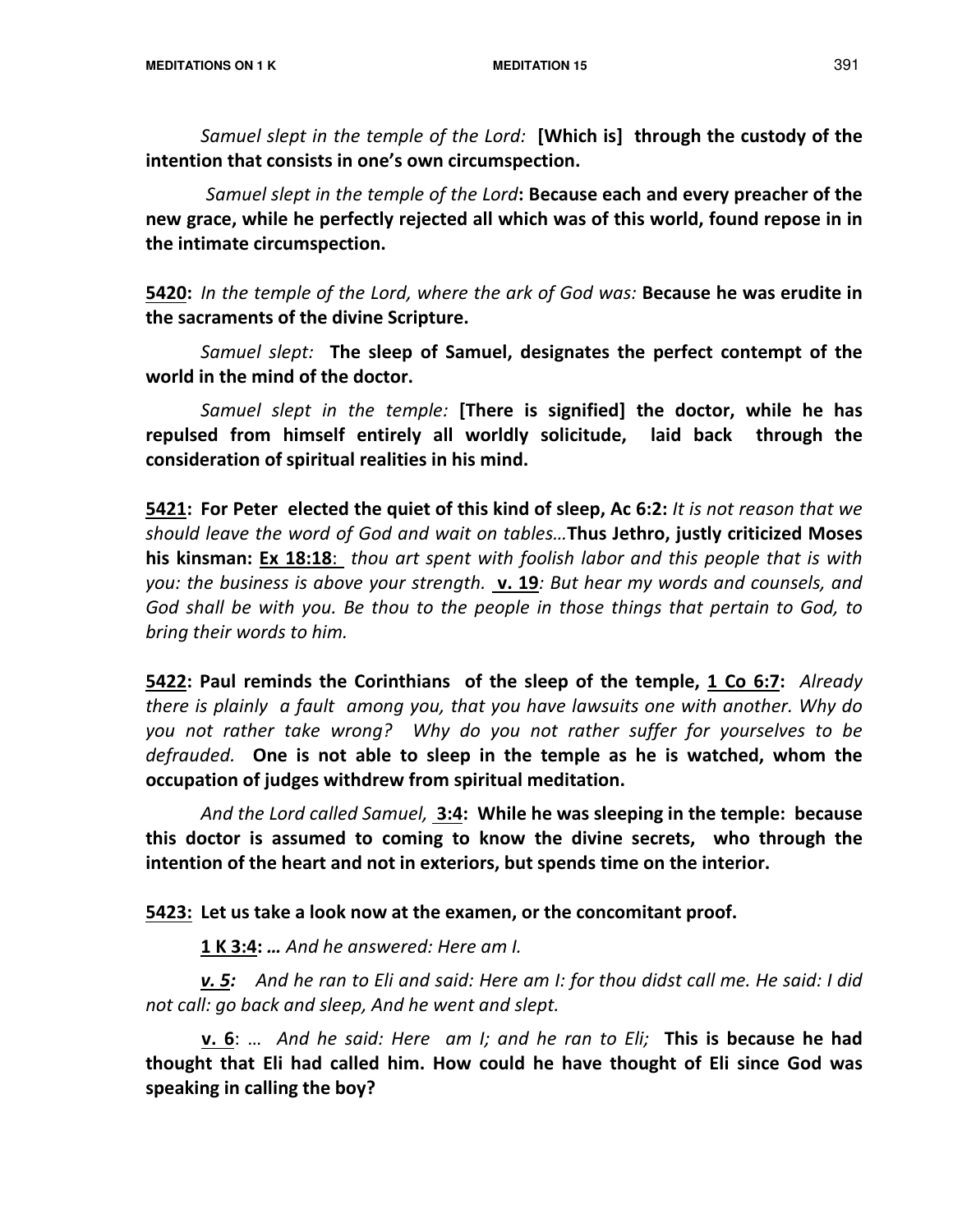To Eli: So whatever in the holy Scriptures our ancient Fathers said, refer to the speaking of Eli.

5424: For thou didst call me: Since they have not spoken by themselves, it is through them whom He chose that God has spoken, and all that is heard in the holy Scriptures, the voice of God is recognized , which is then related through Eli.

And he ran to Eli: Because at God speaking, the boy ran to Eli, for indeed God made use of a voice similar to that of Eli. The voice of the divine message did not differ from the voice of Eli, because it is also through the ancient Fathers that He made His message heard.

5425: For the voice of Eli is known to be that of God, since the Elect Fathers, whatever they could say of the divine words, it was received as not from their own selves, but were accepted as from the Lord. So it is that in the Prophets it almost their every intervention there was repeated: Thus says the Lord  $-$  and all that resonated from the oracle as the voice of the Prophet, we understand this was not so much the message of a man speaking, but one that relayed as of God.

 At times, God speaks through the Scripture, sometimes through a hidden inspiration. He speaks as well by a hidden revelation, these were extended to the Elect mind through the Spirit as something to be done or taught.

**5426:** Here am I! There are humility and devotion in obedience.

Samuel indeed heard one calling him 'the lord'.

 1 K 3:4: And he ran to Eli and said: Here am I! v. 5: And he ran to Eli: Because the elected order of preachers of the holy Church knew this from the revealing God, which would be required in the sacred message. For indeed the rule of right intelligence is expressed in the books of sacred Scripture; because it is there that the divine counsels are exposed through our venerable Fathers, who were endowed with the Hoy Spirit.

5427: Samuel is called several times by the Lord, and he rain to Eli, because the order of preachers learned all that is taught from spiritual revelation, and took their counsel from the sayings of the ancient Fathers, and then believed all that had been revealed by the Lord to them, since from Him all was read in Sacred Scripture and never put off understanding this. For one easily is mistaken who collects from his own silent contemplation, and does not know how to digest what is discussed in the outstanding truth of the sacred Scripture. And so it is that the Apostle denounces, 2 Co 11:14: ... For Satan himself transformeth himself into an angel of light.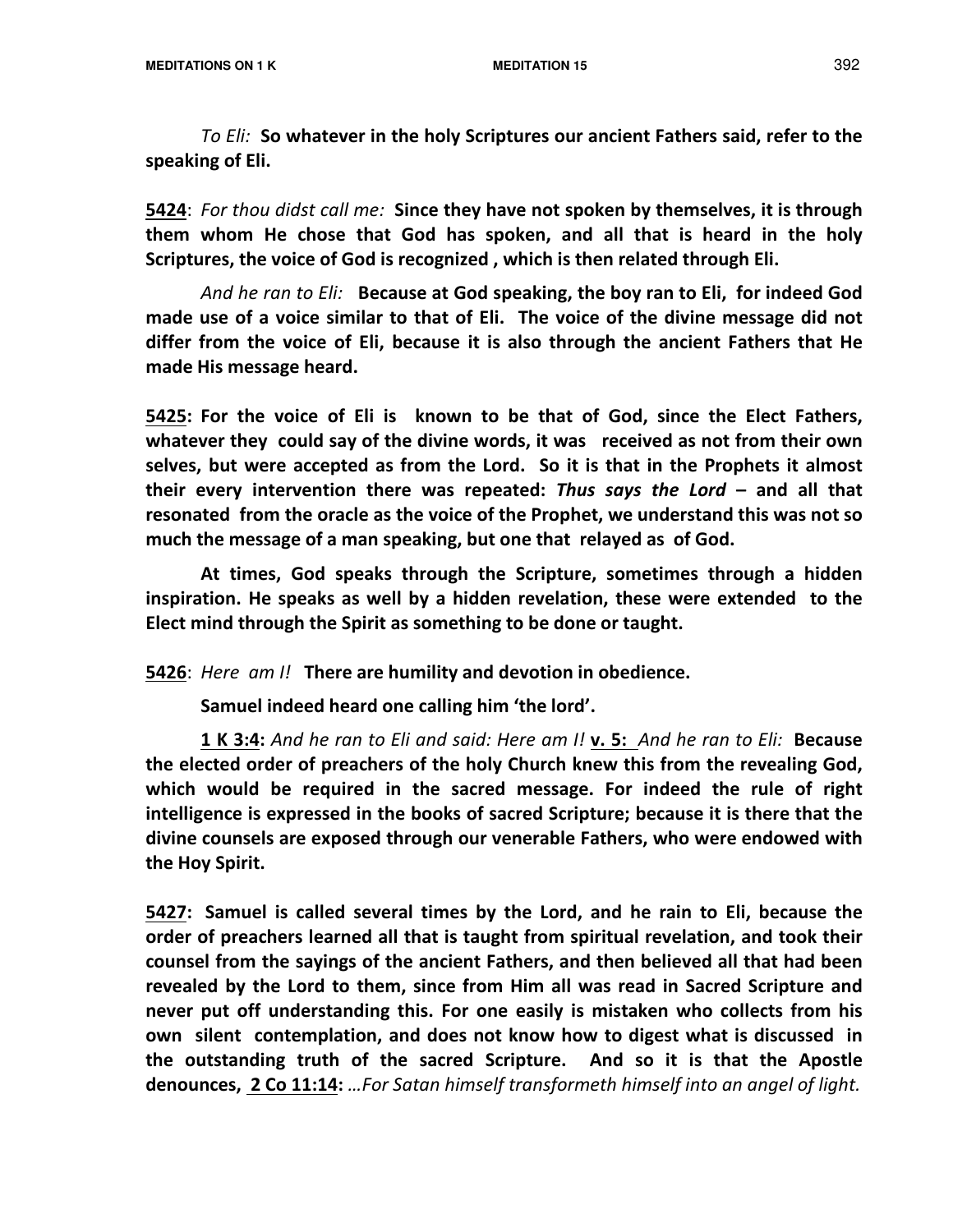5428: How are false sayings discerned in the clarity of true light? As a result Samuel ran to Eli as many times as he is called by God, because the holy preachers, so that they do not err in their intimate contemplation by the image of false light as they discuss the manner of hidden revelation in the open truth of sacred Scripture.

5429: And this is the first examen, or proof, in order to discern this time of a supernatural vocation: to discuss it by a tranquil reason, in confrontation of the good intended by the sacred Scriptures, in order to see whether anything is in disharmony from that rule. Whoever would refuse to discuss the spirit of this second time, with humble dependence on the greater lights, runs the risk of remaining disillusioned. Right reason never contradicts the supernatural light because each of these is from God.

## 5430: He said: I did not call, 1 K 3:5.

 In this matter it needs to be asked how could Eli be in a position to say this. But our Fathers who through the sacred message speak to the new preachers, they did not call them, but just informed them what was the internal message of their revelation. For to call is of God, [And the Lord called, Samuel, v. 4] and to excite their minds by the aspiration of His grace. For indeed the ancient Fathers speak through sacred Scripture, but nonetheless they are not capable of exciting the hearts of their listeners by the aspiration of divine grace. Having pondered the sacred message, therefore, while they can hand this on, they are unable to give the gift of spiritual grace, the divine message excuses him before Eli, from any authority of Samuel.

5431: For indeed that which they are unable to give, they are able to hint at what needs to be acquired. And so it is by the voice of Eli is said to Samuel:

#### Go back and sleep, v. 5.

 The boy who had been called, Eli commands to sleep, because this shows to the preachers that for the perception of the gift of internal grace, this is made manifest through the quiet of mind.

Go back and sleep: Samuel returns, since the chosen preacher needs to return to the secret of intimate contemplation by his meditation on the sacred message.

And he went and slept: As a result he rested in the intention of internal contemplation.

5432: And this is the second examen, or trial, in order to discern the spirit of this second time of vocation. It is Prayer. The explanation is because our reason, or that of others, even when illumined does not bestow a vocation, but only God can.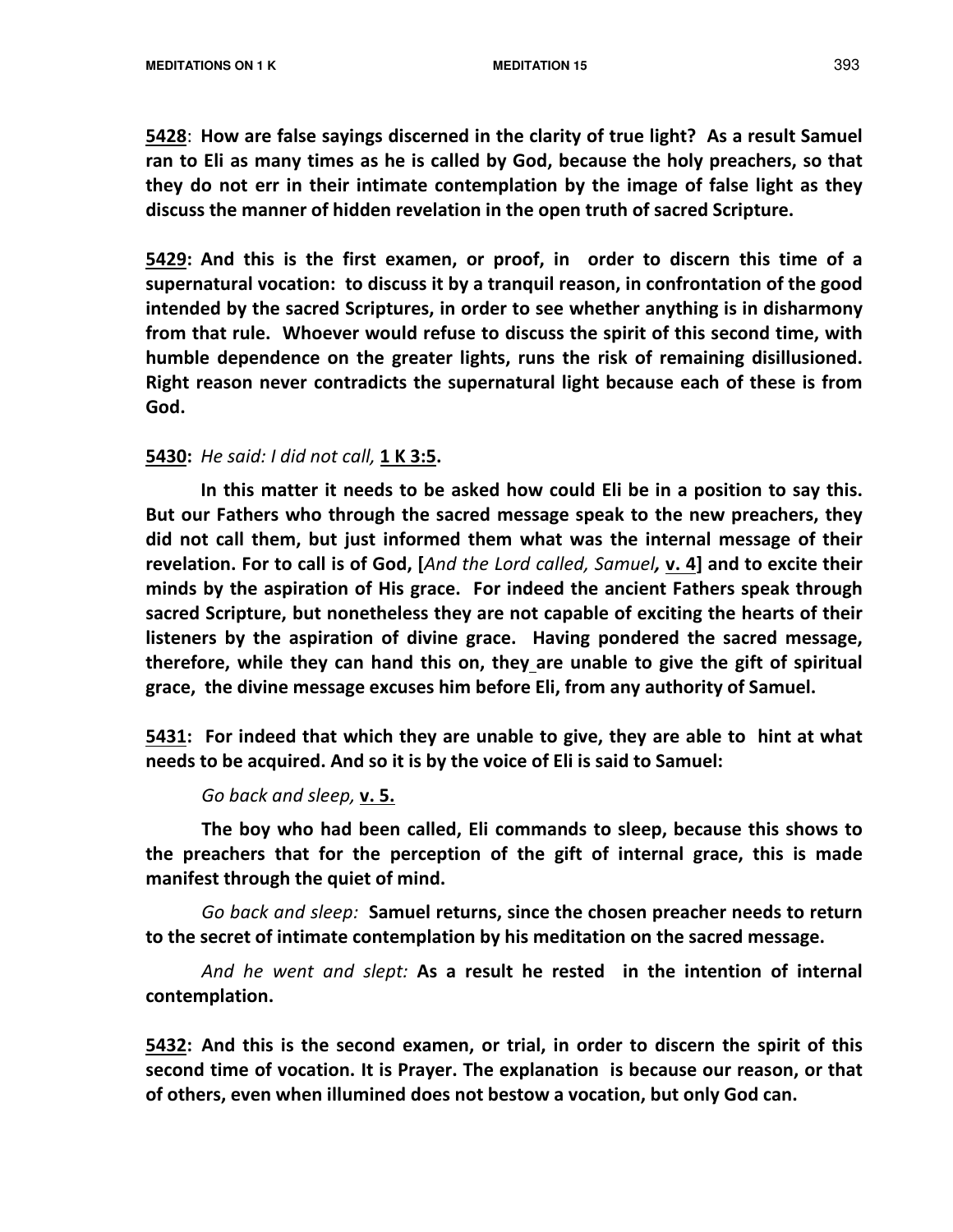1 K 3:6: And the Lord called Samuel again. And Samuel arose and went to Eli, and said: Here am I; for thou callest me. He answered: I did not call thee, my son; return and sleep.

My son: This is because through the teaching of these Fathers, the Holy Spirit in approaching grace we are generated in the sublimity of divine familiarity.

And Samuel arose…and sleep: 'Arise' is said whenever it refers] to work, 'to sleep' [whenever]one is equally prepared in prayer.

 v. 7: Now Samuel did not yet know the Lord, neither had the word of the Lord revealed to them.

v. 8: And the Lord called Samuel again the third time, and he arose up and went to Eli.

v. 9: And he said: here am I: for thou didst call me. Then Eli understood that the Lord called the child and he said to Samuel: Go and sleep.

5433: The experiment or divine proof of this time, is by way of consolation.

 This is the third examen, or proof of this second stage of vocation, through divine testimony: when from prayer, [the Elect] retorts:

- great light of truth, without any darkness of error,
- great desire for good, without any admixture of any evil,
- great joy of contemplation, without the vanity of pride.

 Therefore, one can know the visitation and the consolation to be of the good spirit, and not an illusion of the evil spirit; and therefore, that to which we feel to be moved from God is the divine vocation.

**5434: v. 8:** And the Lord called Samuel again the third time, and he arose up and went to Eli. v. 9: And he said: here am I: for thou didst call me. Then Eli understood that the Lord called the child and he said to Samuel: Go and sleepl  $[1 \,$ K $\,$ 3:8, $\,$ ff. $]$ .

 Samuel is called three times, and again three times he is commanded by Eli to sleep. [For there are] three grades of dilection, Dt 6:5: thou shalt love the Lord thy God with thy whole heart, and with thy whole soul, and with thy whole strength. **Mt** 22:37: And Jesus said to him: Thou shalt love the Lord thy God with thy whole heart [which is counsel], and with thy whole soul and with thy whole mind – [which is the will], and [with all] strength [which is the affection of love].

5435: Through the counsel of truth, we investigate certitude; [through] the will, loving good we deeply desire; thus seek the affection, the perfection of joy. Through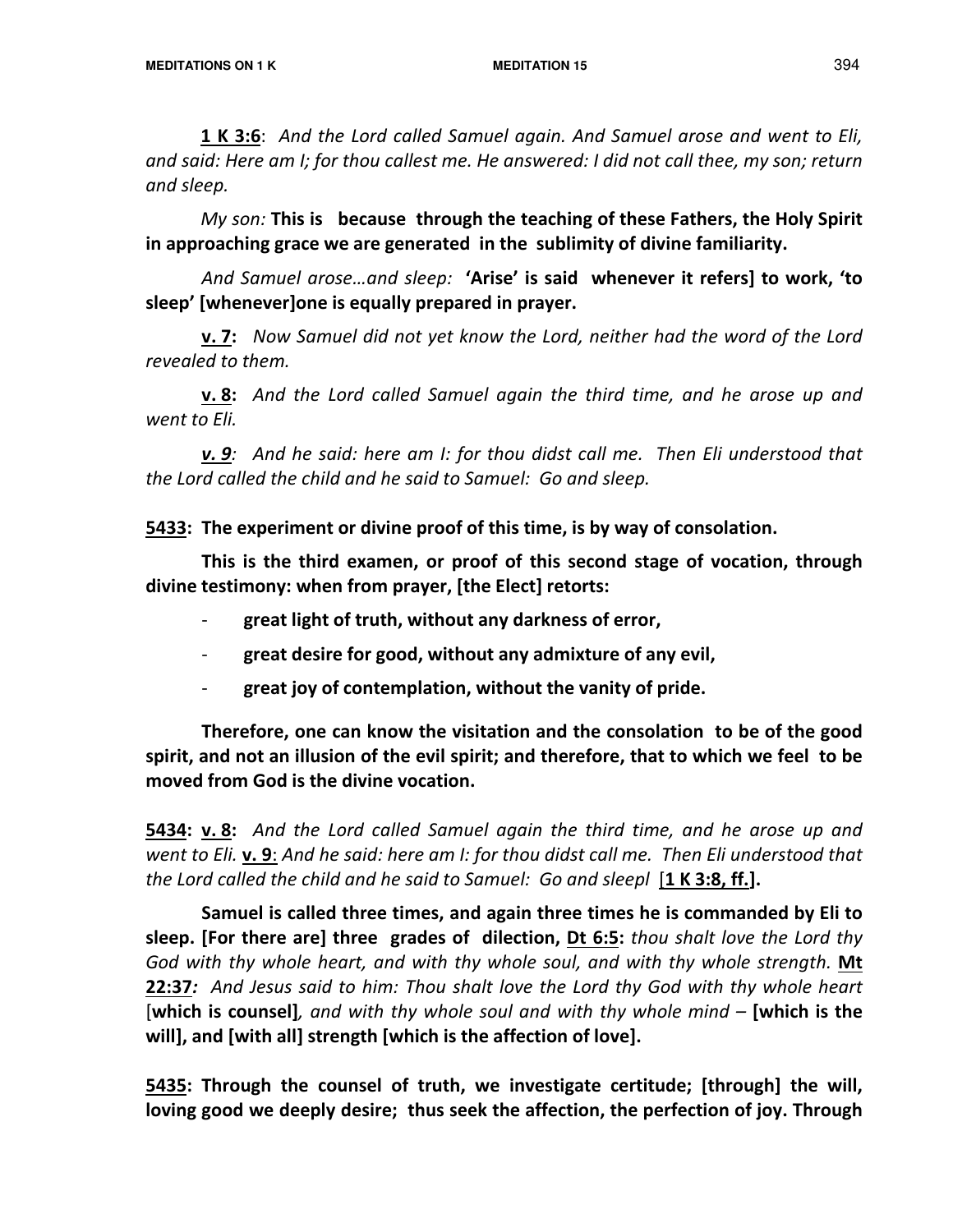the levels of dilection to the heights we sustain with the counsel of our heart truth is revealed, and we concede genuine goodness to the will of the mind and to the affection of our virtue through the infusion of divine grace, there is bestowed spiritual and genuine joy.

5436: Three times Samuel is called by God, because when the order of preachers extends itself still further toward higher efforts for the unlettered<sup>5</sup> in the Church, and for the truth of the reason of counsel and the goodness of the election of goodness, and has desired the authentic joy of the intention of affection. Three times also the one called approached Eli, because he took counsel on sacred Scripture in some haste from his every appetite. And thrice that he heard from the one who had not called him., because by meditating he would learn what our Fathers handed on to us for our erudition of the sacred writings of the divine message. Nonetheless that could only hand on to us in the slightest way their spiritual gifts.

**5437:** God confirms with His clear light that which the reason of those truly intent on holy contemplation have said.

What does this mean, then: *I did not call thee*, 1 K 3:5, ff. I did not give this desire for the spiritual gifts. Now, if sacred Scripture, or someone steeped in the writings, would confer spiritual gifts, anytime they would read the sacred messages, then just as many times would they hear those handing on the Scriptures, they would be embellished with the spiritual gifts.

5438: Now however, since many read sacred Scripture and listen to those preachers steeped in it, and after their study of the lesson and the exhortation of the preaching some still remain in the pristine frigidity of their vices, while some others show through grace in their love of the sacred virtues communicated through the edited Scriptures, only the Creator can grant this to us. Jas 1:17: Every best gift, and every perfect gift, is from above, coming down from the Father of lights. 2  $6C_0$  3: 7: Therefore, neither he that planteth is anything, nor he that watereth: but God that giveth the increase.

5439: What is this, then: I have not called you, 1 K 3:5, if not once their erudition has been opened up that this raises up the faithful soul to sublime desires, and this is generated by the unique infusion of divine grace? Since three separate times he is

 $\overline{a}$ 

<sup>5</sup> Translator's note: following the leadership of St. Augustine [De Catechizandis Rudibus], both Sts. Ignatius of Loyola and Gaspar Bertoni, as in the latter's Original Constitutions, there is a specialized ministry also for his 'Apostolic Missionaries': ## 37; 72; 165; 182

 $6$  Translator's Note: the citation here is from  $1$  Co 3:7.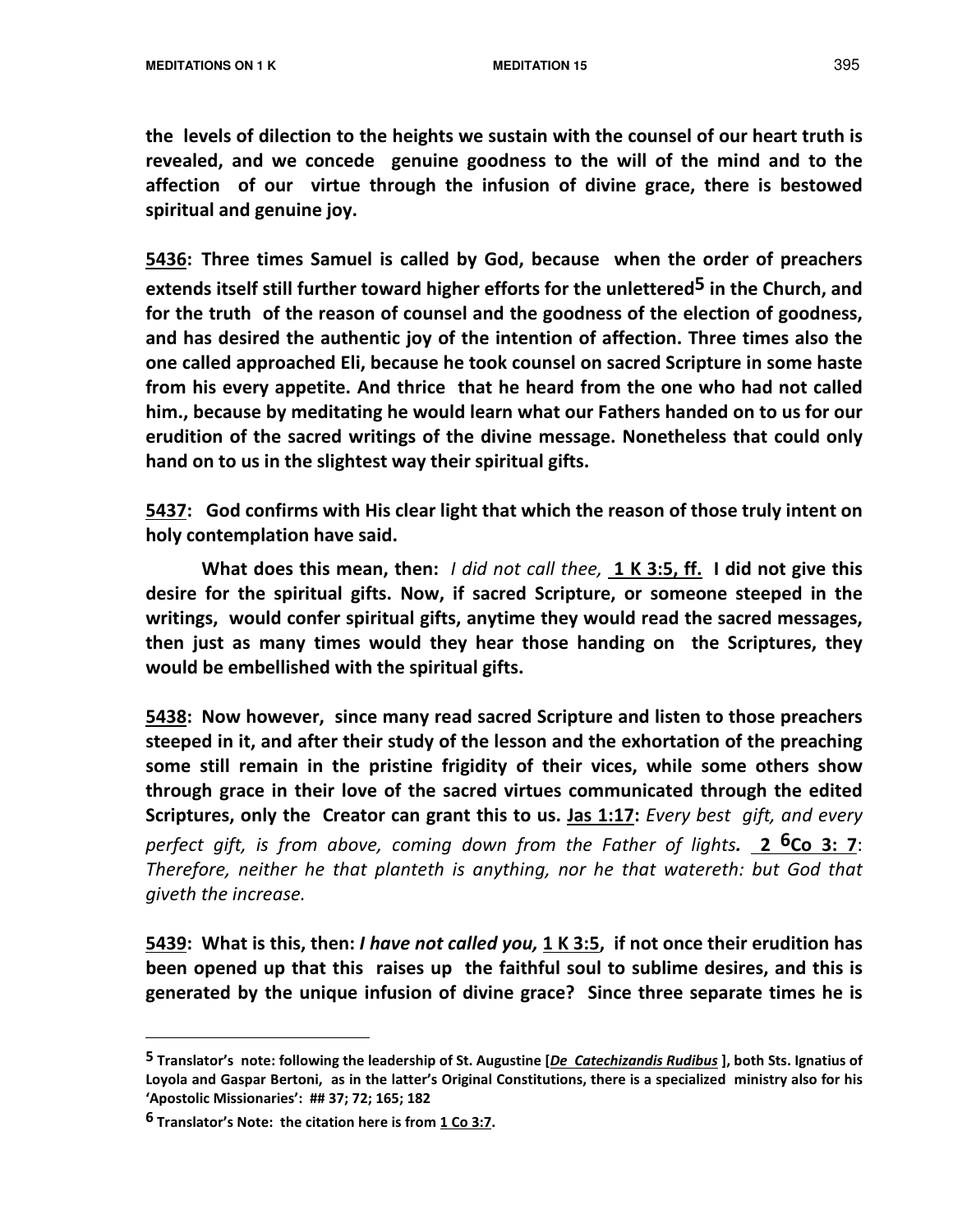called by the Lord, and commanded by his Master to return to his sleeping, the three degrees of dilection are hinted at as they are acquired. Now since we have made the heart suited for counsel and it indeed desires to find the truth in this counsel, a great slumber is necessary so that the one previously loving might be awakened so that he might find the sought after truth. Therefore the boy does return and sleeps so that the one who desires to find the light of the truth, might avoid through quiet so that he might not allow in himself the darkness of errors.

5440: Secondly he would also sleep so that he might be committed toward that oblation of love out of his full mind for the omnipotent God so that he might indeed love these goods with a pure simplicity and that this is no way be palliated under the veil of evils. The fact is that as all this comes to be known only through a great subtlety of discretion, the boy is ordered by Eli that he go back to sleep. For if by sleeping he might neglect from acceding to this level of love, all that he would yearn for, he would not acquire; this is because we can love with God inspiring, these goods, only through a great quiet of mind, regarding which goods are those we wish for, we cannot discern them.

5441: Humility among these gifts and lights.

 So, three separate times Samuel is sent back to sleep, so that the new order of preachers that might be admonished that it love from all its strength. And since we refer virtue to affection, then the affection of the mind is perfected by spiritual joy and Samuel had the great silence of sleep. And since the certain order of preachers through quiet, it does not receive extraneous joy under the appearance of true joy. For just as it is with the rest of the virutes, so it is with regard to progress of contemplation, the mind of the one contemplating very often uselessly rejoices.

5442: And so Samuel again slept, because this order of doctors, unless it protects itself cautiously in contemplation, sometimes vainly rejoices in it comes to think that one is rejoicing a genuine joy. And so he slept because when he directs his spirit to the truth to be known, he rejects all else that is erroneous by the great subtlety of the counsel being received. He slept because when he learned to love the Creator with his whole mind, he disposed of great matters within by his quiet, so that he might still yearn for those goods, and would not mix in any of what is rejected. He slept so that when he came to perceive the supreme joy of divine contemplation, he was able to reject vain joy through the consultation of his mind.

5443: And so the text speaks of Samuel stillbecoming proficient, [there is aptly added]: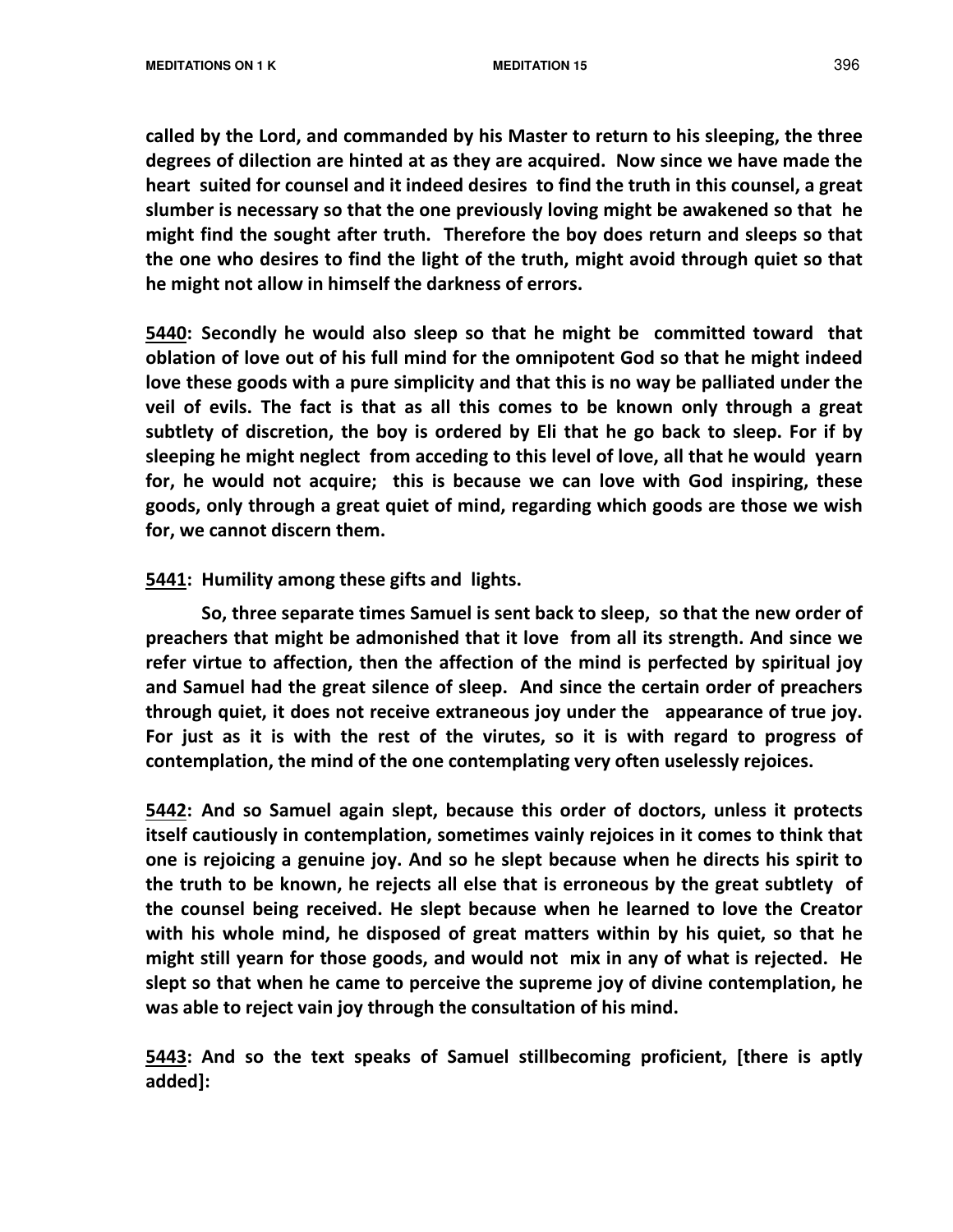1 Co 3:7: Now Samuel did not yet know the Lord, neither had the word of the Lord revealed to them.

Samuel did not as yet know the Lord: for then the order of preachers did not know from that perfection with which the Lord would later bestow, or because the sublime and profound truths he did know, he did not as yet expand to the weak and the unlettered listeners.

5444: And for those willing to know the coming of the day of the Lord, all those matters which he did know and did not want to point out, Truth states: Mk 13:32: But of that day or hour no man knoweth, neither the angels in heaven, nor the Son, but the Father. How is it that the Son knowing all things, does not know the day of judgment, unless it is because among all the rest of the truths that he does know was the fact of knowing the day, and did not know it so that he might relay it? But He did know the time and its quality. Thus, John the Baptist who knew the Lord perfectly, almost as one unknowing he sent his disciples,  $\underline{\text{Lk}}$  7:20: Are you he who art to come; or look we for another?

5445: For as Samuel did not know the Lord as the evangelist, Matthew, passing over the divinity of the Redeemer, began his Gospel with solely His humanity, Mt 1:1: The Book of the Generation of Jesus Christ, the son of David, the son of Abraham. But he knew the Lord as the text reads, neither had the word of the Lord revealed to them, as John suspecting His divinity, by exposing sublime realities [says] Jn 1:1: In the beginning was the Word, and the Word was with God, and the Word was God.

5446: He did not yet know the Lord, is much like what Paul says: 1 Co9:22: I became all things to all men that I might save all (for Christ). To the weak, I became weak that I might gain the weak, (and to the small, I became small) ibi: and becoming all things to all, even for the ignorant he ignored all. For indeed he uses the very word of **'ignorance' when he says**  $[1 \text{ Co } 2:2:$  For I judged not myself to know anything among you, but Jesus Christ, and Him crucified. For with the wise he both knew the Lord and the word of the Lord (had been), revealed to them  $2$  Co  $3:18$ : ... But we are all beholding the glory of the Lord with open face, are transformed into the same image from glory to glory, as by the Spirit of the Lord.

5447: As again it is said 1 Co 2:6: Howbeit we speak wisdom among the perfect: yet not the wisdom of this world, neither of the princes of this world that come to nought;  $v. 7$ : but we speak the wisdom of God in a mystery, a wisdom which is hidden, which God ordained before the world, unto our glory  $v. 8$ : which none of the princes of this world knew…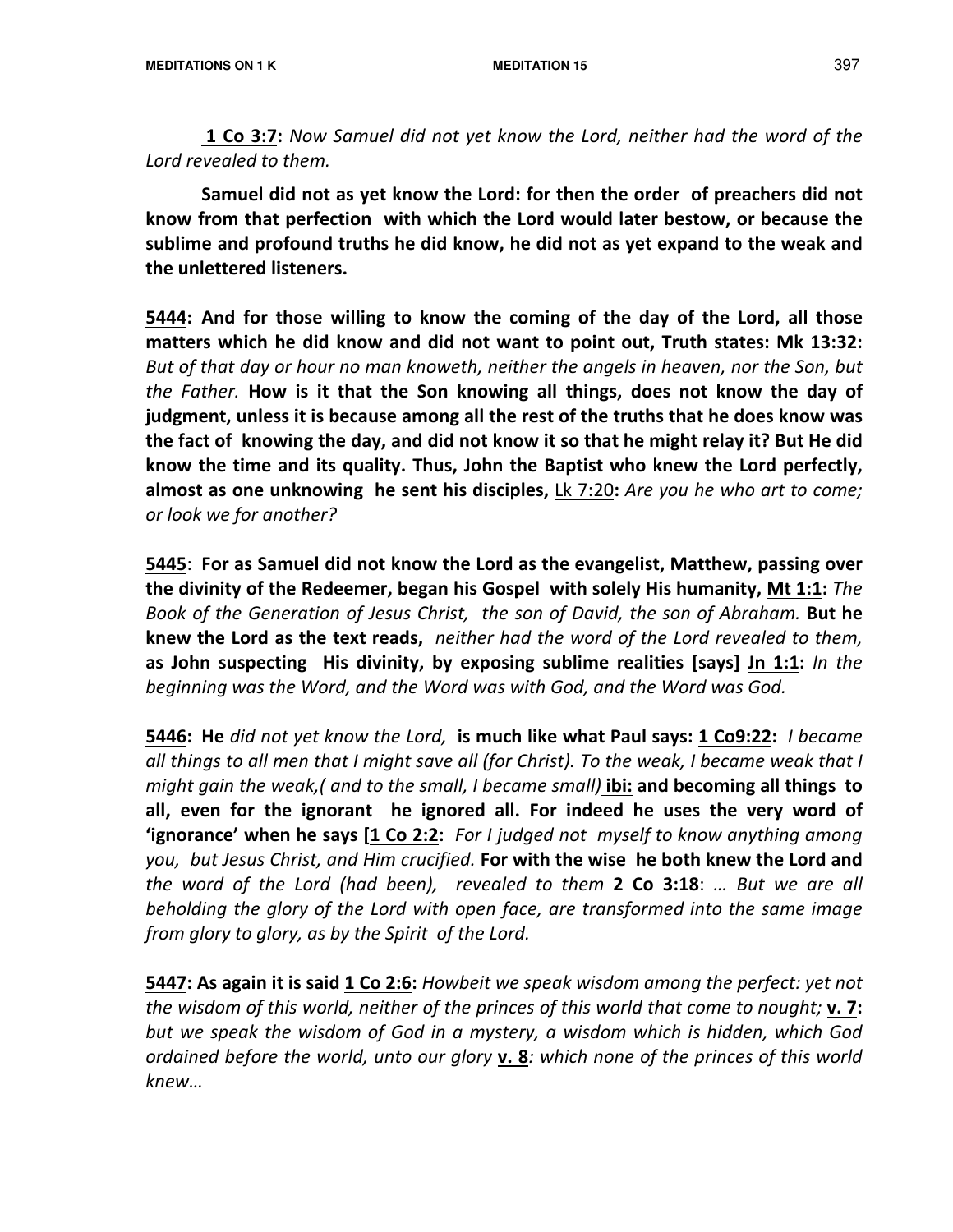5448: Hence, he preaches whom the Lord knew, Heb 1:3: Who bring the brightness of his glory, and the figure of his substance, and upholding all things by the word of his power, making purgation of sins, sitting on the right hand of the majesty on high, **v. 4:** Being made so much better than the angels, as he hath inherited a more excellent name than they, **v. 5**: For to which of the Angels hath he said at any time, Thou art my Son, today I have begotten you. Ps 2:7. And again: I will be to him a father, and he shall be to me a son?  $2 \text{ K}$  7:14. – Therefore, when it is said that one does not know the Lord, this is not the ignorance of cognition, but under the pretext of simplicity.

5449: And just as having ascertained the genuine light and the true Spirit, that is, that it is God Who calls one to the ecclesiastical vocation, it is necessary to protect in the quiet of holy prayer this Spirit, so that he might not be extinguished. And further to offer as it were our will of obeying His calls and to follow it, so that when He again remains verbally silent, let it be from our desires and prayers that He is obliged to manifest almost to us His acceptance of us.

5450: Then Eli understood that the Lord called the child, 1 K 3:

 For if he did not understand his counsels, he would never have been able to minister unto Him.

The Boy : Because His communication is with the simple, Pr 3:32.

Understood, [or[ foresaw. For whatever the omnipotent God disposed to do in the construction of the future Church, this He revealed to the ancient Fathers through the spirit of holy prophecy. Am 3:7: For the Lord doth nothing without revealing his secret to his servants, the prophets.

5451: He understood that the Lord called the child: He understood the vocation of the new preachers, Ps 44:17 [saying]: Instead of thy fathers, sons are born to thee: thou shalt make then princes all over the earth. But he understood the one whom to be called and also communicated to him counsel, saying: Go and sleep. And if then again, He should call you, you should say: Speak Lord, for they servant heareth [1 K 3:10].

Sleep: The sleep of Samuel is the quiet of interior meditation. It is commanded by Eli, because the doctor is taught through the sacred message to free himself to the contemplating of the internal mysteries.

5452: What does it mean that Samuel several times is called and each time is sent back to sleep, and nevertheless no command is yet given to him. What does this means: Speak, Lord, for thy servant heareth? For there he is commanded to sleep, and not yet to speak: here also with his obedience of sleeping, there is also enjoined the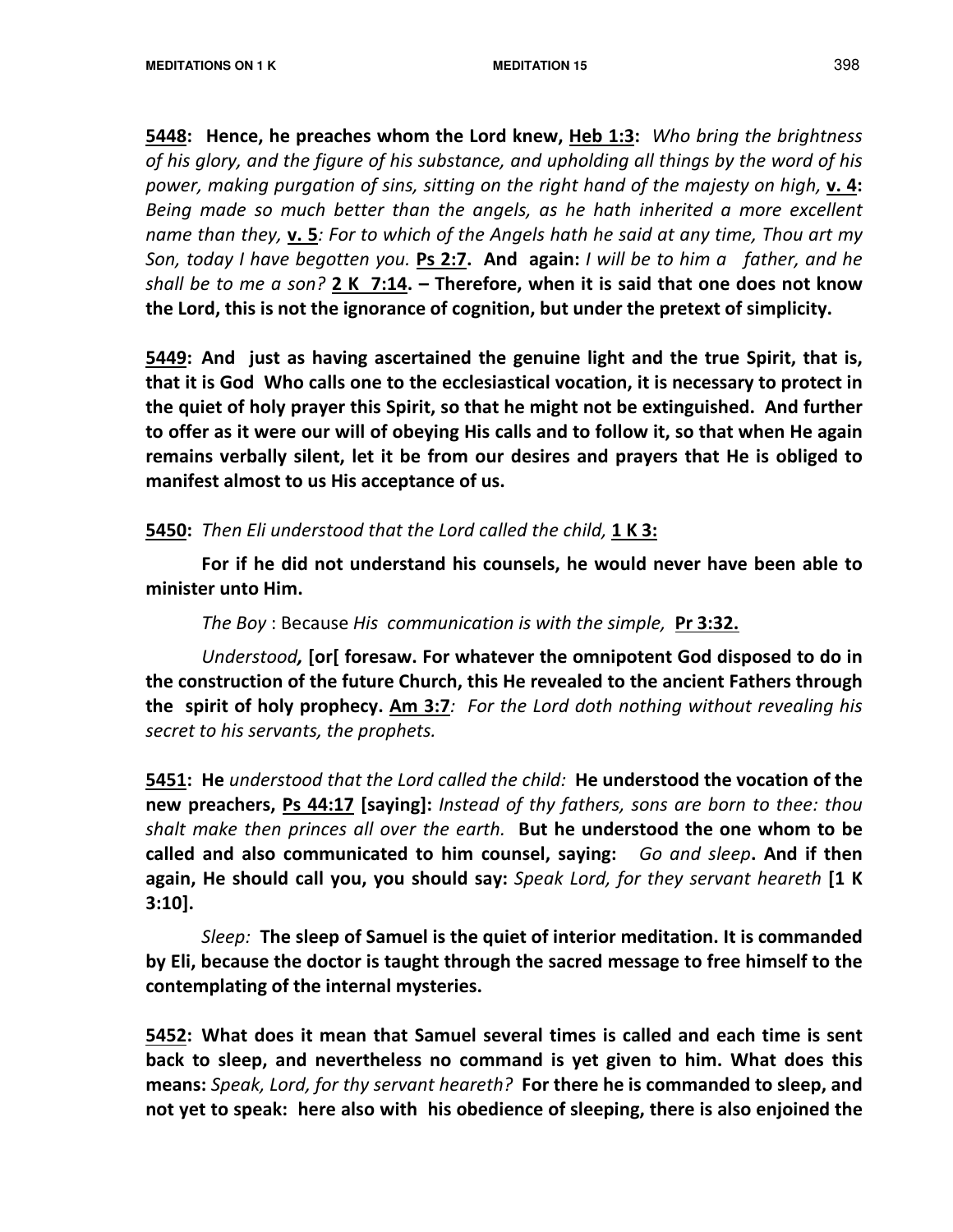licence of speaking; in this case to the one sleeping it is not said to the one sent: Go, but rather 'go back.' v. 5, f., here: it is simply said, 'Go' – but not go back. Why is there such a variety of commanding? We the more clearly grasp this variety if we wait to find out what this in this place does the sleep of Samuel signify.

5453: We have related the superior modes of sleeping for the approval of the gifts of holy predilection, here to the new preacher, [or] Samuel, to sleep [sleep, v. 9] that he might possess those gifts proven already and known with the quiet of security  $[Go]$ Rightly then it was not earlier said to him: Go, but:  $go$  back – whereas now it is not said: Go back, but simply: Go. Whoever still examines this, it is really ordered that he might discuss the other gift in the tranquility of the mind, one who would already know the other gift in that same quiet of the mind. Because he had proven the gifts of the one to be examined Go, it is said, he is sent to possess the other matters grasped, already by a secure intention.

5454: Why therefore earlier sleep was commanded without speaking, and now sleep is commanded with speech, unless it was not licit to say: speak, unless only to him who would be sure by genuine knowledge since the one who would speak from the interests of his mind, whether God existed? To the one examining therefore, it is not said: Speak, because unless he could judge perfectly the one speaking inwardly, as one should not yearn any spiritual discourse unless he were truly certain, and could express himself as certain. For the mind to speak to God: Speak, is to express securely one's internal aspiration. Therefore, this befits the one perfectly knowing, because prior to any judgment of internal examination, as divine conversation is not proven, and so that which of God is unknown to us, is not to be expressed as certain and known.

## 5455: For it is said to Samuel:

And he said to Samuel: Go and sleep: This is because the spiritual order of the holy preachers is learned through the probation of sacred discourse, and this is known by the erudition of the sacred Scripture, so that in the gifts of the same one might be more at rest with greater security through love, by which he would come to know the strength of these truths by a more open reason.

It is also commanded by the one God calls:

Speak, Lord: This is because he is instructed through the study of the holy message, and not only by listening to the Lord devotedly through the grace of His internal visitation, but also that the silent one would implore by great desires that he be deigned able to speak.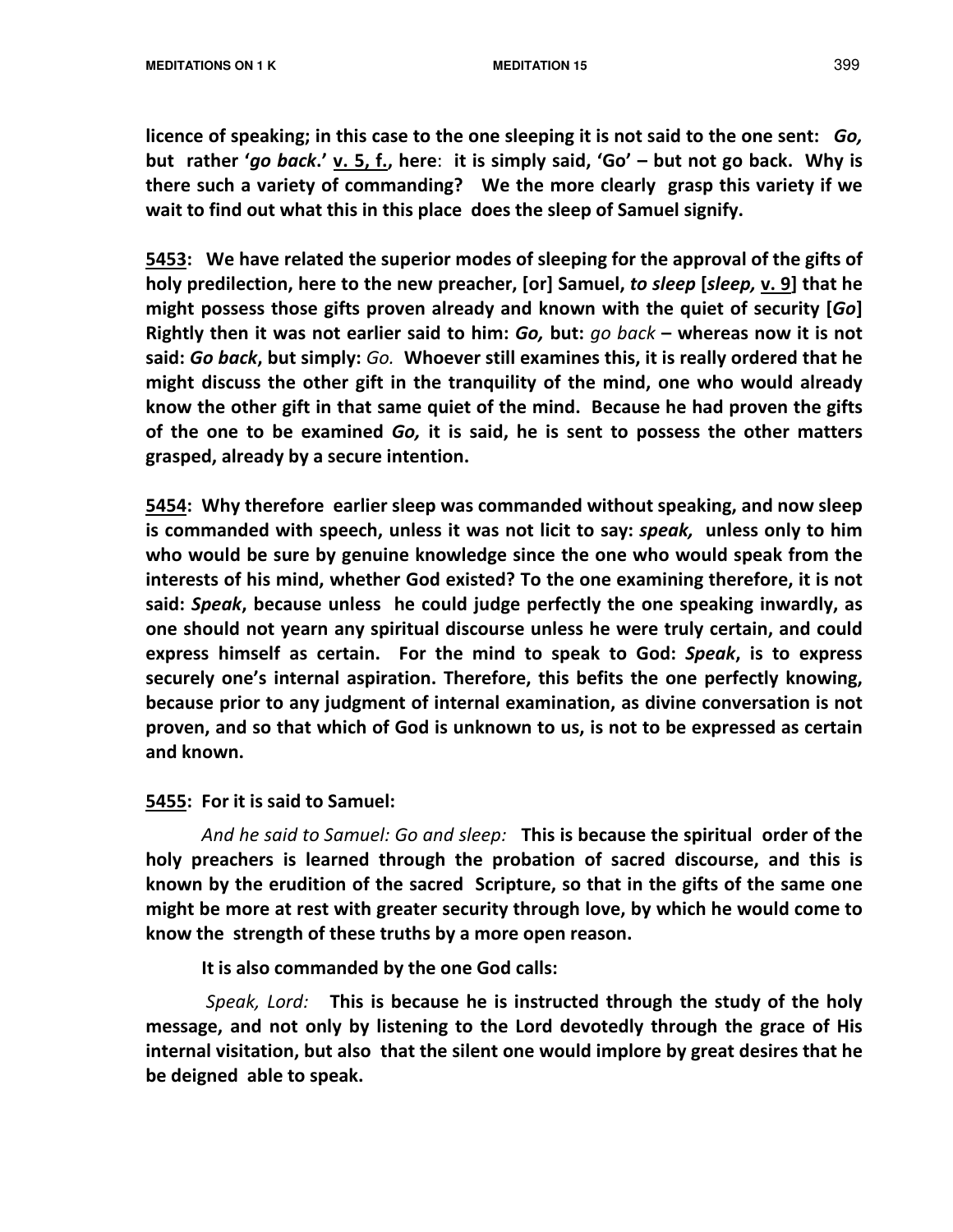5456: Because thy servant listeneth v. 10: So that he might express your commands, he listens; and so that he might follow, and is thus called ['servant']. Cornelius a Lapide. - the Origen, Homily 1 in Canticles: Blessed are those souls who curve their backs so that they might bear even sitting down the Word of God upon themselves, and that they might suffer its bridle so that he might bend wherever he might choose, and that he act under the reins of His precepts; the reason is that they do not proceed by their own will, but are led to all and lead anew, by the will of the one sitting.

Speak, Lord: etc., ibi: The precept of the Lord is lucid, offering wisdom to the little ones, Ps 19:8, f.: By the word of the Lord, the heavens were established; and all the power of them by the spirit of his mouth. Ps 118:161: My heart has been in awe of thy words.

†††††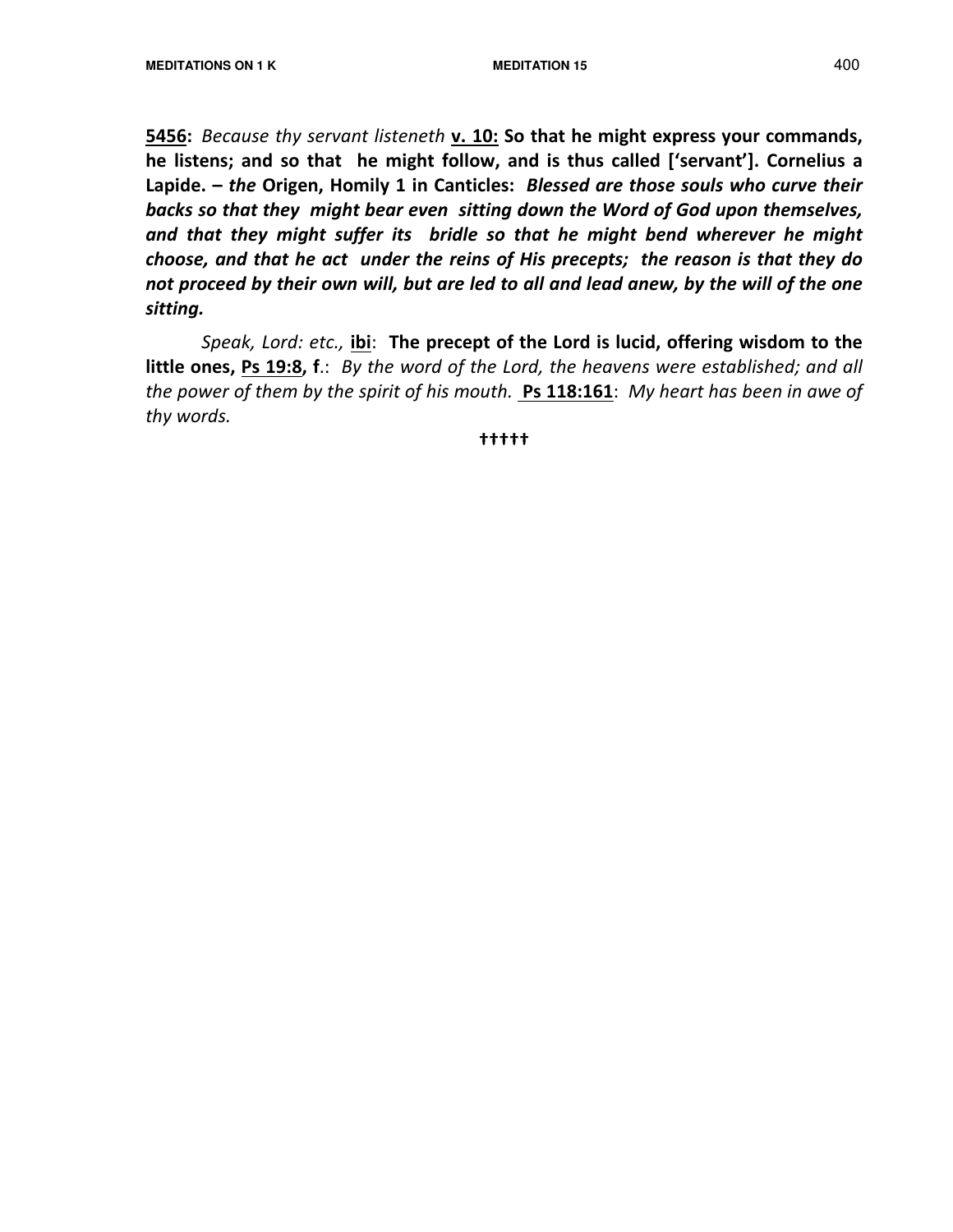## Meditation 16 1 K 3:9-14 Mss B ## 5457-5508

#### 5457: Preparatory Prayer

#### Prelude 1

**1 K 3:9:** ...So, Samuel went and slept in his place...

**v. 10:** And the Lord came and stood [He came to a stop]: and He called, as He had called the other times [He called him two times, as He had called him before]: Samuel, Samuel. And Samuel said: Speak, Lord, for thy servant heareth.

v. 11: And the Lord said to Samuel: Behold, I do a thing in Israel I shall do such a thing that]: and whosoever shall hear it, both his ears shall tingle [ and whoever shall heart of it suddenl burst forth, and the thunder, and he will remained deafened byit, and he will retain a certain whistling in his ear].

5458 v. 12: IN that day I will raise up against Eli all the things that I have spoken concerning his house: I will begin, and I will make an end. [ I will begin with the slaughter of Ophnee and Phinees, and I will bring it all to a completion with the deposition of Abiathar from the high priesthood].

**v. 13:** For I have foretold unto him that I will judge his house  $\int$  that I will have exercised the terrible judgments of My vengeance] forever, for iniquity, because heknew that his sons did wickedness, and did not chastise them[ and he did not bawl them out with that indignation that he should have].

**v. 14:** Therefore, have I sworn to the house of Eli, that the iniquity of his house shall not be expiated with victims nor offerings forever [this iniquity cannot be expiated: not in itself, but in the penalty, in its effect. From these punishments this family cannot withdraw itself by means of victims or gifts offered to me, since already the two scandalous sons are obstinate in their iniquity and are incorrigible].

**5459:** And Samuel slept until morning, and opened the doors of the house of the Lord. [Easily the doors of the atrium: perhaps all those of the Holy, that is, the first part of the tabernacle]. And Samuel feared to tell the vision to Eli.

 v. 16: Then Eli called Samuel and said: Samuel, my son. And he answered: Here am I.

v. 17: And he asked him: What is the word that the Lord has spoken to thee? Beseech thee hide it not from me. May God do so and so to me [that God would do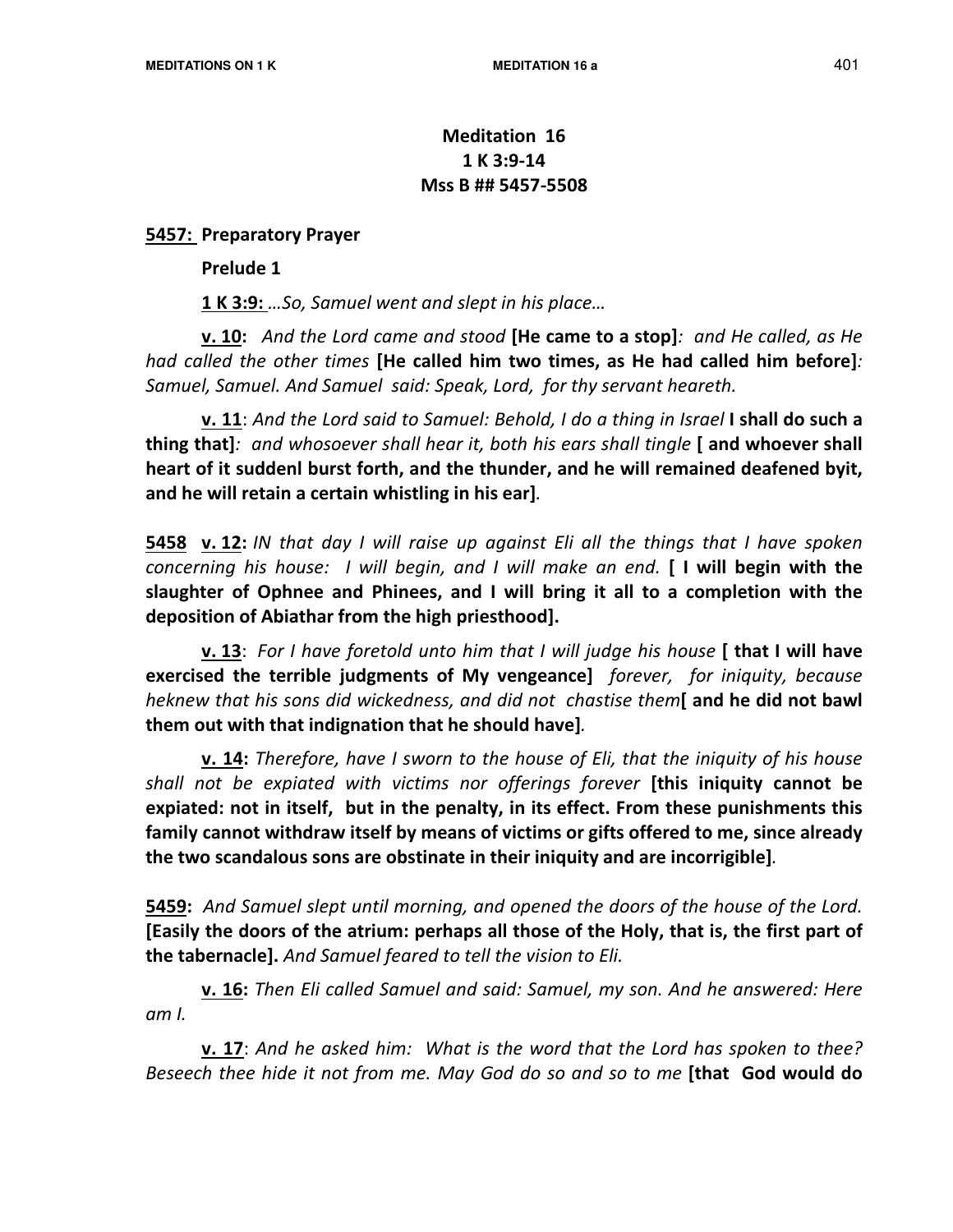this to you, and even worse] and add so and so, if thou hide from me one word of all that was said to thee.

 v. 18: So Samuel told him all the words, and did not hide them from him. And he responded: It is the Lord: let him do what is good in his sight.

v. 19: And Samuel grew, and the Lord was with him, and not one of his words fell to the ground.

v. 20: And all Israel, from Dan to Bersabee [these are the confines of Palestine. First Dan, first known as Lais, now Caeserea of Philippi to the north; Bersabee is on the East], knew that Samuel was a faithful prophet of the Lord.

v. 21: And the Lord again appeared in Shiloh, for the Lord revealed Himself to Samuel in Shiloh, according to the word of the Lord [And in Shiloh, where He had begun to manifest Himself to him, the Lord also continued to communicate to Samuel His visions and revelations]. And the Word of Samuel came to pass in all of Israel [And his words had an effect on and was praise for all of Israel].

## 5460: But be zealous for the better gifts, 1 Co 12:31.

Now building up on this letter, etc. let us say as having considered the manifestation of the divine vocation in the person of the Elect himself, both as regards the third natural and common time, as well as again the second, supernatural but ordinary, it follows that we consider it now as regards the first supernatural but extraordinary time. And this is when the divine virtue so moves our will that it takes from the soul all doubt, and even the power of doubting. Whence it is to be noted that this might seem to be said this extraordinary time or manner of vocation, relatively to those in whom there would not have preceeded those dispositions, as there were in St. Paul.

5461: Since for those who through the preceeding dispositions of grace have ascended almost as though through stages [in his heart he hath disposed to ascend by steps, Ps 83:6], even to that cleanness of heart that as for a reward it receives the seeing of God [blessed are the clean of heart for they will see God, Mt 5:8], is very familiar, in the midst of that light in which they have been placed, thus to ascertain the divine vocation.

## [FIRST REDOING]

5462: Since for those who through the preceding dispositions and preparations and visits of the good Spirit of grace, has ascended as though through various steps [in his heart he hath disposed to ascend by steps, Ps 83:6], that is, in the spirit well purged from the multiple tribulations of this life …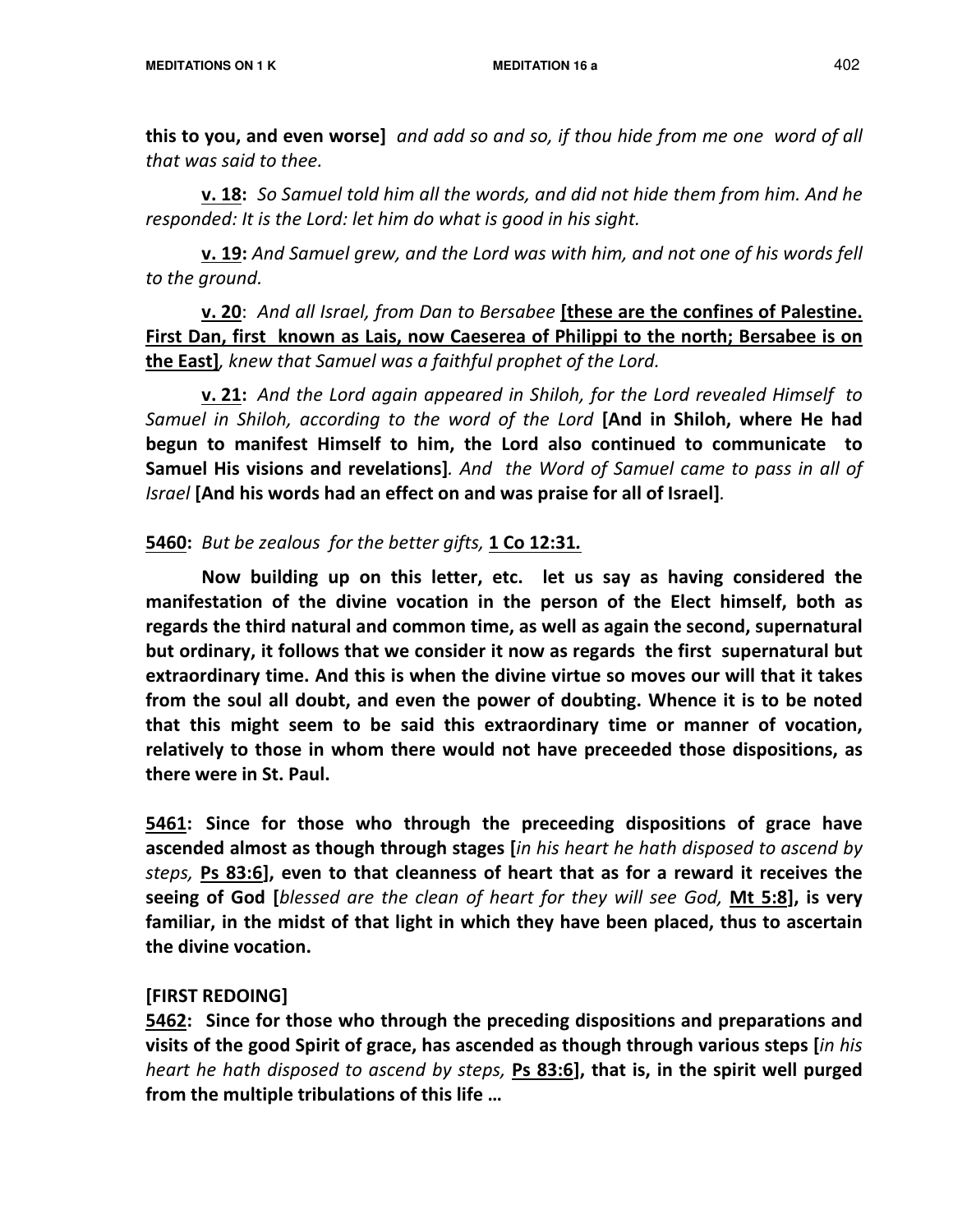The preceding remote and proximate preparations of operating and cooperating grace: Ascensions; and from the visits of the good Spirit; he has disposed; having ordered and purged the spirit from the subtraction of the good spirit and the temptation of the evil spirit: in this valley of tears [Ps 83:7] ...

5463: As a result, those ordered toward God, purged from the affection of their spirit, in the tranquility of reason using the strength according to the measure of the donation of Christ, Ep 4:7, these are well put off until the final time [in the vale of tears in the place which he hath set, Ps 83:7] and super-adding the divine liberality, with the gratuitous out-pouring of supernatural gifts and benedictions in the second time …

## [SECOND REDOING]

5464: Since to those who have ascended through the [receding remote and proximate preparations of operating and cooperating grace [ascensions, Ps 83:6] and by the visits of the good Spirit their spirit was ordained toward God [disposed, ibi] and purged anew in their heart [: in his heart, ibi ] with the subtraction of the visits of the malign Spirit [:in this valley of tears [Ps 83:7] for which order of intention and purgation of affections constituted in great tranquility their reason has been able to make free use of their forces, with the grace of God [:in the place which he hath set, Ps 83:7]

## [THIRD REDOING]

5465: But to those who have been well set on their way and purged through the preceding dispositions of grace, have known, as they cooperated with an ordered and tranquil reason, to make good use of all their faculties, seeking out the better good, and recollecting themselves toward a generous disdain of the world, and finding some repose in this intimate circumspection of their own hearts, and there super-adding .. and super-adding the divine liberality with the gratuitous out-pouring of its supernatural lights and infused gifts, elevated by these three steps of love to desire the communication of truth, of goodness and of the joy of the divine presence [:they shall go from virtue to virtue, [ibi, v. 8] have finally reached to that purity and peace of heart for which there is promised anew the very vivid and familiar communication with the source of all light, and of every good, and of every joy[: the God of gods shall be seen in Sion, **ibi, Ps 83: 8**] - Sion **means vision of peace – Blessed** are the clean of heart for they shall see God; blessed are the peacemakers since they will be called the children of God, Mt 5:8,ff.]: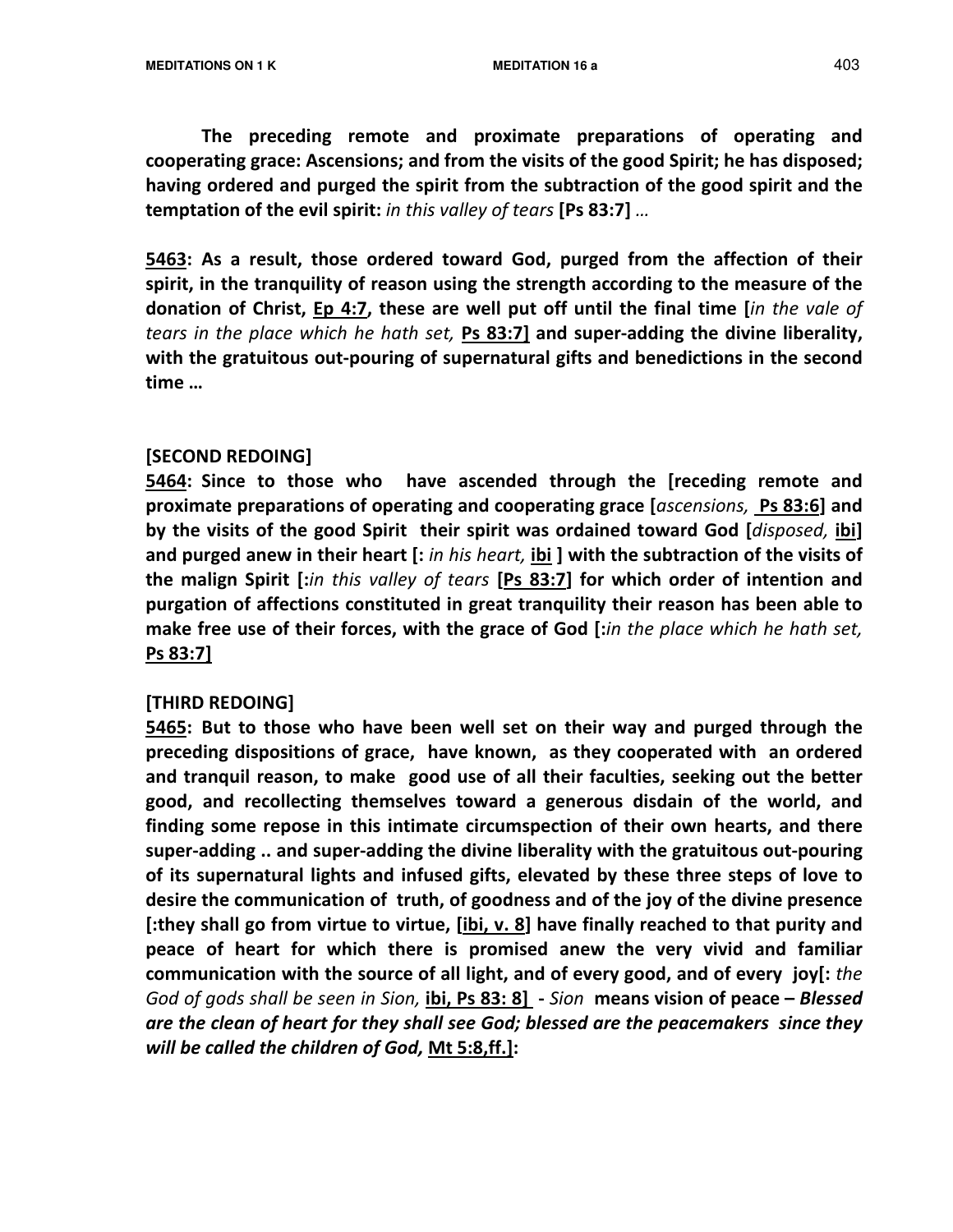5466: To these, I have said, does not seem already extraordinary, but very familiar, or at least frequent, this first time in which not finding obstacles and fragments, of itself immediately the divine virtue thus moves the will, which takes all doubt from the soul and even the power of doubting.

 Under this regard, therefore, we will meditate this first stage of vocation on this day, just as it seems quite proper, according to the gracious perspectives of our great God, if we would dispose ourselves, or if we would not place any obstacle, to the vocation of His ministers, of those ministers singularly called with the new spirit, by the innovating and restoring Holy Spirit, to renew and reform the face of the earth: Send out your Spirit and they will be created, and You will renew the face of the earth, Ps 102:30].

## [FOURTH REDOING]

5467: Now, on this letter, and soon, I will build, etc., let us say that having considered yesterday the manifestation of the divine vocation to the person elected by God as regards the ultimate natural and common time, and as regards the second supernatural time, even though it is also ordinary, and it follows that we consider it today, as regards the first time, supernatural and surely extraordinary. Hence, it should be noted how it seems to be said to be extraordinary this time regarding to those only in whom there have not preceded other dispositions of grace.

5468: Thus, with regard to those who have been well directed and purged through their preceding dispositions of grace, and in cooperating with these, they have known through their ordered and tranquil reason to make good use of all their strength, following the better good, and collecting themselves, after a generous disdain of this world, and find their repose in the intimate circumspection of their own hearts, where super-adding the divine liberality with the gratuitous out-pouring of his supernatural lights and infused gifts, elevated them for those three steps of love to the desire of participating in truth, goodness and the joy of the divine presence. These will have final arrived at that cleanliness of heart, to that peace of spirit to whom there has been promised anew a communication that is totally intimate and familiar with the source of all good, of all light, of all joy, which is God, in harmony with this saying: Blessed are the pure of heart, since, etc. Blessed are the peace makers since, etc. Mt 5:8.

5469: With regard to these, as I have said, it does not appear already extraordinary, but much used and at least frequent as this second stage of manifestation, in which, that is, not finding any obstacles or fragments, the divine virtue thus moves their wills This takes from their spirit every doubt, and even their power of doubting. Under this regard however, we will meditate on this first stage of vocation, because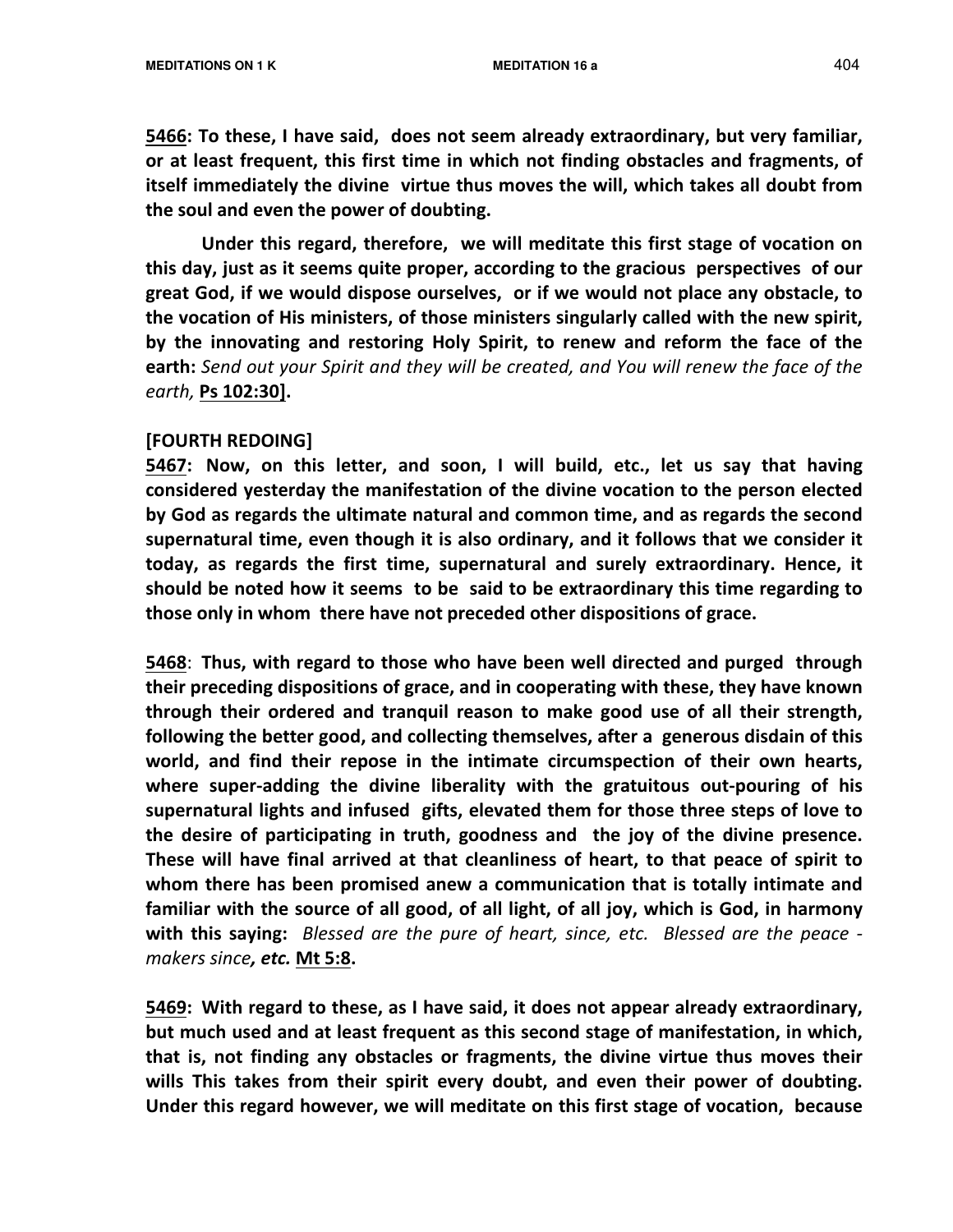it is not in any way in disharmony to being a Christian, called certainly to see and to possess His blessed essence in paradise, aspiring humbly and without presumption also in this life for those better and essential gifts of grace and of charity, which precede according to the more customary order of the divine providence and accompany this stage, in harmony with this: But be zealous for the better gifts, etc. 1 Co 12:31.

5470: Rather since there are very befitting the gifts of this time for the vocation of His Elect ministers for that for which God is ready, as regards Himself, and which suffices provided they do not place any obstacle, for Him to bestow the abundance and the first-fruits and the most generous of His gifts, which through their ministry, He pours out and diffuses in His people; all inconformity with this: Jr  $3^7:14$ : And I will fill the soul of the priests with fatness and My people shall be filled with my good things, says th Lord.: because there are befitting more than ever the gifts of this stage in the vocation of those ministers in a singular manner, and who with a new spirit they are called by the innovating and restoring Holy Spirit of all things, to renew and restore His Church on the indefectible rectitude and firmness of the First Rock, after the beating down and the reprobation of every merely human spirit in his ministry; to whom though, there pertains a two-fold Spirit, in harmony with this: I beseech Thee that in me [Eliseus] there might by thy double spirit, 4 K 2:9.

## [FIFTH REDOING]

5471: Now on this letter, having been built up, etc., let us say that after having considered yesterday the manifestation of the divine vocation to the person, elect by God, as regards the ultimate natural and common stage, and as regards also the second, which is indeed supernatural, but quite ordinary, it follows that we consider it now as what pertains to the first stage which is truly extraordinary. Where, however, there is to be noted as it seems to have been called extraordinary this period relative to all those in whom there have preceded some dispositions of exciting grace.

**5472:** Therefore to those who ha e ascended through the preceding remote and proximate preparations of the operating and cooperating grace [: Ascensions, Ps 83:6] and from the visits of the good Spirit, was ordered toward God in them the Spirit [: disposed, ibi] and their hearts purged anew [in their heart, ibi] with the subtraction of the consolation of the good spirit and with the temptation permitted by the bad spirit  $[$ in this valley of tears, ibi, v. 7 $]$ .

 $\overline{a}$ 

<sup>7</sup> Translator's note: this text should be Jr 31:13.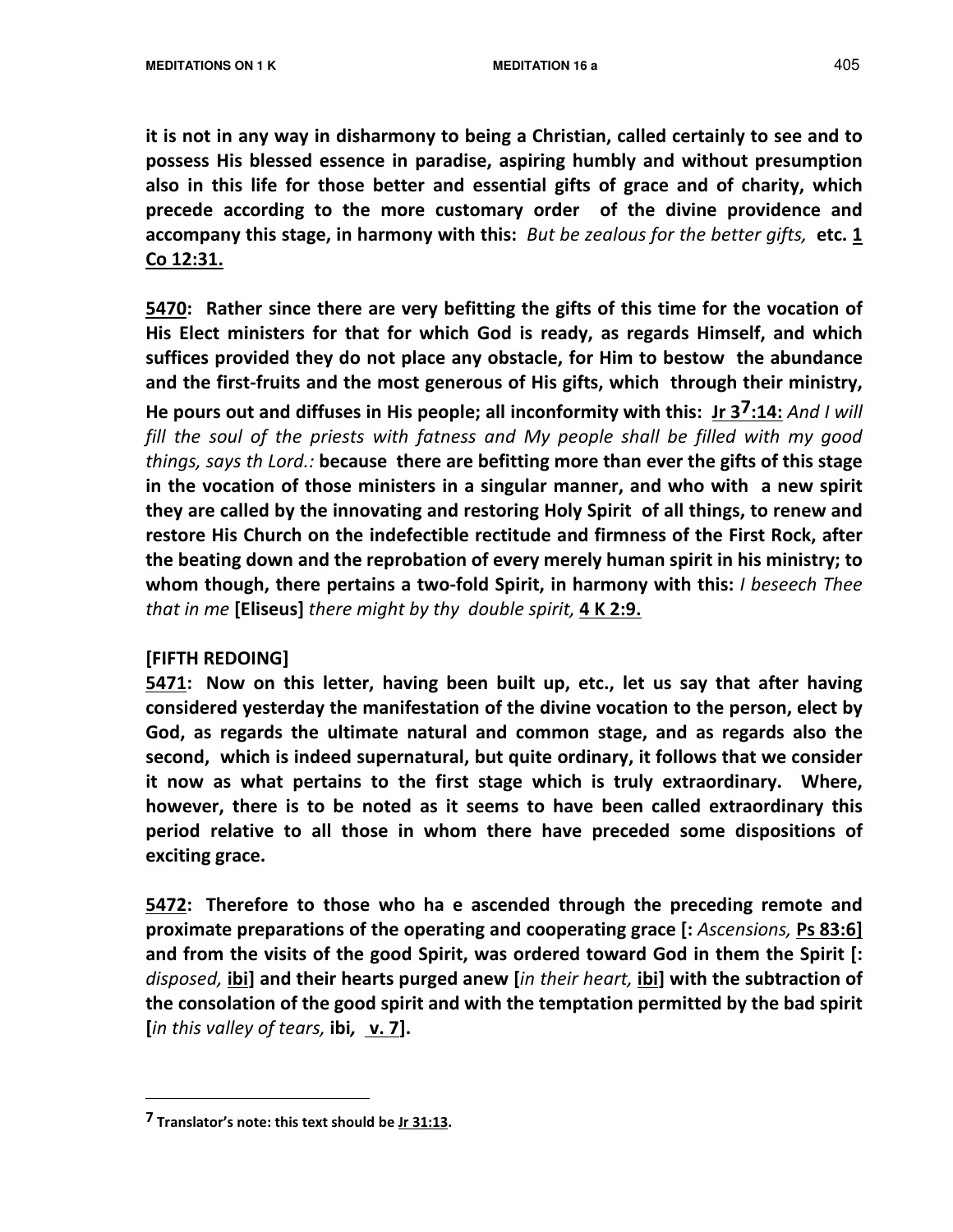5473: Through this order of intention and purgation of affections, having his reason been constituted in great tranquility, this has ben enabled to make free use of its powers, following the better good [in the place which he hath set, ibi] and cooperating also with divine grace, and recollecting within oneself with a generous disdain of the world and of finding repose in the intimate circumspection of their own hearts, according to the measure of the gift of Christ: in the place which he hath set, <u>ibi</u>.

5474: And super-adding here the divine liberality with the gratuitous outpouring of His supernatural gifts and infused gifts, and elevated almost through those thee stages of love for the desire of participating in the truth, goodness, the joy of the divine presence, [they shall go from virtue to virtue, Ps 83:8], they finally have arrived at that purity and peace of spirit to which there is promised anew that most intimate and that familiar communication with the font of every light, of every good, of every joy: the God of gods will be seen in Sion, ibi. In SIon, or in 'the vision of peace'. And this corresponds to the following: Blessed are the clean of heart, for they shall see God; and:

Blessed are the peace-makers, for they shall be called the children of God, Mt 5:8,ff.

5475: To these, I have said, this does not seem extraordinary, but very familiar, or at least frequent, this first stage of manifestation in which that is, not having found obstacles and fragments, through Itself the divine virtue immediately so moves their will that it takes away every doubt from the soul, and even the power of doubting. Under this regard, however, we will meditate on this first stage of vocation in this day. Just as it seems most fitting, at least according to the gracious perspectives of our great God, if we only would dispose ourselves with divine grace, and if we do not place any obstacle, to the vocation of his beloved and elect ministers; this is in harmony with this, Jr 31:14: And I will fill the soul of the priests with fatness: and My people shall be filled with My good things, saith the Lord.

5476: As a result it is not unbecoming to us in any manner that we, too, humbly aspire to those better and essential gifts of grace and of charity, which precede and accompany this first stage, according to the customary order of Providence, and in harmony with this: Be zealous for the better gifts, 1 Co 12:31. And it is most befitting this stage, or manner, preceded and accompanied by these gifts of God toward the vocation of His elect ministers, to whom there is ready [as far as concerns] of itself, if only we would not place obstacles to the giving of the first-fruits of [His gifts].

5477: [It is befitting for the vocation] of [those] ministers who are singularly called with the new spirit, bestowed by the innovating and restoring Holy Spirit of all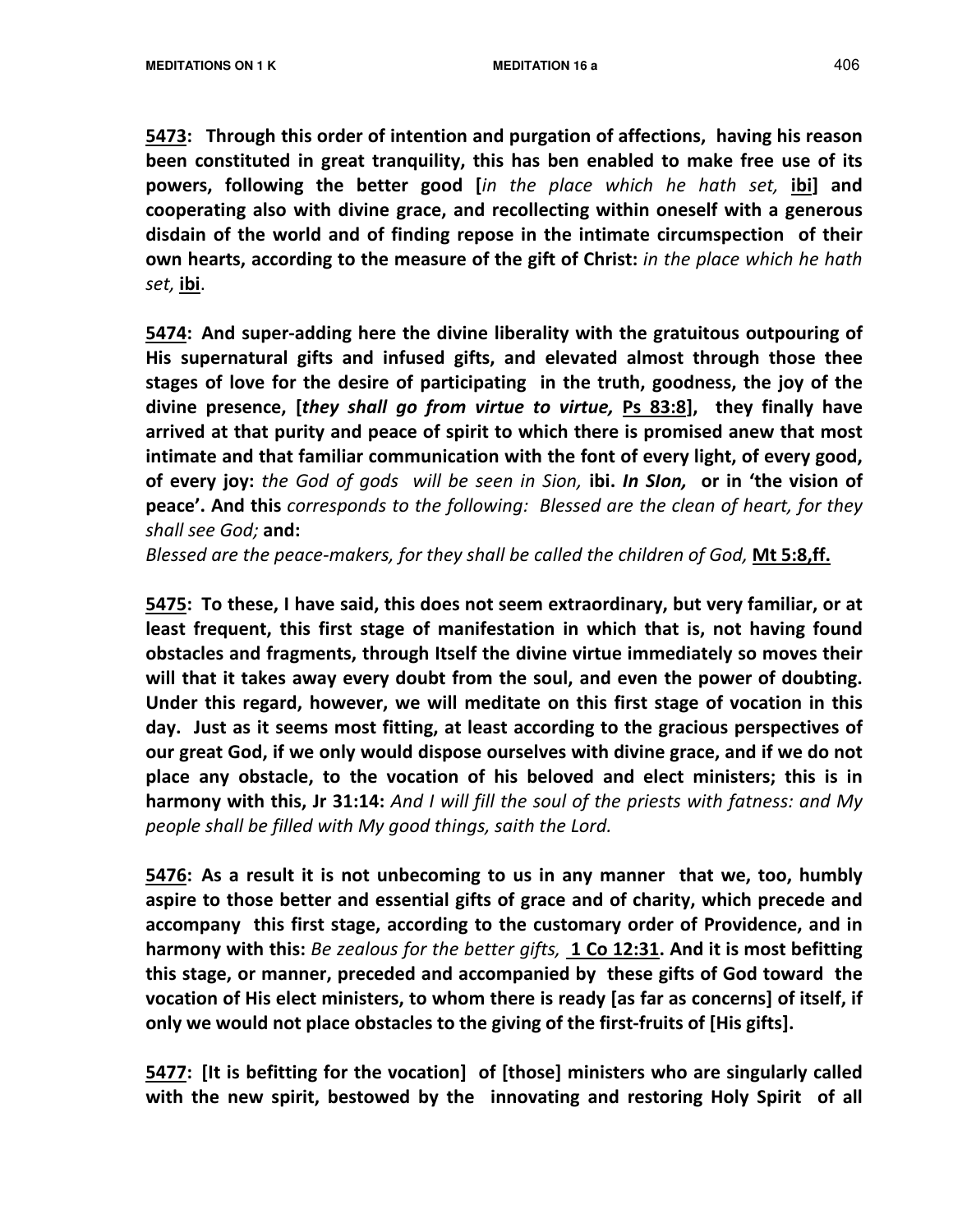things, to renew and restore the face of the earth, after the beating down and reprobation of every merely human spirit, in his minister. But if Thou turnest away Thy face, they shall be troubled: Thou shalt take away their breath, and they shall …Thou shalt send forth Thy spirit and they shall be created: and thou shalt renew the face of the earth. **Ps 103:29, f..** 

5478: Rather it is most befitting to this first stage, preceded and accompanied by these singular gifts of God, for the vocation of His elect ministers, for Whom He is ready, as far as it concerns Himself, that is, if there had not been placed by them any impediment, to bestow the abundance and the first fruits, and the most rich of these gifts that He shows and diffuses in His people, in harmony to what was stated above, etc. 8

 It is befitting then even more than ever in this stage, with those gifts, for the vocation of those ministers singularly who are called with the new spirit by the … to whom therefore it is fitting a two-fold spirit according to that statement,  $4 \text{ K } 2:9$ : that in me [Eliseus] there might by thy double spirit.

5479: 1 K 3:9: …So, Samuel went and slept in his place…

 Place: The Preacher of the holy Church has as many places as he has known progress in his life, Jb 31:37 [states]: At every step of mine I would pronounce it and offer it as though to a prince.

This is how God draws very high those souls to whom He wishes to speak at this stage, in order to dispose them toward a sublime communion. And even though at times He does this almost as at a single leap, as in St. Paul, and … the more commonly He accomplishes this through stages.

## 5480: How very few there are who intend that which God would do with them, if He were not impeded by them in His design.<sup>9</sup>

 $\overline{a}$ 

… Very few are those who have the perception of what would God do with them, if they would put themselves totally into His hands and let His grace work in them. One would never believe that a rough and shapeless trunk of a tree could become a statue which will be admired as a miracle of wood-carving. That trunk, if it depended on itself, would never let itself be cut by the chisels of a wood cutter. Only the wood cutter, as St. Augustine said, can foresee with his artistic eye what could

<sup>8 [</sup>cf. Jr 31:14].

<sup>9</sup> Translator's Note: This is a well known saying of St. Gaspar Bertoni, found almost literally in St. Ignatius: cf. Spiritual Diary, for May 18, 1811:

 <sup>[170.]</sup> Very few are the people who have the perception of what God would do of them if He was not hindered by them in His plans.

It is the great Ignatian principle which became one of the corner-stones of Fr. Bertoni's spirituality. Here it is presented in the form in which Fr. Mariani, S.J. reported it. It is worthwhile to quote here the original form as we have it in Bartoli's book: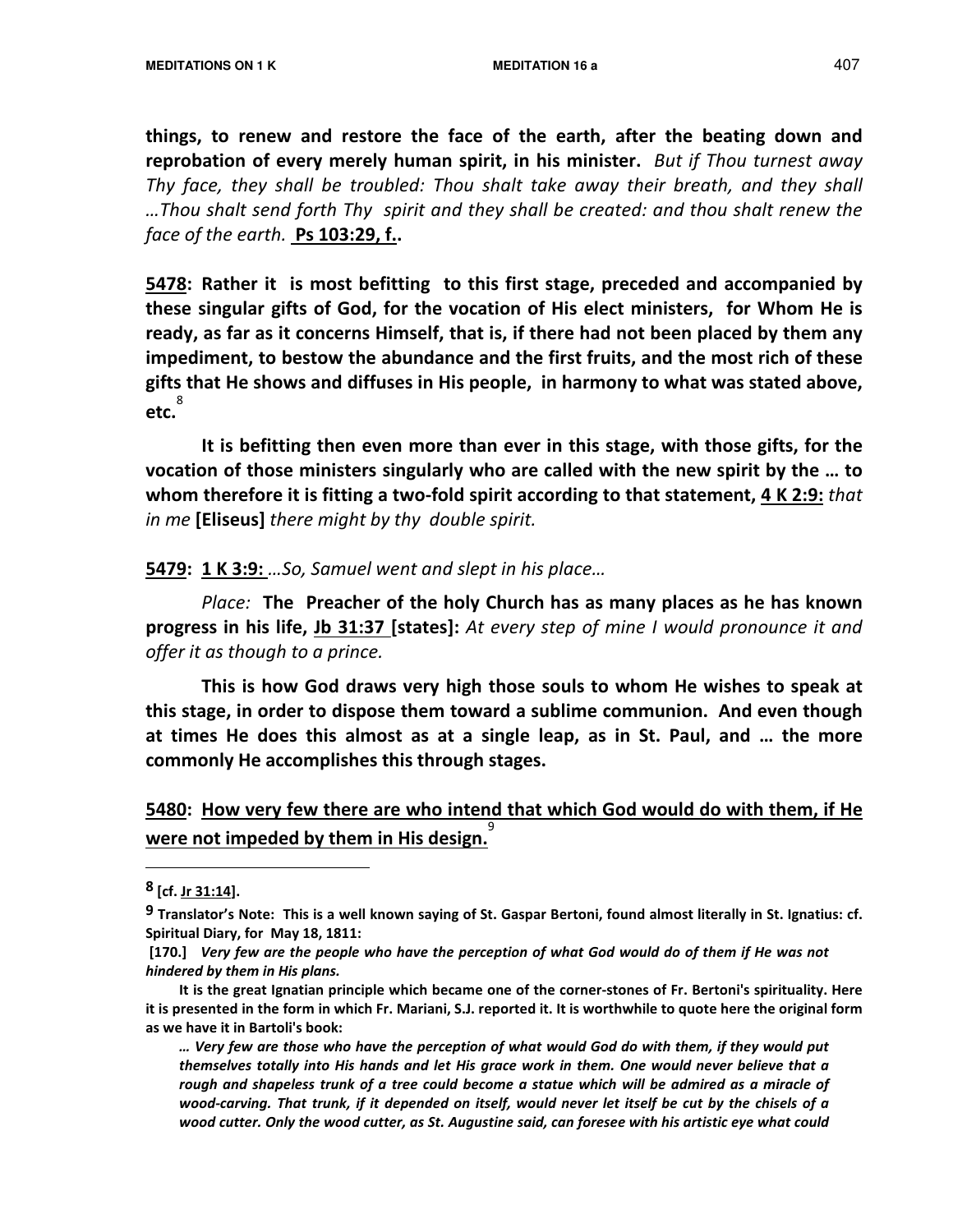We cannot even think of what God would do with us, and how much would He achieve in us and for us, in that we are the pupils of His eyes, if we did not place some obstacle to His grace, but were we to remit ourselves freely and totally into His hand.

 This stage is the certainty and evidence of this time; since it is God Who leads us this far, and those called see very clearly the situation, as they are illumined more closely by the divine wisdom, judging matters from their most sublime cause.

5481: went and slept in his place… [1 K 3:9]. For this is not in the place of the unconscious, but is situated in the place of knowledge, since he would be raised to the more sublime.

…in his place, ibi: The message of the preacher is that certain knowledge of matters to be known<sup>10</sup>. For Jeremiah [Jr 2:8] speaks of the reprobate preachers: The priests did not say: Where is the Lord? And they that held the Law knew Me not.

 …So, Samuel went and slept in his place… ibi: since the order of doctors retained the knowledge of spiritual matters with the certitude of truth.

5482: But in what grade does one progress, is shown, because immediately there is added:

1 K 3: v. 10: And the Lord came and stood...

 He came…, not: he returned. There are designated here the demotion of Judea and the visitation of the holy Church.

He came - and not just: He came. There is hinted at the fact that the visitation of Judea had come, Mt 15:24: I was not sent but to the sheep that are lost of the house of Israel. But coning, he did not just stand because there was rejected the good of its salvation. As a result there was a warning to the leaders of the Synagogue, Mt 23:38:

come out of the trunk. Similarly there are many people who think they can just live as ordinary Christians. They have no perception that they could become saints if they just let themselves be fashioned by the grace of God and, by making resistance to God's work, would not spoil the design

that God should like to realize in them… 9

 $\overline{a}$ 

- …We cannot imagine what would God do of us, who are the apple of His eye, if we could not raise obstacles to His Grace, but would instead surrender ourselves always and totally to His hands…
- For that expression: apple of His eye Fr. Bertoni quoted Zc 2:8: For he that touches you (i.e. my priests) touches the apple of My eye …

It is clear that the principle written by Fr. Bertoni is a summary of all this. In a Meditation in Primum Regum to the Seminarians he used it several times and made a moving application of it. We have noticed it already on 29 July 1809 but did not explain it:

<sup>10</sup> Translator's note: Fr. Bertoni insisted on more than ordinary knowledge' for his Apostolic Missionaries - cf. CF ## 18; 49; 50; 51; 54; 62; 65; 127; 159.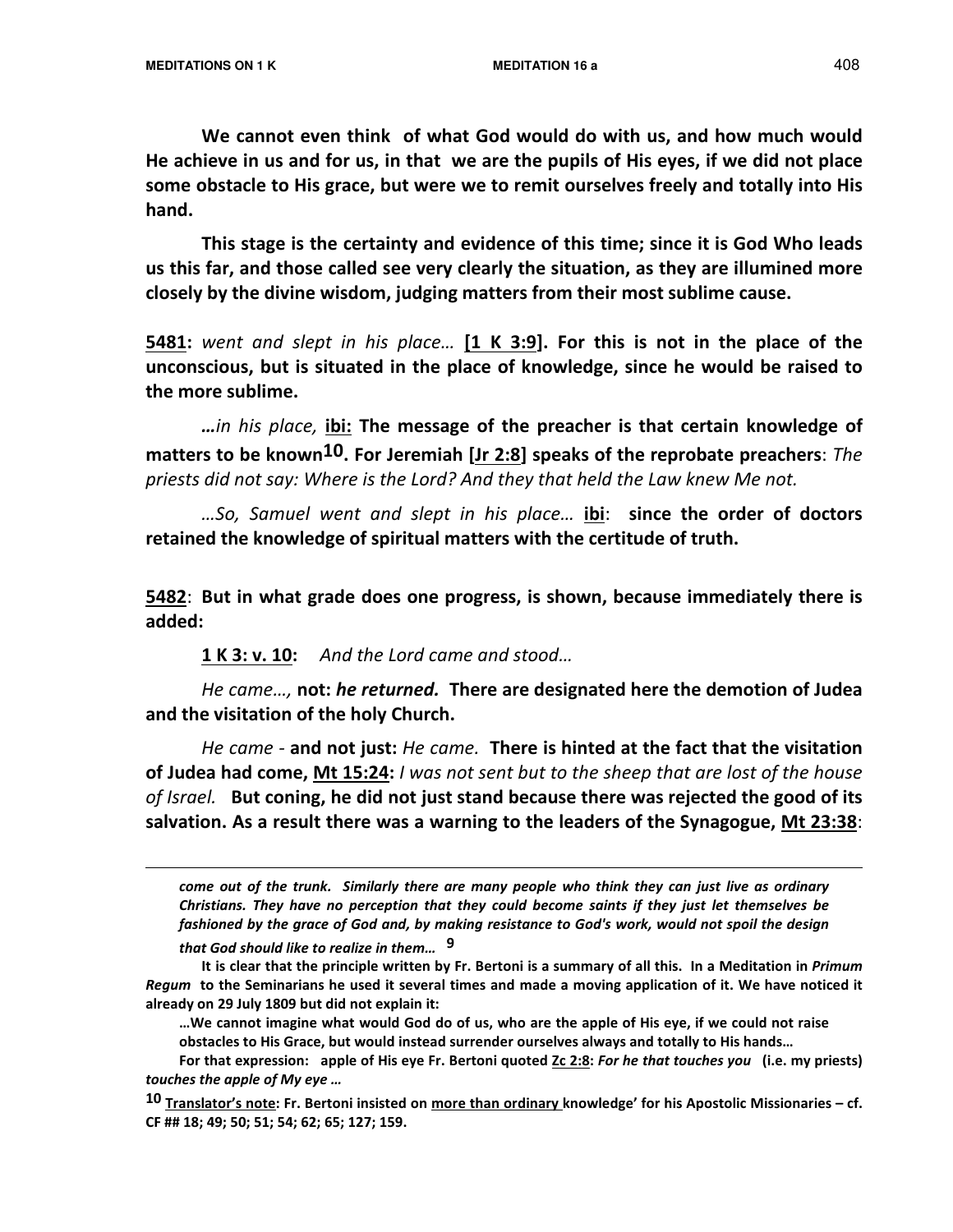$\overline{a}$ 

But your house will be left deserted. **Ibi 21:43**: Therefore I say to you that the kingdom of God will be taken from you, and shall be given to a nation yielding the fruits thereof. And so he came and stood with Samuel, because once he assumes the preachers of the holy Church, from these, then, the protection of His grace will no longer recede.

5483: The Lord came preferring the new preachers for the world, Mk 16:15: And he said to them: <u>Go in<mark>to the whole world, and preach<sup>11</sup> the gospel</mark> to every creature.</u>

v. 16: He that believeth and is baptized shall be saved: but he that believeth not shall be condemned.

And he stood...: Mt 28:20: ...Behold I am with you all days even to the consummation of the world.

5484: And the Lord came and stood, 1 K 3:10: Therefore, the Lord came not so that He would recede but so that He could stand, because He chose new ministers of the

#### Concerning the Duties of the 'Professed' Fathers

182. Their duty is to teach not only in sermons, retreats, lectures, which are both necessary and useful for eternal life - but also to explain the rudiments of faith and morals to the uneducated and to children, in the Oratories, in public catechism lessons, as well as by private instructions. For this is of great use to the Church, and therefore this ministry is highly recommended to them.

183. They will hear the confessions of all who approach them, especially those of the poor and children, and encourage all to a frequent reception of the Sacraments.

184. When the 'Professed' are sent anywhere, or assigned to reside in some place, no one will expect any provision for the journey, or for their residence, from the Bishop, or from the Pastors, but they will freely offer themselves and totally commit themselves to the task.

#### †††

#### Chapter 7

#### The Principal Purpose of the 'Professed' Fathers

185. Although the purpose of this Congregation is to offer assistance to the Church under the direction of the Bishops, through the various and proper duties of its vocation; and since this seems at times to be an arduous and difficult undertaking, and, if it be measured against human weakness, one that is exposed to dangers - nonetheless, this proposal of our vocation, therefore, is not one that is imprudent and rash. This is so, firstly, because it is not based on human resources, but is to be carried out with the grace of the Holy Spirit, for He Who has begun a good work in you will bring it to perfection... [Ph 1:6], if He is not hindered in this by us. For this is the special grace of this vocation, which is more powerful than all dangers and difficulties. Furthermore, through this plan, we do not propose to expose ourselves to dangers, nor to go to this, or that place, or to undertake one activity over another, but to follow the direction of the orthodox Bishop whom the Holy Spirit has placed to rule the Church of God [cf. Ac 20:28]. This means is sufficiently safe in not erring in the way of the Lord. Finally, the concern of the Congregation is to be both in disciplining and in forming its men, as well as in selecting them, and in sustaining and strengthening them.

<sup>11</sup> Translator's Note: To go anywhere in the diocese or in the world [quocumque] is the ideal St. Gaspar Bertoni intended the 'Missionary Mandate' for his Apostolic Missionaries (in Mt 28:19, it reads: Going therefore, teach all nations; baptizing them … teaching them to observe … ) [ – the motto of the Congregation has long been understood: *Euntes Docete!* ] cf. CF ## 5; 193. St. Gaspar Bertoni repeatedly spoke of a broad scope of ministries: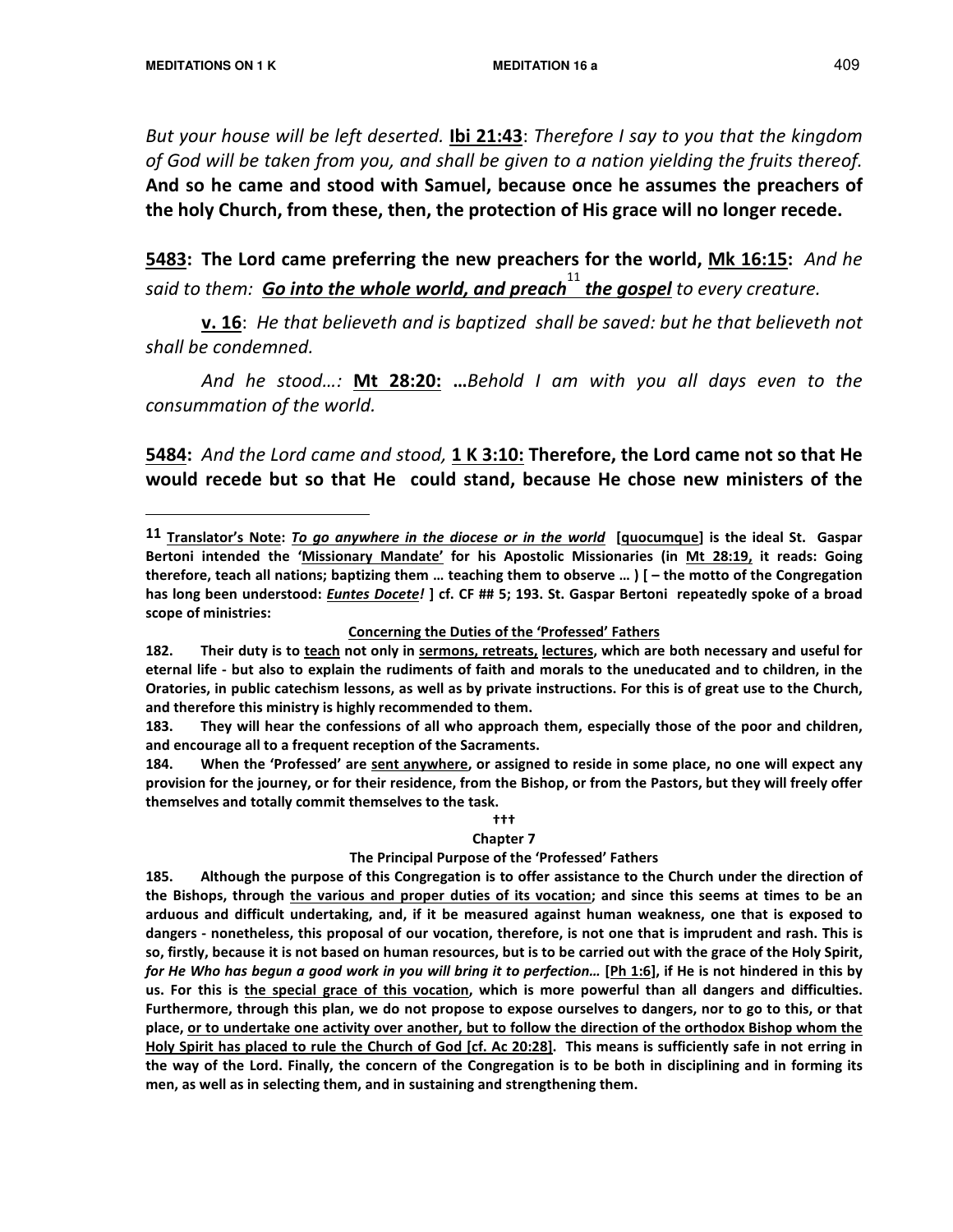$\overline{a}$ 

faith whom He protects until the end of the world succeeding through the patrimony of the holy virtues

 There is an ordinary immobility of this vocation, in St. Paul, the Apostles, Ignatius, Xavier, and so on, through the abundant grace with which God enriches the soul; this vocation is not communicated alone through the exciting grace, but together with the infusion or great increase of habitual grace. , and the gifts and the infused virtues, by providing the most proper dispositions, and by removing those that are contrary.

5485: But He Who 'comes' visiting by means of grace, is He who 'stands' persevering through the immutability of His election, let us listen now to what the text adds.

And He called as He had called the other times, repeating, Samuel. 1 K 3:10:

And He called... as He had the other times: Samuel, Samuel: Because He endowed him the two-fold office in the ministry of preaching: that is, that He might reduce his office by repelling through the pride of the Synagogue, and that He might raise him up by calling him to the humility of gentlemanliness to the faith; or because he was excited to the destruction of the old man, and built up into the new.

5486: I have spoken ... Samuel. ibi: Since he was instructed through the spirit, so that he could delete sins and vices in the hearts of sinners<sup>12</sup>; He called as He had other times, since God has instructed with the document of the internal magisterium, so that there might be destroyed any up-building of impiety in the mind of those converted, that He would set to erecting the new building of holy virtues.

 Those whom God calls in this stage, ordinarily He disposes them for great undertakings for His glory. These men receive a two-fold spirit in order to beat down [or, more exactly] in order to cooperate with God in beating back there merely human spirit from the minister, and in that innovation and reform of the divine spirit, not only in the people, but even more ion the minister. And therefore, God, with the abundant infusion of grace beats down in such as these the entire 'old man', and excites and edifies the 'new man.'

5487: In this first stage there are granted great lights for the exercise of the ministry, and a great readiness of obedience, or devotion, in order to execute these.

<sup>12</sup> Translator's Note: text reads: ... qualiter peccata et vitia in peccatorum cordibus delere... : St. Gregory the Great had a broad view of 'preaching' – as also did Ignatius describing the Jesuit charism as Praedicare in Paupertate – certainly not intending the main charism of the Jesuits is preaching the fomal sense, but serving according to the need. St. Gaspar Bertoni laid great emphasis on the Sacrament of Reconciliation for his Apostolic Missionaries: CF ##44; 168; 183; 277 – one of main apostolates for the community –the Confessor should 'befriend the penitent'.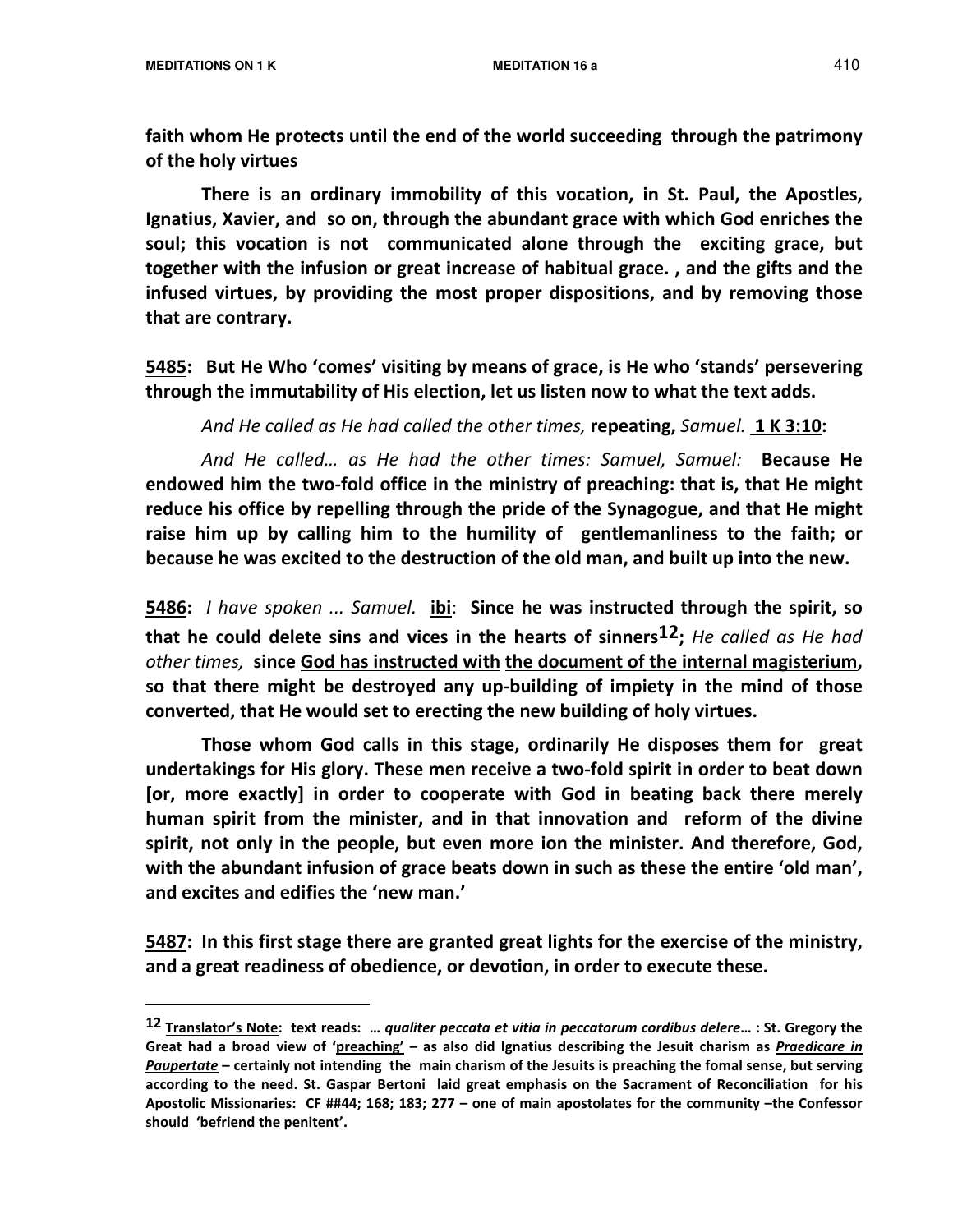This magisterium is added, because the order of the holy preachers both freely instructs and enables one to offer himself devoutly through obeying. 13

And Samuel said: Speak, Lord, for thy servant heateth, 1 K 3:10.

5488: To hear God speaking, means to fulfill the precepts in his works. Thus, in the Gospel Truth says to the reprobate: Jn 8:48 $14$ : ... He that is of God, heareth the words of God. Therefore you hear them not, because you are not of God…

But [expounding further] to the listener He wanted to hint: And the Lord said to Samuel: behold I do a thing in Israel: and whosoever shall hear it, both his ears shall tingle. 1 K 3:11.

## 5489: And the Lord said to Samuel: ibi.

 Among the sublime gifts , the elect mind of the preacher, all the more cautiously restrains himself from elation, as noted [behold I do a thing in Israel: and whosoever shall hear it ] through the justice of the omnipotent God also looks at those repulsed, who seemed to have been endowed with the more sublime gifts.

 Whispering – Hoot – Hiss – Rattle – Bewilder – Deafening – Din – Crashing - Sounding a horn.

5490: His ears shall tingle… 3:11: This happens when one's ears are assaulted by an intolerable sound. Whenever clamor is infused into him one's capacity for hearing, he rejects the sound due to the limitations of its function, and it is converted into a tingling like experience; the voice seems to whistle going through the hollow of the ears and does not enter into the interior. An intolerable clamor to the ears of the mind leads to the repulsion of some great preacher.

5491: The magnitude of an out-poured effused clamor is not grasped, because while sublime gifts are recollected as having been granted to a rejected preacher, by the examen of divine equity is projected, remains unknown. Into a tingling sound of the ears, the magnitude of a shouting voice is converted, because even though it is by the judgment of God, it occurs by the intention of the mind is not grasped, while for a time through consideration, hearts considering this are disturbed by fear. For as, from a muffled sound of the voice tingles the ears, when for some time by a great

 $\overline{a}$ 

<sup>13</sup> Translator's Note: in this expression: ad obediendum devote se obtuilit... seems close to Rm 12:1, ff. making of one's body an immolation to the Mercy of God – St. Gaspar presents this as a central ideal of his community: In obsequium episcoporum.

<sup>14</sup> Translator's Note: the Vulgate presents this as v. 47.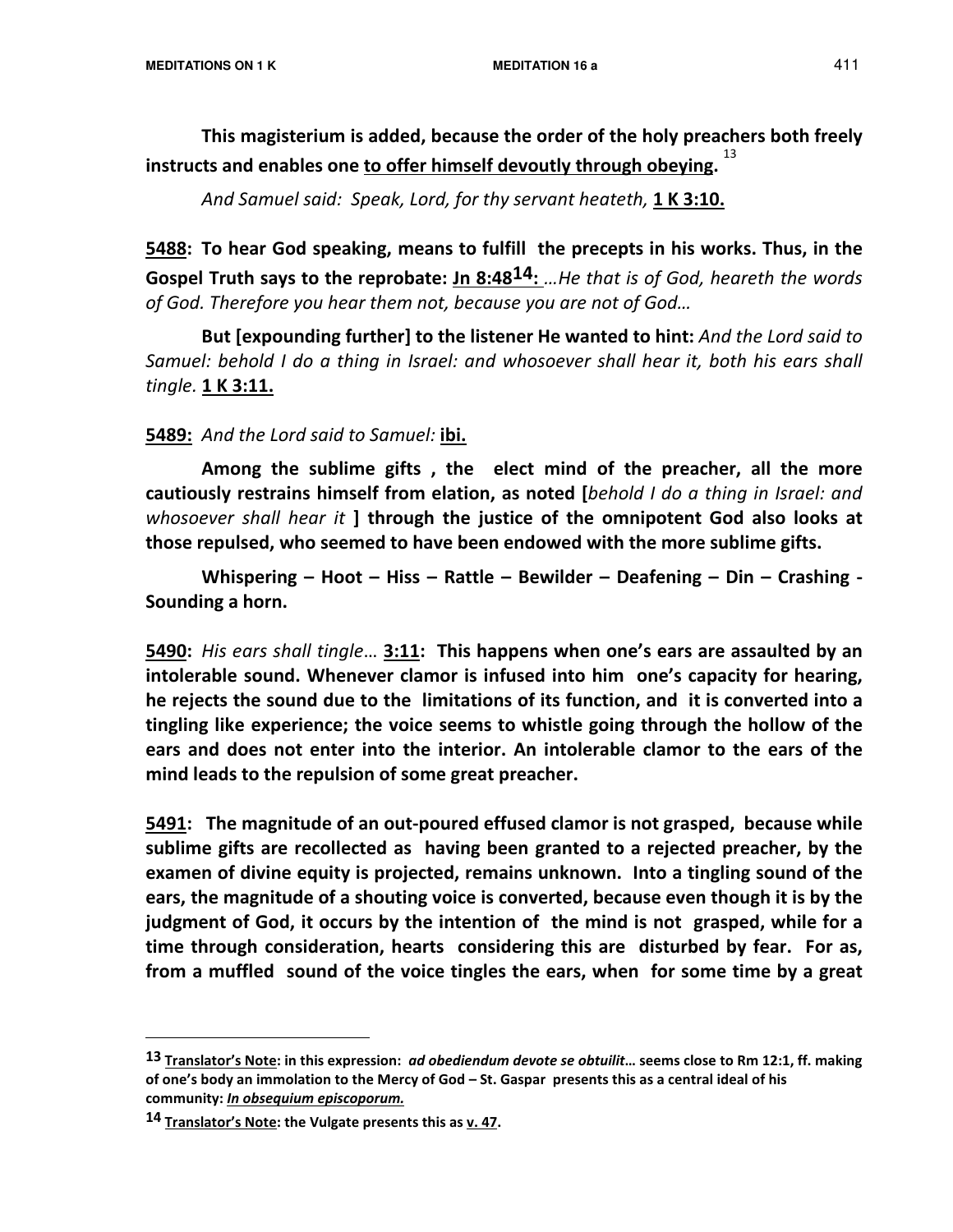considered reprobation of the great men, hearts are terrorized by the reprobation of the just.

5492: Both his ears shall tingle: 1 K 3:11: both the right and the left.

 By the left ear, eternal life [is signified]; by the right ear there is indicated the present life. We hear through the ear those statements that are made.

 By the left ear are signified the intention of pious operation; by the right ear there is indicated the intention of superior vision. Both ears tingle, because when there is shown the ruin of important men, both intentions of the Elect are disturbed, because by a fearful heart these intentions are aroused to contemplate eternal truths, and they do not dispose of the temporal without the fearful employ of the intent.

**5493:** For hence the tingling of the ears was suffered. Thy justice is as the mountains of God: thy judgments are a great deep.

These mountains are the grate and Elect men.

Thy justice is as the mountains of God: The justice of God is equated to these mountains, since they carry out in deeds his hard mandates.

5494: Thy judgments are a great deep: Because even though in the eyes of holy men all that they do are right, in the eyes of the omnipotent God, they cannot even know what these are. And so, they incessantly perform the good deeds that prevail.

And the Lord has said: Behold I do a thing in Israel: and whosoever shall hear it and whosoever shall hear it, both his ears shall tingle. 1 K 3:11.So, regarding the word of the Lord that is produced, which they hear, their hearts are set in motion by the tingling of great terror.

5495: Through such a general manifestation of his secrets and incomprehensible judgments, God Himself guards one from vainglory and pride, due to this sublime light of this first stage. And in contemplating before God, the horrible failure of so many priests endowed with merely a human spirit and their reprobation, He guards each from the pride of an extraordinary vocation in which He callsthem so that once more adorned with a new spirit, each might cooperate in renewal and reform.

5496: Whosoever shall hear it, ... his ears shall tingle: Only the ears of those listening are suited to this tingling, these hear the preaching. For also in this Gospel he warns, saying [Lk 8:8]: Let anyone with ears to hear listen! Also those who keep vigil over those matters which are outside, they do not know of this tingling of fear, because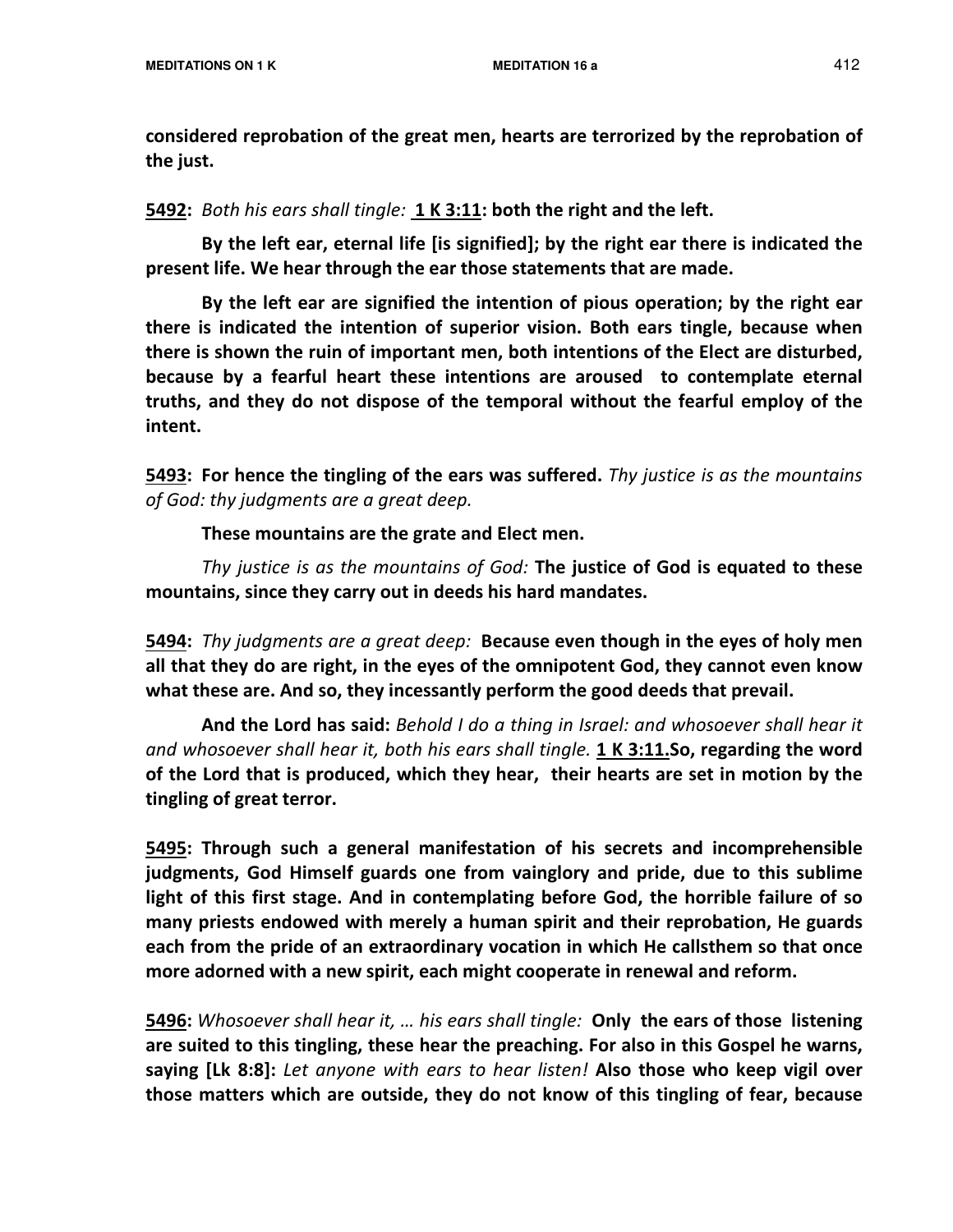they do not ever even think of the height of these divine judgments meted out to them.

 But behold, whoever does not choose to think within himself of the subtle judgments of God, the sharp sentences of judges concerning him are manifested. And even the opening verb implies:

5497: In that day I will raise up against Eli all the things that I have spoken concerning his house I will begin and I will make an end. 1 K 3:12.

Against Eli: Meaning, against the old priesthood [according to Rupert]

In that day: God was silent concerning the day, so that having injected the terror into the supplicant, so that the wrong-doers might perpetually be afraid.

That: He allowed this to trickle down, so that such as these if not totally, at least in part, they might take notice of penance.

5498: On that day: Lk 3:1: In the fifteenth year of the reign of Emperor Tiberius, when Pontius Pilate was governor of Judea, and Herod was ruler[a] of Galilee, and his brother Philip ruler[b] of the region of Ituraea and Trachonitis, and Lysanias ruler[c] of Abilene…

Eli: Lk 3:2: during the high priesthood of Annas and Caiaphas, the word of God came to John son of Zechariah in the wilderness.

v. 3: He went into all the region around the Jordan, proclaiming a baptism of repentance for the forgiveness of sins,…

5499: Eli all the things that I have spoken,  $1 \text{ K } 3:12$ . Lk 3:4: As it was written in the book of the words of the prophet Isaiah,"The voice of one crying out in the wilderness: <sup>[2]</sup> 'Prepare the way of the Lord, <sup>[2]</sup> make his paths straight. 5 Every valley shall be filled, $\mathbb D$  and every mountain and hill shall be made low, $\mathbb D$ and the crooked shall be made straight, $\mathbb{Z}$  and the rough ways made smooth; 6 and all flesh shall see the salvation of God.'"

5500: Up against Eli all the things that I have spoken concerning his house, 1 K 3:12: Lk 3:7: John said to the crowds that came out to be baptized by him  $1 \times 3:12$ : Lk 3:7: I will raise up against Eli all the things that I have spoken concerning his house: You brood of vipers! Who warned you to flee from the wrath to come? v. 8 Bear fruits worthy of repentance. Do not begin to say to yourselves, 'We have Abraham as our ancestor'; for I tell you, God is able from these stones to raise up children to Abraham.

I will begin  $1 \times 3:12$ : Lk  $3:9$ : Even now the ax is lying at the root of the trees.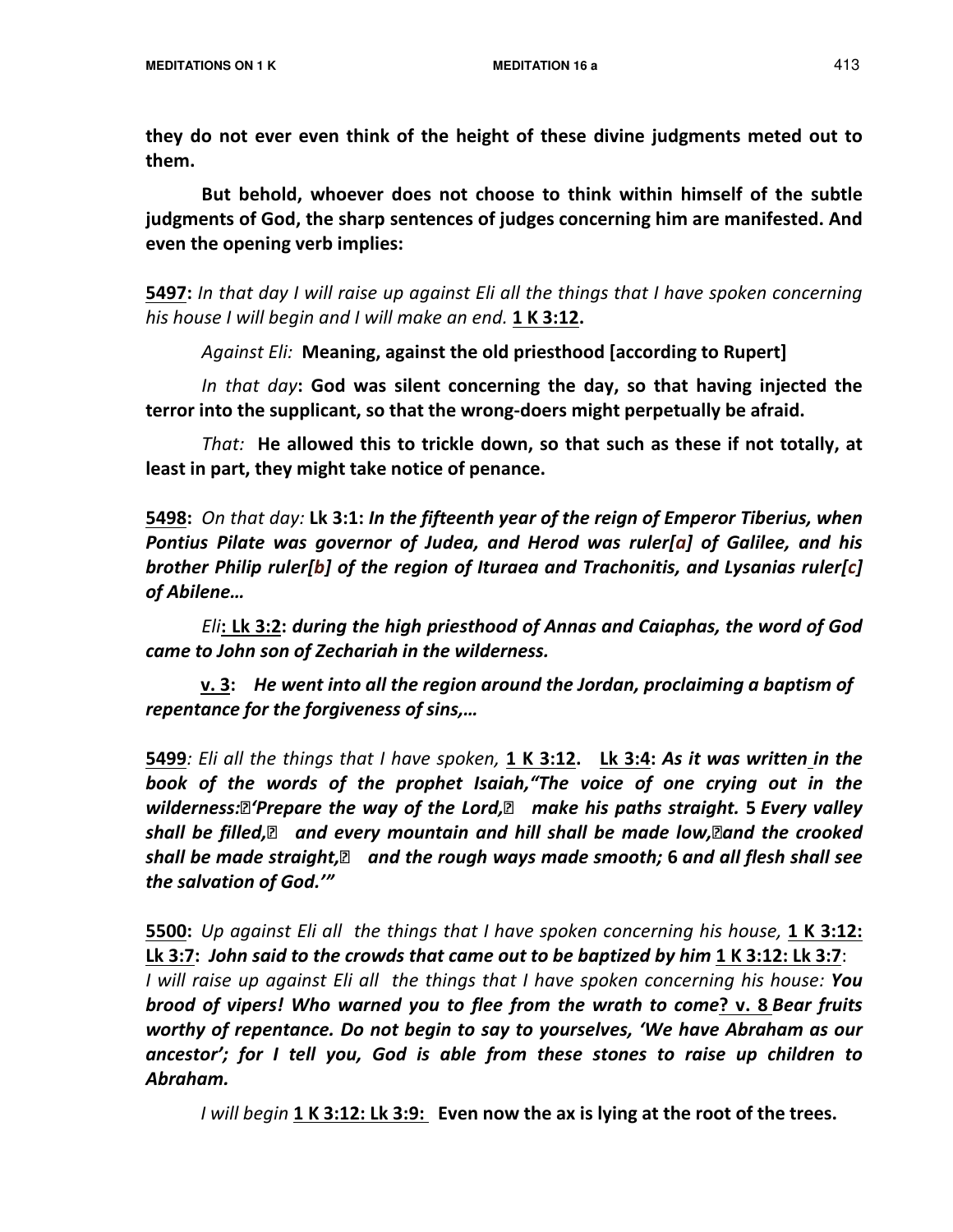And I will make an end. 1 K 3:12; Lk 3:9: every tree therefore that does not bear good fruit is cut down and thrown into the fire.

5501: Up against Eli all the things that I have spoken concerning his house, 1 K 3:12: Matthew more evidently states that all these things have been said against the Levitical priesthood and ministry.

 Mt 3:7:And seeing many of the Pharisees and Sadducees coming to his baptism, he saith to them, etc. … ye brood of vipers, who hath showed you to flee from the wrath to do? Lk 3:10: every tree therefore that does not bear good fruit is cut down and thrown into the fire."

For indeed, these priests and clerics are of the Jews. According to Rupert.

## 5502: The same sentiments are opening up what follows:

1 K 3:13: For I have told him that I am about to punish his house forever, for the iniquity that he knew, because his sons were blaspheming God, [a] and he did not restrain them.

For I have told him that I am about to punish his house forever,

With these words the repulsion of the Jews already explained several times is designated as perpetual.

His house: [understand here] that of the preacher, the multitude of the subjected people, which as though already possessing it, while he serves this through the care of his solicitude.

5503: His house forever, for the iniquity: [this is to be understood as the House of] Eli, or that of the old priesthood, or Judea: which while he cultivated it through his rejected conversation, he rendered it depraved by the stains of his depravity.

That he knew, because his sons were blaspheming God, [a] and he did not restrain them 1 K 3:13, because the high priesthood saw the priests in minor orders giving vent to their fury against the Redeemer, and he did not correct them, nor did he revoke them from all authority from the shedding of so much blood. Therefore:

For I have told him that I am about to punish his house forever Therefore there is promised by that divine threat that his house would be judged forever  $1 \text{ Co } 3:13$ .

That I am about to punish: the punishing of God is to damn.

I am about to punish his house forever: Because an eternal penalty is decreed.

5504: As a result this took place out of the eternal observation of God, under oath He swore that He indeed had affirmed this.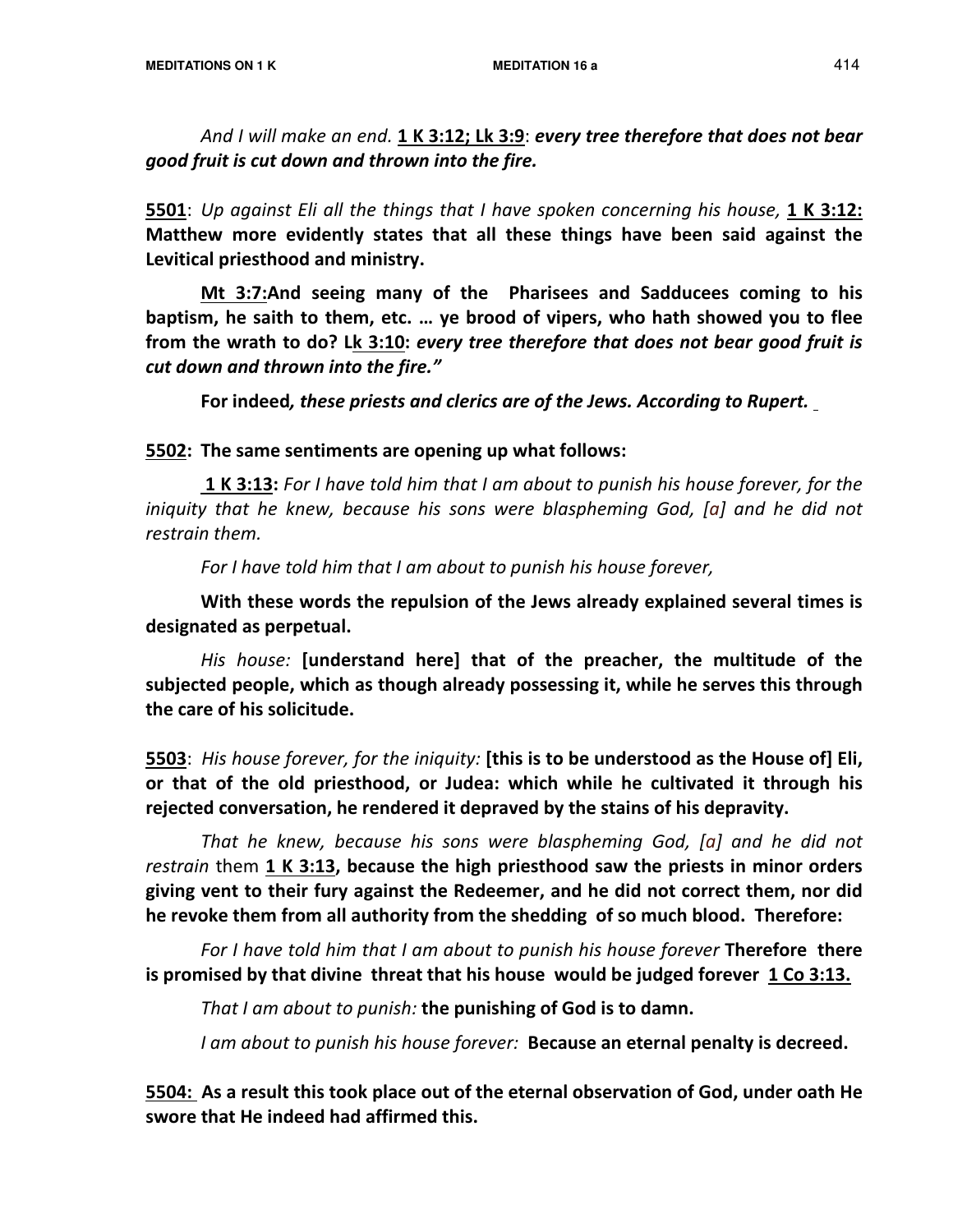Therefore I swear to the house of Eli that the iniquity of Eli's house shall not be expiated by sacrifice or offering forever.

When this truth has been opened up, indeed it is that which we attentively ponder because the Jewish people perseveres in the obstinacy of its perfidy.

### **5505**: I told him ... that I swear **1 K 3:13, f**.

But that which he asserted as an oath, He stated that He had foretold it, namely that he had hinted at this to the subsequent Doctors regarding the rejection of Judea, which He had manifested before hand to their predecessors. Or since this is now stated through Samuel to Eli. that which was said to him above by the man of God.

### … not be expiated by sacrifice or offering forever…

 By sacrifice or offering. St. Peter Damian noted this in his work 'Concerning the Celibacy of Priests', c. 3: If indeed through victims and sacrifices all crimes are diluted, only that false piety is not merited any pardon in bishops, etc.

5506: Note. He who did not correct his sons performing evil is accused of having committed iniquity will never be expiated even in eternity he will not be expiated by victims or gifts. So, what will be the extent of personal iniquity, of an unredeemable fault is the negligence of the care of others? For if the uncorrected sins of one's subjects which do not oblige under eternal penalty. The boldness of our own iniquity by what penalties bind us?

5507: Rightly do the ears of listeners tingle since even the minds of the elect which consider these matters attentively, are led to tremble out of such an extension of fault. Rightly do the ears of those hearing this tingle since truly this contains an immensity of clamor which scarcely can ears of the Elect sustain. And indeed the right ear tingles in hearing this, since although by reason of its perfection it is elevated to contemplate sublime matters, and yet does not confide in one's own sublimity of life. The left ear tingles because even though it is endowed with the gift of knowledge, so that one might perfectly order temporal matters, nonetheless he has no confidence in the perfection of his own ministry. Among their sublime gifts they hear the word from the clamor of which both ears suffer this tingling, under which for as long as this life of uncertainty goes on, this impression does not fade. Hence, there is added …

5508: And so this is how in this first time, among the sublime gifts, through the general manifestation of the depths of her judgments, which condemns also the priests and prelates for faults that are not their own, but due to their negligence of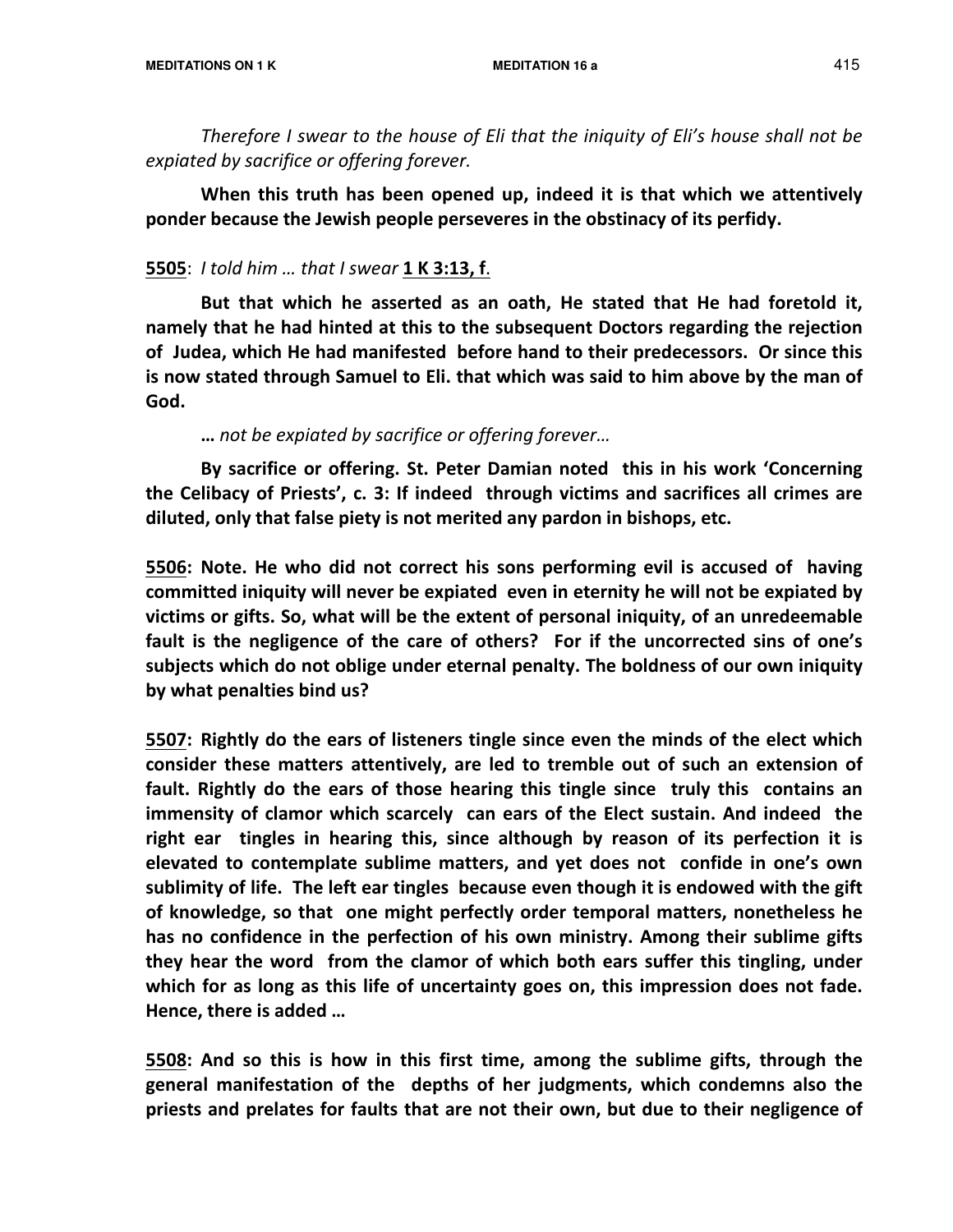their care of others, renders to the eyes of His Elect that ministry to which he is called in great fear, and he sees as formidable also for even angelic shoulders, as one must render an account also for the souls of others to that Judge Who is so severe. And this is not only for one's own iniquities, but even for that negligence, no matter how high one might have reached in prayer, and in that most productive knowledge and virtue: 'being suspended above the rest in contemplation, and truly outstanding in action'.'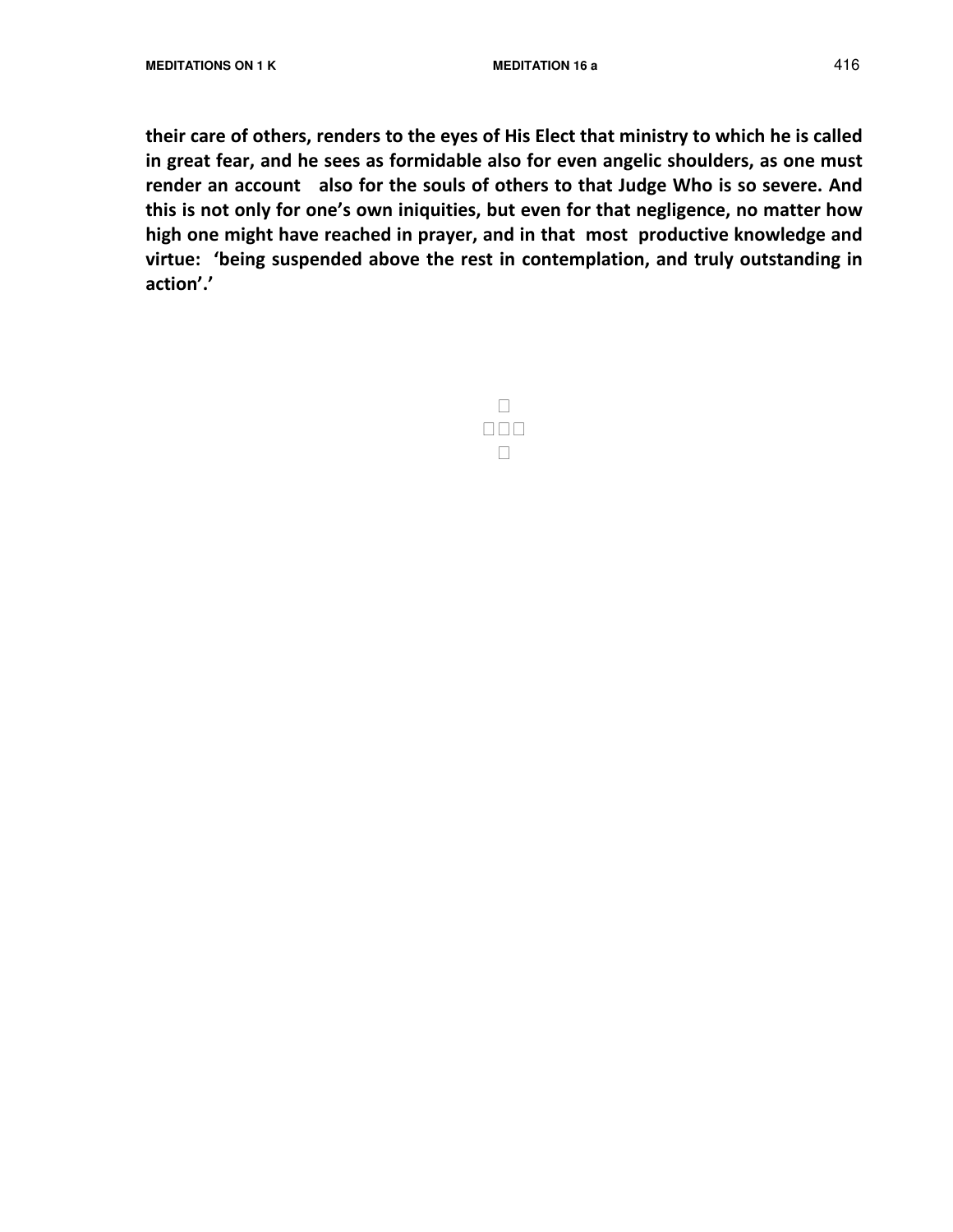### Meditation 16 b 1 K 3: 15-21 Mss B ## 5509-5554

5509: Preparatory Prayer

#### Prelude 1

 1 K 3:15: Samuel lay there until morning; then he opened the doors of the house of the Lord. [Most likely these were the doors of the atrium: and perhaps also that of the Holy of Holies, or that of the first part of the Tabernacle]. Samuel was afraid to tell the vision to Eli.

v. 16: But Eli called Samuel and said, "Samuel, my son." He said, "Here I am."

 v. 17: Eli said, "What was it that he told you? Do not hide it from me. May God do so to you and more also, if you hide anything from me of all that he told you."

v. 18: So Samuel told him everything and hid nothing from him. Then he said, "It is the Lord; let him do what seems good to him."

**v. 19:** As Samuel grew up, the Lord was with him and let none of his words fall to the ground.

v. 20: And all Israel from Dan to Beer-sheba [ the confines of Palestine. Dan, earlier called Lais, and now Cesarea di Filippi] knew that Samuel was a trustworthy prophet of the Lord.

v. 21: The Lord continued to appear at Shiloh, for the Lord revealed himself to Samuel at Shiloh by the word of the Lord. [And in Shiloh, as he had begun to manifest to him, the Lord continued to communicate to Samuel his visions and revelations]. And there resulted the discourse of Samuel to all of Israel. And his words had effect and rendered praise for all of Israel.

**5510: Prelude 2.** Building on this letter, and so on, we say as, after having considered the manifestation of the vocation for the person elected by God to be the superior with the dignity and powers over all the rest of humanity, there remains now to see how this vocation and election might also be manifested to those persons who should, and with obedience and reverence, submit to his ministry, so that they might know to whom and through what right [they will have to obey]. This is in accord with this text: [2 Co 12:1] Yet the signs of my apostleship have been wrought on you, in all patience, in signs, and wonders, and mighty deeds.

5511: We intend to speak here and for what follows of a vocation vested with special circumstances, just as we have indicated up until now: that is the vocation of new ministers, endowed with a new spirit, and called by the Holy Spirit, the Innovator and Restorer of everything, to renew and to restore his ministry, and by means of this also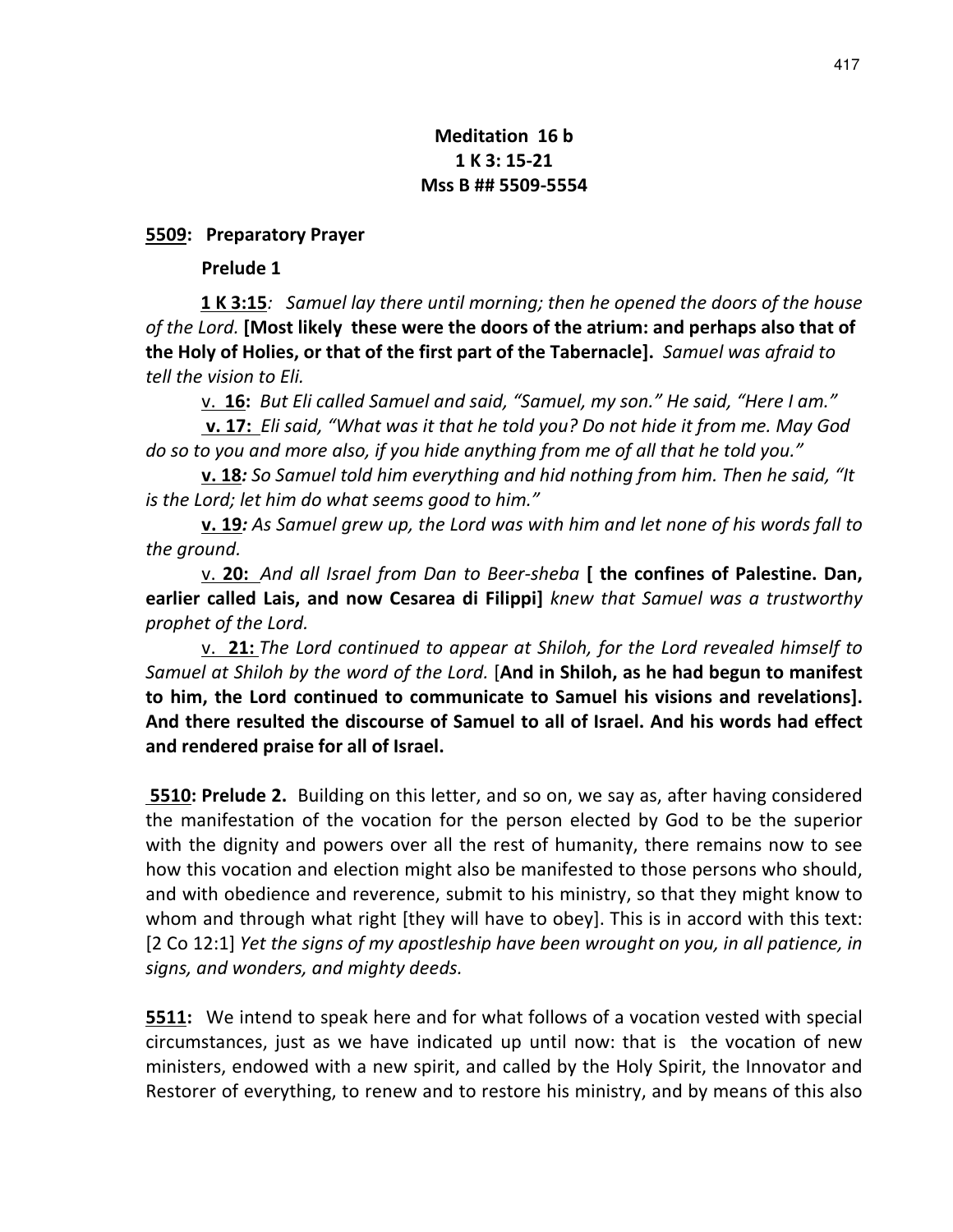His Church, abolishing the old human spirit, drawing forth the new and the divine spirit, on the indefectible rectitude and firmness of the first Peter. $^{15}$ 

5512: Nor does this imply a manifestation of this vocation that ought to be addressed to those legitimate Shepherds, the conductors and inspectors and judges of what the genuine ecclesiastical spirit it, 28 Take heed to yourselves, and to the whole flock, wherein the Holy Ghost hath placed you bishops, to rule the church of God, which he hath purchased with his own blood  $Ac 20:28$ <sup>16</sup>. These are the Catholic Bishops, in communion with that indefectible Rock, center of unity: that is a manifestation that ought to be made to these either immediately, or through their prudent and wise spiritual directors, confessors, examiners legitimately delegated by them.

### 5513: [A RE-WRITNG OF THE PREVIOUS NUMBER].

 $\overline{a}$ 

Note: this is not a matter here of a manifestation that should be made to those to whom one owes both the honor and the right of discerning and approving divine vocations. About this matter, mention has already been made of the first and second level, and this is supposed to have been already treated, and even approved and ascertained by them, prior to passing on to the third level, in which there is obtained some certitude from God Himself; without this manifestation and approval both of God and of the legitimate shepherds ordained by God, there was supreme danger, and a diabolic and senseless presumption to go ahead on this.

5514: Mention has been made here of the manifestation of this vocation to those persons within whom this ought to be carried through, with the renewal and restoration of their spirit, through the instrumentality of the new ministry, elected by God for this purpose. Regarding this manifestation we will uncover the wise measures of the Elect which recede this, and those clear signs on the part of God that accompany it.

**5515: FIRST PART:** Those wise measures of the Elect, which precede the manifestation of his vocation.

 The first measure: to make dispositions for the manner. The manifestation of this vocation demands much prayer and great recollection, great counsel and very wise

<sup>15</sup> Translator's Note: it should be remembered these words were being addressed in this morning meditation to the seminarians of the Diocese of Verona – it would seem to be more than a 'stretch' to apply these words as Fr. Bertoni's understanding that this is a description of his own future Congregation, not yet founded. He certainly was not trying to proseletyze these young seminarians toward his own future community, historically perhaps still 6 years away from its initial steps. This is Gregory's effort to renew the Clergy and the Monks of his time.

<sup>16</sup> Translator's Note: this text is cited by Fr. Bertoni in his Original Constitutions, in a key paragraph, # 185.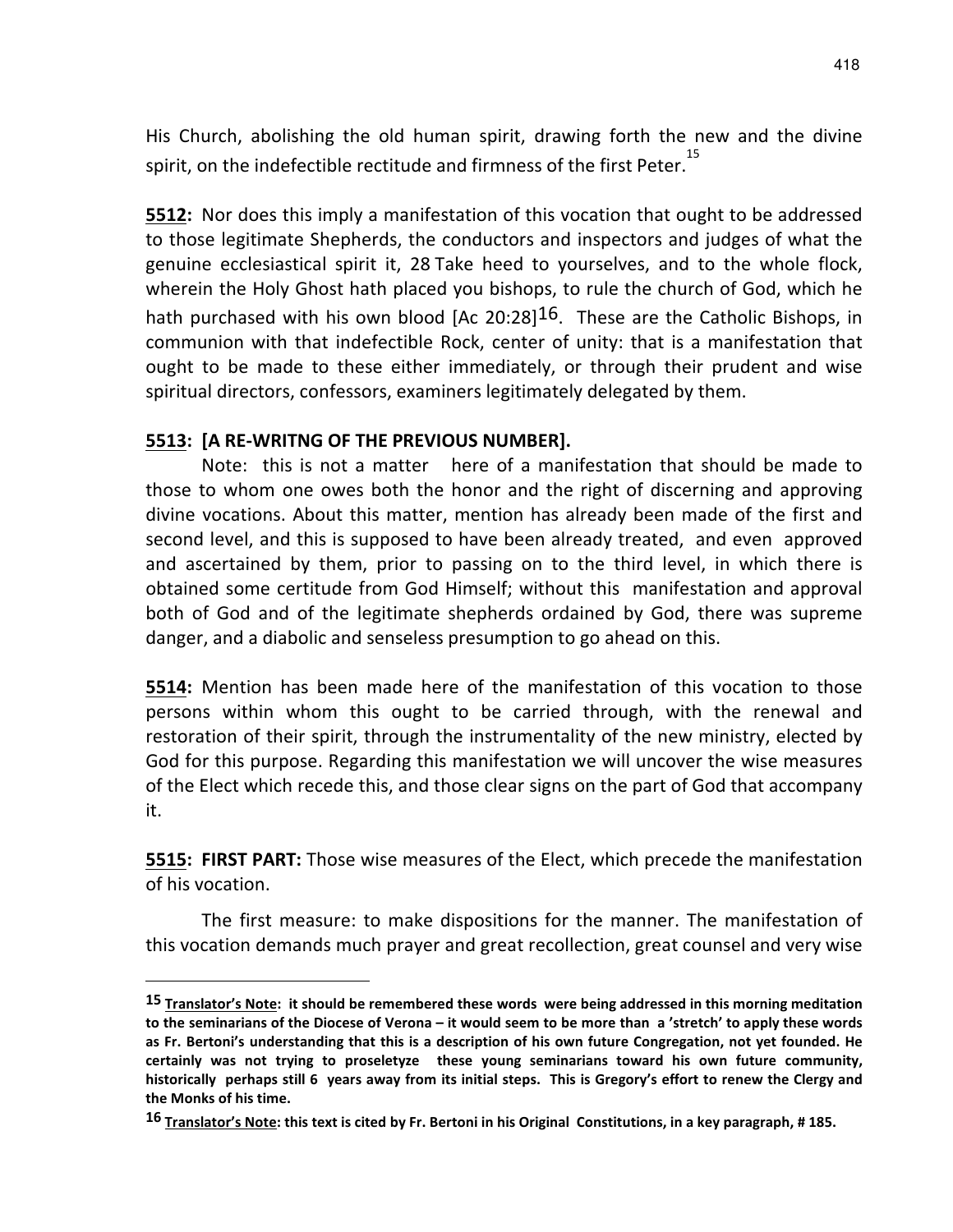prudence, in order to know and to ascertain the manner of following it: this regards the what, how much, when, for whom – to the point of clarifying the matter perfectly, so that this plan and its design might not be sent into failure. The Lord Himself remained hidden for 30 years in his hidden life, teaching us to dispose ourselves, before our manifesting to the world this divine mission. Many do this, and many do not.

### 5516: 1 K 3:15: And Samuel slept till morning…

**He slept**: Why is it that in this sacred writing, this sleep of Samuel is so carefully described? It is already four times that sleep is mentioned here, leaving out much which is not spiritually stated, is yet believed. For even though to have mentioned sleep so many times this is correctly understood for the truth of the historical facts. This is all written down so that the allegories based on the truth of history might be forthcoming to the understanding.

5517: So, what does this fifth mention of the sleep of Samuel mean? The first time we hold that his sleep is mentioned for the exposition of truth; the second time was for the approval of the true work; the third time is for the exploration of authentic joy; and the fourth time was for the enjoyment of the discovered and experienced and realization of perfection. The fifth time is for the study of the statement to be made. Indeed, Samuel slept according to the fifth repetition, because the order of the [new] preachers, even though he learned the truth through the counsel of his heart, chose the good through the will of his mind, receives genuine joy through his affection for virtue; and has rested through that certitude of the discovered and recognized beatitude in the security of sublime virtues.

5518: Nevertheless that which he knew within himself, without disposing of great counsel, he could not preach to his subjects. Often the doctor and that which he would preach, he had already within himself, yet nonetheless those truths he did have, in so far he was called to preach, he could not. The reason is that the which he would say already, he learned from the revealing God, but did not know the best manner how these truths should be made known. And s Samuel slept again, because the **order of** the [new] preachers had at his disposal a great intention of quiet, so that by preaching they would not uselessly plant the seed of God's word, which could only be harvested in useful contemplation.

5519: For the preacher is compelled to consider what, and how much and how he should speak, and what he should sat at the same time to all, and that which he should warn others about separately, and so he made us of the profound quiet of holy meditation, and so Samuel is revealed to sleep again, very much in the type of the new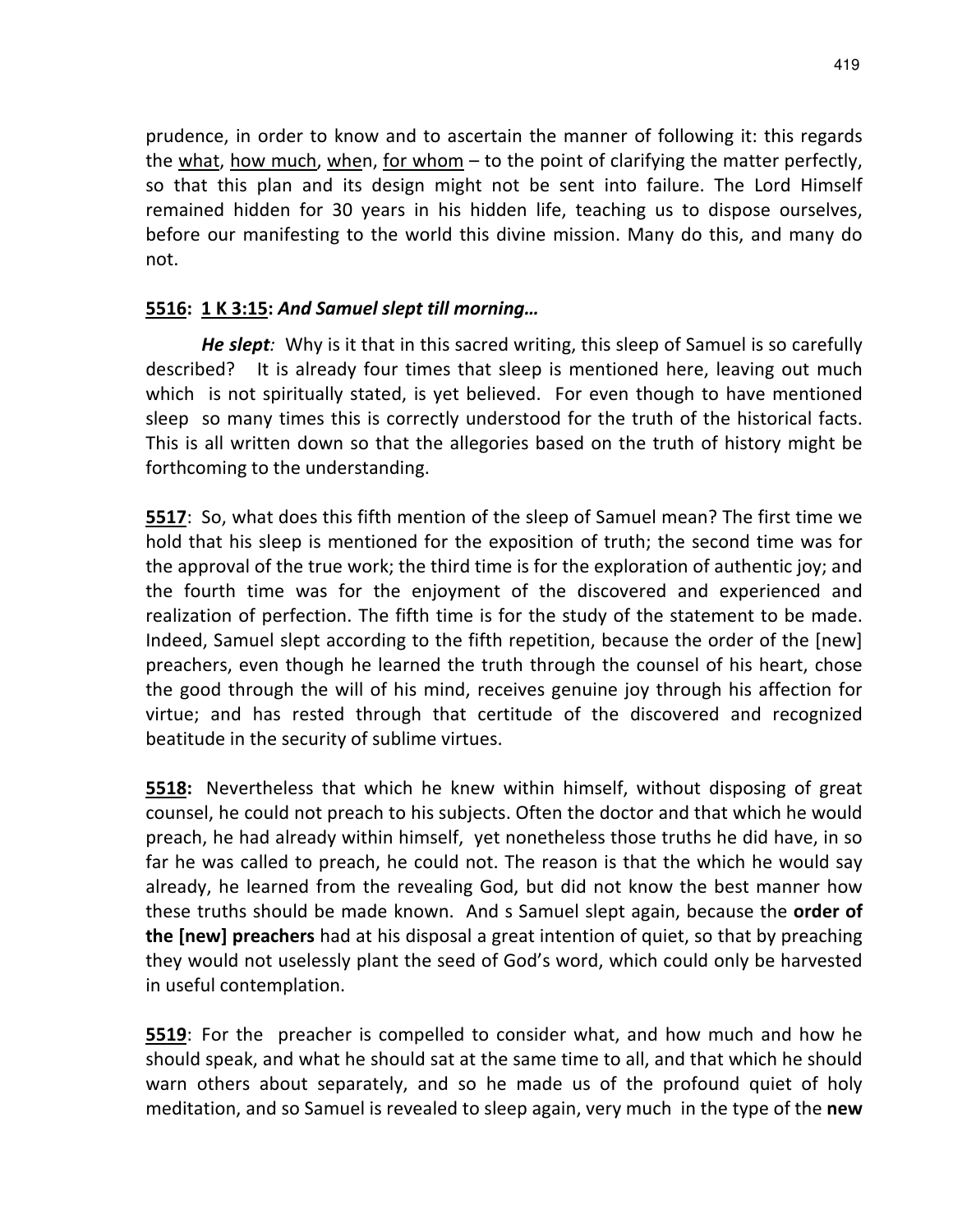preacher. For 'to sleep', then, is that one is able to dispose of a tranquil mind as the mode of his speaking, and it is his duty to watch over that quiet of meditation in order to come forth speaking.

5529: Meditation and Study.<sup>17</sup>

 $\overline{a}$ 

17 Translator's Note: These are the Stigmatine Founder's words again and he places meditation" prior to "study" – as he insists upon in his Original Constitutions 49 & 50. Cf. also: CF 66:

It will be up to the Superiors to see to it that neither the love for piety will be cooled through the fervor of studies, nor that through any excess of piety, will the necessary studies be impeded.

[B] St. Gaspar Bertoni: Part V, cc. 1-3, ## 69-82

Premise [cf. Fr. Henchey's study]

[1] Part IV speaks of the different grades of membership: those who will receive the Priestly Office; those who will be "Spiritual Coadjutors" and those who will serve God and the Church as "Material Coadjutors" - and Part V speaks of the different kinds of vows: solemn, simple, private. [2] Excellence in studies seems hinted at, to go in accord with CF ## 49, and others:

[ non vulgaris scientia ];  $\frac{1}{2}$  56 [...perfectionem...excellentiam... ];  $\frac{1}{2}$  [erudito non mediocris - cf. n. 520]: in CF# 71, it speaks of studiis...in quibus potissimum eorum valet ingenium... and in # 72, the challenge is: non omittentes aliquod studium eorum in quibus magis proficiunt... - [in CF # 125: ... contra laborem, vel negligentiam, vel taedium addiscendi...

[3] One must attend classes until his 25th year [CF# 70], during which he can receive minor orders keeping in mind proficiency in the two years of Humanities, three years of Philosophy and four years of Theology. Then, he will be further applied to studies until his 30th year, when he may be initiated into Sacred Orders and into the Priesthood. These prescriptions need to keep in mind the six, or seven year theology course, implied in CF # 40.

[4] While the exercise of studies goes on, the men need to be applied gradually to the apostolic Experiences/Experiments of earlier and continuing formation. Those noted specifically here are: preaching; catechizing; and hearing confessions: these are listed by Ignatius as his Fifth and Sixth Experiments: the Fifth is the teaching of catechism either publicly, or privately [cf. n. 69]; and the Sixth is: after having given good indications of one's formation, he should be further applied to preaching, and to hearing confessions [n. 70]. This gradated approach begins in the two years of Novitiate [n. 71]; the scholastics continue this [n. 537[; and so also for young priests [nn. 400-416]. These are the "spiritual arms" that the young scholastics/and priests learn how to use [cf. also nn. 400; 595].

[5] There is also a gradated approach in hearing the confessions: this ministry starts with children's confessions  $[CF # 72]$  - then, those of men  $[CF # 73]$ ; and finally one "graduated" to hear those of women [cf. CF ## 74; 75; 108; 114 ].

[6] As this Chapter 1 of the Fifth Part is concerned with being ordained to the Priestly Office, the continuing gradual approach to the apostolic mission goes on until one is promoted to be an "Apostolic Missionary" - in Fr. Bertoni's Original Constitutions this is the subject matter of the Ninth Part [cc. 1- 7,## 158-186] where his ministries are listed.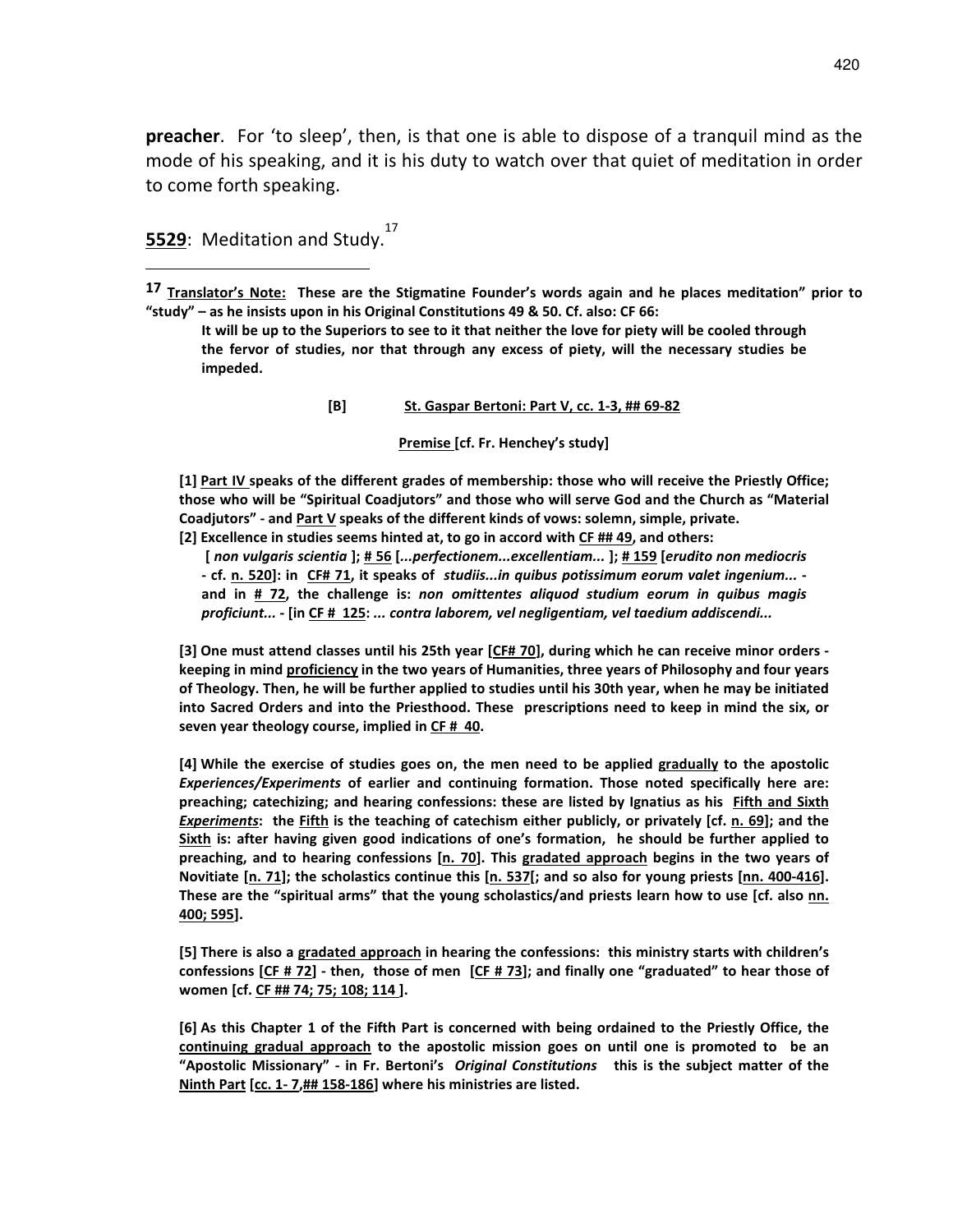And since one would not be reasonably taking care of quiet until he is disposed to speak, it follows:

…till morning: same text.

**Morning:** This implies that perfect cognition of the word in the mind of the doctor to be proclaimed.

... till morning : this is why the prophet cautions against any precipitous doctors: Ps 126:2: It is vain for you to rise before light, rise ye after you have sitten, you that eat the bread of sorrow. When he shall give sleep to his beloved…

This it is vain to get up before dawn.

 To get up before first light is not to sleep until morning. It is then vain for you to keep vigil, because this would mean uselessly preaching the word, because unless in some way meditation needs to be made beforehand, nothing is learned. As a result, this counsel is shown to them:

Get up after you have been sitting, *ibi* i.e. so that through the quiet the preachers might gather the word by meditating, so that they labor of preaching be not in vain, but that they might share it for the profit of those hearing them.

### 5521: The second measure: wait for the right time.

When through prayer and prudence the manner has been ascertained, do not manifest it if not at that time determined by God and reason. At least do not give up in the meantime to dispose the spirits with kind care, this imitating the government of the Lord and of His Providence, following it in everything. Uncover the beauty of virtue and of the spirit, in order envelop them and attract them, and invest them in all this for whomsoever would approach Him. Propose His Mercy, in order to dispose those who have applied their human spirit to the reform, and take away any reason for desperation. Many hasten this enterprise in order to hurry it along and to anticipate its success.

### 5522: …and opened the doors of the house of the Lord. And Samuel feared to tell the vision to Eli [1 K 3:15].

### And Samuel feared to tell the vision to Eli, ibi.

He feared: Because he had learned all this through sleeping. For indeed anyone who orders the Word by meditating, such a person states very reasonably also as he delivers the message.

The Vision : For indeed Samuel did see and he feared to indicate the vision to Eli: the reason is that the [new] order of Doctors of the holy Church, manifests the same rejection of ancient Judea, as he dreaded prior to the times of its rejection that this would be objectionable to him. Hence, he strove rather that he would bring to it the remedy of penance, according to  $Ac: 2:38$ :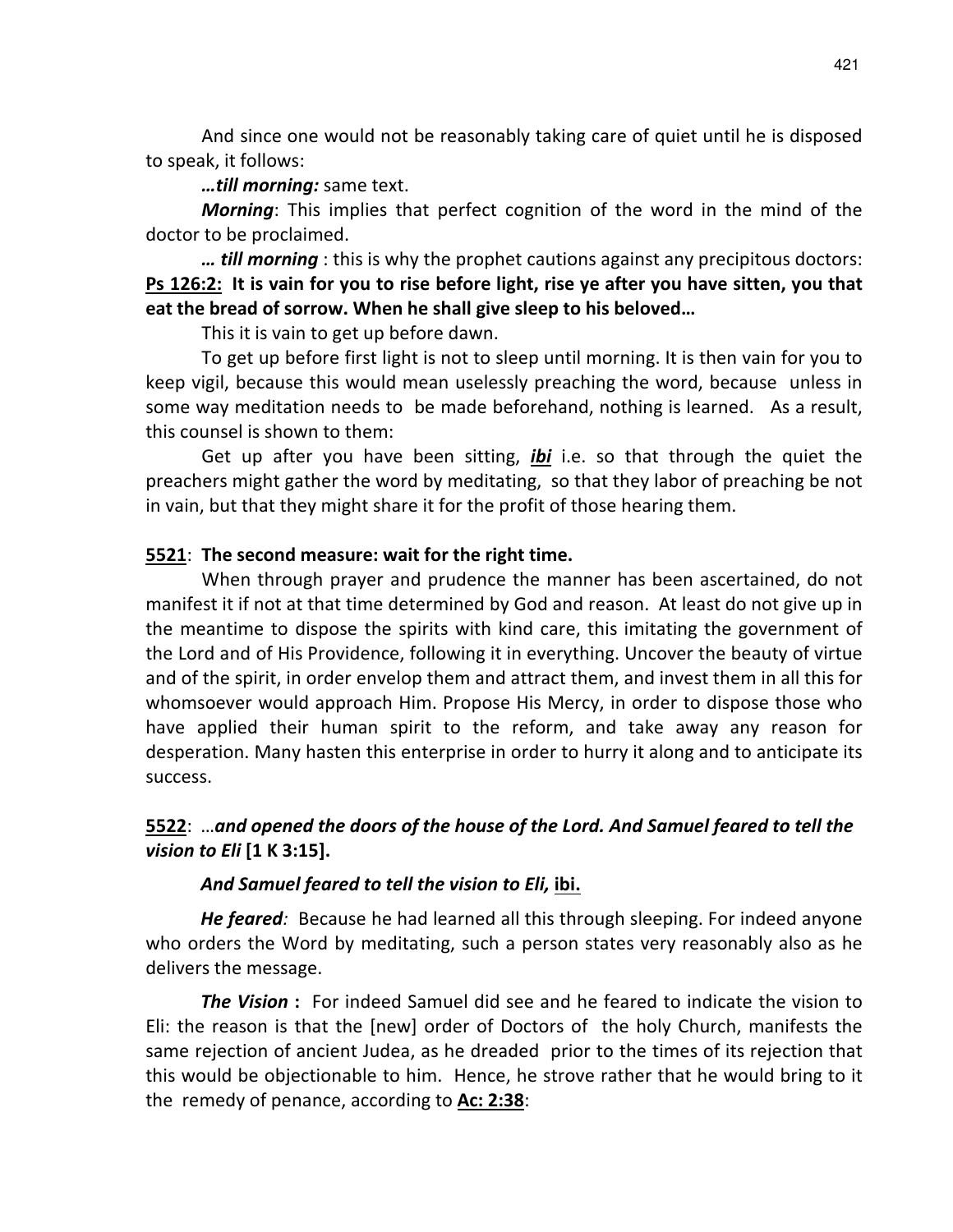### Do penance, and be baptized every one of you…

5523: And then there is added:

 … and opened the doors of the house of the Lord [1 K 3:15]: The house of the Lord is nothing other than the holy Church. The doors of the house of the Lord are the spiritual virtues

He **opened the doors of the house of the Lord:** this happens whenever the  $[new]$ order of the Preachers manifests the gifts of the spiritual virtues to all those who come forward for the unity of the true faith. For indeed the doors of the house were closed, since the virtues of the holy Church were not known.

### 5524: … And he opened the doors of the house of the Lord. And Samuel feared to tell the vision to Eli [ibi ].

 And since he did well in fearing to manifest his vision to Eli, he remembered to have opened the doors of the House of the Lord: because prior to the [new] order of Preachers pointing out the open surpassing of Judea, he advised doing penance, and reserved the hidden truths of the spiritual virtues for those chosen to come forward for the faith.

5525: For whoever feared to mention what had been seen in a time of mercy, has indicated the vision of justice in the time of demanding justice  $[Ac 13:45]$ : but because you reject it, and judge yourselves unworthy of eternal life, behold we turn to the **Gentiles.** Assuredly, from this reason a question arises: that is, there is put forward the afore-mentioned vision of Samuel more by the prayer and imprecation of Eli.

5526: The Third measure: Discern the time.

 The time of the manifestation is indicated by a super-abundant infusion of charity and an ascension of love. Go forth and teach  $^{18}$  all nations. [Mt 28:19]. 49 And

Concerning the Duties of the 'Professed' Fathers

183. They will hear the confessions of all who approach them, especially those of the poor and children, and encourage all to a frequent reception of the Sacraments.

[Fr. Henchey's Commentary:

<sup>18</sup> A key ideal in St. Gaspar Bertoni's Original Constitutions: Chapter 6

<sup>182.</sup> Their duty is to teach not only in sermons, retreats, lectures, which are both necessary and useful for eternal life - but also to explain the rudiments of faith and morals to the uneducated and to children, in the Oratories, in public catechism lessons, as well as by private instructions. For this is of great use to the Church, and therefore this ministry is highly recommended to them.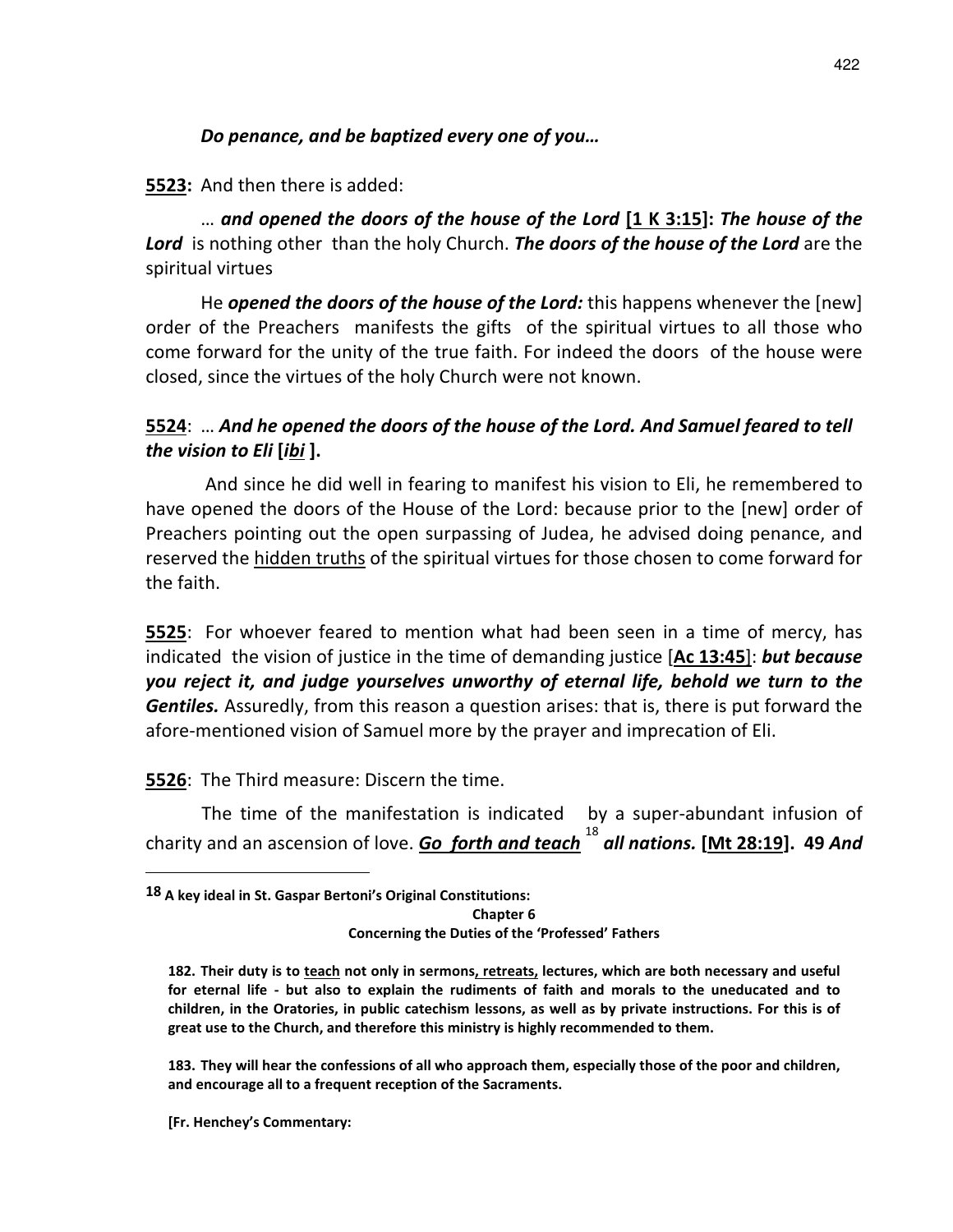#### c. 6: The Office of the Professed of the Sodality [CF ## 182-184]

This c. 6 summarizes anew the Verbi Dei quodcumque ministerium as found earlier in this section for the 'Grade of the Professed [cf. CF ## 162, 163, §§ 1, 2; 164]. All of these numbers, of course, find their ultimate basis in the Jesuit Constitutions, nn. 645-649 where St. Ignatius explains his ideal for the Ministry of the Word of God. As has already been noted above, this little table helps to understand what the Jesuit Founder had in mind. The three major exemplars have the three steps of evangelization in mind:

- initiation into the faith: Catechesis;

- instruction in the faith: Sacred Lectures;

- exhortation to live the faith: Sermons 18.

In these Constitutions [CF ## 182-183], Fr. Bertoni notes the following ministries of the Word of God:

- concionibus - sermons;

 $\overline{a}$ 

- exercitiis [spiritualibus] - retreats;

- lectionibus ad vitam eternam consequendam - either in class [for information], or lectures in Church [exhortation];

- explanare rudimenta fidei et morum, praesertim rudibus et pueris;
- in oratoriis;
- in catechismis publicis et privatis;
- confessiones omnium, praesertim pauperum et puerorum
- inducere ad debitam sacramentorum frequentiam.

Just a word on the "lectures": when they are called 'sacred', they are usually considered to be those delivered in Church, intended for the edification of the people. The 'school lectures', as in Seminaries, or Universities which are meant for knowledge. The sacred lectures are different from sermons because the sermons are aimed at stirring the heart and the lectures emphasize teaching.

 Thus, this c. 6 of Part IX of Fr. Bertoni's Constitutions covers some of the same ground as noted in Chapters 2 and 3 of the same Part. There is much repeated emphasis on ministering to the youth - through teaching in the seminaries, the oratories - and again, in "private" instructions and conversations [cf. CF ## 163, §§ 1, 2; 164; 165; 182. The hearing of Confessions especially of the young [the poor], is noted in CF ## 163 § 2; 168; 183. The teaching of Christian Doctrine is presented in cc 2 ; 4 and 6, CF ## 163 § 1; 170 and 183. In the Original Constitutions, then, this array of ministries is part of the Apostolic Mission for the 'Professed Apostolic Missionaries.

\*\*\*

 CF # 182: while the express text has not been found verbatim its substance is clearly presented in Suarez  $^{18}$ . It is clearly stated that the principal task of this Society is to work for the spiritual salvation and perfection of their neighbors, by making use of all the fitting means  $^{18}$ . The main task of the Jesuits is described by Ignatius as leading souls in the way of Jesus Christ. The Jesuit is trained to seek through grace that particular gift of illuminating and directing men and women in the spiritual life <sup>18</sup>. They are called not to be the 'teachers' of the Holy Spirit, but His ministers, and they might become his apt instruments. The end of this Institute is that of assisting their own members in their own salvation, and in helping their neighbors to reach theirs. For these spiritual purposes, the primary purpose of this Society is contemplation. The end of the Community is to generate perfect men, perfect ministers and other perfect men - and this cannot be done without contemplation. An insight provided here by the Monk-Pope, St. Gregory the Great. The principal activities of the Society, Therefore, are those spiritual actions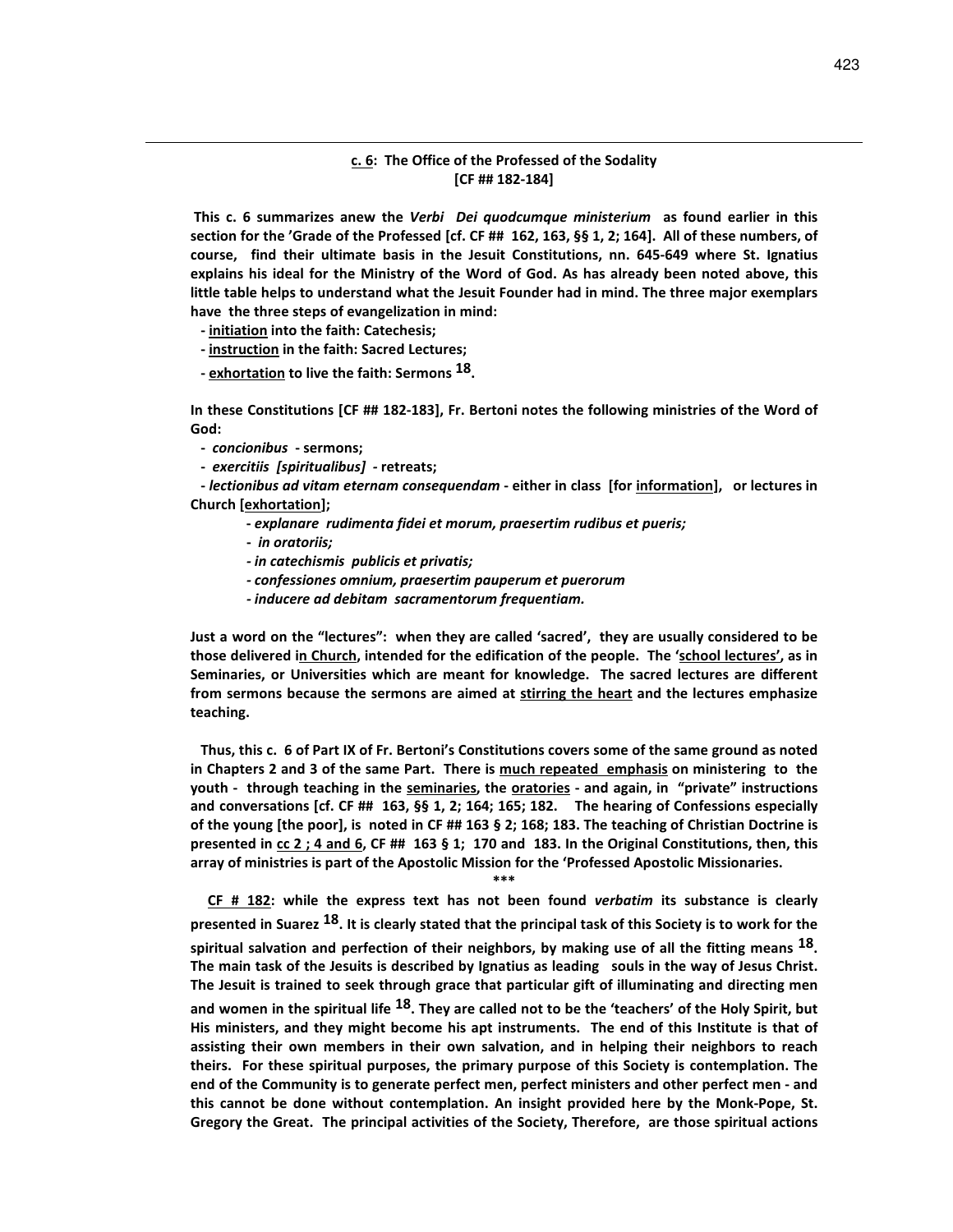that proximately and of themselves are ordained to the progress of souls. As a result, it is necessary primarily and more principally for the Society to orient its members toward the contemplative life, the principle source of all such activities. Augustine includes doctrine and the Word of God as acts of the contemplative life <sup>18</sup>.

 $\overline{a}$ 

 Spiritual activities are intimately connected to doctrine concerning the divine realities - as a result, these divine truths are handed n not only in public lectures and sermons, but also in secret and private confessions, conversations and instructions, as these are presented in CF ## 182, 183 - remembering the beautiful phrase noted in Suarez  $^{18}$ , recorded by Fr. Bertoni as CF # 168 that a pure conscience is the seat of wisdom. The Society, then, has been founded to perfect other priests, under the instinct of the Holy Spirit, in those matters pertaining to the Body of Christ, as the Eucharist and as the Church. These perfected priests are then to be totally committed to the perfection of their neighbor, through these priestly tasks. <sup>18</sup>

 The Society of Jesus does not pray the Breviary in choir, but like all clerics in major orders, each Jesuit is bound to celebrate this prayer of the Church, this sacrifice of praise, for the Church, the Flock of Christ. The reason for this abstention from 'choir duty' is so that the members of the Society would be all the more free for the Apostolic Mission - the Society is a missionary community. They are founded for the greater glory of God - and in the history of the religious life, this is promoted in a variety of ways. One of these, of course, was through the traditional means, the Choir, as kept alive across the centuries by the monasteries. The Society was not founded for this purpose but rather to be totally committed for the salvation of souls, through sermons, the spiritual exercises, lectures, leading the faithful to more frequent confessions and the life  $18$ . Under the word 'preaching' there was to be understood all the ministries of the word of god. Thus, the ministry of doctrine and communicating the word of God has to be preferred in the Society over ecclesiastical chant and psalmody.

 Fr. Bertoni has a very broad grasp of teaching as one of the prime aspects of the Apostolic Mission. It can be communicated in the ways listed above - it is co-extensive with 'preaching' in some of his interpretations. Teaching Christian Doctrine is one of the ministries most proper to the Society [cf. CSJ nn. 113; 528]. It is mentioned explicitly in the formula of the last vows of the Priests [cf. CSJ nn. 527; 532; 535]. It is one of the Novitiate 'experiments' [CSJ n. 69] - and the Scholastics need appropriate training for this ministry [cf CSJ n. 410].

 'Teaching Christian Doctrine' is an expression used constantly in the Constitutions. It was used even before they were written, in the 'Five Chapters', the preliminary draft of the Formula of the Institute. From the earliest days of the Society, there was much emphasis on the repeated expression rudibus et pueris - the ministry specialized in two classes of people: children and the uneducated, whose salvation is in danger due to their ignorance.

 The Catechetical Ministry is the one each was called to vow to perform 40 days each year The early documents of the Society speak often of the teaching of the first elements of the faith. The pressing motive for catechizing children and the uneducated, then, was the pressing need for this basic instruction - nothing is so fruitful both for the edification of our fellow human beings and for the practice of charity and humility of the Jesuits. Catechetical teaching comes fully under the heading of the priestly ministries of the Society of Jesus - it was historically their first ministry 18.

 The communicating of the word of God remains a central Jesuit aspect of the Apostolic Mission [cf. CSJ nn. 108; 307; 308 {important numbers}; 645].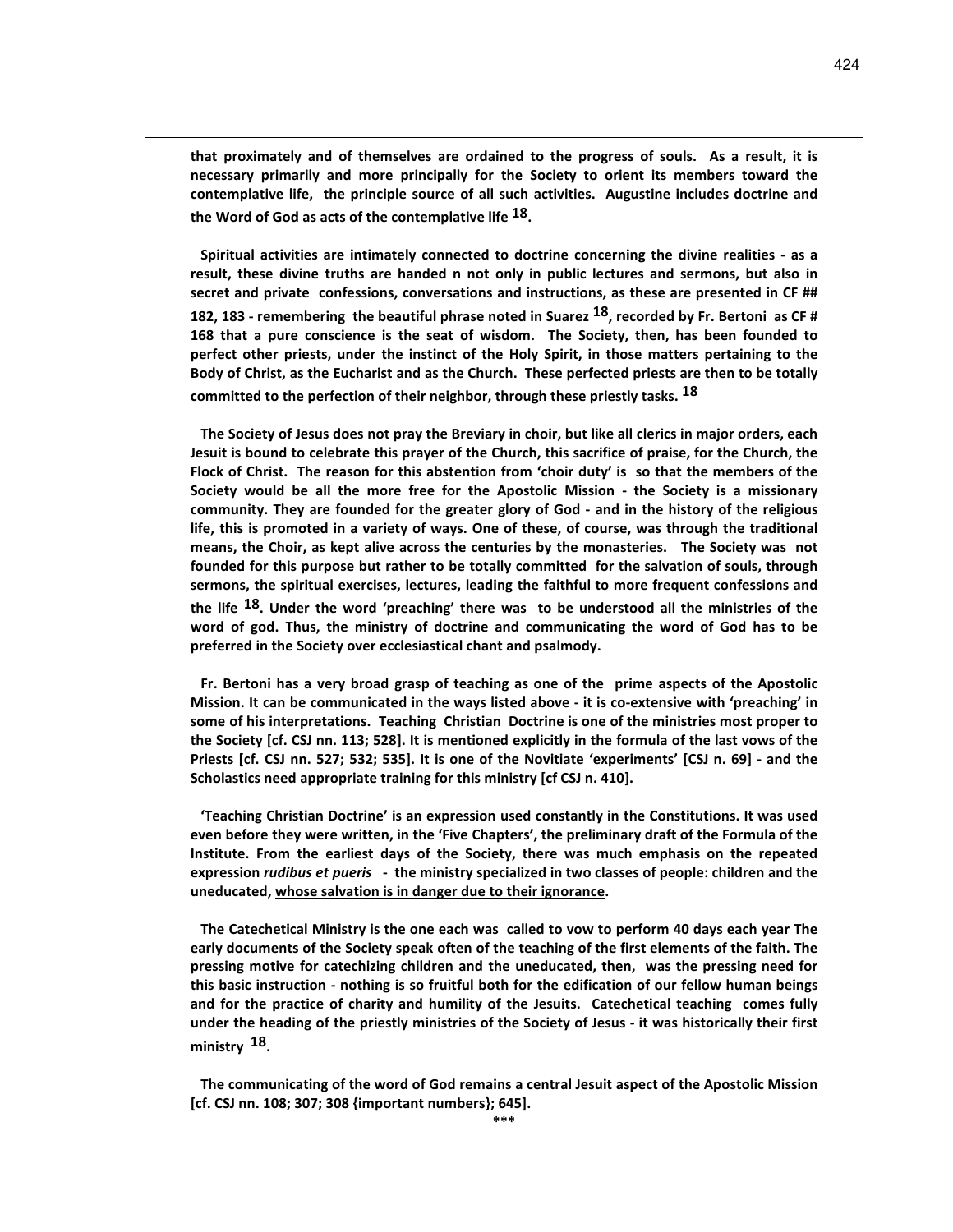$CF$  # 183: the hearing of confessions, especially those of children and the poor - and also the ministry of trying to convince them to come more often [CF ## 44; 118; 163, § 2; 193] to this sacrament is a prime Jesuit Mission. Suarez notes that 'the Word of God is indeed very sacred hence, with Augustine, it can be said that it is somewhat conferred with the Eucharist  $^{18}$ . Another of the principal ministries that pertain to the Society, from its very institution, pertaining to the salvation of their neighbors is the administration of the sacraments [cf. CSJ nn. 642, ff.] This means particularly the hearing of Confessions and the administration of the Eucharist 18.

 $\overline{a}$ 

 The sacraments, instituted for our sanctification and the building up of the Body of Christ, nourish and strengthen the faith. They not only confer grace, but also prepare the faithful to receive this grace fruitfully, to worship God and grace charity [cf. DC 59]. They are fully part of the important challenge of the Church to carry out evangelization. Pope Paul VI stressed their intimate connection with the word of God, from which they cannot be separated [cf. EN 20;47].

 The administration of the Sacraments - including Penance - was practiced by the Jesuits from the beginning, and it is included in the *Formula*. The hearing of confessions is for the spiritual consolation of the faithful The Society became renowned also especially for the hearing of Confessions and the administering of the Holy Eucharist [cf. CSJ nn. 642; 644]. This ministry was added to the Word of God in the second draft of the Formula. The early Jesuits - as well as many theologians - see the administration of the sacraments simply as part of the Ministry of the Word. The principle was the one pronounced by Polanco: the fruit of the plants we cultivate through sacred lectures and sermons is harvested through the hearing of confessions. This was also one of the reason for the institution of 'Spiritual Coadjutors" in the Jesuit Rule: people often flock for confession after the sermons and sacred lectures. If there had not been these coadjutors, much good fruit would have been lost.

 Over and above religious instruction, the Jesuit ministry included that of consolation, exhorting and in some way causing the consolation from above, the source of all true devotion. The Apostolic Missionary is not a mere functionary n the administration of the sacraments. The community zeal needs to be aimed ultimately and directly to stimulating charity, the living fire of all good, prior to the visit of the Holy Spirit. In the Houses, this ministry was to be carried on in the Society by having some priests assigned by the Superior for this service [cf. CSJ n. 642]. As spiritual needs occur, the superior will have the duty of considering whether others, too, in addition to those who were assigned as ordinary confessors, ought to attend to the administration of those sacraments penance and communion [cf. CSJ n. 643; cf. also nn. 108; 406; 407] 18.

 CF # 184: as in the Jesuit Constitutions, in the section pertaining to the Apostolic Mission, there is a careful delineation of the principle placed in the Formula - known as gratis omnino. It is a value often repeated in Fr. Bertoni's Original Constitutions [cf. CF ## 3; 67; 102; 184]. This value is powerfully defended in the Constitutions of St. Ignatius - his broad apostolic mission was to be offered gratis omnino :

\*\*\*

Formula 1: … by means of public preaching, lectures, and any other ministration whatsoever of the Word of God, and further, by means of the Spiritual exercises, the education of children and unlettered persons in Christianity, and the spiritual consolation of God's faithful through hearing confessions and administering the other sacraments, Moreover, this Society should show itself no less useful in reconciling the estranged, in holily assisting and serving those who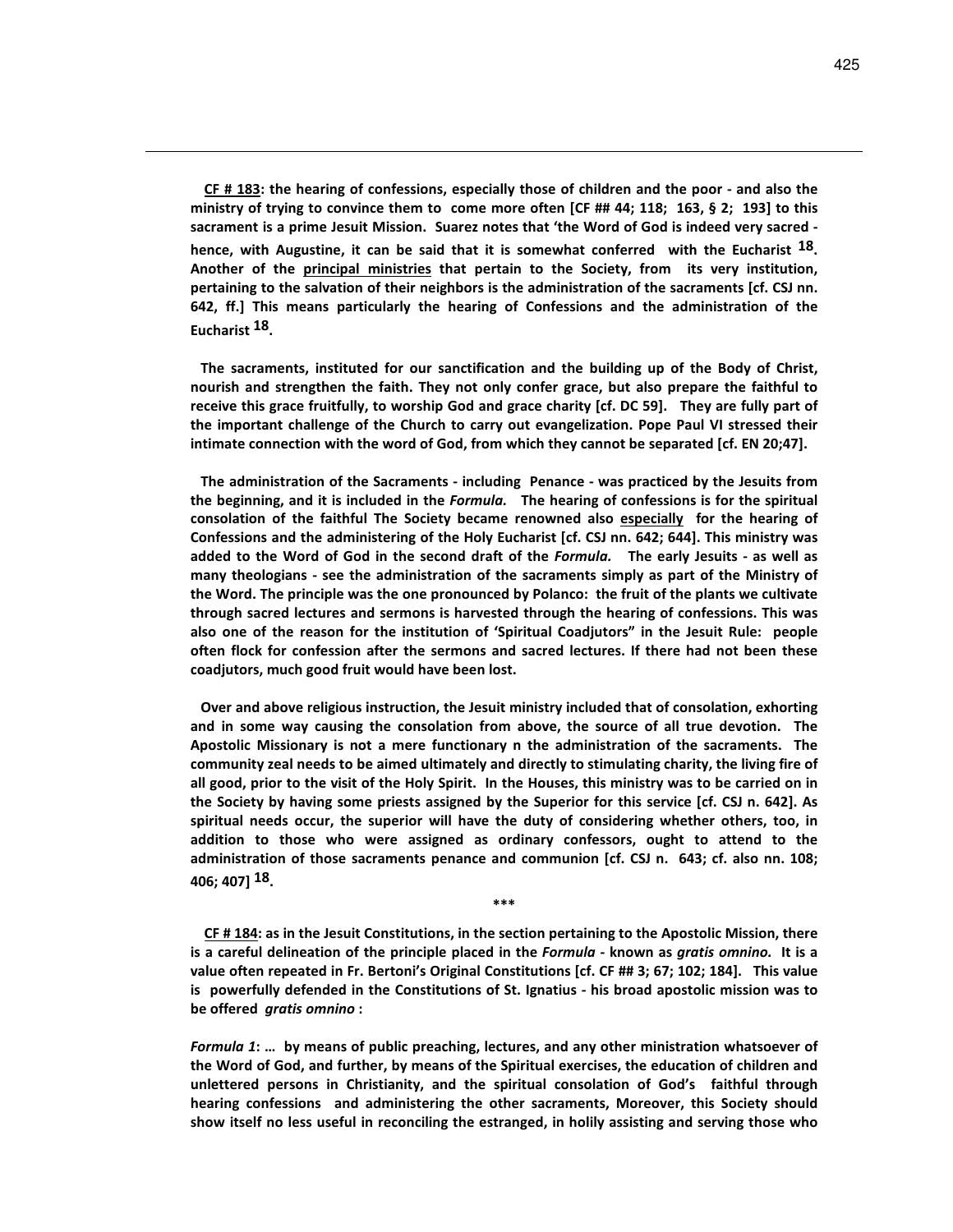I send the promise of my Father upon you: but stay you in the city till you be endued with power from on high. [Lk 24:49]. This charity which comes down from heaven, is clearly distinguished from that down-right false and imprudent zeal which comes from this earth.

### 5527: [Jas 3]:

11 Doth a fountain send forth, out of the same hole, sweet and bitter water?

12 Can the fig tree, my brethren, bear grapes; or the vine, figs? So neither can the salt water yield sweet.

13 Who is a wise man, and endued with knowledge among you? Let him shew, by a good conversation, his work in the meekness of wisdom.

14 But if you have bitter zeal, and there be contentions in your hearts; glory not, and be not liars against the truth.

15 For this is not wisdom, descending from above: but earthly, sensual, devilish.

16 For where envying and contention is, there is inconstancy, and every evil work.

17 But the wisdom, that is from above, first indeed is chaste, then peaceable, modest, easy to be persuaded, consenting to the good, full of mercy and good fruits, without judging, without dissimulation.

18 And the fruit of justice is sown in peace, to them that make peace .

### 5528: 1 K 3:16:

 $\overline{a}$ 

16 Then Heli called Samuel, and said: Samuel, my son. And he answered: Here am I.

17 And he asked him: What is the word that the Lord hath spoken to thee? I beseech thee hide it not from me. May God do so and so to thee, and add so and so, if thou hide from me one word of all that were said to thee.

18 So Samuel told him all the words, and did not hide them from him. And he answered: It is the Lord: let him do what is good in his sight.

How does one learn from the executor of the divine sentence the vision of His rejection, who did not hear this from both the one leveling the threat, as well as from one who is coaxed the more by more prayers?

are found in prisons or hospitals, and indeed in performing any other works of charity, according to what will seem expedient for the glory of God and the common good. Furthermore, all these works should be carried out altogether free of charge [ *gratis omnino*] and without accepting any salary for the labor expended in all the afore-mentioned activities…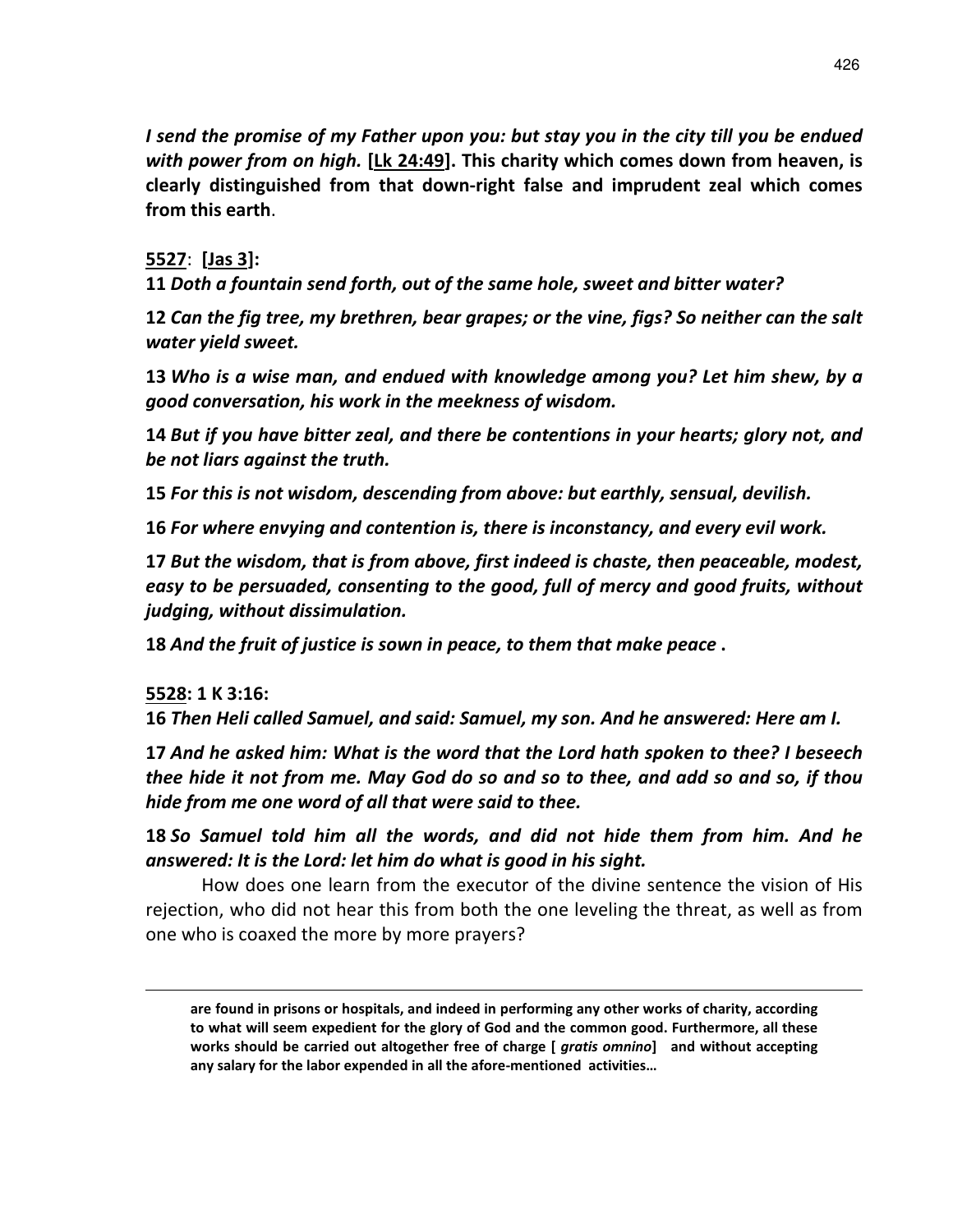5529: But those who seek the answer of this first will understand that this is not the literal sense, but we discuss these verses more from the spiritual and typical meaning. In this place, to come to" Eli, does not refer to the movement of the Judaic priestly body, nor to the affection of the mind But, nevertheless "to come to him" means this that the rational creature of God, appears to the preachers. And so He comes since He is seen in human nature, and moves the hearts of the [new] Doctors toward being merciful. Therefore, "to come to" Eli, is not that access of the mind or of the body in the people of old, but simply the showing of His human condition. Or perhaps, "to come to" him, means that from this he was elected out of all peoples for the worship of God.

### 5530: 1 K 3: v. 16: But Eli called Samuel and said, "Samuel, my son."…

And he called him "son" he who looks to him, who would have been remembered in the Elect Fathers as the institutor of the holy Church. So, he called him "son", not out of the affection that this term applies,but rather in showing of his own lost dignity.

### He said, "Here I am."

5531: Out of this enthusiasm of the ministry, as this unfolds before, the [new] order of Gospel preachers desired to be associated in achieving mercy unto eternity; as this appears in Paul and the rest of the Apostles.

### v. 17: Eli said, "What was it that he told you? [ibi, 3:13].

 And because he is looking out of the darkness of blindness, there is indicated that he sought the vision for himself.

### 5532: Do not hide it from me. [ibi]

 For to beg this of him, with respect to the common nature of the [new] preachers to incite their minds toward mercy.

### May God do so to you and more also, if you hide anything from me of all that he told you." [ibi]

 He added threat to the prayers, because the [new] order of those preaching while awaiting the priesthood of the Jews to be placed in such misery, he feared to heap upon himself that the omnipotent Lord would be angry with him, unless he would be relieved by the word addressed to him. The Apostles said whatever they had learned to convert them.

### 5533: The fourth measure: to abbreviate the time.

 When the time had come to manifest [the truth, the Elect makes use of] strong charity without weaknesses. He no longer loolks to the effect, whether his words be accepted for good or for bad; rather he keeps his look fixed on the order of God and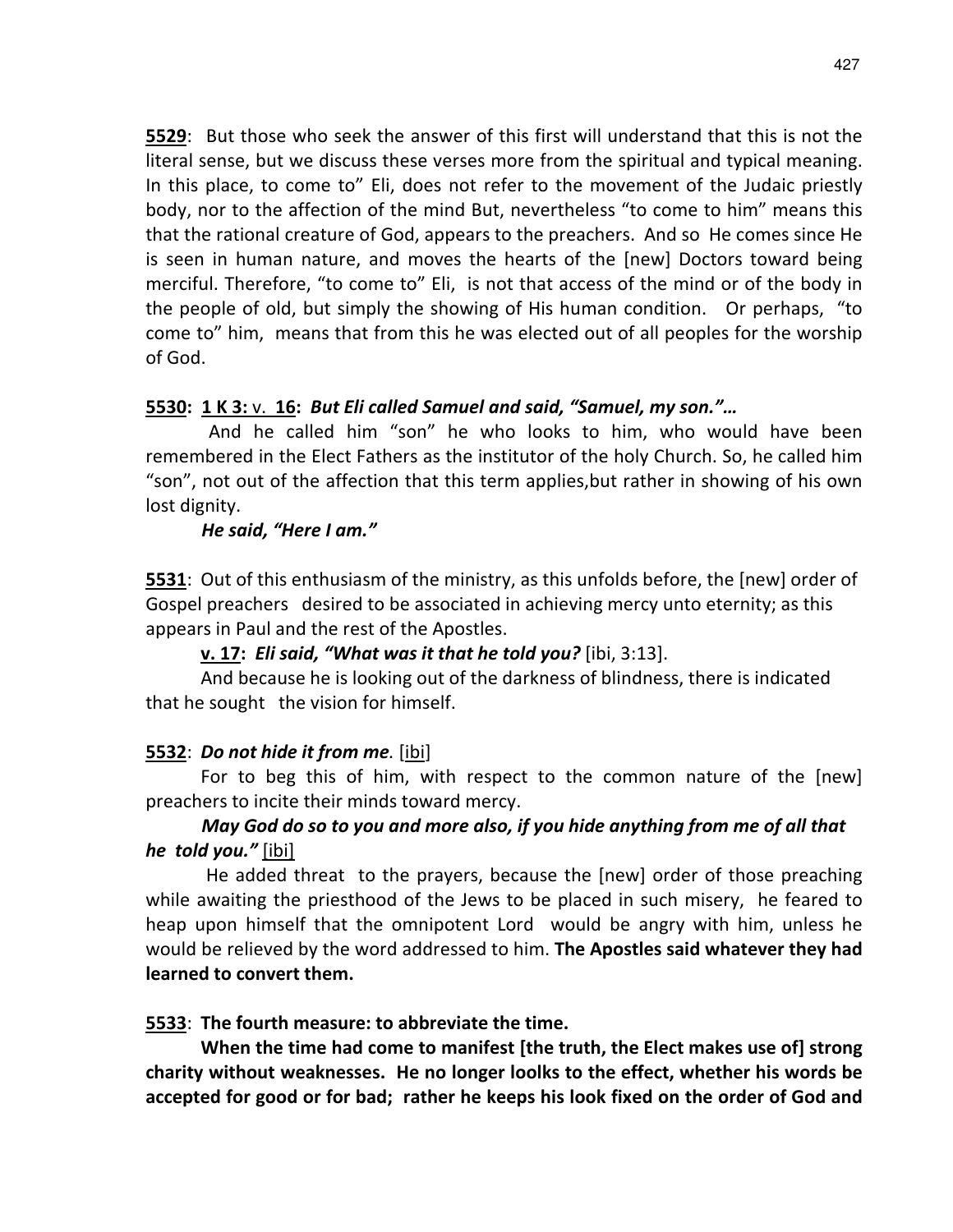to satisfy his debt, by leaving the result to God. He speaks strongly to perverse sinncers andministers of the merely human spirit, without human fears, in order to shake them up: *for love is strong as death, jealousy as hard as hell* [Ct 8:6]. By imitating here still the conduct of the divine Providence, which threatens hell for those who would slip away, and harshly scourges those who love.

 There are many in this deception, who in order not to bring harm to their own works and undertakings, they neglect some of their own debt but precisely for this reason, they ruin it all the more. Do not ever leave aside even a single point of perfection out of the excuse of not wasting the enterprise.

#### 5534: [1 K] 3: v. 18: So Samuel told him everything and hid nothing from him.

He indicated to him all seen by him, that he benefitted in listening, as the magnitude of his dread converted him to that solicitude of obtaining divine mercy.

 He manifested the total discourse of God, so that there he might know in his old age that project that through the tears of penance he might hasten toward that renovation of the true faith.

 Samuel manifested the form, who kept silence out of reverence, but when ordered of a subject, but greatly feared keeping silence when ordered to speak. And show he shown forth in the twin light of conversation, while he also kept silent in the strength of filial fear, he sought out the real usefulness in speaking by speaking.

#### 5535: Heli responds saying:

### v. 18: So Samuel told him everything and hid nothing from him. Then he said, "It is the Lord; let him do what seems good to him."

By these words the perfidy of the Jewish people is recognized the more clearly; for he said:

It is the Lord : Whoever calls the Lord God Omnipotent, thinks within that he is still serving Him. Since therefore there is made known to the Jewish People their repulsion by the Doctors of the Holy Church, he says: He is the Lord; because while he believes that he is pleasing God through the ancient legislation, he fears not at all the threats of the Holy Church.

5536: For indeed by an even clearer statement that Jewish perfidy is asserted, and there is addressed to the threatening Preachers of the Church: In all this you have no impact with your threats, in that we believe that in the faith we still serve Him, by Whose grace you preached that we will perish. Therefore there is added: let him do what seems good to him. [1 K 3:18] they thus deride the doctors of the holy Church rather than subjecting themselves to the divine sentence. It is as though they were speaking with some other intention, and declare: He would not do anything to us, in that He is our Lord, Whom you suggest will vindicate Himself against us, is the Lord.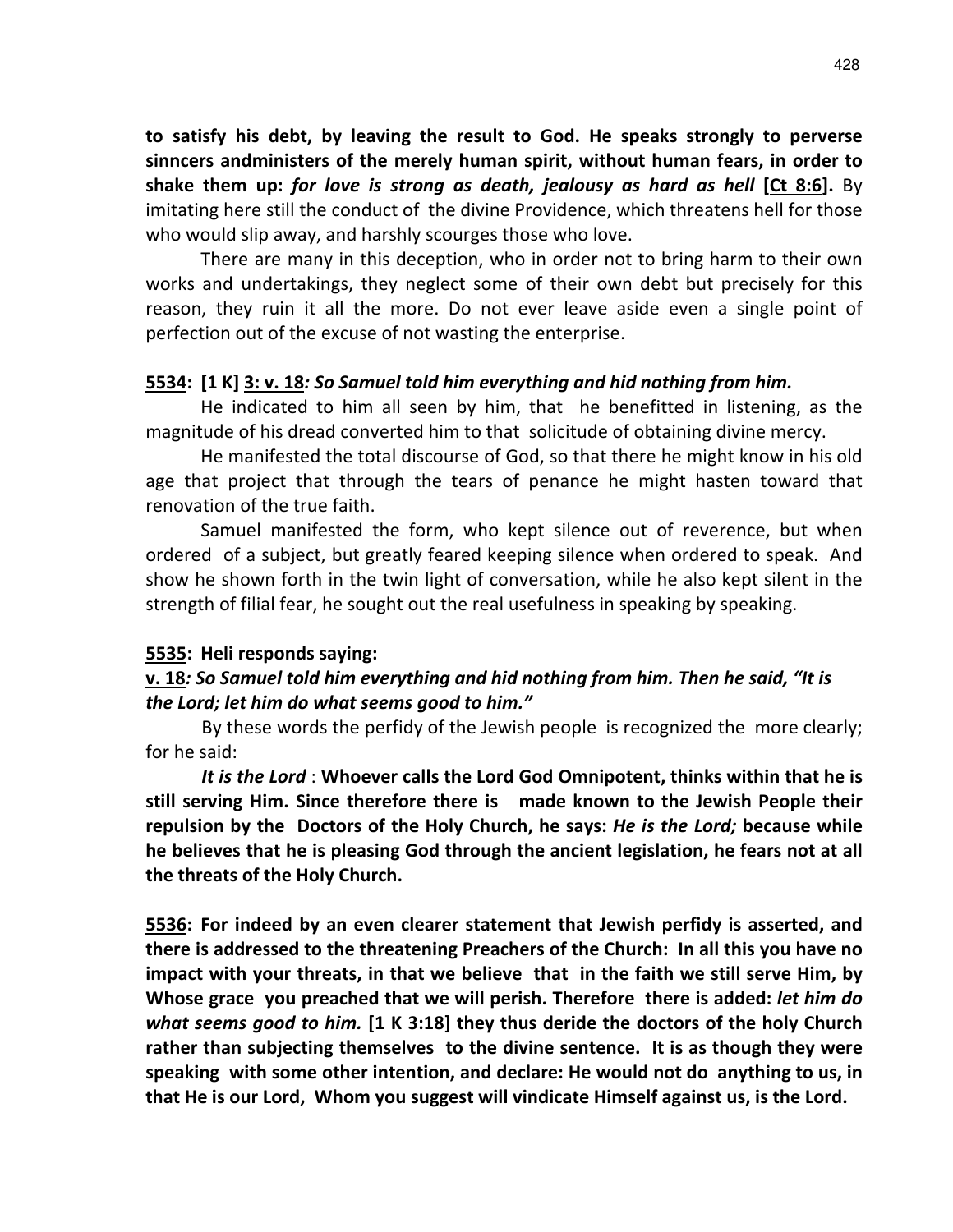#### 5537: SECOND PART.

 $\overline{a}$ 

The clear signs with which God accompanies the manifestation of the vocation of His Chosen.

 As prudent charity disposes the manner, and long-suffering patience awaits the proper time, and the discretion that distinguishes Him, He does not hasten the works through any immaturity or lock of moderation,. Thus strong charity which delays the time seizes the proper time and does not neglect the undertakings out of certain merely human regards and fears. Rather, it leaves much lee-way for the just and honest , and holds the rebellious in restraint who fear Him and hold Him in a certain reverence and proper regard. As a result, the human spirit and vice is timid and vile compared with authentic virtue and the Spirit of God: hence, it is recognized that this charity as a great gift of God and witness.

5538: The Lord adds to all this His own view when one abandons oneself to Him and follows Him faithfully, strongly and humbly, and does not precede Him<sup>19</sup>; therefore He

He will suggest to you the way to make her progress and respond.

[…Leopoldina Naudet addressed spiritual direction in her diary, aas noted in Fr.Stofella's Commentary:

<sup>19</sup> It should be pointed out that the marginal ## 5537 & 5538 are in Italian – an indication that these two paragraphs do not pertain to the original Latin text of St. Gregory the Great. They do not appear in the recently published Italian translation of the Great Pontiff's commentary on 1<sup>st</sup> Kings [Samuel] (cf. *Opere di* Gregorio Magno VI/1. Commento al Primo Libro dei Rei/ 1 [I-III, 37] Roma: CNE 2007, pp 277, f.).

This principal of not anticipating the will of God but only following, is also central to Cardinal Newman's Spirituality.

Fr. Joseph Stofella, CSS comments on St. Gaspar's entry in his Spiritual Diary [Memoriale Privato ], January 12, 1811:

<sup>[166.]</sup> You should not study for the direction of N.N.

You should rather appeal to the Source of Light.

In this way you will have an advantage for yourself too.

You should not walk before the Lord but follow Him, Who will enlighten you. Provided you ask Him,

This went on until 2 March. On that day she wrote: "I was told to begin the Particular Examen on the following words of St Gregory, In anything that you do look always to Jesus. Direct your life towards Him. Recognize Him as the one who came to us to give us His grace and to number us among the Elect, through our humanity which he has put on. This very text was commented by Fr. Bertoni to the Seminarians on 20 Jan, the second Sunday of the Epiphany. On this day, there was celebrated the Most Holy Name of Jesus. The Biblical text was 1 K, c. 2: He will walk always before my Christ. Each of the Elect is to walk in the presence of Christ. In all that one does, he should always look toward Him, and to Him direct the rectitude of one's life, as He has come on earth to recompose, through the Humanity that He has assumed, the number and the Grace of the Elect. We have also reason to believe that the same text was used by Fr. Bertoni for his own Particular Examen. St. Gaspar had preached on these texts to the Seminarians of Verona. (cf. St. Gaspar Conferences on St. Gregory's Exposition in Primum Regum - Meditation 14 [## 5337 - 5383] - 1 Reg. 2:30-36 [?Jan 20, 1811: Most Holy Name)…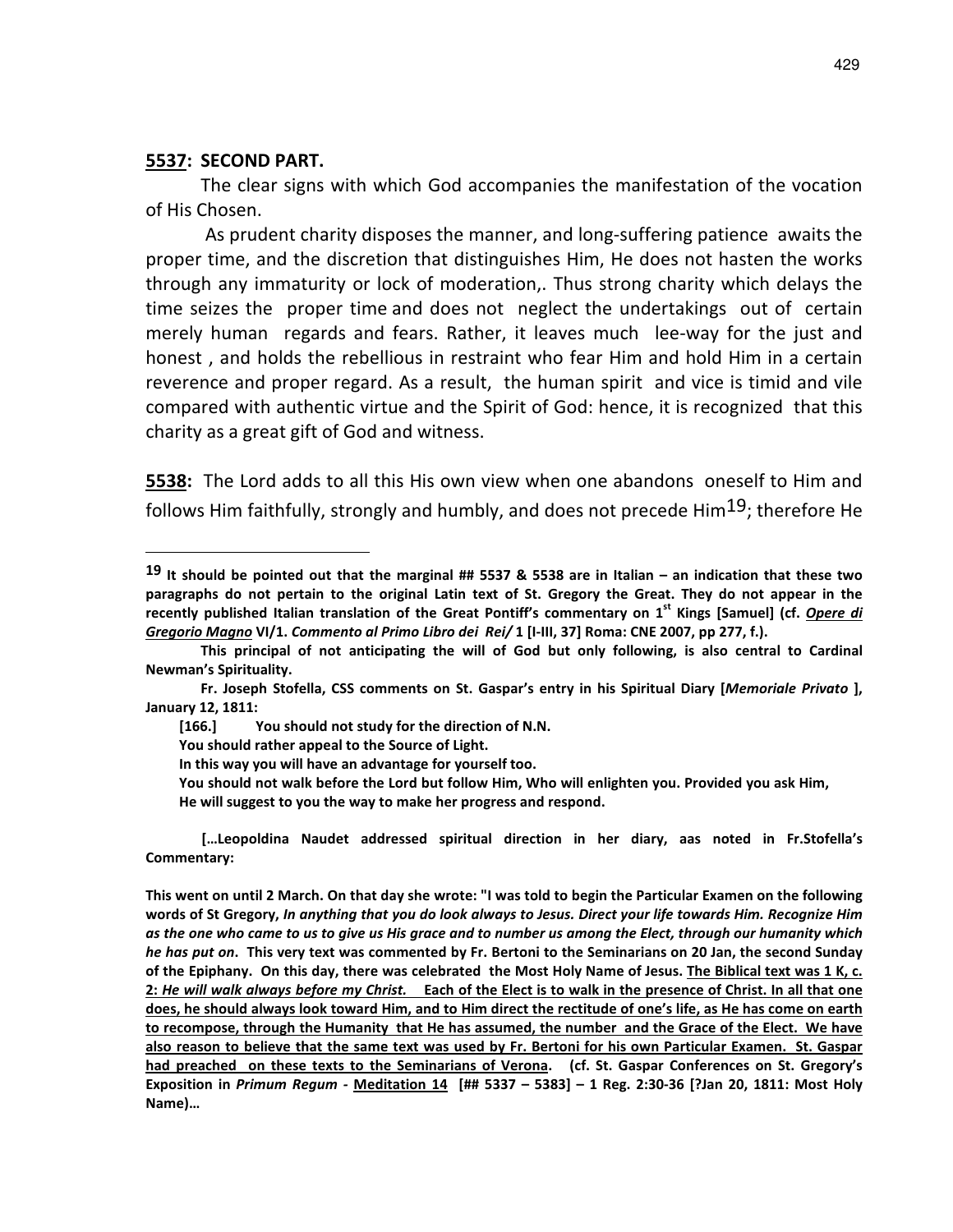gives signs that are unmistakable to the whole world regardings its divine vocation:

 $1<sup>st</sup>$  – Holiness and doctrine more of heaven than of this earth;

 $2<sup>nd</sup>$  – Correspondence of one's preaching with his life, in which might be found together the wise teachings and a simple style.

### 5539: 1 K 3:19 And Samuel grew, and the Lord was with him, and not one of his words fell to the ground.

He grew: After he had manifested his vision to Heli it is said that Samuel 'grew', since the order of our Doctors after it had rejected the Sons of the Synagogue, it experienced among the Gentiles the glory of greater reverence. Indeed he did grow, because whoever limits the Ministry of the Word previously to just one people, did it not afterwards extend the reputation of its holiness and learning throughout the entire world? Hence, Ps 18:5 states: Their sound hath gone forth into all the earth: and their words unto the ends of the world. And further, speaking of the Church, Psalm [44:17] states : Instead of thy fathers, sons are born to thee: thou shalt make them princes over all the earth. Thus, Samuel did in deed grow because his influence spread allover the world.

5540: And the Lord was with him, ibi. Because all which provided the odor of the reputation for holiness, all that splendor which was diffused through the luminous word through the clear message, he received regarding the presence of the Redeemer which remained with him. Even if Paul with his message penetrates not only that which is lowly and earthly, but even more than which is more elevated and heavenly. It is from him that one receives this power of the word from the one who maintains is with him, saying,  $2 \text{ Co } 13:3$ : Do you seek a proof of Christ that speaketh in me, who towards you is not weak, but is mighty in you?

 $\overline{a}$ 

In the particular case of January 1811 that principle found its clearest, most effective and beautiful expression.

This entire entry is highly recommendable for the reflection and practice of Spiritual Directors of people who intend to grow sincerely in their spiritual life. The spirit of it, however, is to be cherished by all of us.

The last sentence of Fr Gaspar's note (which shows some similarities in Leopoldina's Diary) completes the resolutions of the new Spiritual Director. It is a practical application of the principle of action which will appear as a characteristic of his whole life. You will not precede, go on ahead of God, but will follow Him! With regard to this we should like to pick up again what Fr Marani wrote in Notes about the Congregation, two years after Fr. Bertoni's death:

<sup>…</sup> I want to explain what happened as we followed the plans of God. Indeed we have to follow after God and not walk in front of Him. This is what my beloved Father used to say frequently and what he used to practice all the time...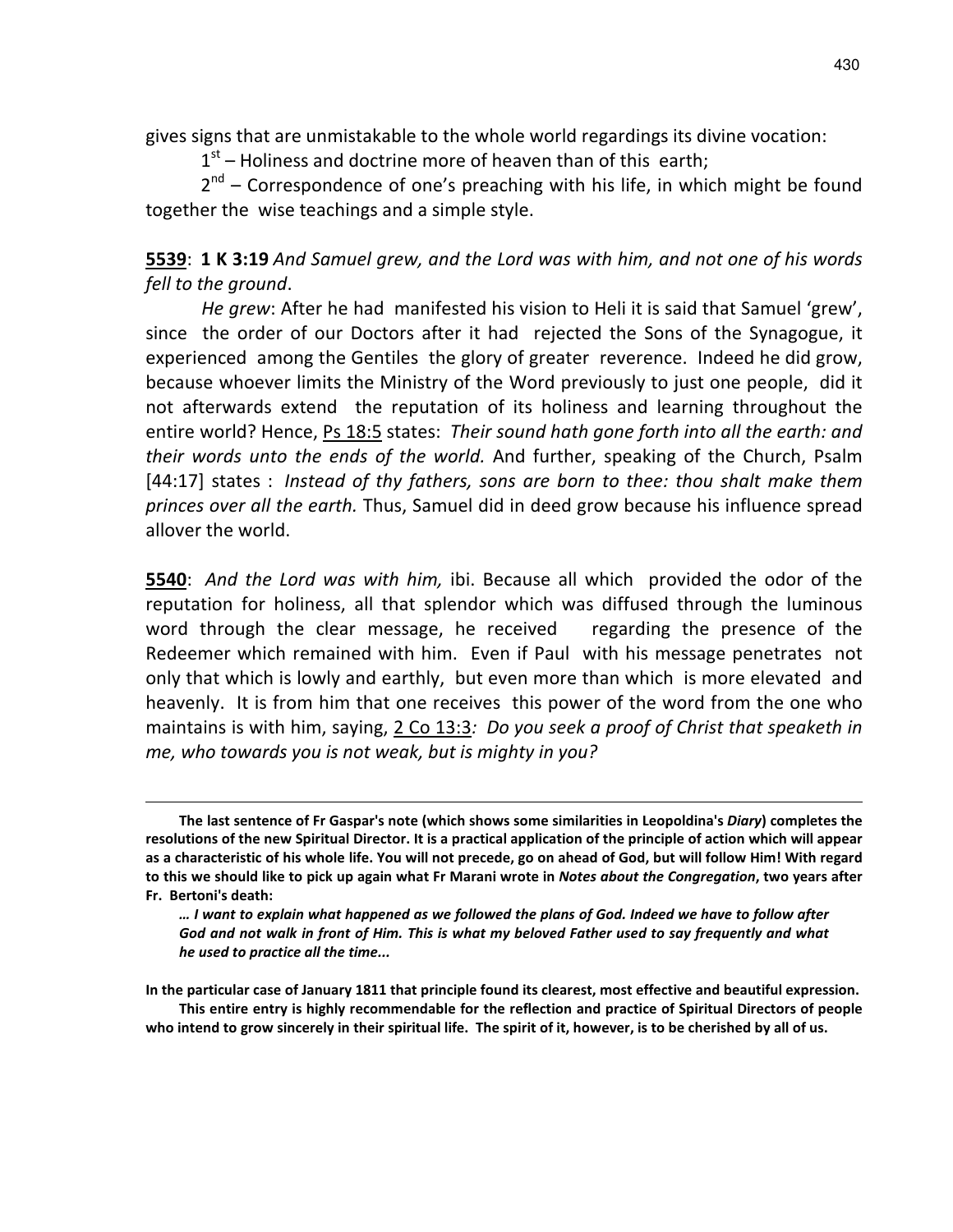5541: Indeed with his life he diffuses his good odor over the entire world, and it is from him that the order of preachers draws the good odor as he himself declares;

1 Jn 1:16: … Of his fullness we have all received.

 Samuel did indeed grow, and the Lord was with him 3:19, when the order of preachers shone throughout the world by the grace of His great holiness and doctrine, it was thus able to appear as great by the fact that He had not abandoned him in the world.

### 5542: And not one of his words fell to the ground. Ibi

 The word of the preaching fell to the ground when it was cheapened by the false communication of the preacher. So it is that in the Voice of Truth, we read [Mt 5:13]: It is good for nothing any more but to be cast out, and to be trodden on by men.

This word did not cede to any words of men, **ibi**, in that it is right for the preacher to do nothing of what is permissible to reject. For indeed whatever is prohibited to be done, precisely if this is indeed done, the word falls to the ground, because while a word may be rejected by the one speaking, those hearing it are never venerated.

5543: While the Lord would keep any word from falling to the ground, when He exposed the word of its negligence to the neglectful preachers, Mt 5:19: He therefore that shall break one of these least commandments, and shall so teach men, shall be called the least in the kingdom of heaven. But he that shall do and teach, he shall be called great in the kingdom of heaven. For indeed the smallest mandate that the Preacher releases, whose word from all words spoken does not fall to the ground.

5544: For of all the words no one of those of Samuel fell to the ground, for Samuel presents the morals of those who are great in the kingdom of heaven by their merit of preaching and deeds. For indeed:

And not one of these words fell to the ground, ibi, because the perfect preacher relates all that is sublime regarding the holy Church, and also from such a one this is all made manifest in sublime conversation; since as though it were placed in telling mirrors, and indeed the wise are rendered the more erudite, while for the simple he shows by works that journey on which they ought to enter unto the eternal homeland.

5545: In a marvelous manner of preaching, placing in sight even the most hidden vices, the secrets of the most spiritual virtues, the most sublime senses of the Scriptures before every-day intelligence – as well as the rewards of the future life, and with great vivacity of sentiment: in this way the wise have been able to accomplish along with the teaching from their own life-style, along with their simple communication of their words, and so both for sinners as well as for the just, their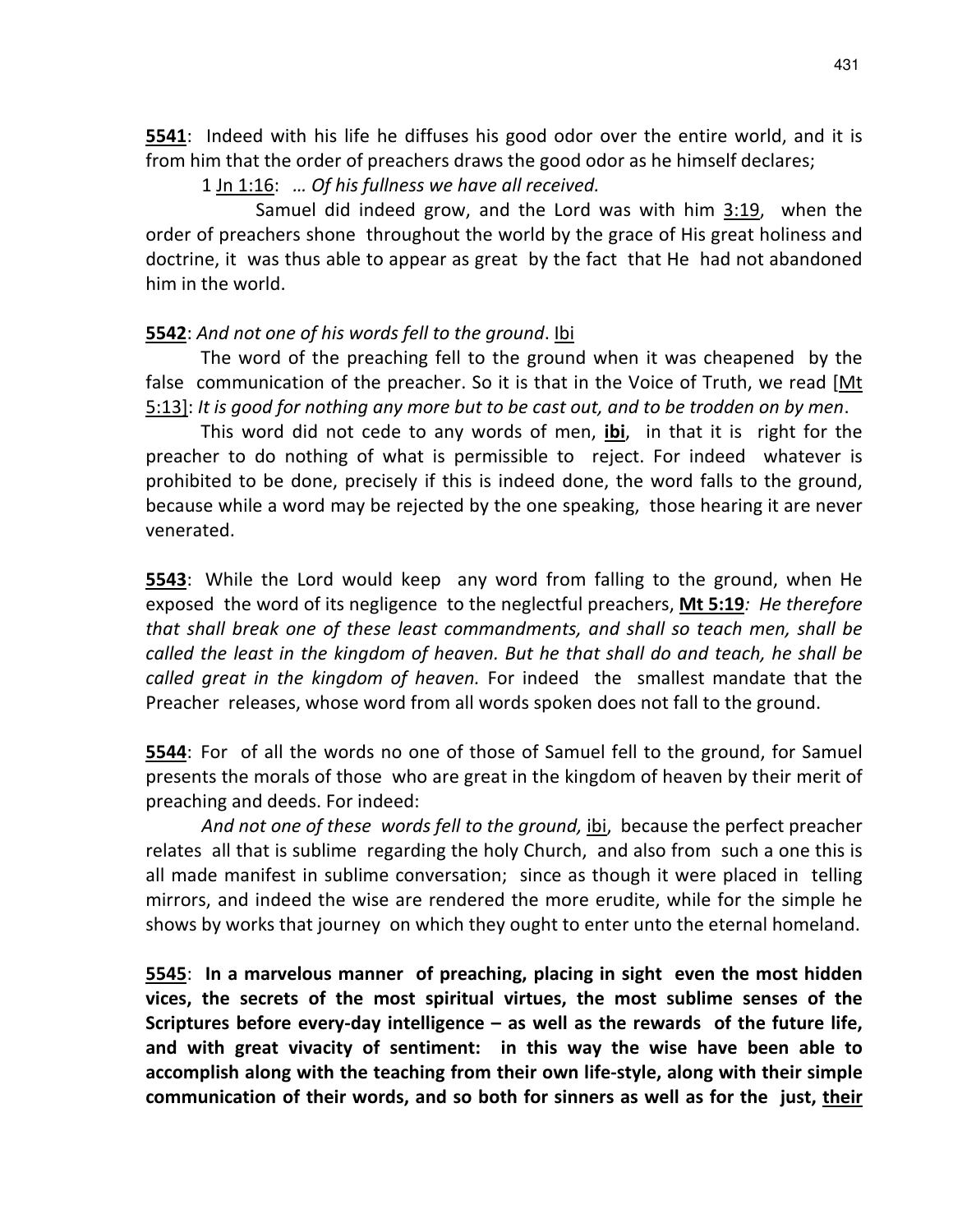# life and their doctrine $^{20}$  are rendered more venerable.

 $\overline{a}$ 

 1 K 3:20: And all Israel from Dan to Bersabee, knew that Samuel was a faithful prophet of the Lord.

**5546:** From Dan to Bersabee: with these terms there is designated the entire land of Judea.

All Israel: by this, the universal Church is designated.

And all Israel … knew that Samuel was a faithful prophet of the Lord. This is because everyone who is faithful believes that which the order to preachers communicated regarding the truths of the future.

That Samuel was a Prophet: For the office of a Prophet is both to preach the future and manifest that which lies hidden; indeed the preachers of the holy Church uncover even those hidden vices in one's mind, while at the same time they open up the secrets of the spiritual virtues, while they also proclaim those meanings of the holy Scriptures for the common knowledge, while they are enabled to promise anew those future joys of the heavenly homeland to the Chosen Faithful, as they pay heed to the ministry of the prophet.

CF # 217: [Commentary]: In the Suarezian text [p.  $954$  a], there are a few lines intervening at the end of the preceding, and this present Constitution. Here Suarez states that St. Basil, in the more extensive Rule, in 170, where it is asked whether on the same level are to be held those who do more in the accomplishing of good, and those who bring a lesser contribution to the task, responds with statements from both Luke and Paul: …Many sins are forgiven her because she has loved much; but to whom less is forgiven, he loves less...[cf. Lk 7:47 <sup>20</sup>]. St. Paul is also quoted: 1 Tm 5: 17, and this text Fr. Bertoni includes in his own text here, taken from Suarez:

As Paul says [1 Tm 5:17]: 'Let the priests that rule well, be esteemed worthy of double honor: especially they who labor in the word and doctrine', Basil concludes: [In Reg. Fus. 170] I think it is right to apply this rule to all that honor be served.' Cassian also profusely teaches this doctrine [Coll. 14, c. 16], by the example Christ the Lord, specially loving John. So, not all love, which for some may be greater, than for others, is reprehensible in religion, but that which exceeds just proportions: and this is what is meant most specially by singular and particular friendships.

Paul here embellishes on what he had said earlier in: 1 Tm 4:16: Take heed to thyself and to doctrine: be earnest in them. For in doing this thou shalt both save thyself and them that hear thee.I [cf. 'More than ordinary]. [In general, please cf. my Progress in St. Gaspar, pp. 22-55, Intellectual Progress that will appear at the end of this study, as an "Appendix" to this Volume 3 of St. Gregory the Great].

<sup>&</sup>lt;sup>20</sup> For St. Gaspar, *life and doctrine* [a theme much renowned in the Benedictine tradition: cf. Jean leclerq, OSB, The Love of Learning and the Desire for God. NY Fordham 1961] were often paired in the preparation for the varied Apostolic Mission and for the challenging life of the Apostolic Missionary, [cf. CF # 217]: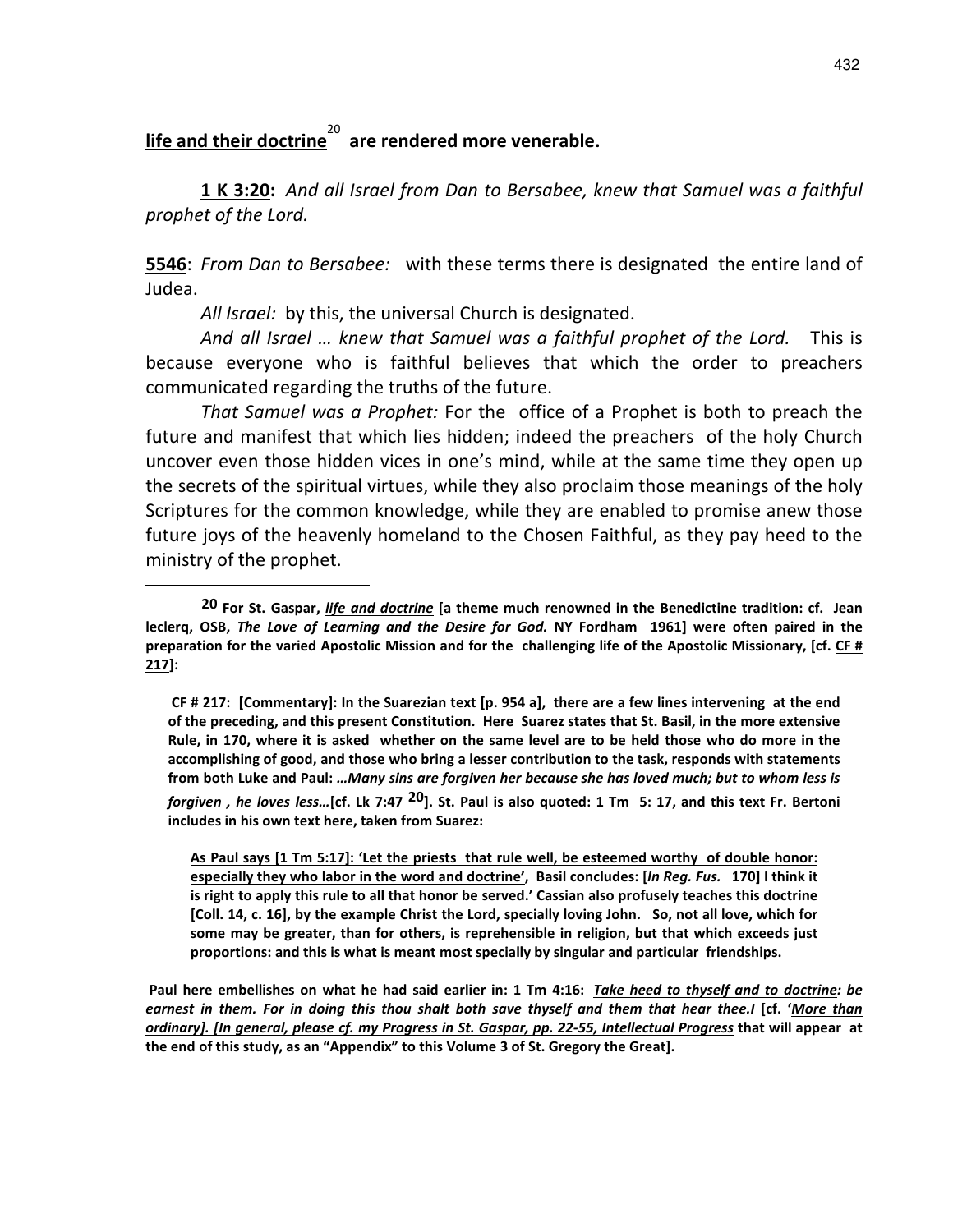5547: And all Israel … knew that Samuel was a faithful prophet of the Lord.

 Of the Lord: Because no one can see by faith the omnipotent Lord who does not apply faith to the doctors of the holy Church.

 (And because one remains in the same glory of divine recognition when he submits himself to what the early doctors have made manifest.)

from Dan to Bersabee : "Dan" refers to the simple; "Bersabee" means the wise.

All Israel … knew that Samuel was a faithful prophet of the Lord : this means for when the life of the preacher according to the example of salvation is proposed to the simple, and the hidden realities [the 'arcane'] of sacred Scripture are revealed to the wise.

**5548:** "Bersabee": [this is interpreted] to mean the seventh well, [i.e.], the seven-fold grace of the Spirit, or of the just. By "Dan", there is expressed the life of sinners : [Gn 49:17];

Let Dan be a snake in the way, a serpent in the path, that biteth the horse's heels that his rider may fall backward.

And all Israel … knew that Samuel was a faithful prophet of the Lord : since the life and doctrine of the Chosen Preacher is venerable to both the sinners and the just, so that in him those who have lapsed may see the good that is possible, in which by doing penance, they may correct themselves – and the already just might turn their gaze to the height of life toward which by progressing along their path, they might achieve it.

5549: The third sign [cf. above # 4638] Perseverance, or better put, that increase in the gift of holiness and doctrine. Verification of their preaching, cf. the following: And put on the new man [Ep 4:23] - be reformed in the newness of your mind [Rm 12:2] be renewed in the spirit of your mind [Ep 4:23] - For the wages of sin is death. But the grace of God, life everlasting, in Christ Jesus our Lord [Rm 6:22]. If one does indeed have a pledge of the verification of the end achieved, this is found in the fruit of sanctification that one begins to taste, through the sweetness of that hope which does not confound, [Rm 5:5]; and one indeed begins to taste this fruit, i.e., to have this pledge, because there are many who come to desire efficaciously the innovation and reform. And one indeed does begin to desire this innovation and f=reform, because God begins manifestly to abolish and to destroy the ancient and merely human spirit, both among the faithful as well as in the minister himself, winnowing his grain by separating it [cf. Lk 3:17].

### 5550: [Apocalypse 22]:

6. And he said to me: These words are most faithful and true. And the Lord God of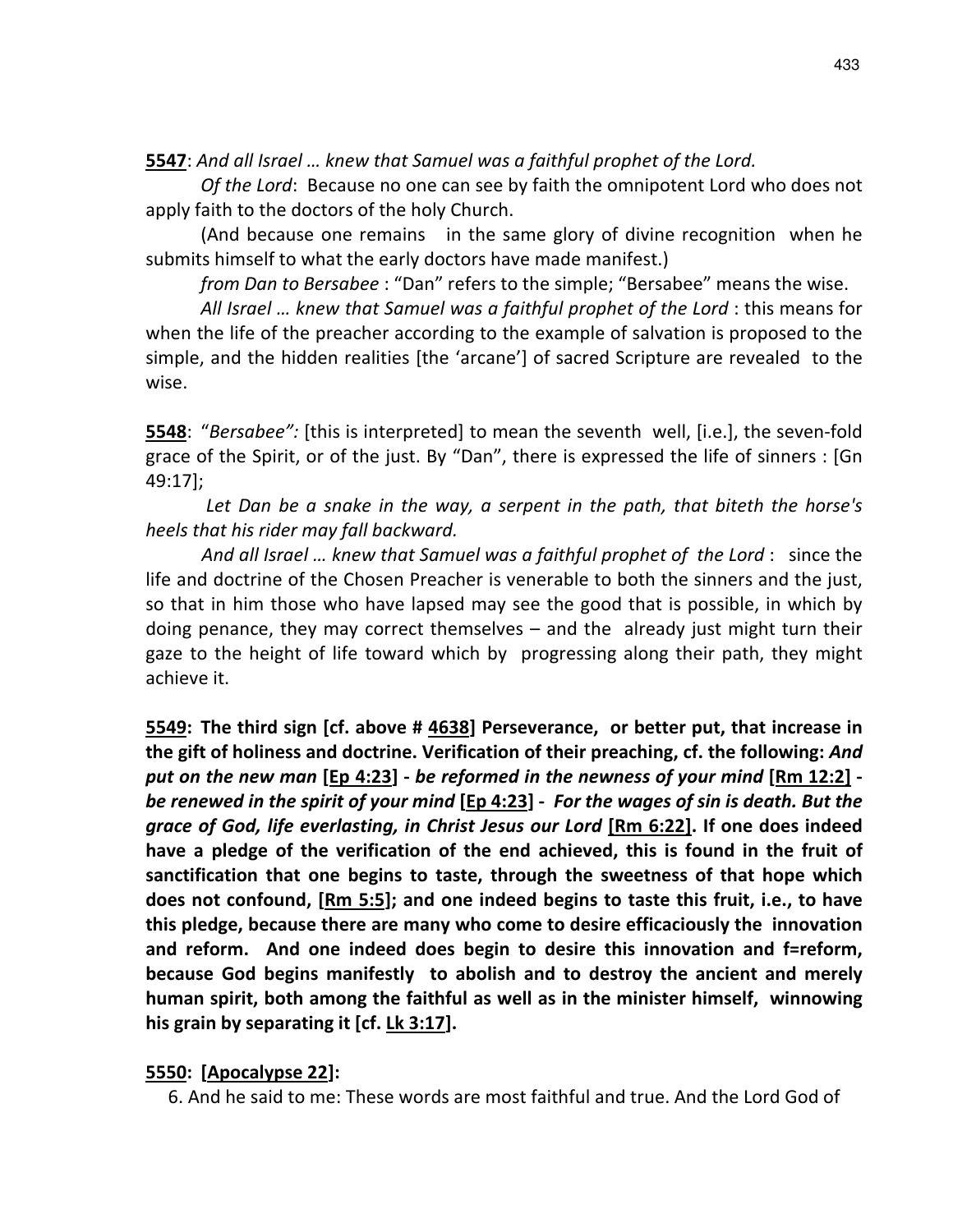the spirits of the prophets sent his angel to shew his servants the things which must be done shortly.

7 And, Behold I come quickly. Blessed is he that keepeth the words of the prophecy of this book.

8 And I, John, who have heard and seen these things. And after I had heard and seen, I fell down to adore before the feet of the angel, who shewed me these things.

9 And he said to me: See thou do it not: for I am thy fellow servant, and of thy brethren the prophets, and of them that keep the words of the prophecy of this book. Adore God.

10 And he saith to me: Seal not the words of the prophecy of this book: for the time is at hand.

[Scrutiny] 11 He that hurteth, let him hurt still: and he that is filthy, let him be filthy still: and he that is just, let him be justified still: and he that is holy, let him be sanctified still.

[End] 12 Behold, I come quickly; and my reward is with me, to render to every man according to his works.

13 I am Alpha and Omega, the first and the last, the beginning and the end.

14 Blessed are they that wash their robes in the blood of the Lamb: that they may have a right to the tree of life, and may enter in by the gates into the city.

15 Without are dogs, and sorcerers, and unchaste [scandalous], and murderers [sacrileges], and servers of idols [the avaricious], and every one that loveth and maketh a lie [vanity, clothing, honors].

5551: And since this glory of the divine knowledge, which has been revealed to its first doctors, has remained in the holy Church , the text adds:

1 K 3:21: And the Lord again appeared in Silo.

 Silo [is interpreted]: Sent. And because even to the ends of the earth He sent forth in the ministry of preaching, the Lord appeared in Silo, because He showed Himself the more clearly to them through whom He opened to others the glory of His light.

And again, the Lord appeared in Silo : Because those are incessantly Elected to whom the clarity of the divine light is infused.

And the text adds the reason for the heard vision, saying:

 Since the Lord had been revealed to Samuel in Silo, according to God's word, ibi.

And the Lord again appeared in Silo : Because it had been the Lord Who had revealed Himself once more and does so again, and He never withdraws the gift of His manifestation from the holy Church, as He does not ever cease cbeing exhibited to her as He did from the beginning.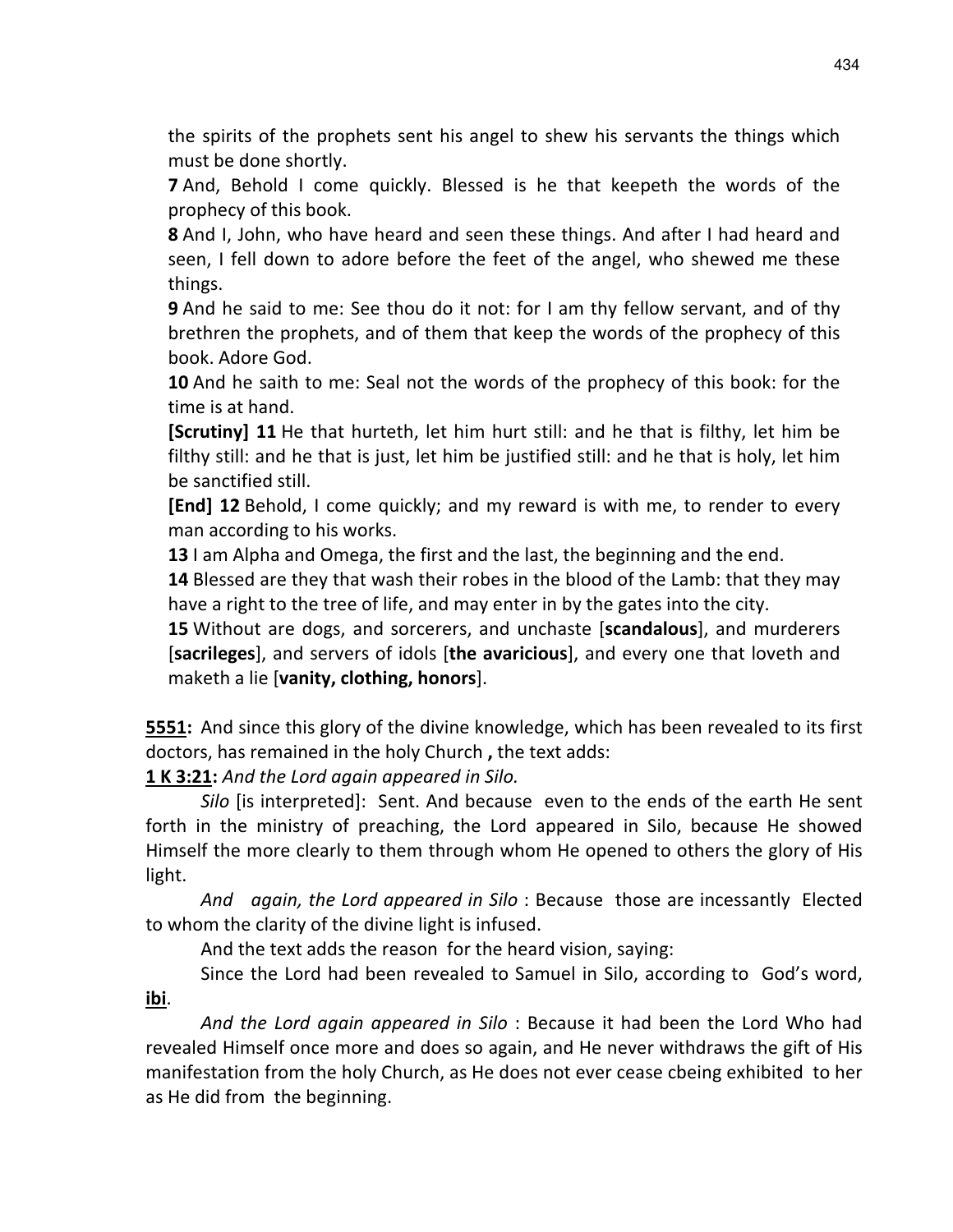5552: while it is stated the One Who had been revealed to Samuel, there is not made clear how many times He repeated His appearing, because even unto the end of time the Church is led over whom her Preachers preside. From this message they are to preach to the lowliest the most sublime joys of eternity where they will encounter the supreme realities on high in the manifestation of God.

 It is in accord with the Word of the Lord: There is bestowed in accord with the word of God His realized appearance

This is the Word of God: [this is] the promise of the Redeemer.

And again, the Lord appeared…according to the Word of God. Because this does not cease in exhibiting the truth of its promise. For the word of God is had in addition to the apparition. Mt 28:20: and behold I am with you all days, even to the consummation of the world.

#### 5553: 1 K 3:21: And the word of Samuel came to pass to all Israel.

 And the word of God came to pass..: This is because the promise of our preachers is fulfilled. For the promise of the Word is joy that is to remain without end.

And the word of Samuel came to pass to all Israel : This is because the entire multitude of the holy Church reaches for the joy of eternal beatitude, and because now in the present, this is promised anew by her holy Preachers in faith of their word, and this will be exhibited in the heavenly realms to each in the truth of the matter.

#### The word of Samuel, ibi.

For the word of the doctors is for the renewed promise of the faithful. **Jn 3:15**: That whosoever believeth in him, may not perish; but may have life everlasting. And surely this is a renewed promise of commitments. **Is 64:4** and 1 Co 2:9: That eye hath not seen, nor ear heard, neither hath it entered into the heart of man, what things God hath prepared for them that love him.

**5554:** And the word of Samuel came to pass to all Israel ibi. Because whoever has believed in these preachers who are still persuasive today for the leading of a religious life and who promise anew to the just, the eternal joys, in dying to these eternal joys each passes over for all who have awaited them by living well. This is what has been stated by one in faith, when He said: Mk 13:30-31 Amen I say to you, that this generation shall not pass, until all these things be done.31 Heaven and earth shall pass away, but my word shall not pass away.

 And the word of Samuel came to pass to all Israel: Because through the effect of the general divine warning, there is known of the repulsion of the Jews completed.

 Chapter 4 more broadly exposing the order by which this same message came to all of Judea.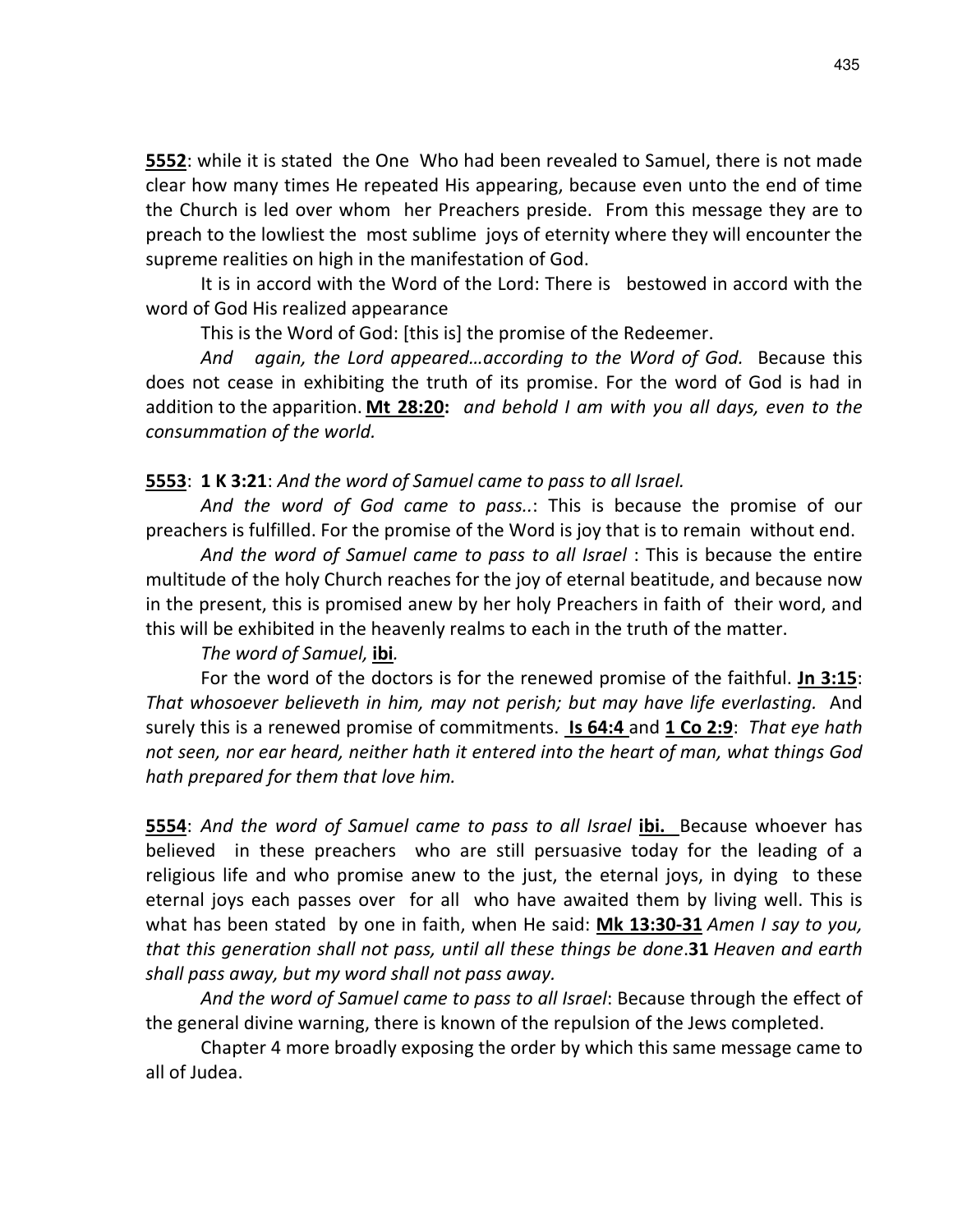### COLLOQUY: Apocalypse 22

16 I Jesus have sent my angel, to testify to you these things in the churches. I am the root and stock of David, the bright and morning star.

17 And the spirit and the bride say: Come. And he that heareth, let him say: Come. And he that thirsteth, let him come: and he that will, let him take the water of life, freely.

$$
+\ +
$$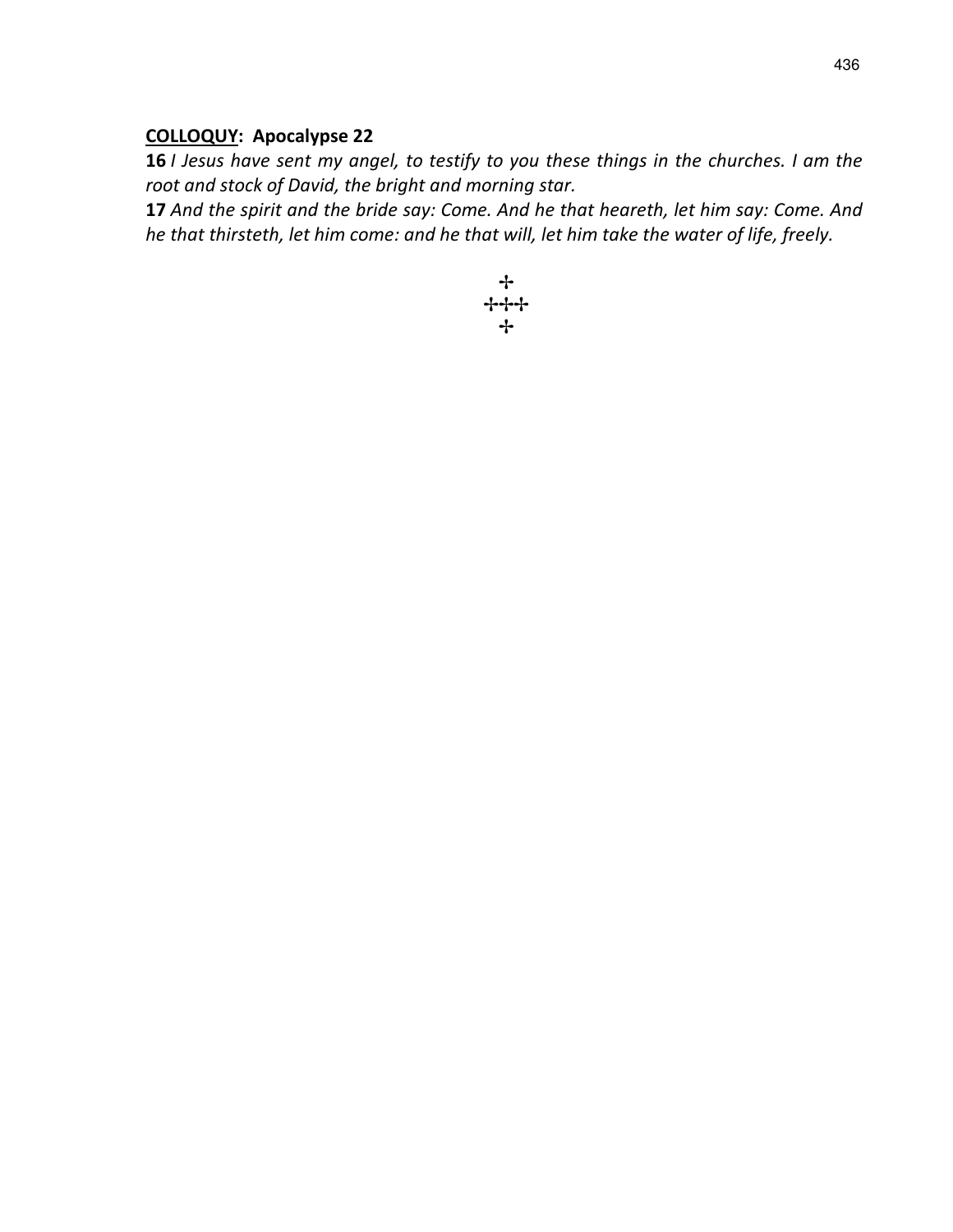### APPENDIX TO St. GREGORY [1 Regum, vol. 3]

### B. Intellectual Progress[in St. Gaspar Bertoni]: [cf. CF ## 41; 49-68; 164-166; 173; 175, ff.]

Introduction: The Stigmatine Life of Study must be read in the context of St. Gaspar Bertoni's own life of study. Fr. Joseph Fiorio,  $CPS<sup>21</sup>$  describes this to a remarkable degree:

n. 72: Necessity of Study - According to the thought of St. Gaspar, our Congregation has as its special purpose that of a giving itself over to helping Bishops, with the varied and proper ministries of its vocation. This is an arduous and difficult end [cf. CF # 185], he observed, and for this reason the community will have the responsibility of preparing and of disposing its members, endowing them with those necessary means and helps, and to fortify them against the dangers and the difficulties.<sup>22</sup> Their first disposition will be **the desire for** perfection, the zeal for the glory of God: after this, there is required a serious application to study.  $23$ 

 Profoundly convinced of the great usefulness of studies for the promotion of the divine glory and for the utility of the u he applied himself from his early years with ever increasing ardor, occupying himself in them throughout all the time that remained free to him from the ministries, and even stealing for this purpose a great part of his nights and necessary rest. And he succeeded in this in such a manner that he acquired that great treasure of learning, with which he was then always able to serve to great advantage, especially the Veronese Clergy: both in preserving it from Jansenism, which in those days threatened to spread itself into Verona – as well as assisting its members with his exhortations and counsel. With this in mind, Fr. Lenotti once wrote: As for the good that Fr. Gaspar brought to the Clergy with his counsels, this is indescribable and only known to God alone.24

n. 73: Extension of our Studies: For this same reason he also recommends to us with great concern, these studies and he prescribes them for us with the

<sup>21</sup> Lo Spirito del Beato Gaspare Bertoni. Fondatore degli Stimmatini. Verona: Stimmatini [reprint of the 1914 edition for St. Gaspar's First Centenary] Oct. 9, 1977, nn. 72-76, pp. 138-147.

<sup>22</sup> CF # 185.

<sup>23</sup> CF # 49.

<sup>24</sup> Life of St. Gaspar: His zeal for the Missions.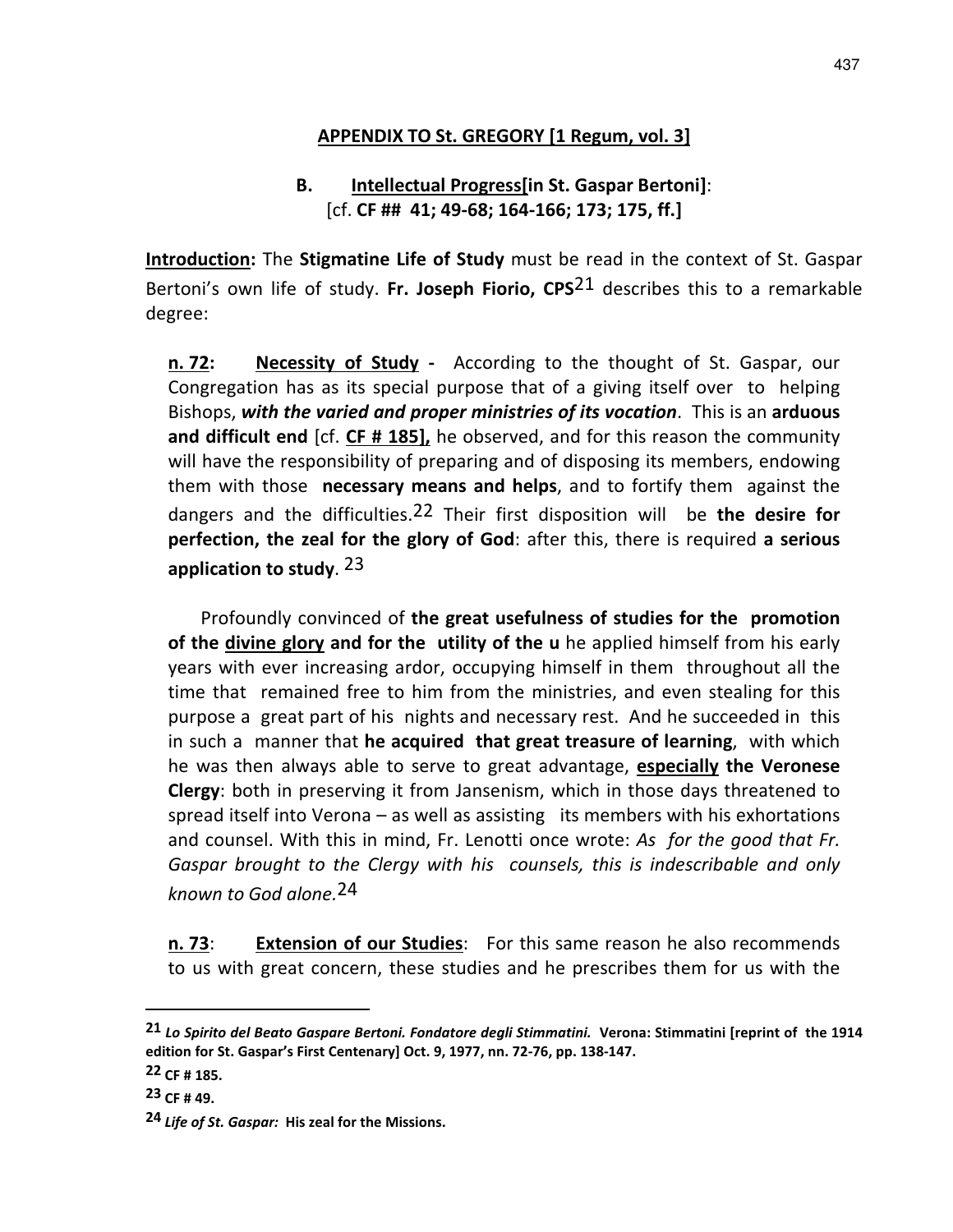same extension: nor does he legislate that we study only the sacred sciences, but also those called 'profane', such as philosophy, mathematics and physics, a bit of medicine and the fine arts, as well as the languages and various literatures, Italian, Latin, Greek and Hebrew, because all of these studies can serve us for the good of the Church. <sup>25</sup> However, even though it is not necessary to mention it he did not pretend that each individual of the Congregation would have to become suitable in all kinds of ministry: rather, he insists much on the necessaity of dividing and specializing in studies. And it is impossible, he observes, that any individual could become profound in all the sacred and profane sciences: on the other hand it is incumbent on the body of the Congregation in order for it to achieve its end, the perfect knowledge in all those sciences and languages.

 As a result, he prescribed: in every branch of knowledge, literary and scientific, there should be those confreres who apply themselves with a special study and for a longer time, in order to render themselves suitable to offer to the Church those services which the various times and circumstances would demand.  $26$  Although these studies pertain **principally to Sacred Theology** and the interpretation of Sacred Scripture, there should be those who would occupy themselves for a longer time in the inferior studies, in order to deepen themselves in them, always with the purpose of assisting the Church. And the Founded willed that the members of the Congregation should hold themselves ready for the teaching of the theological or philosophical sciences, whenever they might be invited, especially in Seminaries: and he permits them to receive academic degrees in the Universities.<sup>27</sup> And further on, when speaking of the students who had completed their theological courses, he says:

### That they should apply themselves to the sciences and arts which among us are cultivate, and in those which may be more in accord with each one's intelligence, while not neglecting some particular studies in which they can the more greatly succeed.<sup>28</sup>

While lacking in those special studies, the Founder recommended to Priests the study of letters, having them observe with their study, in addition to other advantages, they might obtain the advantage of **avoiding laziness**, of purging the mind from inopportune imagination, and also to mortify their

<sup>25</sup> CF # 54.

<sup>26</sup> CF # 57.

<sup>27</sup> CF ## 58; 68.

<sup>28</sup> CF # 71.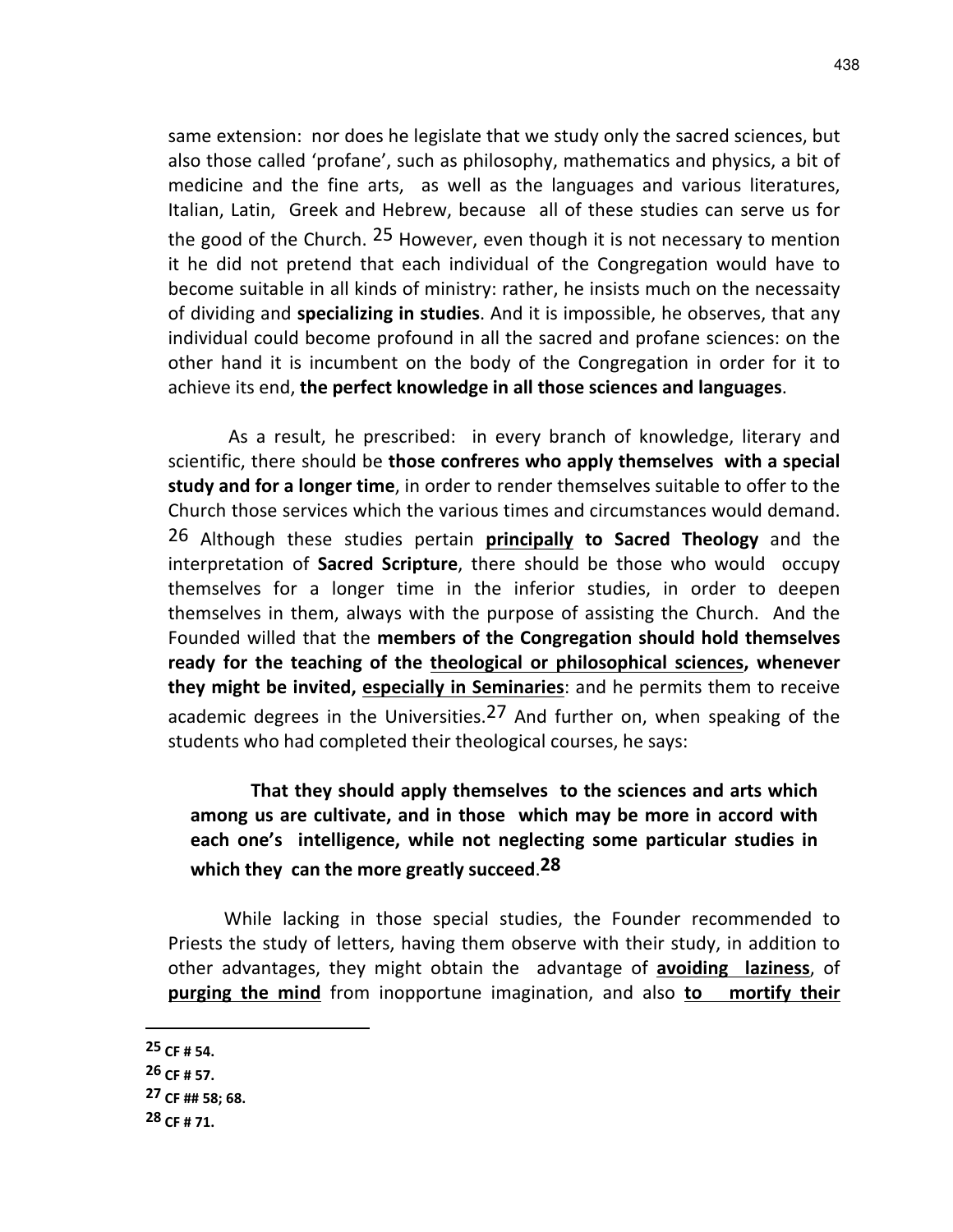**bodies, to their greater spiritual advantage.**<sup>29</sup> Also in the first years of his Priesthood, St Gaspar particularly committed himself to these studies. We know in fact from Fr. Bragato [who at the time was a young student] who each evening used to go to st. Gaspar's home to read and to study the Italian classics: Ariosto, Tasso and especially Danae. Fr. Bragato remembered how St. Gaspar would interpret these with such clarity and depth, as to make their published commentators to be ignorant by comparison. 30

And even years later at the Stimmate the Founder continued these studies: concerning him, Fr. James Giaccobe offered this deposition in the Diocescan Process of his Canonization: Whenever I visited him, I saw him always with some classical book in his hands, such as Valsecchi, Verger, Baronio, and the like., noting also that sacred Scripture was his daily bread. And Fr. Leontti, speaking of his studies, made among other statements this one to the effect that even well advanced in age, he read from top to bottom all seven unbound volumes of Vitruvio .31

 All the norms he left behind regarding study, St. Gaspar applied to the first students and Priests of the Congregation. He directed the students in addition to their study of **Sacred Scripture** that they read and study those works which served to complete their scholastic knowledge: the **Dogmatic Theology** of Petavius; the great Moral works of St. Alphonsus; the fonts of Canon Law, etc. And he waned these studies to be continued by the Priests. And Fr. Giaccobbe noted that in the choice of studies and the others, the Founder knew how to tap into the inclination and abilities of his Seminarians and Priests: some he would have study the more accredited works of Canon Law; to others, he assigned the challenge of studying the **Holy Fathers**; and to some others he directed toward special studies in Gregorian Chant, making used of the Codices and manuscripts that could be found in the public libraries of the city, and in the Churches where earlier there had been Convents.<sup>32</sup>

 To all he made the recommendation of reading books with attention and diligence and to note, or at least to cite in a notebook those points which the more greatly struck them, and which one day might prove to be useful to them later on.

<sup>&</sup>lt;sup>29</sup> It is to be noted that St. Gaspar treated Studiosity under Chastity [cf. CF ## 122-127.

<sup>30</sup> Letter of Fr. Bragato to Fr. Marani – cf. Summ. Add., p. 287.

<sup>31</sup> Leontti, Life of Fr. Gaspar. Concerning his Knowledge.

<sup>32</sup> Fr. Giaccobbe, Life of Fr. Gaspar, p. 126.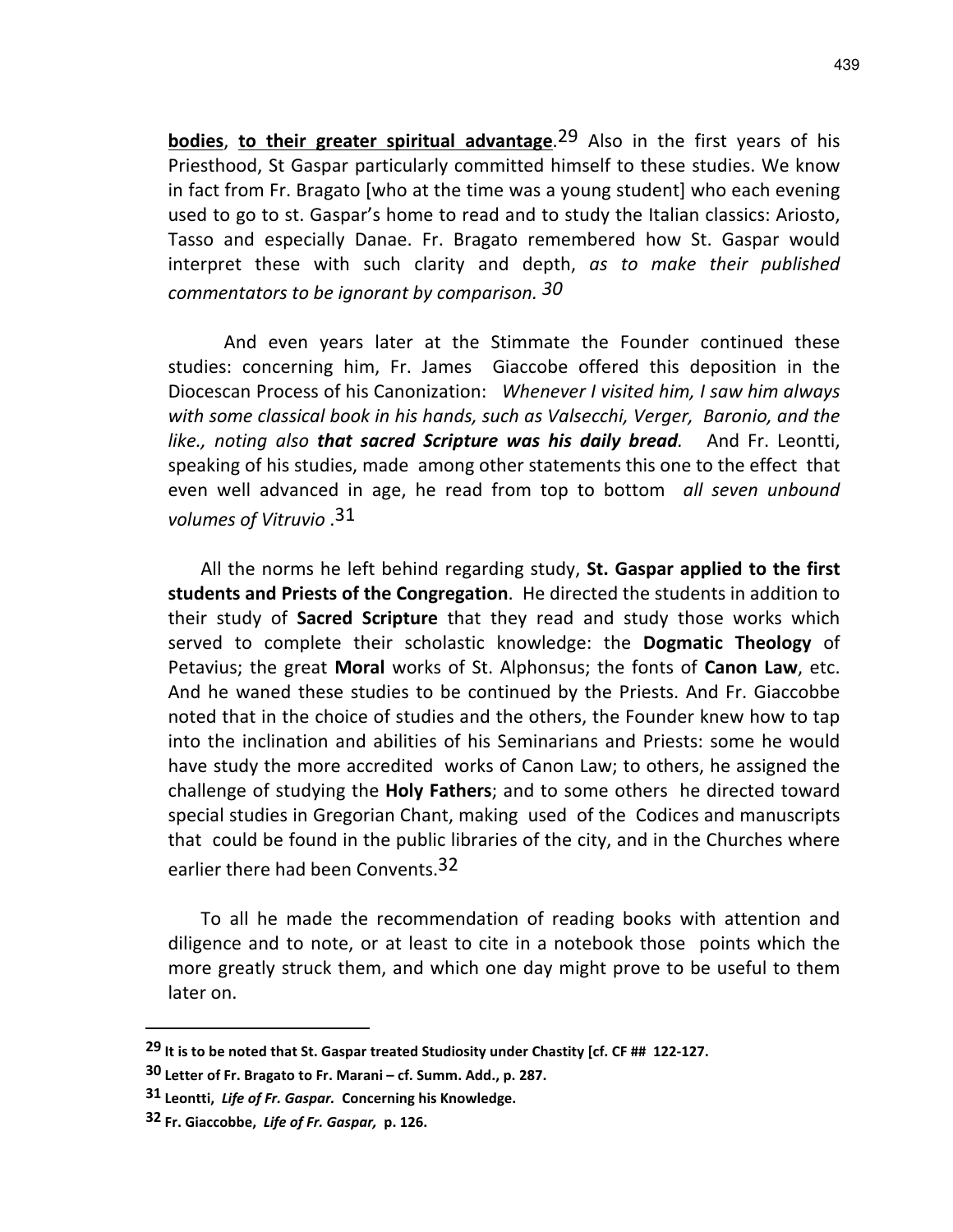n. 74: Learned Conferences - Learning is not only garnered from books: ad in fact, St. Gaspar has taught us by his example to obtain assistance from all means in order to increase within us and in others the treasure of learning. From his priesthood, when he had been assigned the St. Paul's Parish, and then later to St. Fermus', he gathered in his own home some zealous priests to reason together and to discuss points from the sacred sciences.<sup>33</sup> At those meetings and conferences, also a young priest by the name of Fr. Nicholas Mazza attended. Cavattoni wrote: '...and every day, these priests studied together, especially St. Thomas Aquinas and St. Alphonsus, whose moral theology [which some of the elders at first thought was suspect and called it too broad and gentle in its interpretations] and they were the first to follow and to render his work most useful and highly esteemed...' 34

Then later also at the Stimmate he held similar conferences, to which a number of the diocesan priests also attended. The principal scope was the study of St. Thomas and in those gatherings, St. Gaspar used this method: a question would be proposed, he would invite one of those present to respond: then, after the response of St. Thomas was continued.<sup>35</sup>

 Since also then in 1836, the Church of Holy Mary of the Lily reopened for public worship, and he sent two of his Priests there to officiate at it. Under his direction, they also organized similar meetings to those held at the Stimmate. We know this from a passage in a letter that Set. Gaspar had written to fr. Bragato. In this Letter after having spoken of the hard work of Fr. Marani at the Stimmate [where he taught school] and at the House of the Derelicts [where he often heard many confessions especially on Saturdays and Sundays], Fr. Bertoni then continued:

 In the other evenings, he holds a Conference on Moral Theology with 10 or 12 Priests, like we did in the old days at St. Firmus' After the methodical readings, he carried on then as Fr. Guerreri  $36$  used to do. He draws his conclusions and makes his definitions according to the situation, and this is

<sup>33</sup> Fr. Giacobbe, Life of Fr. Gaspar, p. 234.

<sup>34</sup> Manoscritti Cavattoni. Communal Library of Verona.

<sup>35</sup> Leetterof Fr. Foschesato to Fr. Lona.

<sup>36</sup> Fr. Guerreri was a Dominican Father, well known hen in Verona, who held similar conferences.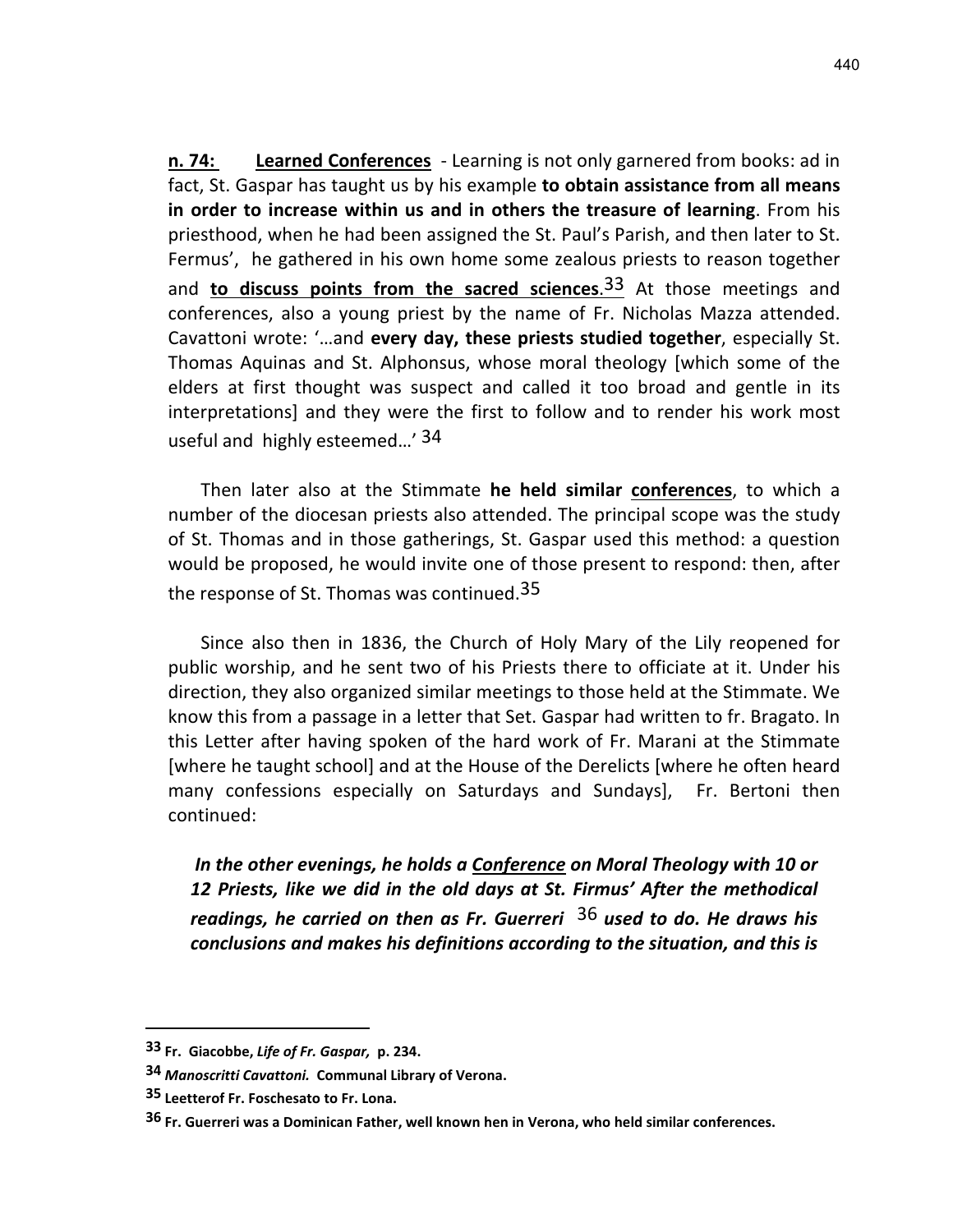## held daily, regarding the most intricate cases. The Lord has given him the light and prudence and clarity that are beyond the ordinary.  $37$

n. 75: Importance of studies for us: from what has been said thus far, we believe that it can be concluded that our Congregation, according to St. Gaspar's thought, ought to be a center of study and that the life of study is one of the principal duties of the Priests which pertain to it. And a Congregation also applied to study, according to his thought, is also that of the Foundress of the Institute of the Holy Family, about whom St Gaspar so busied himself, so much so as to be called by her as the Founder also of that Institute<sup>38</sup>.

 So, this is what he wrote to Mother Naudet regarding the importance and the necessity of studies in her Congregation and we report them here because it can be applied also to ours, which on this point has the same orientation:

… I will proceed in the intervals in my own occupations to place under your eyes the entire perfect model of the thrust in studies, as something that is to the great glory of our Lord Who is the author of this: God, is the Lord of all knowledge. And without the help of this natural knowledge it is impossible to arrive at the sublimity of spiritual matters, as St. Gregory says so clearly: And I dare to add in their circumstances that this is so delicate and is the main work of your enterprise. It is necessary to remember that even though it might be built up it cannot be retained without that bit of great learning among its various members and that the first germ of corruption of this great Work will be ignorance, or that which is the same that in know much that is known badly, which is to have squandered good taste. However, regarding this, we will have occasion and necessity to speak later on in other circumstances: in the mean time, after charity and the virtues. You Reverend Mother, should pay special heed to be sure that studies are the principal support of the building, and you need to implore good direction and a plan from these studies, much light from His Divine Majesty. 39

n. 76. The Manner of cultivating them - our Founder certainly recognized the dangers that studies can also bring, i.e., to dissipate the mind and lead to

<sup>37</sup> Letter to Fr. Bragato, September 1, 1837 [cf. Epistolario , pp. 315, ff.]

<sup>38</sup> This is the way Mother Leopoldina Naudet referred to him: see the latter to her on p. 166, Epistolario Bertoni.

<sup>39</sup> Epistolario, pp. 74, ff.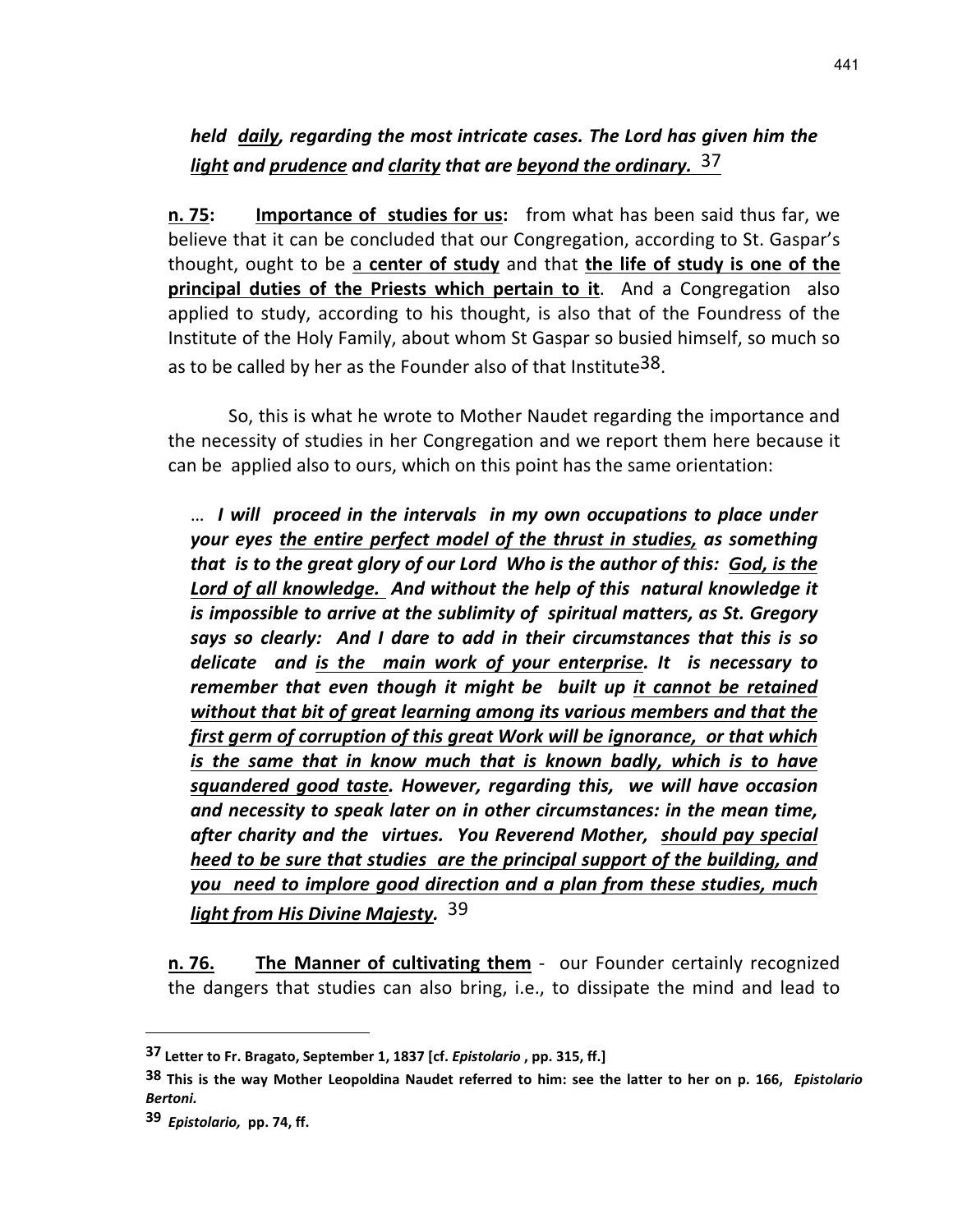hear to vanity: however, in speaking to diocesan Priests he used to say that such dangers were incurred by anyone who cultivated studies through vanity, or through curiosity: hence, he observes while learned men might become less devout, this is because curiosity distracts them, knowledge inflates them, pride blinds them<sup>40</sup>.

 But when one studies with the proper purpose in mind that of cooperating in the glory of God, or of making oneself useful to the Church, according to the spirit of his Institute, then study cannot hurt him, rather it will provide assistance for his spiritual profit. And this is what he said speaking once to diocesan priests: Humble knowledge is a great contribution also for prayer and meditating.  $41$ .

This, then, is the spirit of our holy Founder, that which he thought of the need for studies for the proper conducting of our Congregation. Our duty then is to cultivate study with that spirit with which he has recommended to us, if we wish to be his **genuine sons, authentic members** of that Congregation which he intended to found.

†

St. Gaspar has presented a sublime plan for studies within his Congregation. He was well versed in the Jesuit Constitutions. Articles such as these provide much inspiration:

**CSJ n. 360:** In order to **make great progress** in these branches [of learning], the scholastics should strive first of all to keep their souls pure and their intention in studying right, by seeking in their studies nothing except the glory of God and the good of souls. Moreover, they should frequently beg in prayer for grace to make progress in learning for the sake of this end.

CSJ # 462: Just as steady application is necessary in the work of studying, so also is some relaxation. Te proper amount and the times of this relaxation will be left to the prudent consideration of the rector to determine, according to the circumstances of persons and places.

†

[I] St. Gaspar's *Original Constitutions* provide a definite program toward a spirituality of ever more perfect intellectual progress through study:

<sup>40</sup> Rereat to the Cleergy: Meditation.

<sup>41</sup> Meditation 52 on *I Regum*.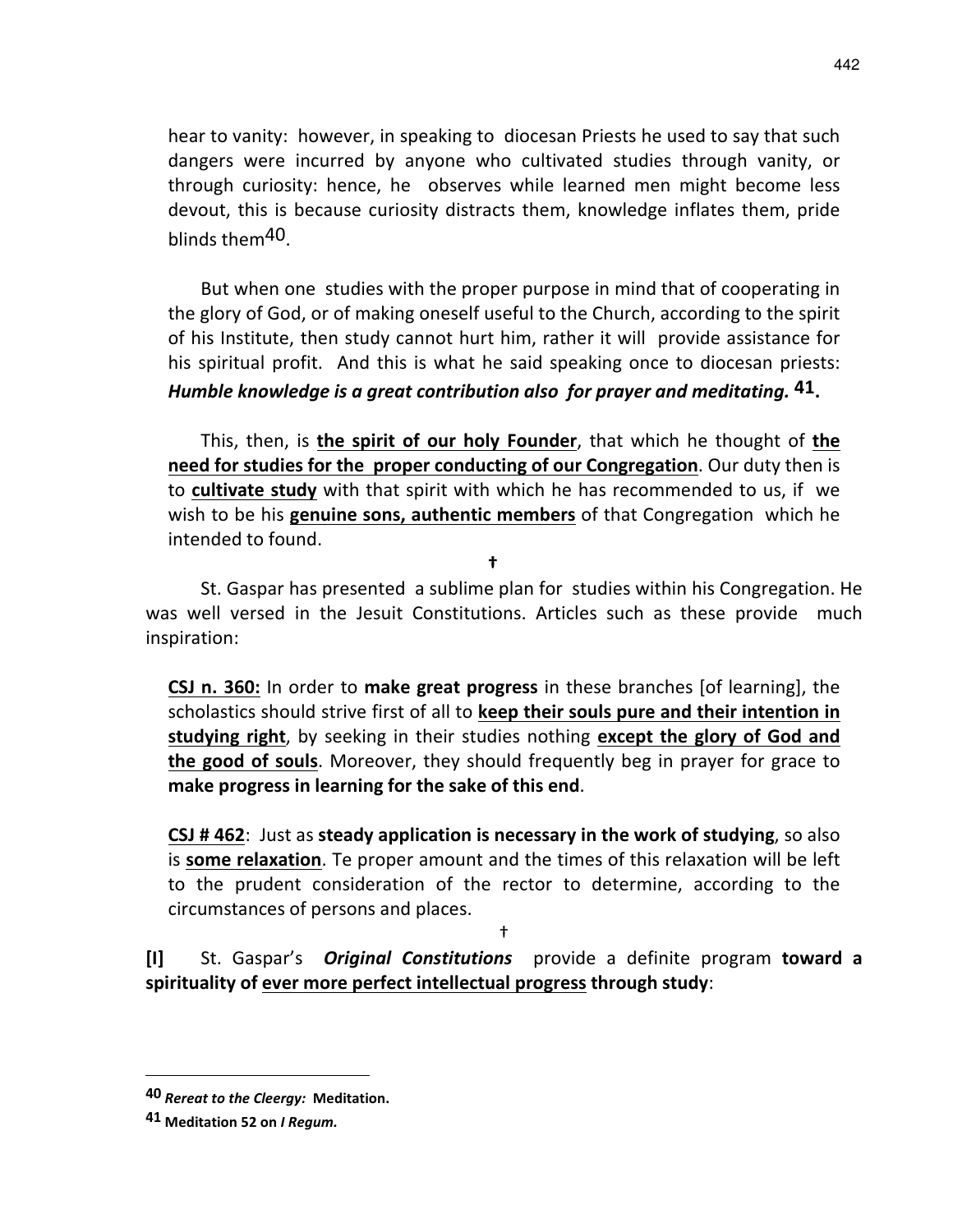CF # 41. Those who entered already endowed with the necessary doctrine, upon having completed their Novitiate, will be perfected in it. They will also be formed in applying this through their ministry toward their neighbor.

As for this CF #41 it is for those Scholastics whose studies are already completed: they are to perfect themselves in doctrine: this provides them with weapons for the combat, materials for the "tower":

Lk 14:28-30: For which of you having a mind to build a tower, does not first sit down, and reckon the charges that are necessary, whether he have wherewithal to finish it – lest, after he has laid the foundation and is not able to finish it, all that see it begin to mock him, saying: This man began to build, and was not able to finish …

### St. Ignatius' Commentary is in his Formula n. 4:

… Therefore, before those who will come to us take this burden upon their shoulders, they should ponder long and seriously as the lord has counseled [Lk 14:30] whether they possess among their resources enough spiritual capital to complete this tower; i.e., whether the Holy Spirit who moves them is offering them so much grace that with His aid they have hope of bearing the weight of this vocation…

### Ph 1:6:Being confident of this very thing, that he, who has begun a good work in you, will perfect it unto the day of Christ Jesus.

This latter verse is noted by St. Gaspar in CF #185:

**185.** Although the purpose of this Congregation is to offer assistance to the Church under the direction of the Bishops, through the various and proper duties of its vocation; and since this seems at times to be an arduous and difficult undertaking, and, if it be measured against human weakness, one that is exposed to dangers - nonetheless, this proposal of our vocation , therefore, is not one that is imprudent and rash.

 This is so, firstly, because it is not based on human resources, but is to be carried out with the grace of the Holy Spirit, for He Who has begun a good work in you will bring it to perfection ... [Ph 1:6], if He is not hindered in this by us. For this is the special grace of this vocation, which is more powerful than all dangers and difficulties.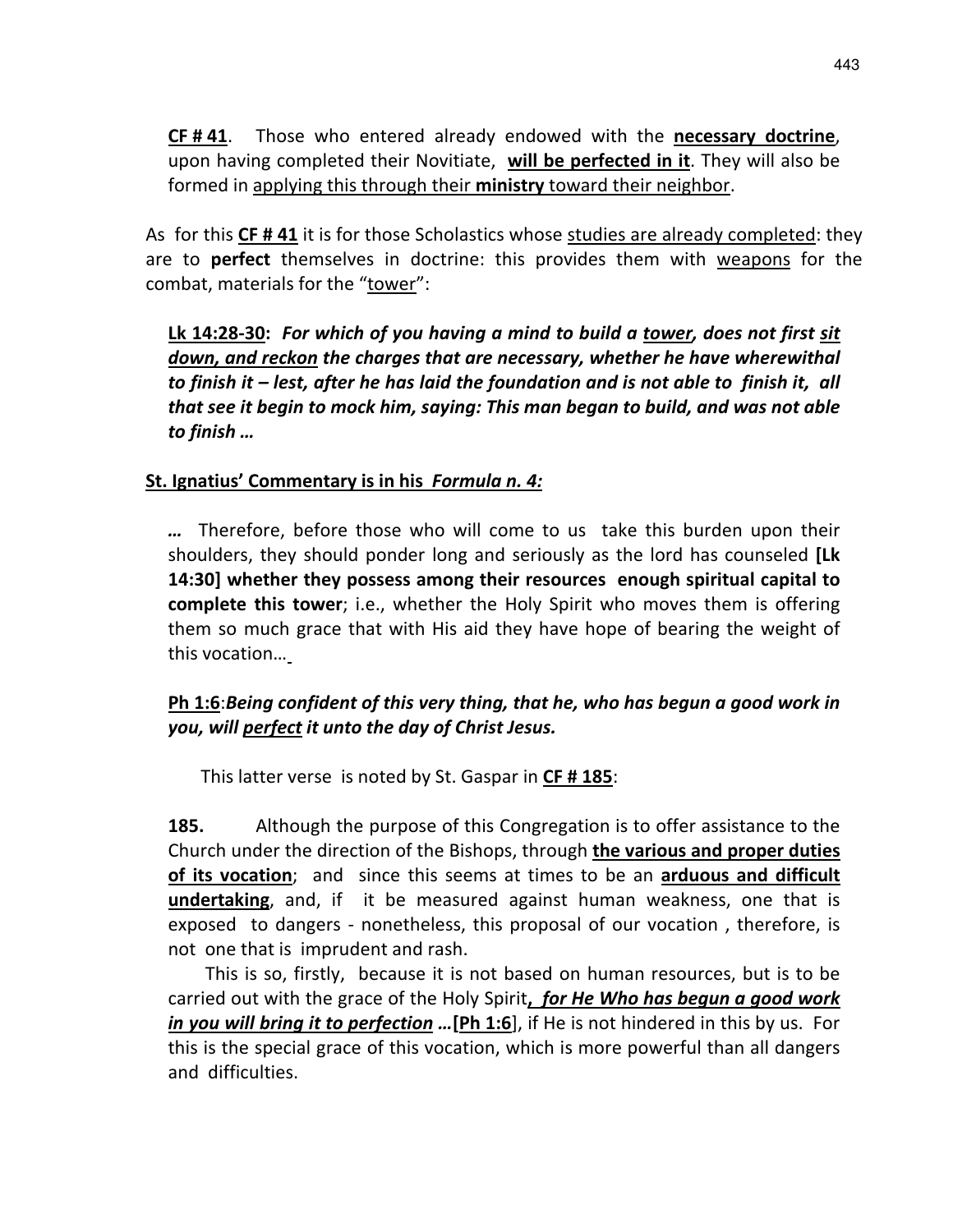Furthermore, through this plan, we do not propose to expose ourselves to dangers, nor to go to this, or that place, or to undertake one activity over another, but to follow the direction of the orthodox Bishop whom the Holy Spirit has placed to rule the Church of God  $[cf.$  Ac 20:28]. This means is sufficiently safe in not erring in the way of the Lord.

Finally, the concern of the Congregation is to be both in **disciplining** and in forming its men, as well as in selecting them, and in sustaining and strengthening them.

 The Jesuit background for commitment to study in St. Gaspar's legislation might be noted as well from these Constitutions:

[Examen, c. 5, n. 7 - n. 110; Part III, c. 1, n. 27, n. 289; Part IV, c. 6, # 3, n. 362; Part IV, c. 8, nn. 1-8, 400-414 passim [The Instruction of the Scholastics in the Means of helping their Fellowmen – a mini-description of commitment to study for excellence in the Apostolic Mission]; perfection is always needed in that doctrine to be exercised in ministry toward their neighbors: c. 10, n. 9 K =  $n. 437$  [teaching Christian Doctrine competently for 40 days. There follow here some Ignatian principles about the relationship of study wth the spiritual and apostolic life of the Society:

CSJ n. 110: Likewise, when a candidate is a priest, or when he becomes one, he should be advised that he should not hear confessions inside or outside the house, or administer any sacraments, without a special examination, edification and permission from his superior, during all the time of his probation…

CSJ n. 289: The study which those who are in probation will have in the houses of the Society should, it seem, be about what will help them toward what has been said on the **abnegation** of themselves, and toward **further growth in virtue** and devotion …

CSJ n. 362: ... For in order that the scholastics may be better able to help their fellow men better later on by what they have learned, it is wise to postpone exercises such as these [i.e. numerous devotions mortifications, exterior occupations, duties outside the house, conversations, confessions and other activities with one's fellowmen], pious though such exercises are, until after the years of study, since there will be others to attend to them in the meantime. All this should be done with a greater intention of service and divine glory.

CSJ n. 400: In view of the objective which the Society seeks by means of its studies, toward the end of them it is good for the scholastics to begin to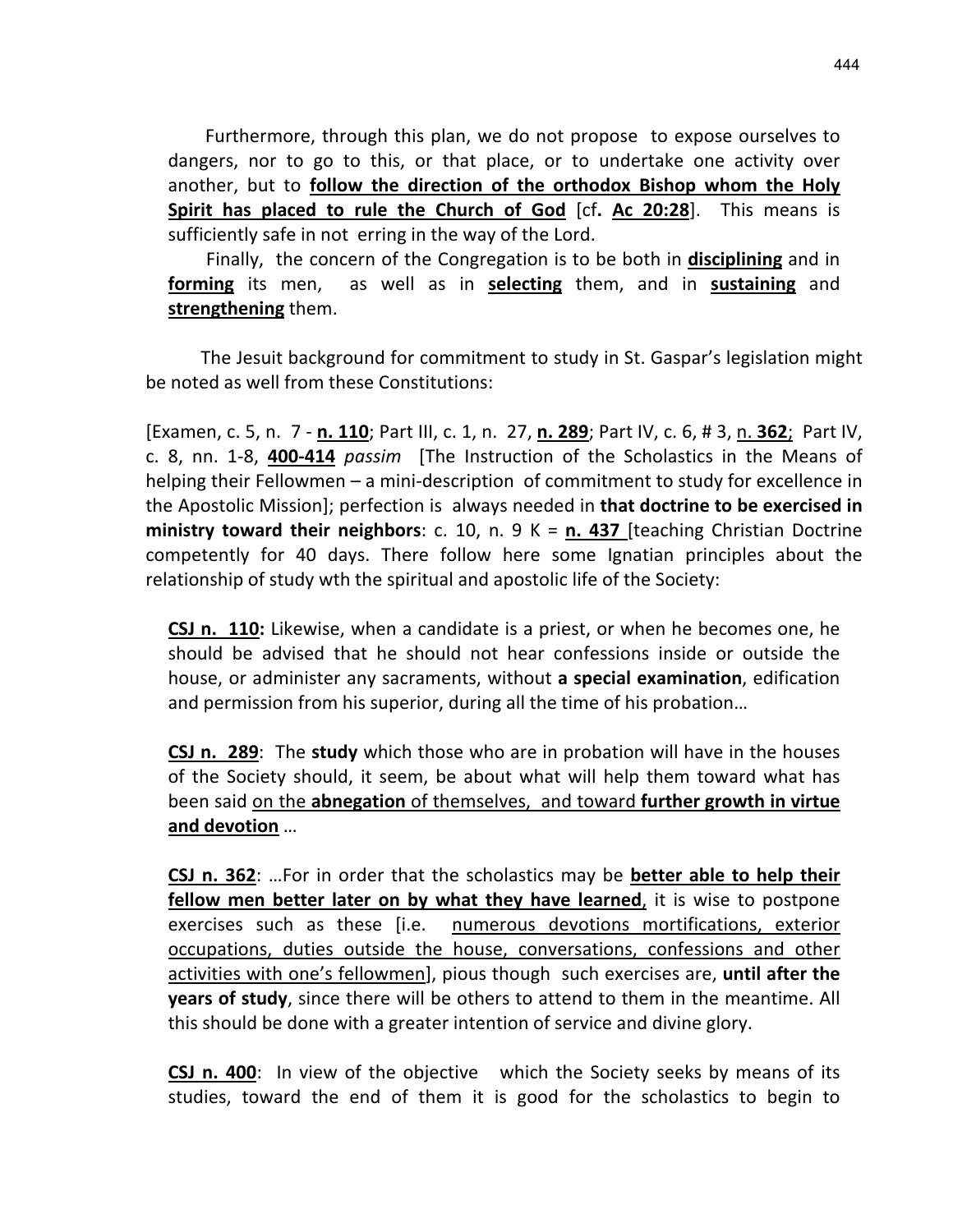accustom themselves to the spiritual arms which they must employ in assisting their fellowmen…

CSJ n. 402: Similarly, they will exercise themselves in preaching and in delivering [sacred] lectures in a manner suitable for the edification of the people, which is different from the scholastic manner, by endeavoring to learn the vernacular language well, to have, as matters previously studied and ready at hand, the means which are more useful for this ministry and to avail themselves of all appropriate means to perform it better and with greater profit for souls.

CSJ n. 403: While lecturing, in addition to giving the interpretation, the ought to keep alert to touch upon matters helpful for habits of conduct and for Christian living. They should do the same when teaching in their classes in the schools, too, but much more so when lecturing to the people.

CSJ n. 404: It will be helpful if they have studied in a manner that is special and directed toward preaching, the gospel passages which occur throughout the year, and to have studied some part of Scripture for the purposes of learning; likewise, to have considered in advance what pertains to the vices and leads to abhorrence of them and to their correction; and, on the contrary, what pertains to the commandments, virtues, god works, and motives for esteeming them and means of acquiring them. It will be better, if possible, to have material in excerpts, to avoid so great a need of books.

CSJ n. 405: Some means are these: to have studied the precepts about the manner of preaching given by those who have performed this ministry well and t listen to good preachers; to practice oneself in preaching either in the house or in monasteries to have a good corrector who points out their defects either in the matter preached or in the voice, tones, gestures, and movements. Finally, the scholastic himself, by reflecting on what he has done, can help himself more in every respect.

CSJ n. 406: They should also practice themselves in the administration of the sacraments of confession and Communion, by keeping fresh in mind and endeavoring to put into practice not merely what pertains to themselves, but also what pertains to te penitents and communicants, that they may receive and frequent these sacraments well and fruitfully for divine glory.

CSJ n. 407: In regard to the confessions, beyond the classroom study and the cases of conscience, especially in the mater of restitution, it is good to have a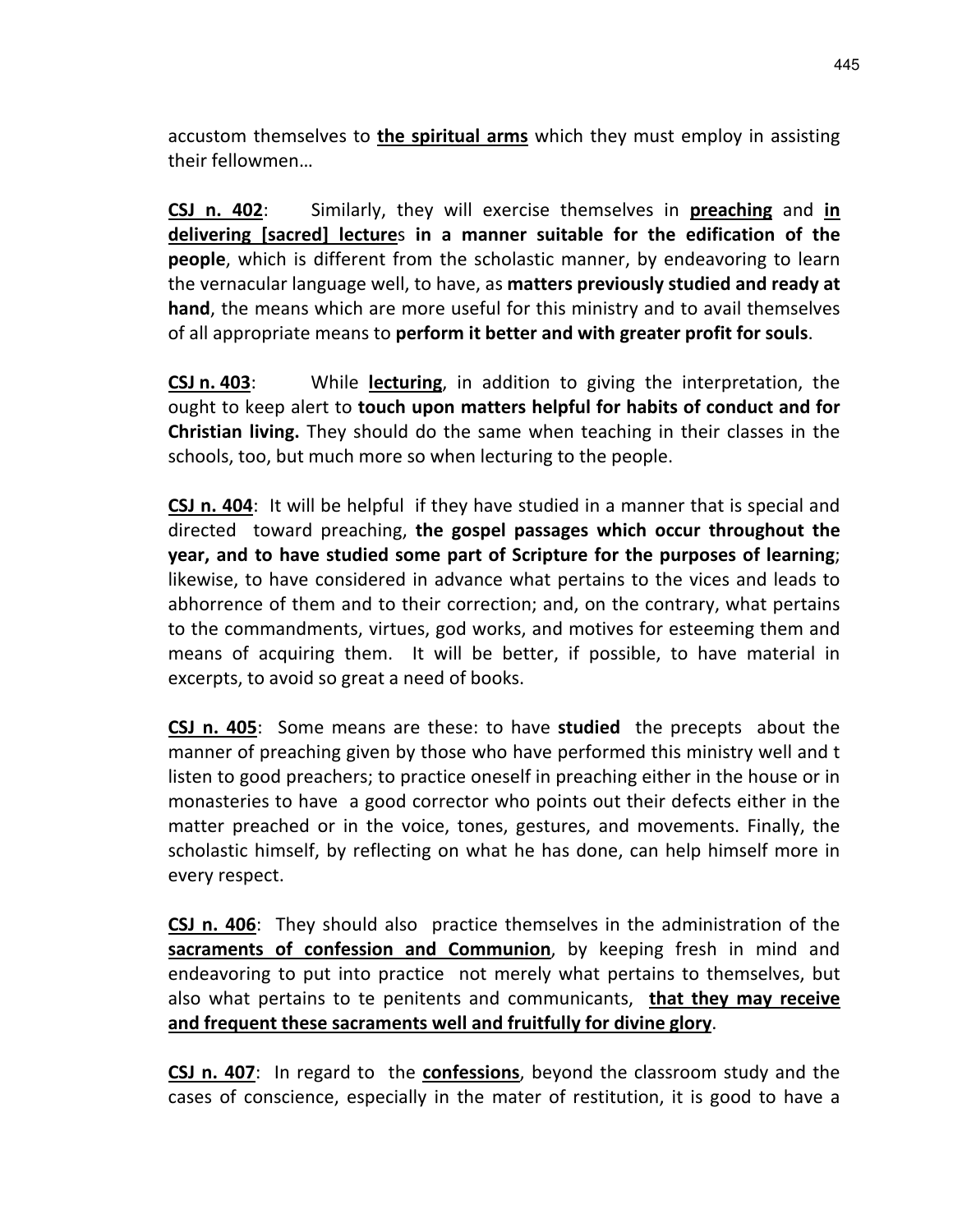compendium containing the reserved cases and censures, that one may know how far his jurisdiction externs, and the extraordinary formulas of absolutions which occur. Moreover it is good to have a brief list of questions about the sins and their remedies, and an instruction helping toward the good and prudent exercise of this ministry in the Lord, without harm to oneself and with profit to one's fellowmen. Especially at the beginning of the confessor's ministry, when someone has heard a confession he should accustom himself to reflect to see whether he has been deficient in any regard, and to improve himself for the future.

CSJ n. 410: They should likewise bestow special study upon the method of teaching Christian doctrine, and of adapting themselves to the capacities of children or simple persons.

CSJ n. 411: It will be helpful to have a written compendiary explanation of the matters necessary for the faith and Christian life.

CSJ n. 412: Just as one's fellowmen are helped to live well by what has been stated above, so an effort should be made to know what helps them to die well and what procedure should be used at a moment so important for gaining or losing the ultimate end.

CSJ n. 413: It is good to have a compendium on the method of helping someone to die well, to refresh the memory when this holy ministry must be exercised.

CSJ n. 414: In general, they ought to be instructed about the manner of acting **proper [modum tenere opporteat...]** to a member of the Society, who has to associate with a great diversity of persons throughout such varied regions. Hence they should foresee the inconveniences which may arise and the opportunities which can be grasped for the greater service of God, by using some means at one time and others at another. Although all this can be taught only by the unction of the Holy Spirit [1 Jn 2:20. 27], and by the prudence which God our Lord communicates to those who trust in His Divine Majesty, nevertheless the way can at least be opened by some suggestions which aid and dispose one for the effect which must be produced by divine grace.

Thus as is seen in n. 414, there is an apostolic palliative built into the varied and **proper ministries [CF # 185]** of the Stigmatine Congregation. If one mode, or ministry,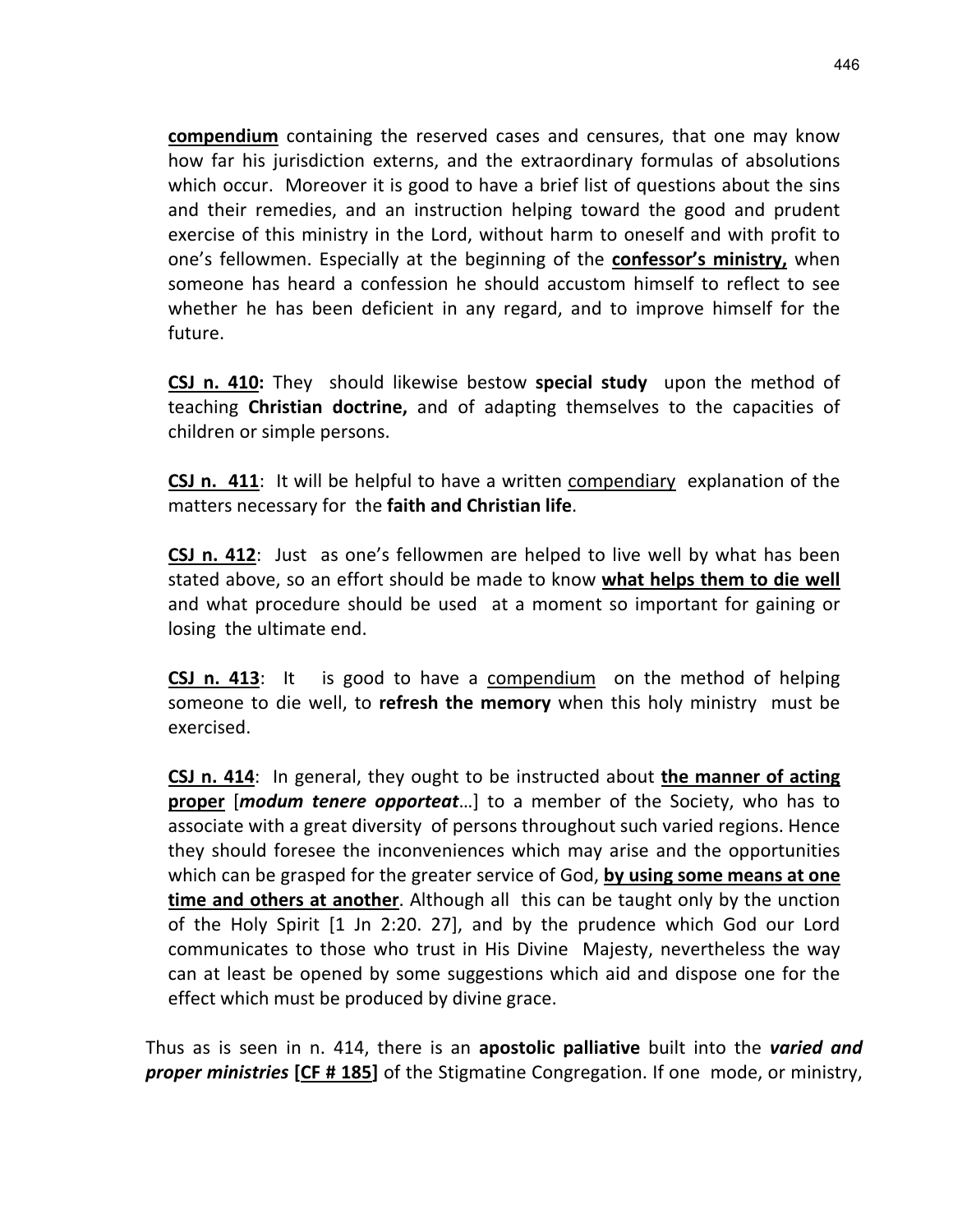is not feasible, there are many others that can be chosen from the changing needs of the Diocese and the world [cf. CF ## 5; 37; 57; 220].

†

### [II] There is a lifelong commitment to the attaining of the more than Ordinary Knowledge needed for Fr. Bertoni's ideal of the varied Apostolic Mission:

CF # 49. In this religious, clerical Institute, the purpose of which is not only to contemplate, but to hand on to others what has been contemplated, there is required not simply ordinary knowledge, but rather one that is perfect in those matters which pertain to faith and morals. And as a result, it is also necessary that the religious clerics commit themselves in this religious state to the acquiring of the knowledge of this kind.

This CF # 49 also would have an intimate connection with the all important CF # 185 that speaks of the "scope" of the Congregation is that of serving under the direction of the Bishops of the Church: Ecclesiae sub Episcoporum directione obsequium praestare per varia et propria munera suae vocationis - the same Latin word for St. Ignatius' Spanish, **servicio.** A few thoughts in this connection follow:

[1] The "end" of the Congregation is both contemplative and active, as St. Gaspar describes it, in his dependence on **St. Thomas Aquinas**  $42$ . The work of the active life is two-fold: one of which is derived from the fullness of contemplation, as **doctrine** and **preaching**. And this is preferred to simple contemplation: just as it is greater to illuminate than simply to light up. Thus, it is greater to *hand on to others what has* **been contemplated**, than simply to contemplate. The other work of the active life which consists totally in exterior activity: as to give alms, to accept guests. Therefore, the supreme grade is held by those religious communities which are ordered toward teaching and preaching, and these are very close to the perfection of Bishops. The second level of religious life is that of communities ordered to contemplation and the third level, those orientated toward activity. [This is noted by Fr. Stofella in his footnote here <sup>43</sup>].

[2] This number seems to add Fr. Bertoni's own insight with his insistence on a "more than ordinary knowledge" - this is an intellectual spirituality, so much insisted

<sup>42</sup>cf. St. Thomas Aquinas, II-II, q. 188, a. 2.

<sup>43</sup>cf. Fr. J. Stofella, note for n. 49, in: Costituzioni del ven. Servo di Dio, D Gaspare Bertoni... o.c., Verona: 1951, p. 70.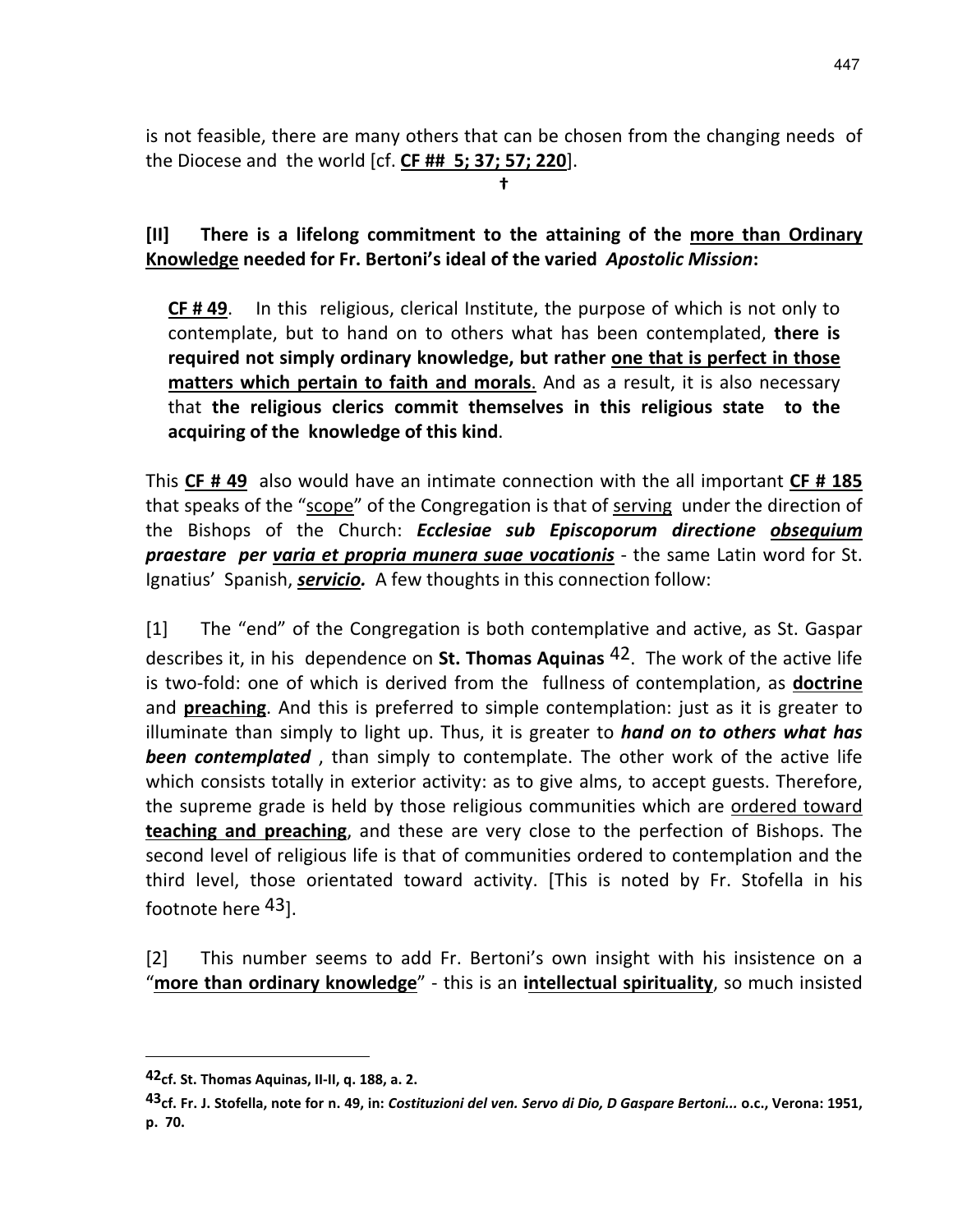on by Sertillanges 44 - and much in accord with Fr. Bertoni's own insistence on Studiosity - which he presents under the "Four-fold Modesty", as Section III, Chapter **2** of his treatment on Chastity<sup>45</sup>. Fr. Bertoni seems to develop **studiosity** both with regard to the Vow of Chastity [for which the Ignatian Constitutions do not add anything "particular" over the other religious Communities that preceded them] as ascetical, and sublime ideas - and also the goal of **sublime knowledge** upon which St. Gaspar insists.

[3] It might be noted, then, that St. Gaspar sees some **intellectual proficiency** both as an apt means for a specialized apostolic mission - as well as helping to live the consecration of Chastity. As with St. Ignatius, the entire body of the *Original* **Constitutions** [cf. CF ## 49; 59; 71; 72] is geared toward the challenge of the Apostolic Mission. There are given the reasons why this excellence is needed in CF # **50:** to illumine minds in darkness; help them resist heresies [cf. Formula n. 3]; give a reason for the faith; help resolve moral difficulties, to the satisfaction of all.

 $[4]$  As will be pointed out in subsequent studies, both of these Constitutions, CF ## 49 & 50 are taken verbatim from Francis Suarez' classical theological reflection on the Ignatian *Constitutions* 46, with very minor adaptations made by Fr. Bertoni.

[5] In further reflecting on this  $CF \# 49$ , St. Gaspar's insistence is: **In** this religious clerical Institute - [the plan of the Stigmatine Founder was to provide capable missionaries for the sacramental, kerygmatic, magisterial service of Bishops world-wide. It is a religious life with a **priestly ministry** as its principal purpose] -  $n$ . 392 [the greater service of God is always to be kept in view ]; n. 440 the recipients (of the degrees) may be able to teach with authority what they have learned well in these universities of the Society for the glory to God our Lord].

[6] For so many of these Constitutions of St. Gaspar, rooted for the most part directly in the De Religione Societatis lesu, there is a clear support in the Constitutions of St. Ignatius:

- the purpose of which is not only to contemplate, but also to hand on to others what has been contemplated – early in Jesuit training the candidates were accustomed to

<sup>44</sup>Sertillanges, OP, The Intellectual Life. Cork: Mercier Press 19 46. Re-printed CUA 1987. 45cf. CF ## 122-127.

<sup>46</sup>F. Suarez, De Religione Societatis Iesu, lib. VI, c. 1, n. 10, p. 803, a. cf. also CSJ nn. 518, ff.; cf. Monumenta Historica S.J. - Monumenta Pedagogica, Vol I [1540-1556]; Vol II [I:1557-1572]; Vol III [II: 1557-1572].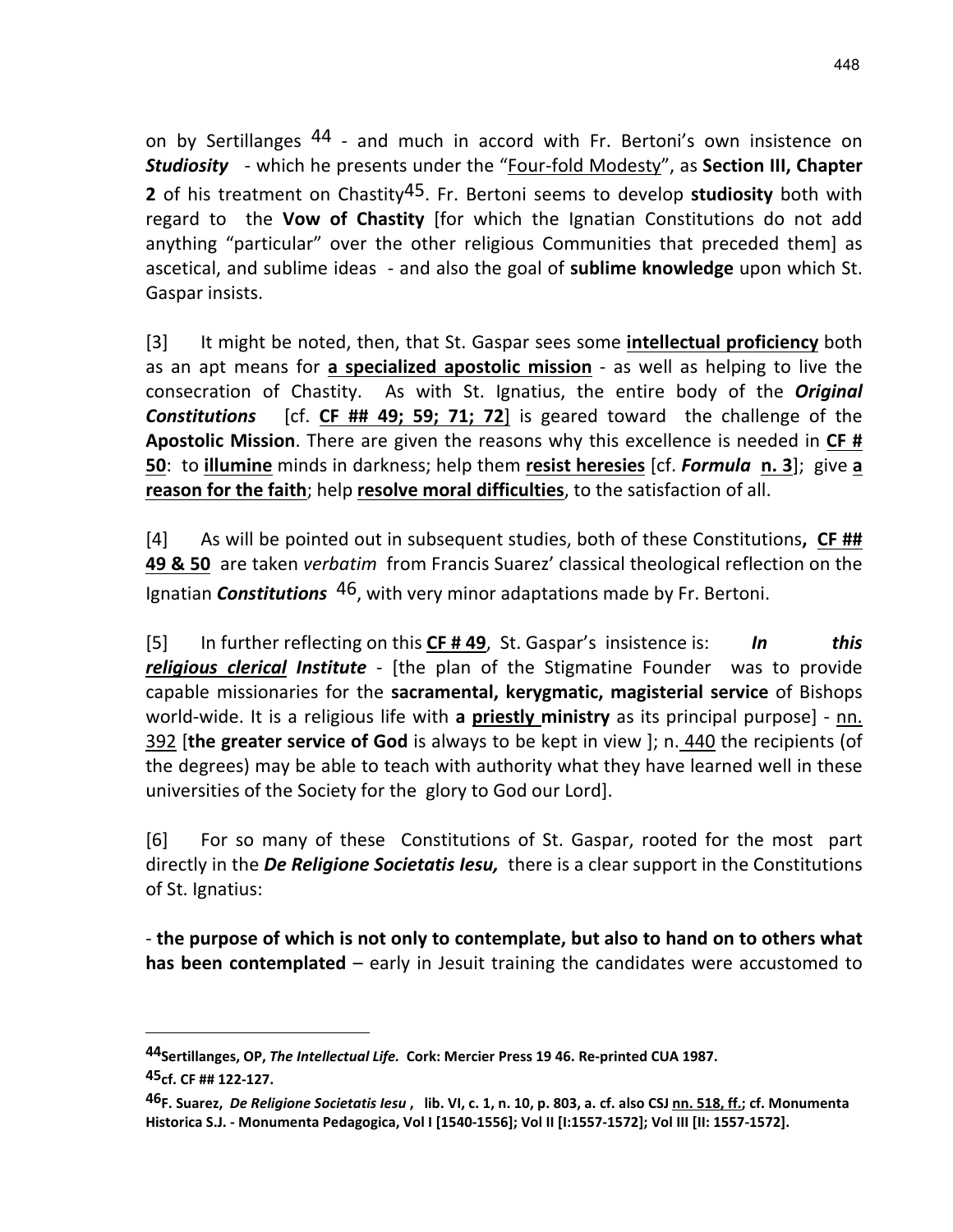making a month's retreat for a life review, and preparation for what lay ahead – [cf. CSJ n. 65];

- the emphasis on learning is phrased differently in St. Ignatius as 'sufficiency' -there is necessary not any ordinary knowledge, but the perfect knowledge of whatever pertains to faith and morals [cf.  $CF \# 59$ ] - nn. 109 [sufficiens eruditio ]; 289 [for abnegation];  $12$ ;  $307$  [satis instructi ]  $308$ ;  $518$  [ boni simul et eruditi ]  $369$  [ docti, diligentes, assidui  $\vert$ ; n.392 [profecti in litteris  $\vert$ ; 446; 450 [ perfectam cognitionem ...eruditos Praeceptores ]; n. 464 [ solidioris ac securioris doctrinae [cf. also n. 582here "study" is listed after "prayer, meditation" - and just before "mortification" n. 656: [quod ut plurimum letterari erunt ]:

...Theology is the chief source of the scientifically reasoned Christian philosophy of life and the source of integration for the other branches. The importance given to theology [cf. n. 446] is a matter of emphasis and outlook, or attitude, rather than of the hours of instruction, or number of courses prescribed; of an atmosphere in which professors and students alike think that all the particular truths learned in other faculties should be viewed also in the light of God's revelation whenever this throws light upon them - as it sometimes, though not always, does. The light of theology was meant to filter down to all the students in various ways because of the environment. Virtually all the professors had some theological training47.

...Even the Council of Trent did not lay down clear and specific requirements of subject matter, **proficiency**, or years of study for ordination to the priesthood. The Council stipulated only that candidates should study grammar, singing, ecclesiastical computations, and some other fine arts, and then pass on to the study of Scripture, ecclesiastical books, homilies of the saints, and the rites and forms for administration of the sacraments, especially those opportune for hearing confessions. Against this background, much of the evolution of the two grades among priests in the Society after Ignatius' death is more clearly seen to hinge on divergent interpretations of the word **conspicuous** in the Bulls of 1540 and 1550 [*Formula* 6]: this Institute requires men... conspicuous in the integrity of Christian life and learning...

Ignatius constantly understood this word *conspicuous* to mean a *sufficiency* of theological learning, such as that which anyone would possess who completed the four years of theological study, which he prescribed in his Constitutions [cf.

<sup>47</sup> St. Ignatius of Loyola. The Constitutions of the Society of Jesus. Translated, with an Introduction and a Commentary, by George Ganss, SJ, St. Louis: The Institute of Jesus Sources 1970, p. 213, # 2.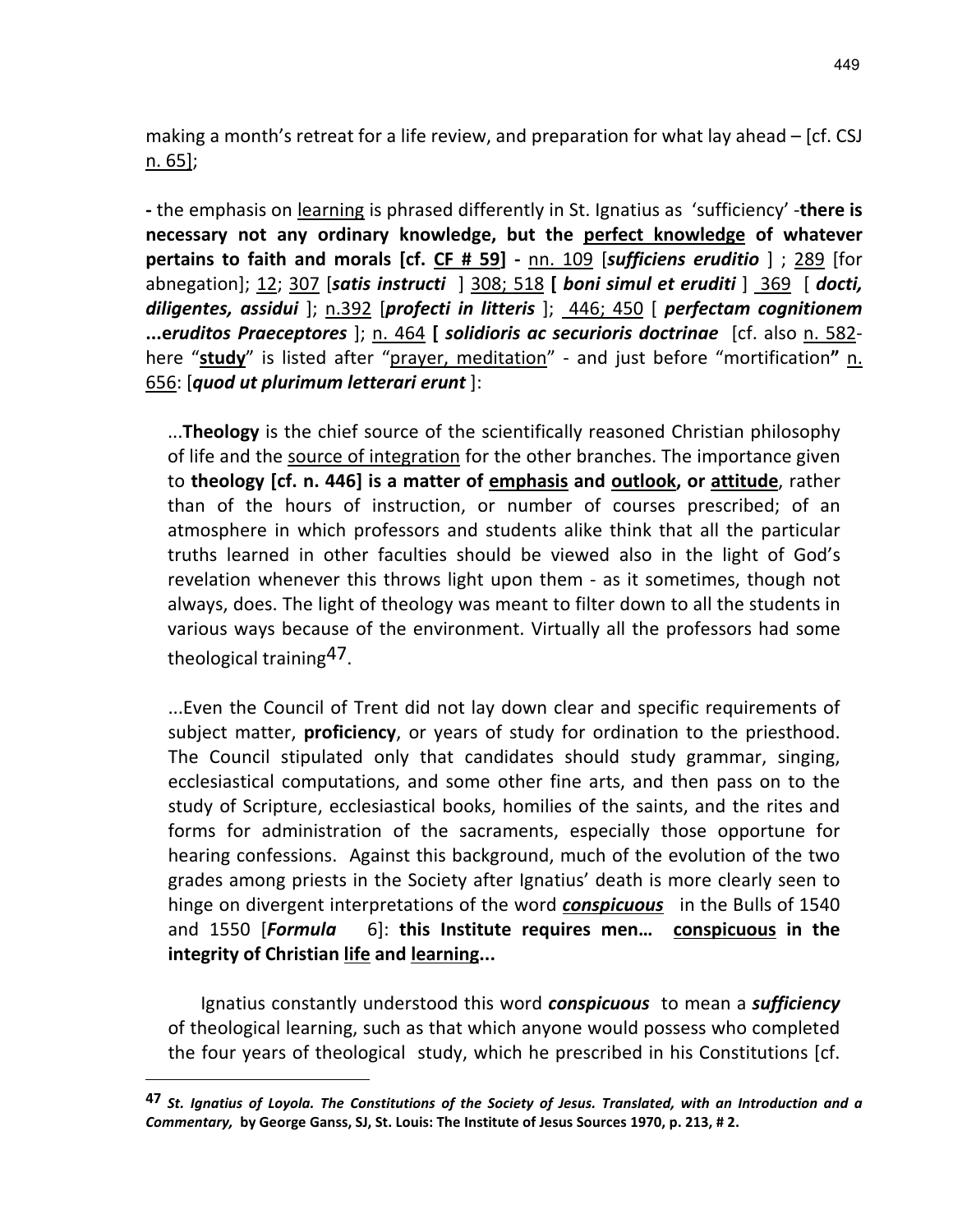nn. 418; 464; 518] - with the lectures based on the **Summa Theologiae** of St. Thomas Aquinas. This sufficiency would have made his priests conspicuous among others of the era. Ignatius' insistence on theology in his Constitutions led to a rapid increase in the numbers of his priests who possessed theological learning...

Thus, the words conspicuous in the integrity of Christian life and learning appear in the Examen and Constitutions left behind at his death [cf. nn. 12; 13; 112; 113; 518; 519; 521; 819]. Fr. Nadal had a demanding understanding of the word conspicuous, and sufficient learning [cf. Examen, 12; Constitutions 518; 519; 521] and persons selected for their learning [cf. n. 819]. Fr. Nadal interpreted the word *conspicuous* to mean men so outstanding in theology that they could successfully teach it; so that ordinarily they should have the doctorate in theology which required two years beyond the four prescribed by Ignatius for all [cf. n. 476]. Very few received those extra two years. Of those admitted to the Society of Jesus by Ignatius only two received the doctorate in theology.

 After the long Generalate of Fr. Acquaviva [1581-1615], the distinction of Grades was regarded as one of the 'substantials' of the Society. He issued an instruction, **De promovendis ad Gradum**. This distinction of membership gave rise to difficulties, sadness and sometimes bitterness - to remain a "coadjutor" was often seen as a "stigma"48.

 Thus, it is necessary also that the religious clerics should commit themselves to the acquiring perfectly of such knowledge in this religious state nn. 351; 355; 383; 446; : theology is first area of study].

#### †

### [III] Emphasis on the various branches of theological knowledge in an era of widespread Heresies, moral lassitude:

CF # 50. It will be necessary that each confrere be sufficiently instructed so that the minds of others who might be living in darkness may be **illumined**, or be able to resist encroaching heresies, or give explanation for the faith which is in us, or resolve moral difficulties that might come up, and satisfy everyone in both areas of theology, positive and scholastic, speculative and moral.

<sup>48</sup> cf. Ganss, o.c., pp. 349-356, passim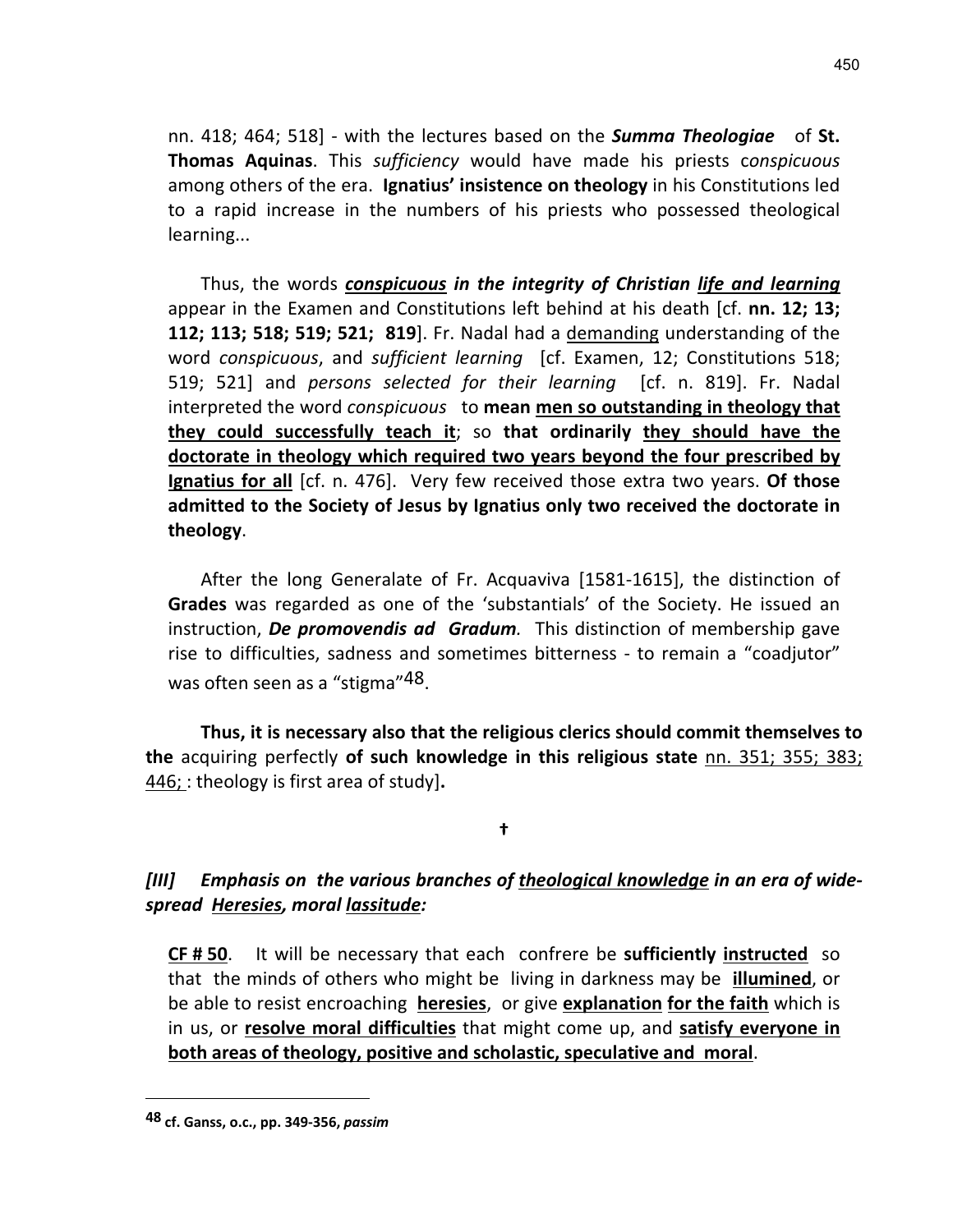This 'Law of Progress' may be broken down as follows in this CF # 50:

[a] It is necessary that the confreres be sufficiently instructed:

CSJ n. 307: The aim which the Society of Jesus directly seeks is to aid its own members and their fellowmen to attain the ultimate end for which they were created. To achieve this purpose in addition to the example of one's life, learning and a method of expounding it are necessary. Therefore, after the proper foundation of abnegation of themselves is seen to be present in those who were admitted and also the required progress in virtues, it will be necessary to provide for the edifice of their learning and the manner of employing it, that these may be aids toward better knowledge and service of God, our Creator and Lord.

 Toward achieving this purpose the Society takes charge of the colleges and also some of the universities, that in them those who prove themselves worthy in the houses but have entered the Society unequipped with **the necessary** learning may receive instruction in it and in the other means of helping souls. Therefore with the favor of the Divine and Eternal Wisdom and for His greater glory and praise, we shall treat first of what pertains to the colleges and then of the universities.<sup>49</sup>

CSJ n. 308: The aim and end of the Society is, by traveling through the various regions of the world at the order of the Supreme Vicar of Christ our Lord, or of the superior of the Society itself, to preach, hear confessions and use all the other means it can with the grace of God to help souls. Consequently it has been seemed necessary to us, or at least highly expedient, that those who will enter the Society should be persons of good life and sufficient learning for the aforementioned work But in comparison with others, those who are **both good** and learned are few; and even among these few, most of them already seek rest from their previous labors. As a result the increase of the Society from such men of letters who are **both good and learned** is, we find something very difficult to achieve, because of the great labors of the great abnegation of oneself which are required in the Society.

 Therefore all of us, desiring to preserve and develop the Society for greater glory and service of God our Lord have thought it wise to proceed by another path. That is, our procedure will be admit young men who because of their good habits of life and ability give hope that they will become both virtuous and

<sup>&</sup>lt;sup>49</sup> While Stigmatines were seen teaching in seminaries [cf. CF # 67] and for teaching, they could obtain university degrees [cf. CF # 68; cf. Epistolario # 123, p. 218], the Confreres would not ordinarily assume the direction of these universities.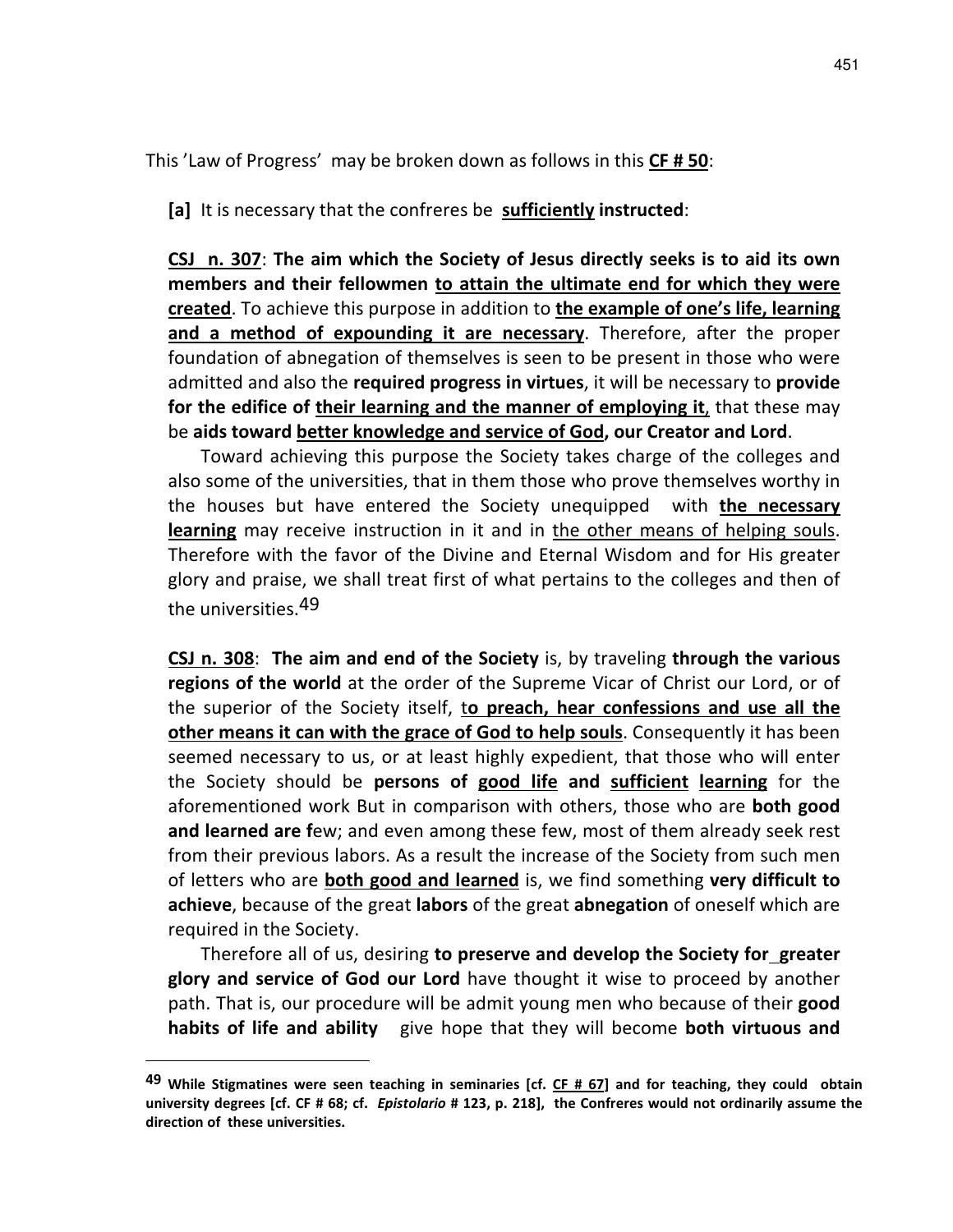learned in order to labor in the vineyard of Christ our Lord. We shall likewise accept colleges under the conditions stated in the Apostolic Bull whether those colleges are within universities or outside of them; and if they are within universities, whether these universities are governed by the Society ore not. For we are convinced in our Lord that in this manner greater service will be employed in that service will be multiplied in number and aided to make progress in learning and virtues.

 Consequently we shall treat first of what pertains to the colleges and then of what concerns the universities…

# $[b]$  so that they might illumine the minds of others  $[n. 446]$ : who may be immersed in darkness;

CSJ n. 446: Since the end of the Society and of its studies is to aid our fellowmen to the knowledge and love of God and to the salvation of their souls; and since the branch of **theology is the means most suitable to this end**, in the universities of the Society the principal emphasis ought to be put upon it. Thus diligent treatment by highly capable professors should be given to what pertains to the scholastic doctrine and sacred Scripture, and also to the part of positive theology, which is conducive to the aforementioned end, without entering into the part of the canons which is directed toward trials in court.

# [c] or be able to resist encroaching heresies: [CF ## 15; 50; 286]:

CSJ n. 167: With respect to schism, if someone was born in a schismatical region so that the schism was not a particular sin committed only by the person but a general sin, he would not be understood to be excluded from the society for this cause [and the same holds true of one born in a heretical region]. Rather, there is understood here an infamous person who was excommunicated after so contemning the authority and vigilance of our holy mother the Church that the heresy or schism was a particular sin of the person and not a general sin of the nation or country.

# [d] or, give some explanation for the reason for the faith that is in us  $ad$ fidei defensionem et propagationem, et profectum animarum in vita et doctrina christiana... **Formula** nn. 1; 3];

**Formula n. 3**: Whoever desires to serve as a soldier of God beneath the banner of the cross in our Society, which we desire to be designated by the name of Jesus, and to serve the lord alone and the Church, His spouse, under the Roman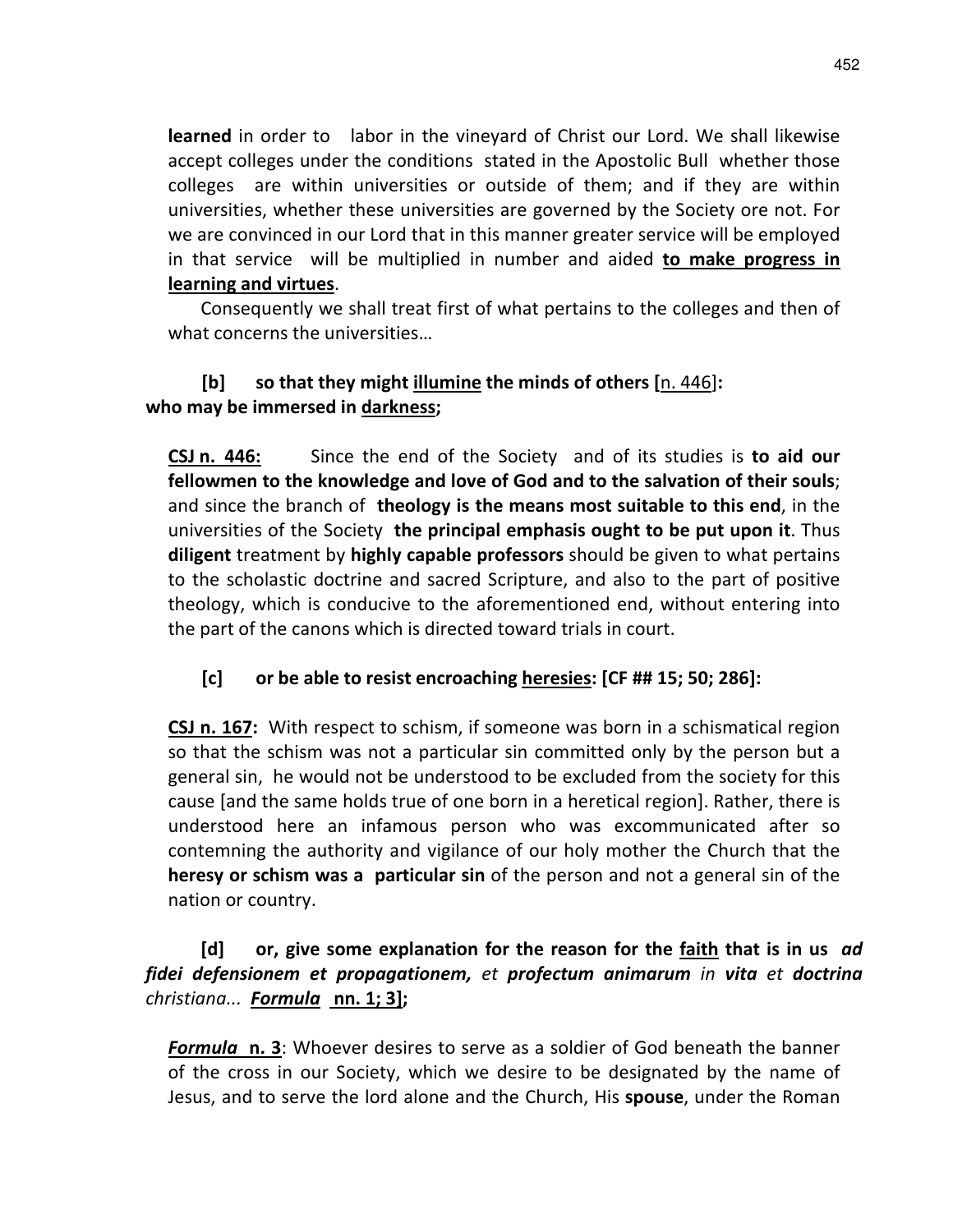Pontiff, the Vicar of Christe on earth, should, after a solemn vow of perpetual chastity, poverty and obedience, keep what follows in mind. He is a member of a Society founded chiefly for this purpose: to strive especially for the defense and propagation of the faith and for the progress of souls in Christian life and doctrine…

- [e] or, to resolve certain recurring moral difficulties;
- [f] and to satisfy all in both aspects of theological doctrine: positive n. 351], and scholastic [. n. 353], speculative, and moral [cf. nn. 451; 470; Epitome, nn. 2; 22; 322; 507].

†

4. The Studies to be Undertaken c. 3: The Series of Disciplines [CF ## 51-53]

Premise:

 There are presented here the lists of subjects that the Apostolic Missionaries in formation need to study [cf. St. Ignatius, Part IV, c. 4, nn. 351-391]. These two Chapters - 3 & 4 [CF ## 51-55]- are not taken verbatim from Suarez, as are Chapters 2 [CF ## 49-50] already studied] and 5 & 6 [CF ## 56-68]. The two Chapters [3 & 4] seem to be an adapted summary of St. Ignatius' Program of Studies.

CF # 51. Since the Apostle says: I determined that while I was with you I would speak of nothing but Jesus Christ and him crucified [1 Co 2:2] - and since Christ has said of Himself: I am the Alpha and the Omega, the Beginning and the End, therefore, all should begin learning Christian Doctrine, even by memory, whenever this can be accomplished, as this has been presented for the level of all by Cardinal Bellarmine. Those, then, who will undertake their studies will afterwards return to Christian Doctrine that they might learn and profit from the Roman Catechism.

 CF # 51 Fr. Bertoni introduces this Constitution with two biblical quotes [cf. 1 Co 2:2 - the **Hymn of the Wisdom of the Cross**; and Rv. 1:8]: [It may be of interest to note that he **biblical texts** often cited by Fr. Bertoni, are not always found in the printed edition of April 1951. This is its own object of study. The following might be listed in passing:

 $\# 65$  [1 S 2:3];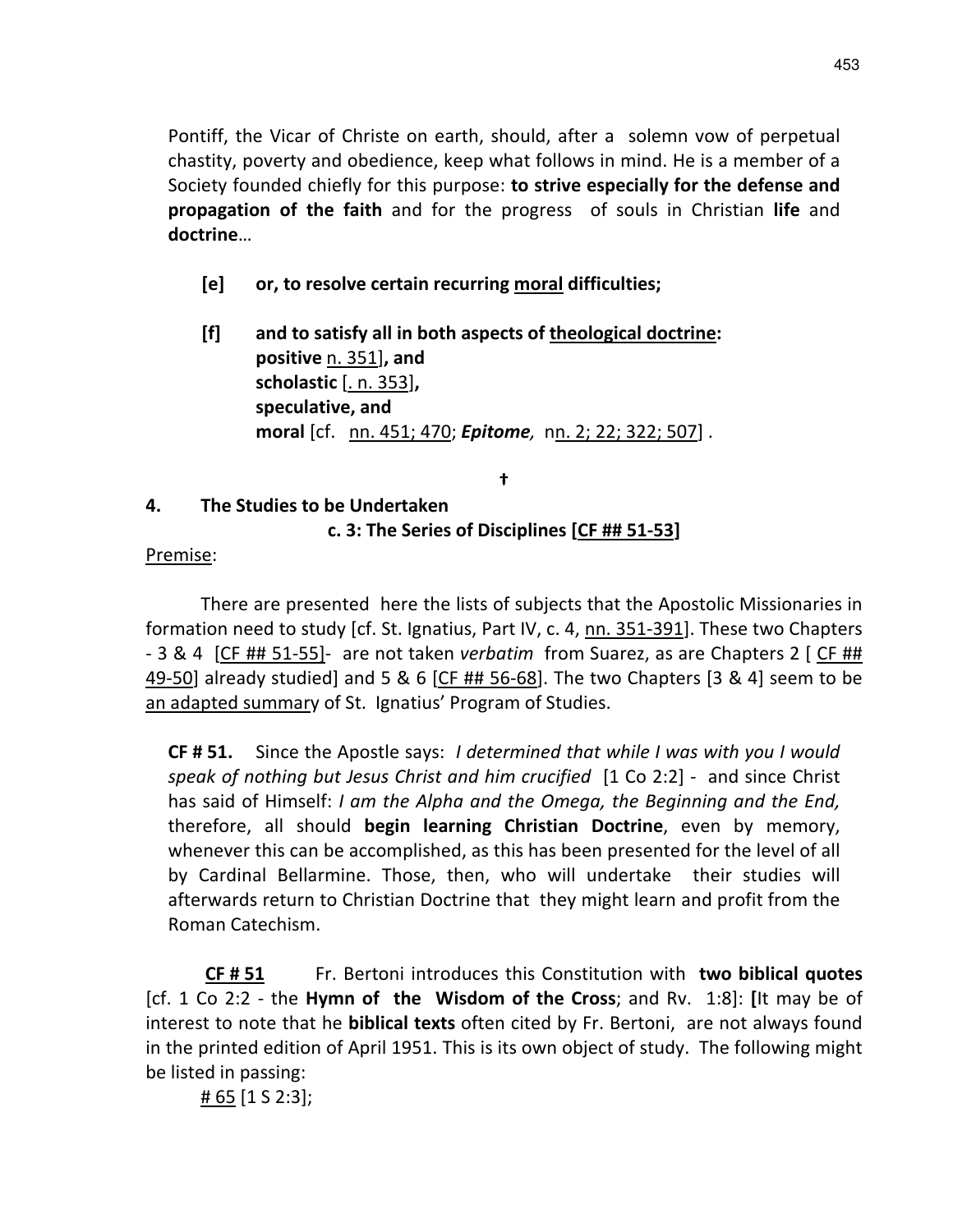# 109 [2 Co 11:2]; # 123 [Rm 12:3]; ## 124; 150 [1 Co 3:18 - same text twice]; # 127 [Ps 118:66]; # 131 [Ecclus 44:6];  $\# 166$  [Ep 6:4]; # 185 [Ph 1:6];  $\frac{\# 185}{\# 165}$  [Is 6:6, ff; Jr 1:6]; # 187 [Jn 13:15]; # 188 [Ga 6:10; 1 Tm 5:8]; # 189 [Ac 3 & 4; Ac 4:32; # 226; Ac 2:45, ff.; 4:33]; # 191 [Ep 4:26; Mt 5:23]; # 195 [Ga 5:13]; # 196 [Mt 18:15];  $\#$  217 [1 Tm 5:17]; # 222 [Ps 38:4]; # 232 [Ac 4:35]; # 259 [Ac 14:26; Ep 6:21]; # 270 [2 Tm 2:9]; # 276 [Col 4:6]; # 280 [Ecclus 17:12]; # 283 [Ecclus 30:24]; # 299 [Ecclus 32:24; Pr 13:10,16.

The biblical quotes are quite numerous in Sections taken from St. Thomas and Suarez].

St. Ignatius often uses "Jesus Christ" throughout his Constitutions as the paradigm for the Jesuit ideal [Formula, #6; 9]:

| - the name of the Society [nn. 1; 51];      | - bond of union [nn.671];         |
|---------------------------------------------|-----------------------------------|
| - the Society's sole hope [n. 812];         | - in obsequium [n. 728];          |
| - its only reward [n. 478];                 | - vowed to Him $[n. 17]$ ;        |
| - imitate His example [n. 101];             | - in Superiors [nn. 85; 284; 286; |
|                                             | 342.                              |
| - follow His counsels [nn. 50; 53; 54; 254] | 424;434;547-552;618,f.;661;       |
| 765]                                        |                                   |
| - prayer $[n. 65]$                          |                                   |

The Stigmatine Founder suggests the popular Italian Catechism compiled by St. Robert Bellarmine [comparable, perhaps, to the "Baltimore Catechism" for the U.S.A. - and then for the confreres engaged in higher studies, the Roman Catechism {of Trent}]. As has been noted to some extent in another study, St. Ignatius intended the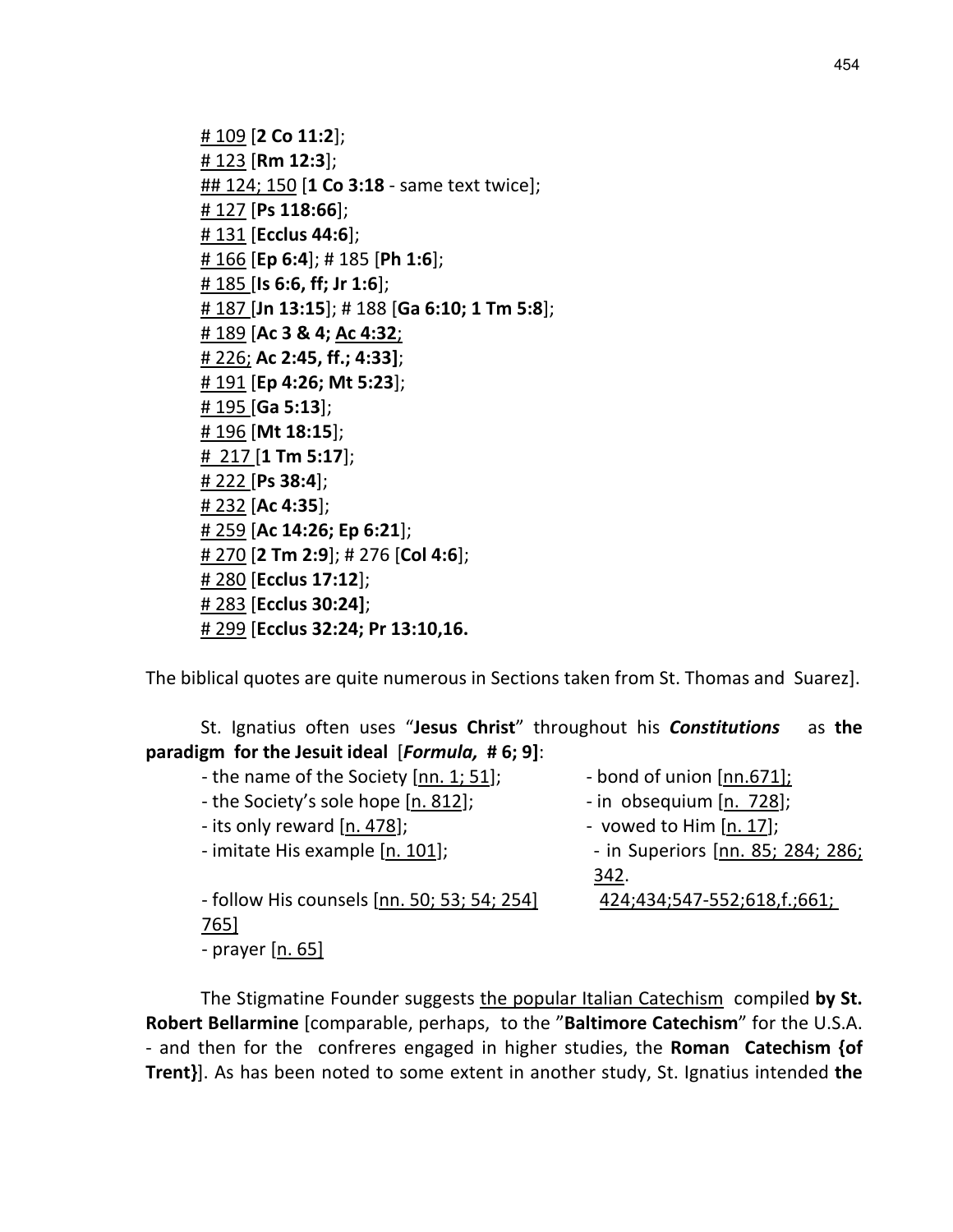learning and teaching of Catechism as a Fifth Vow, and as one of the major aspects of the Jesuit Apostolic Mission:

# - nn. 69; 77: the fifth of the "experiments";

- nn. 113; 394; 395; 410: special apostolate;

- n. 437: the Rector himself should teach for 40 days [once a week for a school year?];

- n. 483: once a week in the Colleges;

- n. 528: special promise;

- n. 645: [Part VII]: an essential part of the Apostolic Mission.

#### +++

CF #52. They will study the Sacred Scriptures in their entirety, first textually, and then afterwards with the Catholic commentaries.

The thorough study of **Scripture**: in the text ;  $-$ 

commentaries.

Frequently mentioned by Ignatius:

- n. 351: all previous study leads to this;

- nn. 366; 404: Scripture is the culmination of previous studies - Scholastics need to study it:

...An order should be observed in pursuing the branches of knowledge. The scholastics should acquire a good foundation iin Latin before they pass on to scholastic theology; and in it before they study positive theology. Scriipture may be studied either concomitantly, or later on... [n. 366].

- 367: the languages in which Scripture was written, into which it was translated, should be studied;

- n. 446: studied in the universities;

- n. 464: studied, and also St. Thomas Aquinas:

...In theology, there should be lectures on the Old and New Testments and on the scholastic doctrine of **St. Thomas**, and in positive theology  $[cf.$  nn. 351; 446]. Those authors should be selected who are more suitable for our end...

\*\*\*

CF # 53. They will also study the following: the Holy Greek and Latin Fathers of the Church, especially the Holy Doctors.

Sacred Liturgy with its commentators.

 The General and Particular Councils of the Church, especially those of the diocese in which they will be serving.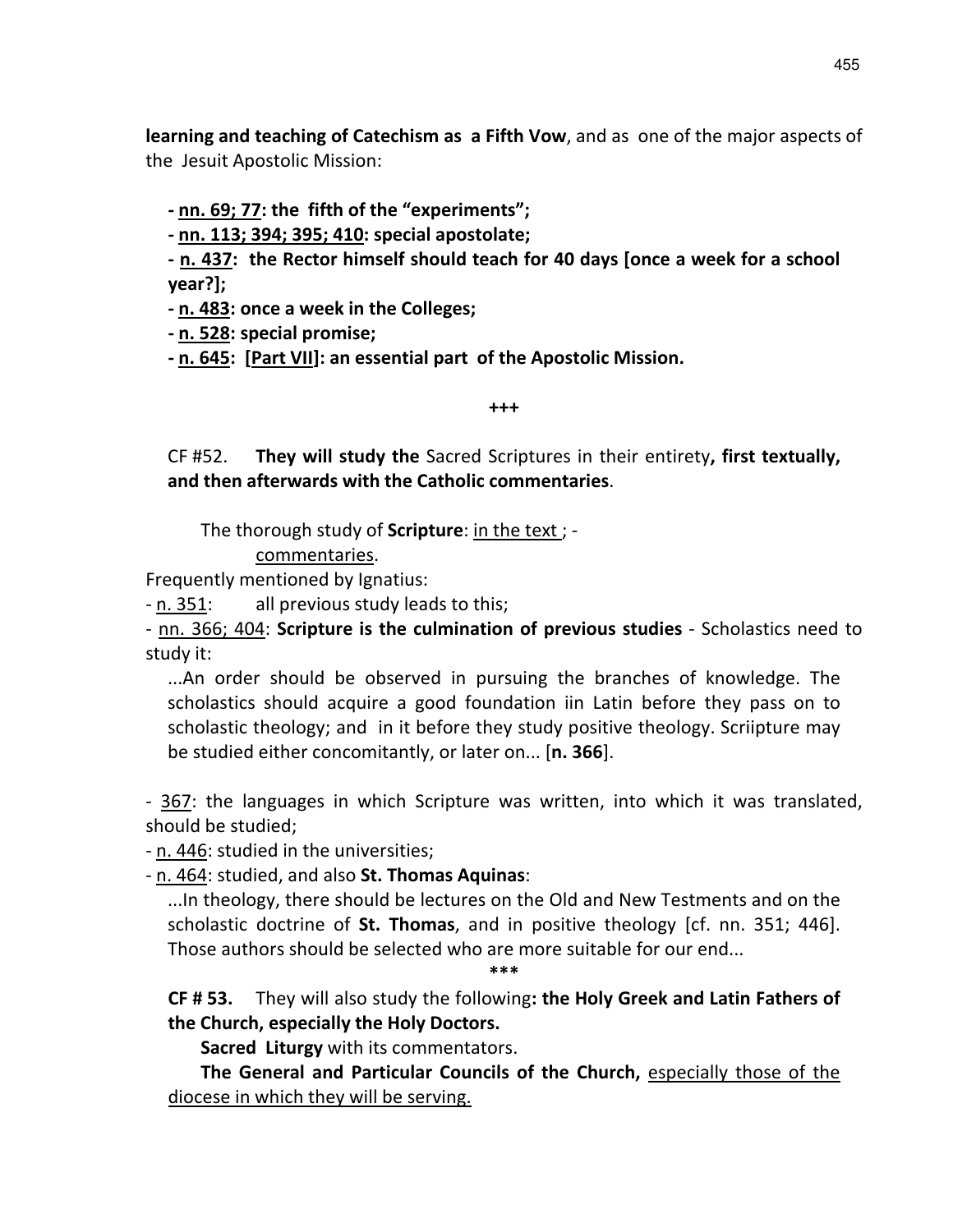The universal and particular Decrees of the Holy Pontiffs and Bishops especially those of the diocese in which they are living.

 Ecclesiastical Jurisprudence, both universal and special - and also in some way, Civil Jurisprudence.

 Dogmatic Theology, especially that of Petavius; the ancient and new Controversies, especially those compiled by Cardinal Bellarmine.

 Moral theology, especially that of St. Alphonsus Liguori; Cases of Conscience; Mystical Theology, both theoretical and practical.

CF # 53: this challenge is comparable to the list of studies:\ presented by Vatican II: [cf. PO 19]

- Fathers of the Church - cf. CF # 40; **Epitome**, 319; 660.

- Church Councils; Pontifical & Episcopal Decrees: nn.353; 368; 467;

- mystical theology nn. 402;

- Jurisprudence - for Ignatius, the study of Medicine and Law more remoe from our Institute. - n. 452.

# 5. Then Studies which embellish Theology

# c. 4: Concerning those Studies that can help and embellish Theology [CF ## 54 & 55] Premise:

[1] The list goes on - modeled perhaps on St. Ignatius: Part IV, c. 6, nn. 360-391. This is a rather extended list of a kind of "hierachical" approach to Theology and Scripture, through the "auxiliary" subjects - either in preparation for these higher studies, or as a kind of help toward a deeper penetration of them.

[2] These auxiliary subjects seem more or less taken from the Curriculum of a modern Liberal Arts course, with some distinctions. The major goal always proficiency, competency, in Theology and Scripture - the minor subjects "disposed" toward theology [cf. nn. 447-450].

+++

CF # 54. The confreres will also diligently study Church History and Civil History, as well as building up some erudition in the knowledge of the places principally where they are serving;

 They will likewise apply themselves to the study of Metaphysical Philosophy, to physics and to mathematics;

They need to study natural history, as well as the Humanities;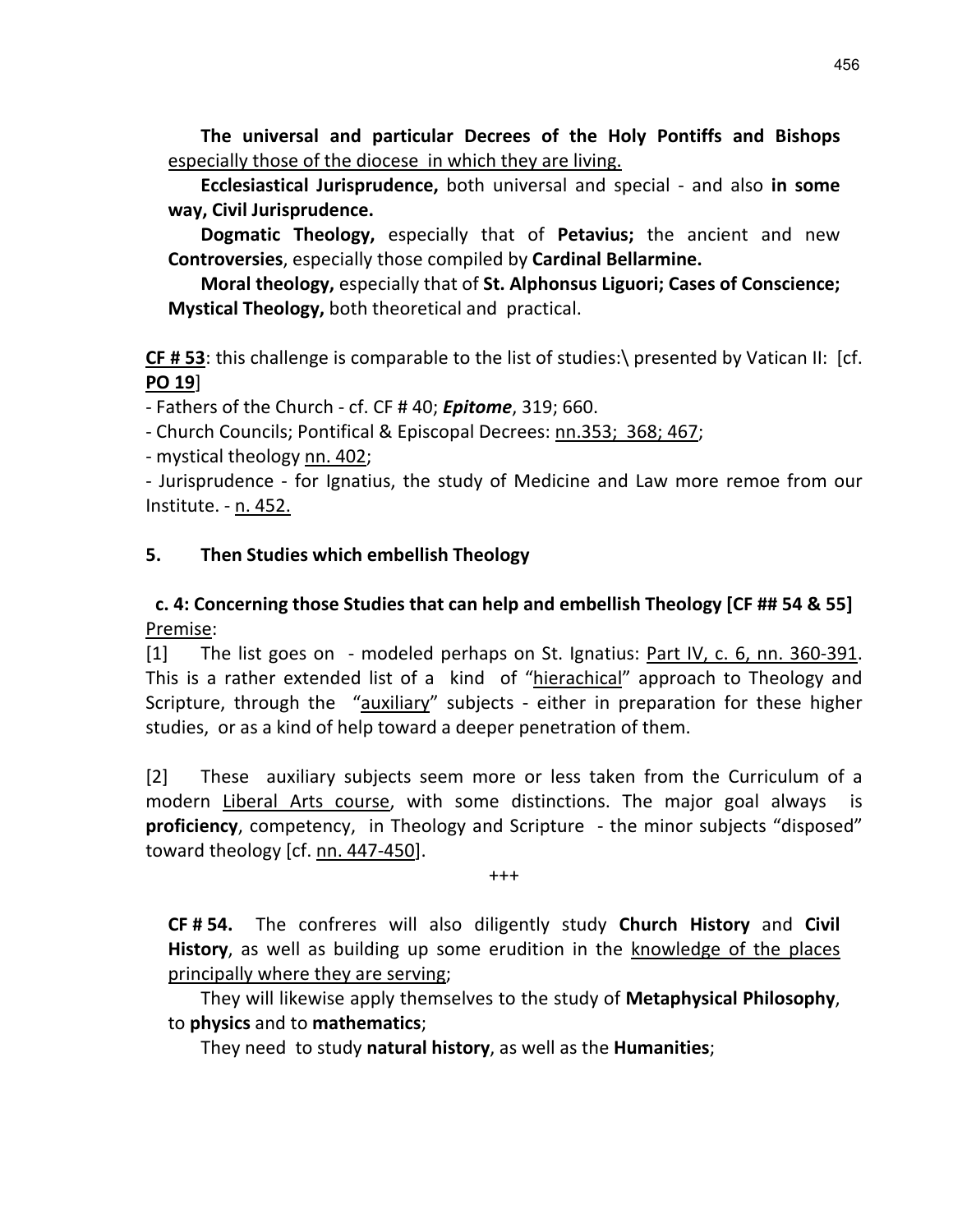They should acquire some knowledge of Medicine, and the rest of the liberal arts, as well as mechanics, agriculture, graphics, architecture, calligraphy, orthography, and other similar matters;

It is necessary for them to know the Humanities, and also the Latin, Greek and Hebrew languages, as well as the local language.

CF # 54: The students will also study diligently:

 Church and Civil History, to the point of some erudition, prncipally of the places where the community serves;

Metaphysical Philosophy, physics, and mathematics;

Natural History and the History of Literature;

 Some knowledge of medicine: [St. Ignatius noted that the study of medicine and law is more remote from the Institute - n. 452];

 as well as of the liberal arts, and mechanics, agriculture, graphics, architecture, calligraphy, orthography, and so on.

They will likewise study human letters  $[n. 352]$ : in addition to Rhetoric, also Grammar], and the Latin [nn. 366; 447; 468; 675], Greek [nn. 381; 457] and Hebrew [n. 447; 457] languages, and the vernacular [nn. 146; 402; 538; 675] . [The vernacular is most important for missionaries, all evangelizers]. [This "gradated" approach to study as the languages will be of great help for the study of Sacred Theology and Scripture]:

The languages, too, in which Scripture was written or into which it was translated may be studied either previously or later on, according to what seems best to the superior in accordance with the various cases and the diversity of the persons [cf. nn. 351; 447; 449; 460]. This too will remain within his discretion. But, if the languages are learned among the ends which are pursued, one should be to defend the version which the Church holds as approved... [cf. CSJ  $\mathsf{n.367}$ ].

+++

CF # 55. Lastly, they should become proficient in the art of sacred eloquence and Catechetics.

Lastly, the men should study the art of public speaking and sacred Catechetics. [n. 521: It will be noted under the Ninth Part, "Concerning the Grade of the 'Professed'" and the work they do, that there are three forms of *preaching*, the communication of the Word of God, noted in the Jesuit Constitutions:

- catechism - initiation into the faith;

- sacred lectures [*lectio*] - instruction in the faith;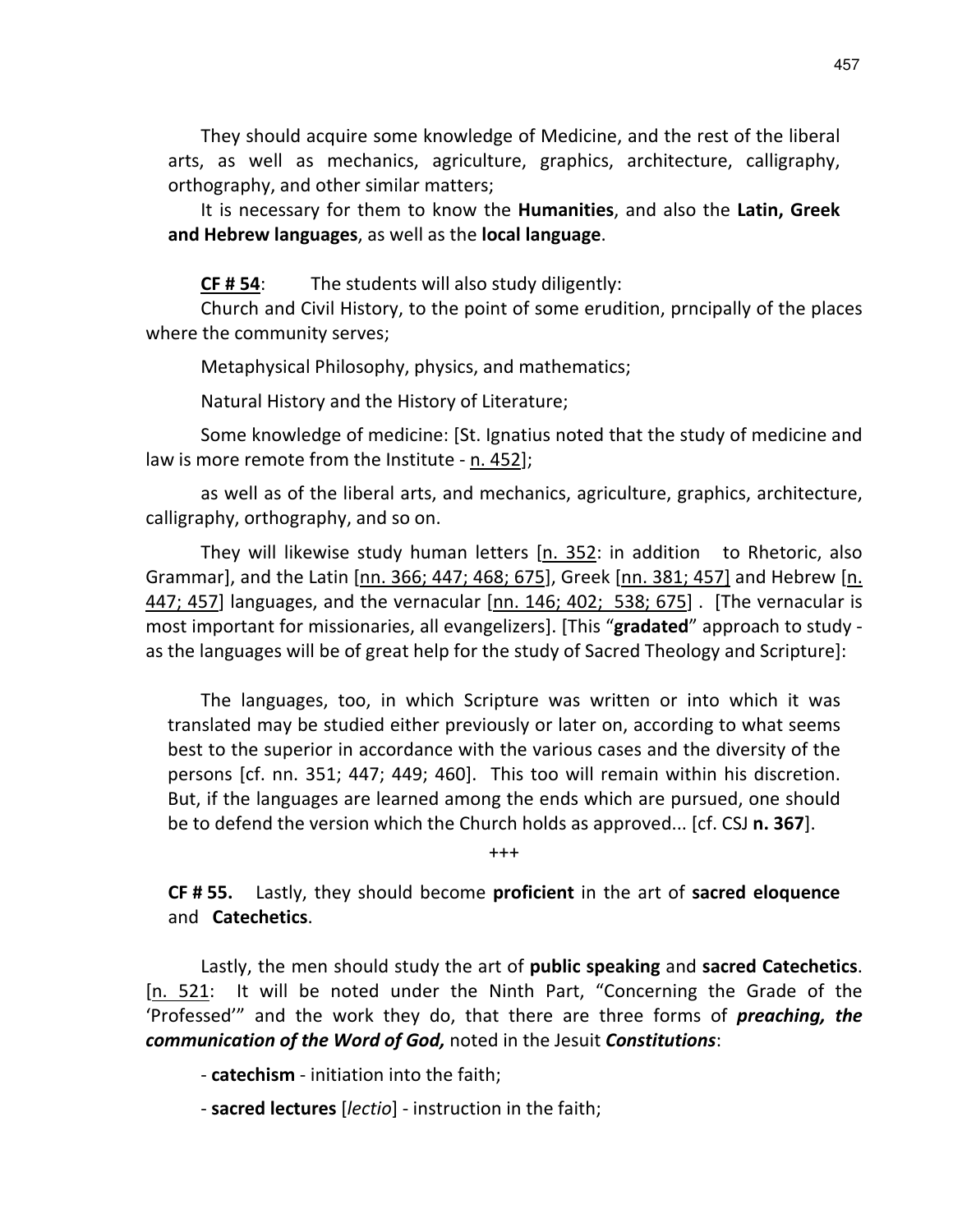- sermons [*concio*] - exhortation to live it [nn. 404; 645] <sup>50</sup>.

**Praedicare in paupertate** was the apt expression used by Ignatius to **formulate his** ideal of the Apostolic Life  $51$ . The modern Jesuit commentators have much praised Pope Paul VI's Encyclical, *Evangelii Nuntiandi* [nn. 43-46] and its list of ways of **preaching** - as has been noted in other studies on these matters <sup>52</sup>.

#### 6. Specialization

 $\overline{a}$ 

## Chapter 5 The Distribution of Studies [CF ## 56-58]

CF  $\#$  56. All this concerning studies has been stated regarding the whole community, or in a general way, regarding its members. For, absolutely speaking, we can say that perfection is necessary for the Institute in the abovementioned disciplines and languages. It would be difficult, if not morally impossible for any one individual Confrere to be able to join all these together with the required theological knowledge. Nonetheless, in the whole body of the community, there can be excellence, and there should be in all these matters.

These ideals are stated concerning the entire body, in a general manner, concerning the workers in the Institute.

 Absolutely speaking, we might say, that a perfection in all the above mentioned disciplines and languages is necessary for the Institute.

 This is because although it is difficult, or morally impossible that all these branches of knowledge, be perfectly brought together in individuals at the same time with **theological** learning,

 nonetheless this can be achieved in the entire body of the Institute taken as a whole, and excellence is to be sought after in all the members.

These ideals are noted in the **Constitutions** of St. Ignatius:

- n. 354: there cannot be perfection of all in each one, but excellence is needed in some:

<sup>50</sup>cf. A. deAldama, The Constitutions of the Society of Jesus. An Introductory Commentary... o.c. pp. 259 ff. 51l.c., p. 260.

<sup>52</sup>cf. J. Henchey, [Suarez & Bertoni] - as *Euntes <u>Docete</u>* [for teaching -cf. CF # 182, Duties of the Professed ] has a broader interpretation - and so does the Jesuit Constitutions for preaching, as in: praedicare in paupertate.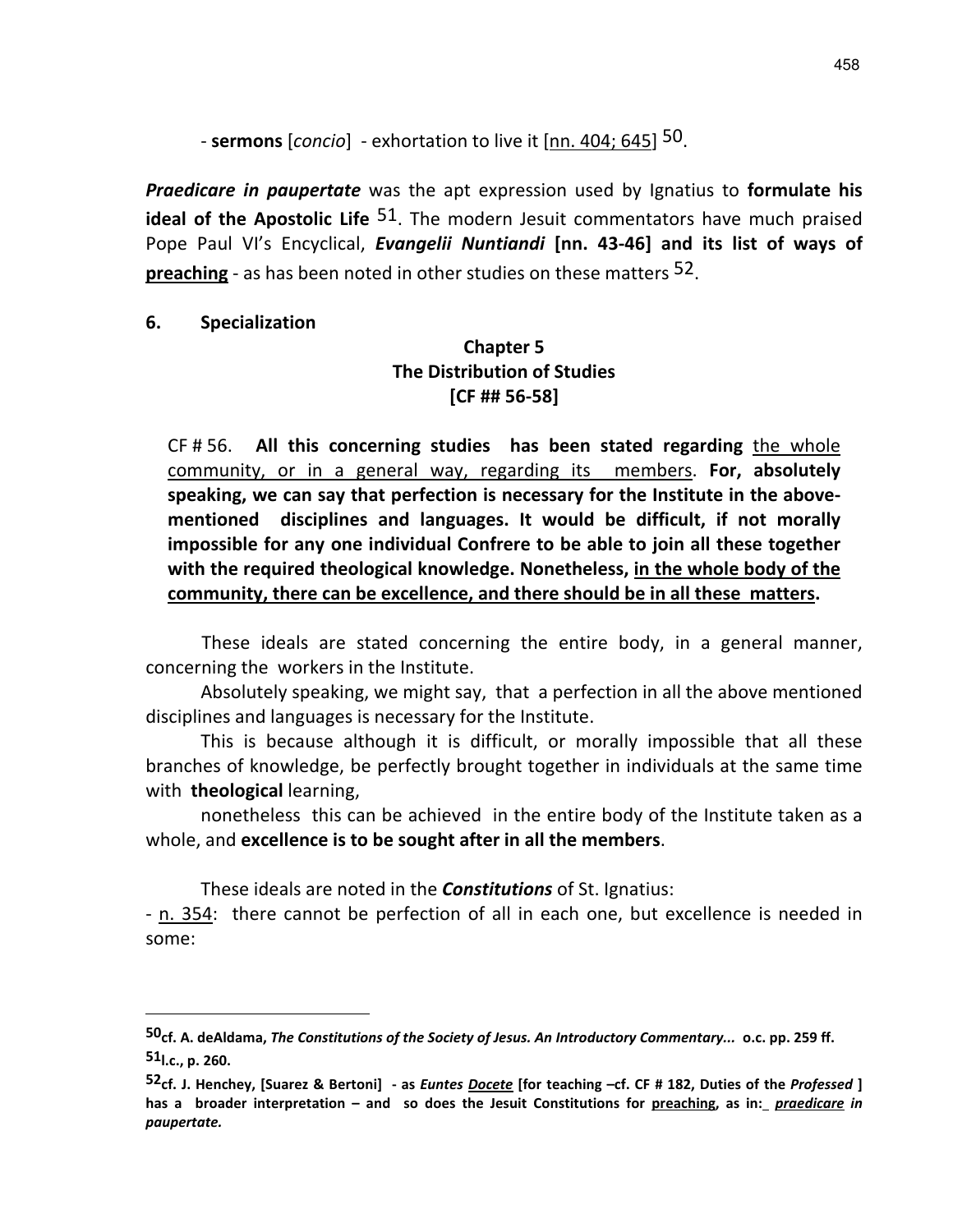...According to the age, ability, inclination and basic knowledge which a particular person has, or in accordance with the common good which is hoped for, he could be applied to all these branches or to one or several of them. For one who cannot distinguish himself in all of them, ought to try to do so in the case of some one of them...

- n. 366: hierarchy of studies: Latin and Liberal Arts provide solid foundation for Theology and Scripture;

- n. 367: very helpful to know the **languages** in which Scripture was written, and into which it was translated;

- n. 384: especially in the Liberal Arts and Theology;

- n. 450: the Liberal Arts and natural sciences dispose for Theology.

- n. 453: the lower studies dispose for theology.

+++

CF # 57. Therefore, in each area of these disciplines, someone, or a few confreres, should be committed to it diligently by a particular study and for a longer time, as this would be most useful for the various services to be rendered to the Church depending upon the diversity of times and occasions.

As a result, in each discipline there should be some one, or those who diligently, by a particular study, over a longer period of time committed to these. Keeping in mind the various services of the Church  $\lceil$  cf. CF # 185 that we offer because of the diversity of times and occasions, these would be very useful. [It should be noted in this Constitution the *varia Ecclesiae obsequia*, as these are noted again in CF # 185: *per* varia et propria suae vocationis munera. The expression pro temporum et occasionum diversitate, [cf. above  $CF # 37$ ] is often used for the variety of apostolates offered and to engender specialization. [cf. nn. 354; 395; 447; 716]  $53$ , an indication of the community's flexibility [cf. n. 351].

These ideals are dear to St. Ignatius:

 $\overline{a}$ 

- n. 109: early in formation, one must offer a specimen of his expertise, in accord with our office and ministry of seminating the divine word;

- n. 351: Specialization: some should be dedicated to a branch of study with greater diligence to fulfill the purpose of all our studies, to be of help for the souls of our neighbors;

<sup>53</sup>cf. de Aldama, The Constitutions of the Society of Jesus. An Introductory Commentary..., o.c., pp. 164, ff.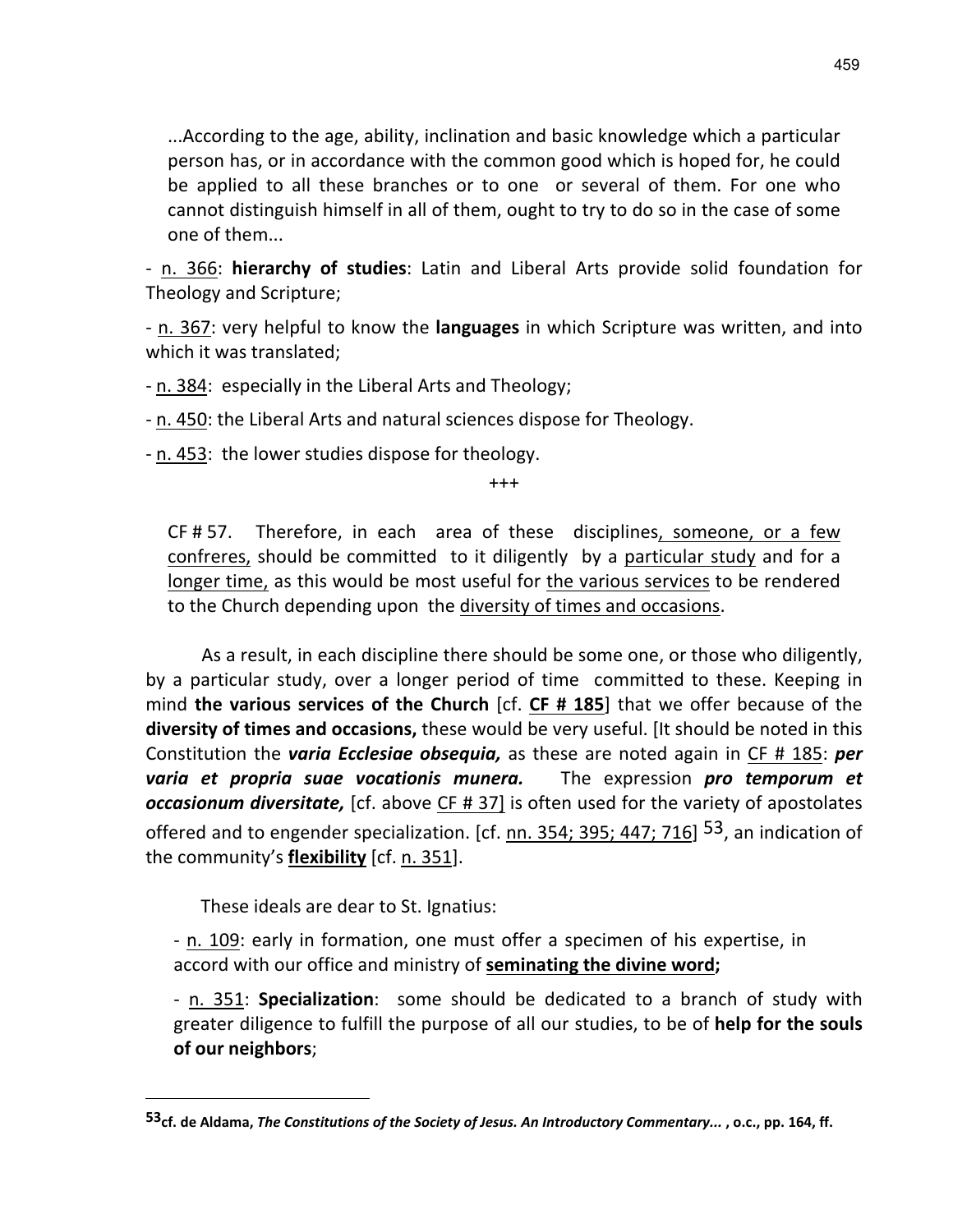- n. 354: according to the manner of age, talent, learning, each one should excel in some branch, for the common good that is hoped;

- n. 356: Superiors will regulate this;

- n. 357: Theology makes use of the lower studies - suitable professors are need in these as well.

- n. 582: study is also a means of spiritual development.

# 7. Principally Theology

CF # 58. Moreover, these studies in the Community refer principally to Theology and also aim for the understanding of Sacred Scripture. The Confreres will tend more frequently and with greater commitment toward such studies. Nevertheless, at times some confreres for a longer period are to occupy themselves in these preparatory studies, so that they might excel in them in an outstanding manner, in order to achieve our above mentioned purposes.

Although these studies in the Institute more principally refer to Theology, together with the understanding of Sacred Scripture, toward which its religious more frequently and more principally tend - nonetheless, sometimes some of the members for a longer period of time are occupied in these lower arts, so that in these, too, they might excel singularly to accomplish the above mentioned purpose of the Institute.

St. Ignatius' reflections:

- n. 109: the members should give time also to these other studies;
- nn. 384; 388: these should also be studied privately even after one has successfully completed the course;
- nn. 446; 447: the purpose of the Society and its studies is to lead to the knowledge and love of God, and to assist in the salvation of souls; for this, the study of Letters can also help;
- n. 518: some need a longer time.

# 7. A Variety of Aids to Serious Study

# Chapter 6: Concerning those means to be utilized in order to promote Studies [CF ##

59-68]

Premise: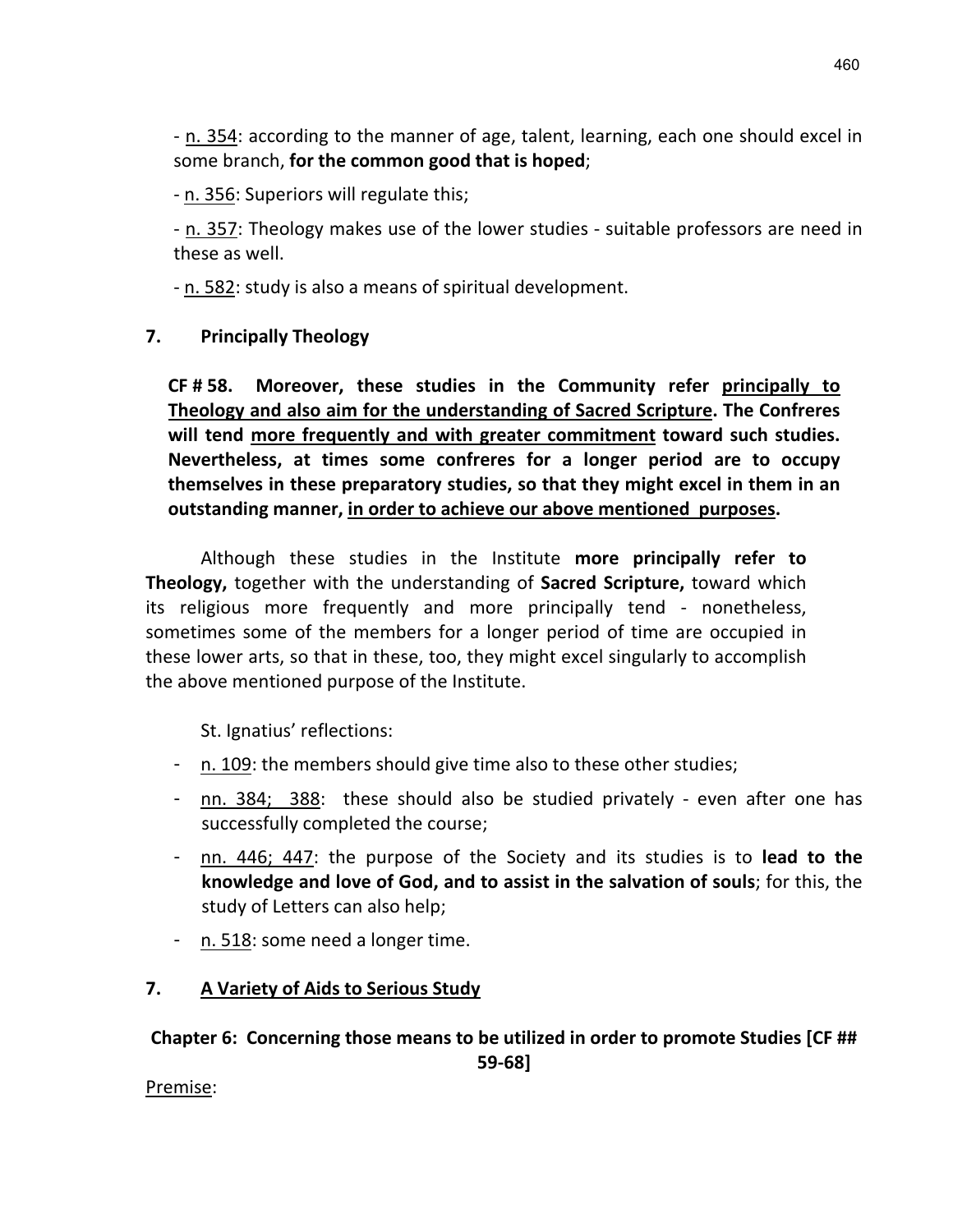[1] This Chapter, too, by and large, is taken verbatim, from Fr. Suarez, as Fr. Stofella indicates in the footnote here  $54$ . Special care needs to be taken of the students' health - they are to be properly clad - and have sufficient recreation and balance fervor in study with their piety - and all with moderation.

[2] The matter of books comes up again - one of the treasures of the house is a well stocked library - and each student would need to be equipped with the proper books for his area of commitment.

[3] Sufficient sleep must be safeguarded so that the students might be able to sustain the challenging rigors of study, all with a view to a dedicated service of the Church.

[4] External occupations need to be regulated to take care of the main task of study - for this, the confreres, called 'Material Coadjutors' in sufficient numbers, will be of great help.

[5] Quoting St. Athanasias, Fr. Bertoni challenges all to keep in their hearts and minds the right motivation: the glory of God and the benefit of souls. Fervor in piety cannot extinguish fervor in study - and the opposite is likewise true.

[6] **Academic Chairs,** especially in Philosophy and Theology, might be accepted, and the required university degrees as well - especially for work in Seminaries. The formation of Seminarians is a prime work of the "Professed" members of the Community [cf.  $CF \# 164$ ].

\*\*\*

CF # 59. A special and careful program is to be set up for those who are dedicated to studies, both so that their health may experience no harm, and also so that their necessary comfort might not be lacking. As a result, the Superior should be vigilant so that they might have decent food and clothing, as well as the necessary recreation. He is to see to it that the students might be free from all concern and solicitude about these matters, so that they might the

<sup>54</sup> Costituzioni del Ven. Servo di Dio... o.c., footnote on p. 75. Substantially, and total phrases, are taken from F. Suarez, De Relgione Societatis Iesu, Book V, c. 3, nn. 11, 12; c. 4,nn. 9, 10 [pp. 815 b-816, b, 822, b]. St. Gaspar Bertoni fully agrees here with St. Ignatius that the Superiors also play a key role in preparing future Apostolic Missionaries. They need to take special care of those undergoing the rigors of extended and serious study - being careful that they get sufficient sleep, recreation - and that they do not have excessive manual labor that would take them away from the principal duty of study - and the long range preparation of future Apostolic Missionaries.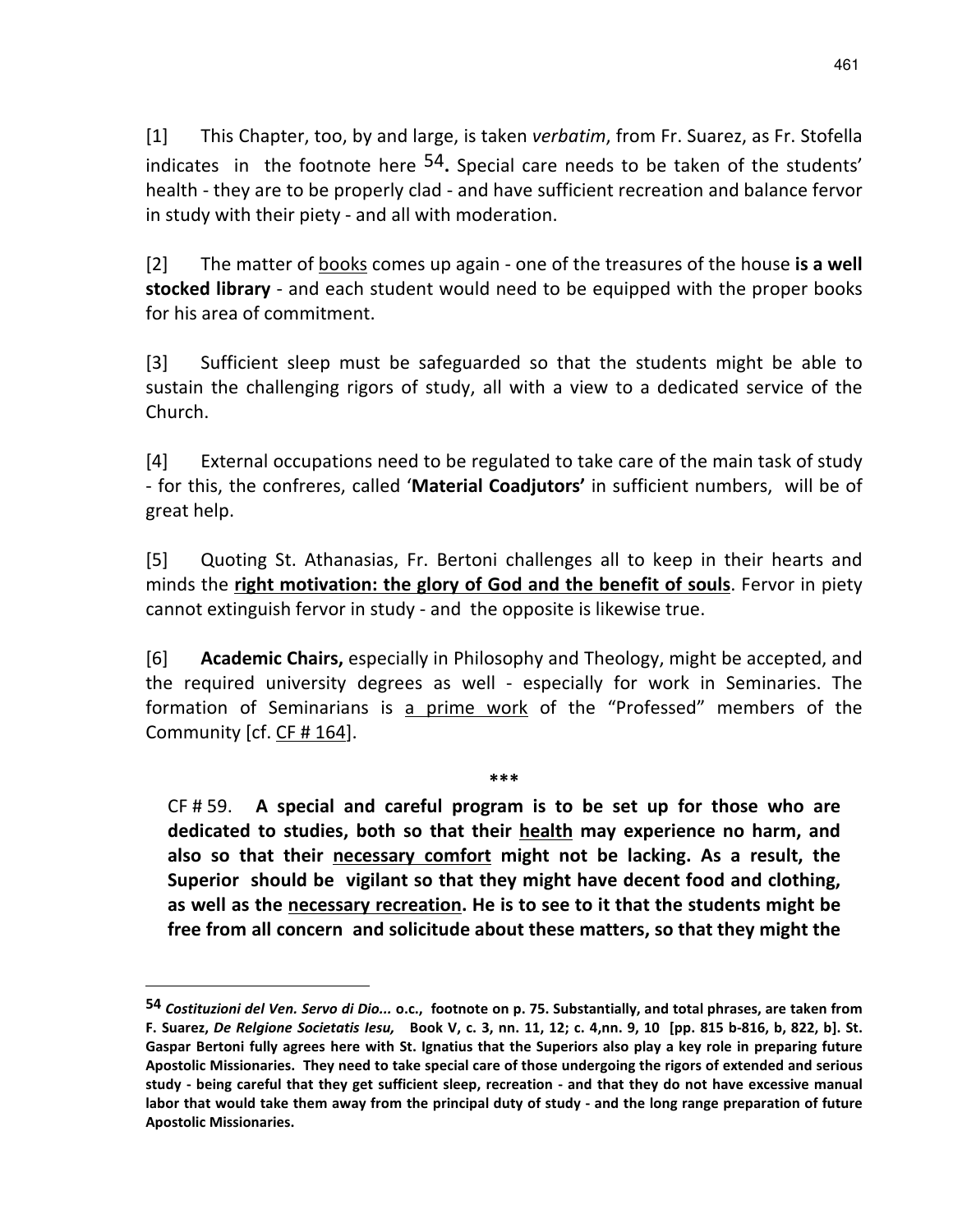## more easily bear the burden of their studies, and be content in religious moderation.

Here the appeal is made for a special humane care and plan to be in vogue for those who are committed to studies.

This is so that their **health** might suffer no harm,

and that also the necessary **comfort** be provided for them.

In like manner, with what regards **food and clothing** [cf. CF # 32, where the Founder speaks of "religious garb" for Novices], these should be decent, with fitting and necessary recreation provided;

and the Superiors need to be vigilant to see to it that the students are free from all care and solicitude,

so that they might the more easily bear the burden of their studies,

and be content in moderation.

A number of Ignatian ides are noted here:

- n. 151: for admittance, sufficient health and physical strength are neded;
- nn. 81; 296; 297; 577; 580; 581: in all that pertains to food, clothing and dwelling, it should be balanced between challenging virtue, and providing necessities;

n. 581 provides for those who might need a bit more:

Whether something more or less will be necessary for individual persons according to their circumstances will be left to those in charge of them to judge, as also to provide as is fitting...

In these **Constitutions** are Ignatius' ideas on the only "religious habit" known to the early Jesuits - cf. n. 577, as noted above;

- n. 424: the challenge of the Rectors of colleges, who take the place of Jesus Christ, are to pray and watch over the students, body and mind, so that all might be conserved and proceed better in the divine service.

†

CF  $# 60.$  In each house there is to be a common library, well equipped as far as the needs and the quality of the studies require.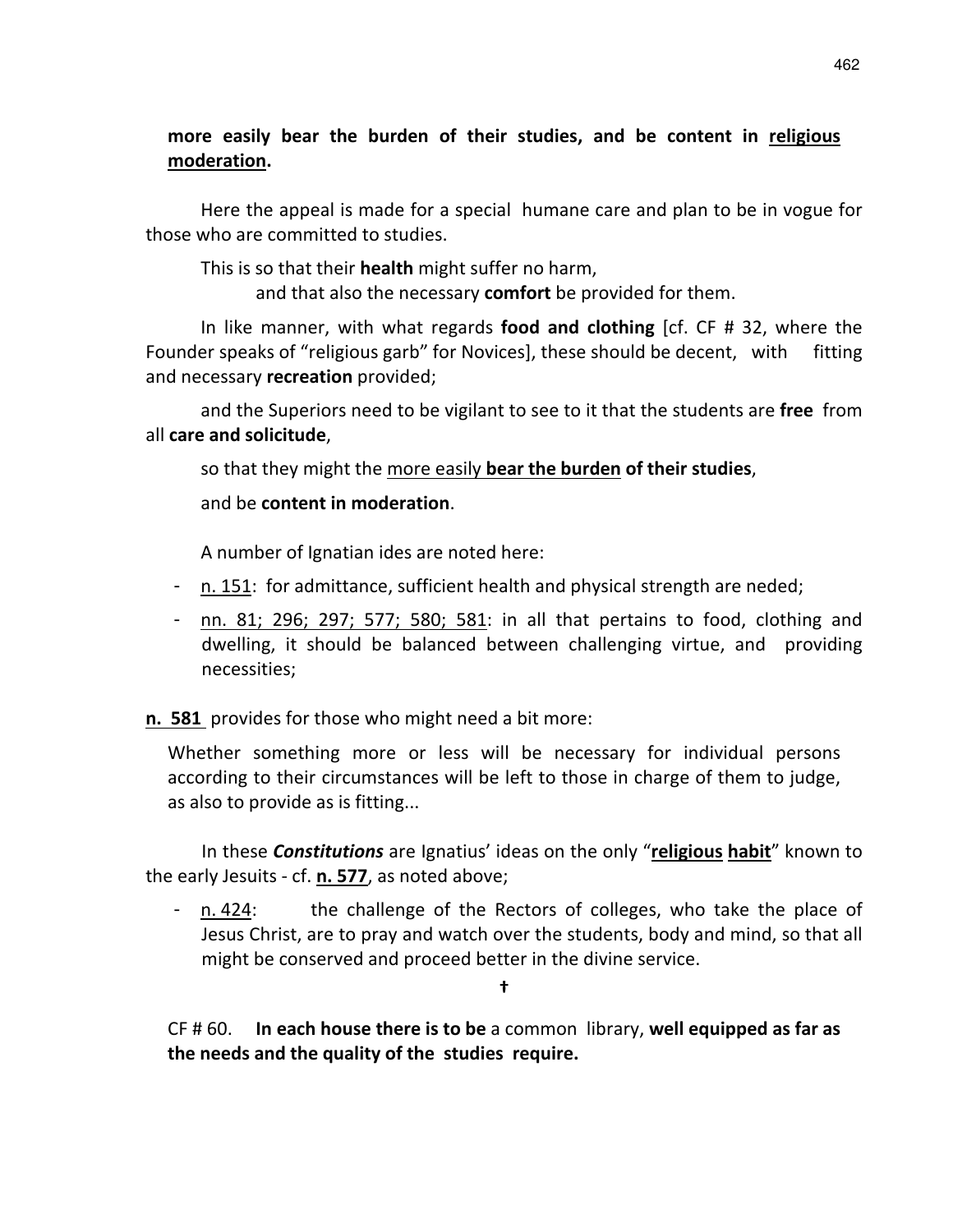A well furnished Library in each house, for the needs and the quality of the students.

- n. 372: and the Jesuits add that only the Rector has the key - the following n. 373 provides an old Stigmatine reminder not to mark the books! - However, they ought not to write annotations in these books; and he who has charge of the books should keep an account of them...

#### †

#### CF # 61. Every student is to have those books which are necessary.

- n. 376: Scholastics should have the books for their classes;
- n. 404: these are spelled out somewhat: the **Gospels** for the year; something else from Scripture; material to provide moral sermons - and a useful compendium, vademecum [??] of some sort.  $\dagger$

†

CF  $# 62.$  It will be incumbent upon the Superior to see to it that the Scholastics do not study in those times harmful to their physical health. They will be provided with that amount of time that will be necessary for their sleep, so that they might be able to maintain a certain balance in their mental endeavors so that they might persevere longer in acquiring and exercising the necessary learning for the service of the Church.

The Superiors need to exercise every care that the confreres do not study in times unsavory for their health;

 they will make sure that the students will be given as much time as they need for sleep -

and that they observe the proper measure in their mental labor,

so that they might persevere longer in learning,

 and being committed to the service of the Church – all themes dear to Ste. Ignatius:

- nn. 292-306: is a rather detailed expose' on a balanced care of the body regarding food, clothing, dwelling, duties and exercises;
- - n. 339: nothing damaging to health should be permitted to the students that they do not lose sleep and that they might maintain the proper measure in mental labor;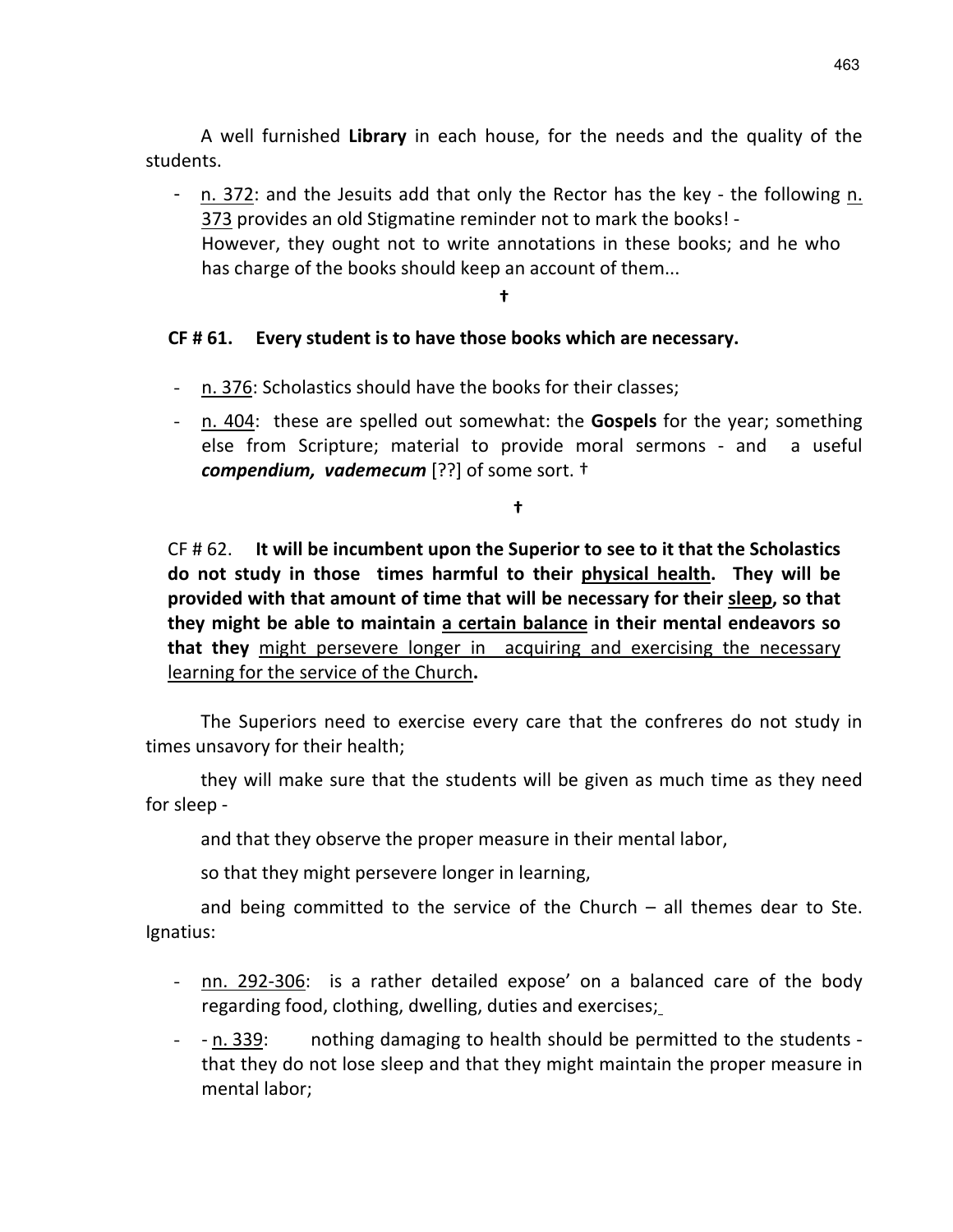- n. 580: all that is required in food, sleep and the necessities of life.

#### †

CF # 63. Every care should be exercised so that the impediments of external occupations and endeavors be removed from the Scholastics, both regarding domestic duties, as well as in the other ministries so that more time might be given over to their studies.

It must be provided also so that there be removed from students the impediments of external occupations and work -

both regarding domestic duties, as well as in ministries,

so that a longer time be provided for them for their studies.

- n. 296; 822: the works of the body should be limited so that the spirit be not harmed; moderation of the works of both spirit and body are also the responsibility of the manner in which the Institute is maintained;

- 362: excessive mortifications or ministries should never be allowed that would hinder studies of those in formation.

#### †

CF # 64. For this reason the brothers will be assigned to take care of the necessary temporal matters in each house, so that the students might be relieved of these tasks.

For this purpose, there should be assigned the **Brothers** who serve the Lord in temporal matters,

in accord with the needs of each house,

so that the students might be spared from such work.

[One is reminded here of the Ignatian ideal, accepted by Fr. Bertoni, that the numbers of Brothers should be limited according to the need - cf. also CF ## 25; 78-82]; [CSJ nn. 112-120; 148, f.; 305].;

- n. 114: need to be committed to the humble tasks;
- n. 149: necessary to free others for study;
- n. 364: the Brothers will help in these heavy tasks in the Colleges at any hour;
- n. 560: they are most useful in the Colleges, and will live there as all the other members.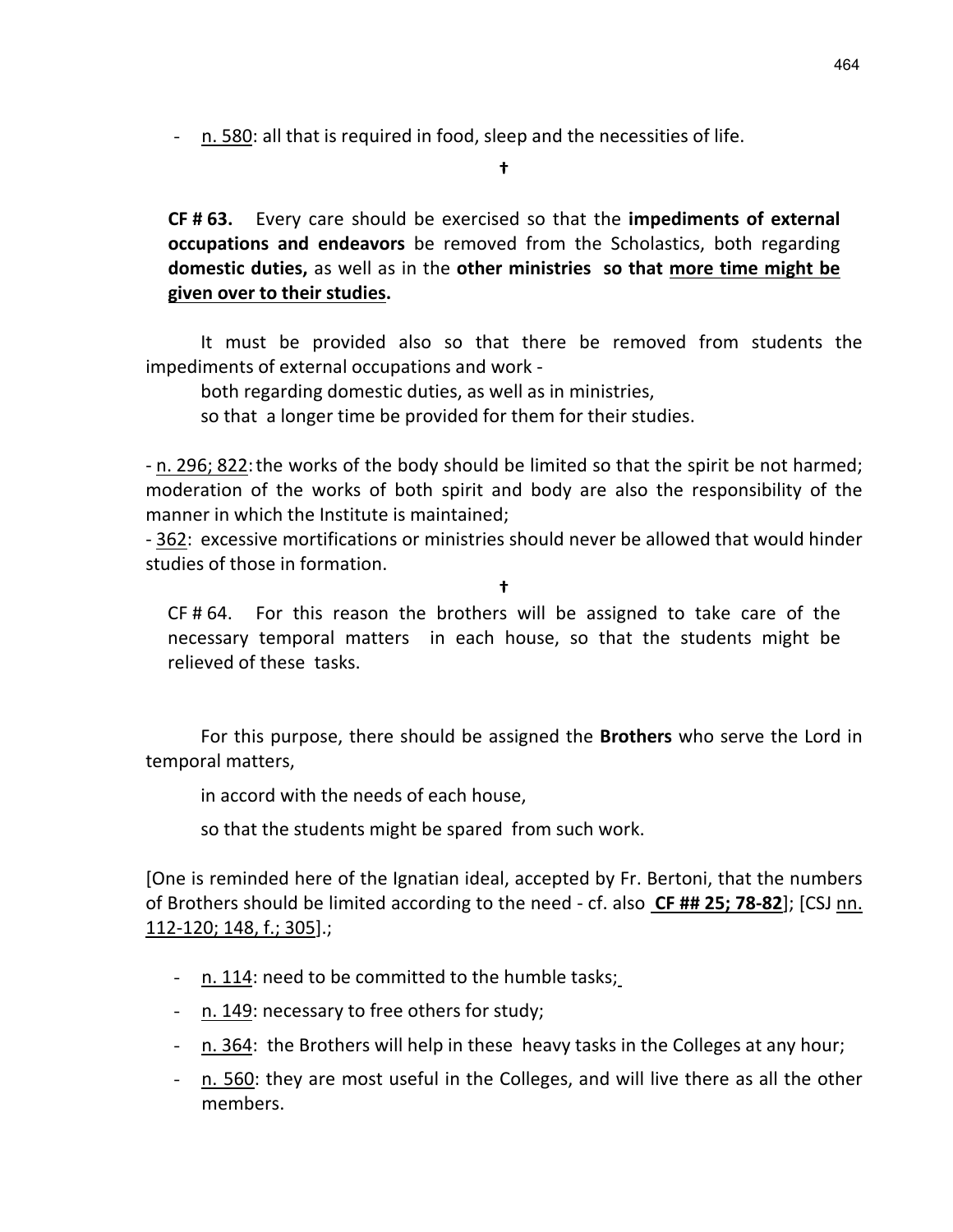# 8. All is geared to an intense Spiritual, Intellectual life for an ever more competent service of the church

CF #65. All the members will protect their upright way of life and the proper intention for the glory of God and the benefit of souls. For no one, without a pure mind and the imitation of the Saints, will ever grasp the words of the Saints, says St. Athanasias [ De Incarn. near the end]. All should pray often to God, Who is the Lord of all knowledge [1 S 2:3] that He might grant to them the necessary knowledge.

All will maintain the proper moral standard and the right intention:

- for the divine glory and the benefit of souls.
- Without a pure mind [cf. Ws 1:4, ff.] and the imitation of the Saints -
- no one will understand the words of the Saints,
- is what Athanasias states [On the Incarnation, near the end]
- and they must often pray to God that He might bestow on them
- the necessary knowledge for He is the Lord of all knowledge [1 K 2:3].

[1] First of all, there is a biblical quote explicitly made by Fr. Bertoni in the *Original* Constitutions, at the conclusion of this CF # 65, on God being 'the Lord of all knowledge': Scientiarum Dominus est [cf. 1 K [S] 2:3].

[2] There might also be a text implied that only with a pure mind can one understand the words of saints, who are the best theologians - [cf. Ws 1:4,ff.]. There is a relationship in theology and the state of grace – a life of chastity, the clean of heart, are promised the Vision of God [cf. Mt 5: 8].

[3] Fr. Stofella offers a note here  $55$  in which he mentions a sheet of paper left behind by Fr. Marani, upon which he quotes a letter dated June 1, 1551. from St. Ignatius to a certain Fr. Brandao <sup>56</sup>, of Portugal, who had asked his Founder 15 questions on formation for clarification. This rather startling principle noted in the

<sup>55</sup> cf. Costituzioni del Ven. Servo di Dio, D. Gaspare Bertoni..., o.c., p. 77, footnote.

<sup>56</sup> cf. Obras de San Ignacio de Loyola. Madrid BAC 87, 6 a Edición, 1997, pp. 884-889.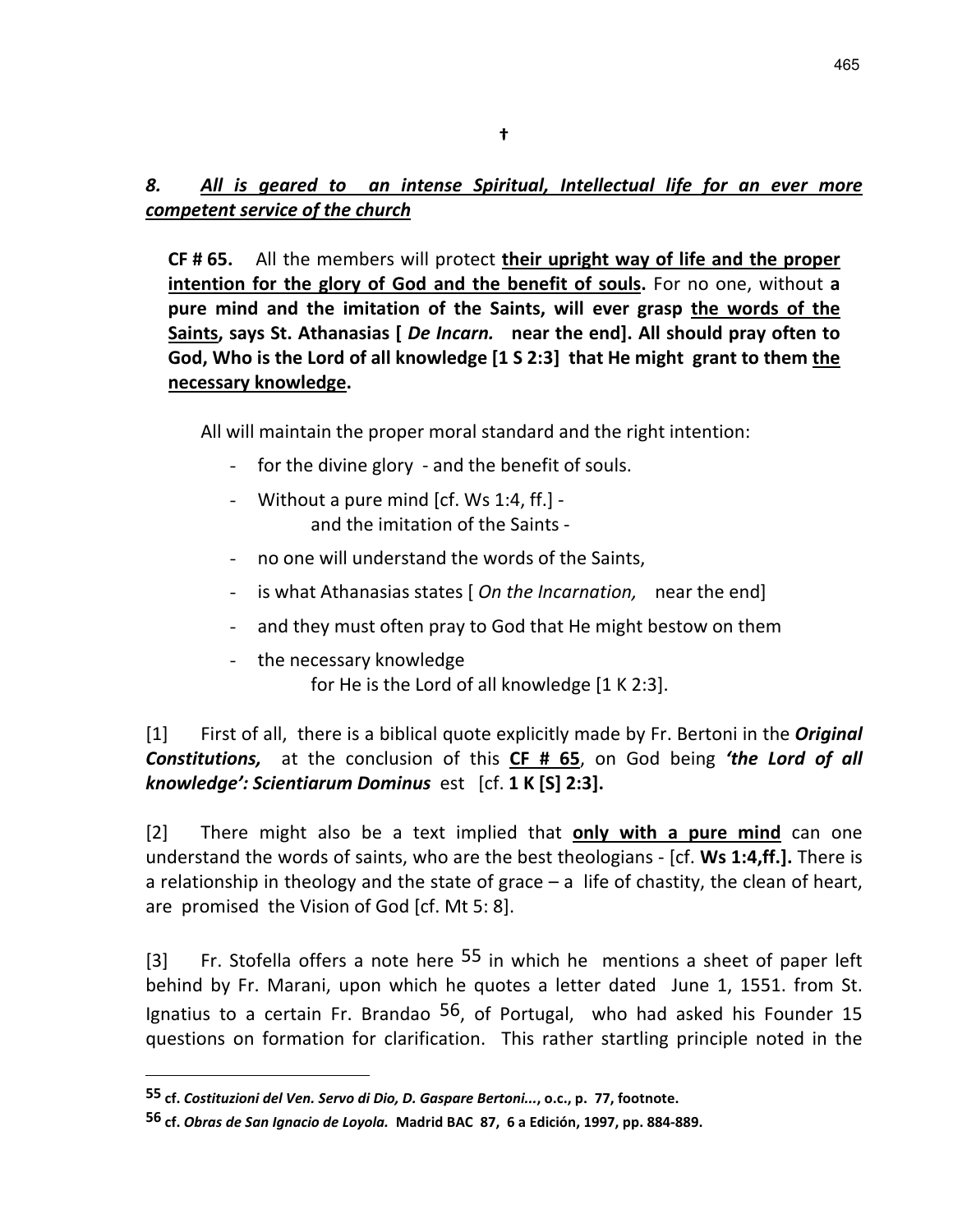Saint's response, is noted in Part IV, c. 4, #3, of the Jesuit Constitutions - nn. 340-345. The gist of the comments are as follows:

The Scholastics, keeping in mind the purpose of their studies, cannot give themselves over to long meditations, other than the regular daily exercises. And these are: Mass, an hour's prayer, the examinations of conscience, and in addition to Confession and Holy Communion every week, they can exercise themselves in seeking the presence of God in everything, as in conversing with others, in looking about, in eating, in listening, in studying and the like. Since it is true that the Divine Majesty dwells in all things by His presence, by His essence and by His power: and this manner of meditating is one where God is found in everything. This is the more helpful than that other form of prayer in which one ponders the more obtruse things, and only with great effort are they made present. Praying this exercise, one will prepare great visits of the Lord within a very short time of prayer 57.

- $[4]$  A number of Ignatian **Constitutions** come to mind here:
	- n. 156 : under admissions, the zeal for souls is presented as a requirement;
	- nn. 307; 360: this is the *Proemium* to Part IV all study is to lead people to know and better serve God our Creator and Lord; even prayer for an increase in doctrine, seeking the divine glory and the good of souls;
	- n. 340: all is studied with the intention of divine service;
	- - nn. 481: this introduces Part IV, c. 16: Concerning those things which pertain to good morals - along with letters, the students should also learn how to inculcate Christian living.
	- - n. 813: the pure intention for the divine service; familiarity with God, sincere zeal for souls.

†

St. Gaspar is a legislator of utmost balance:

 $\overline{a}$ 

CF  $# 66.$  It will be up to the Superiors to see to it that neither the love for piety will be cooled through the fervor of studies, nor that through any excess of piety, will the necessary studies be impeded.

<sup>57</sup>cf. this episode noted in deAldama, The Constitutions of the Society of Jesus. An Introductory Commentary... o.c., pp. 161 f.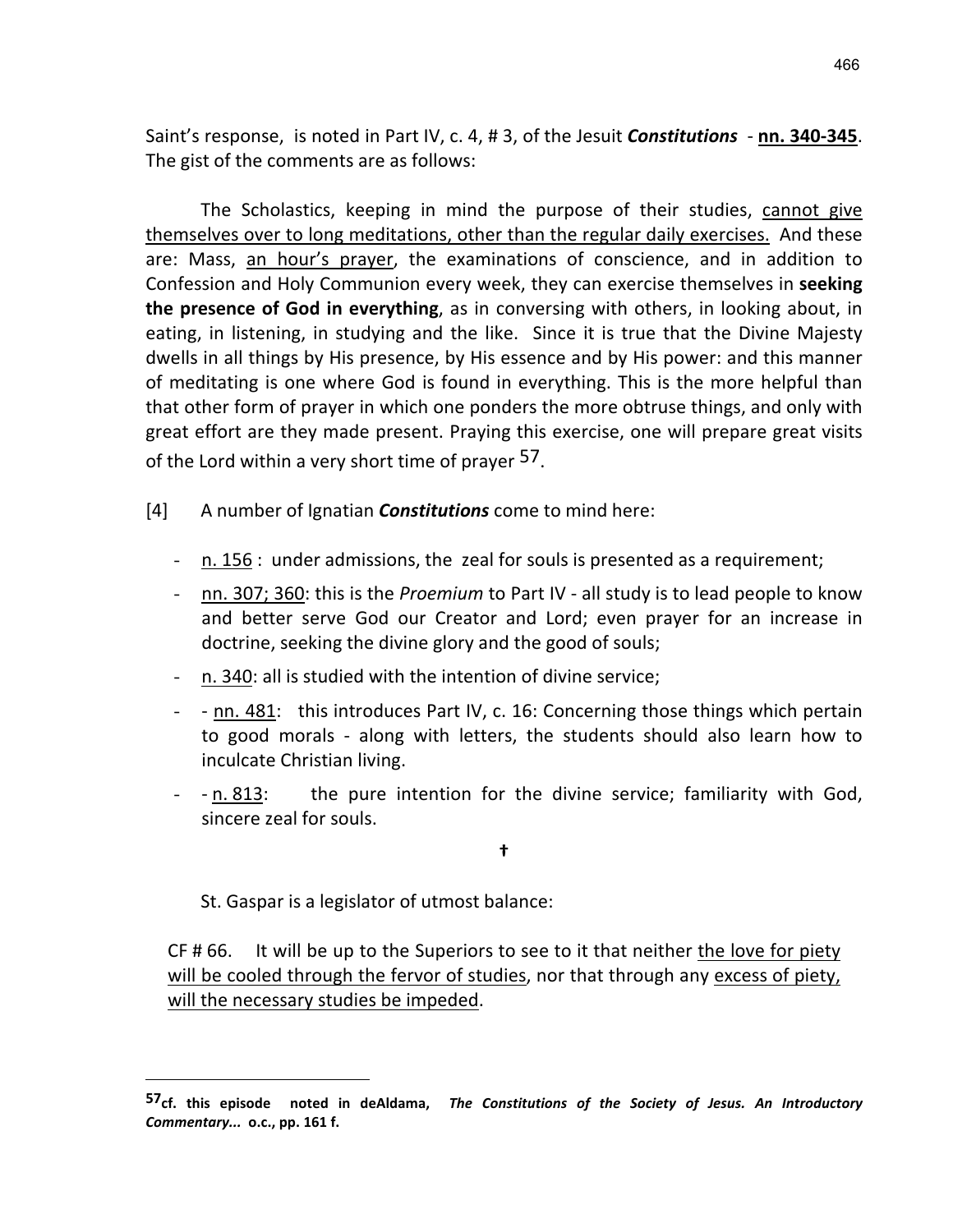Furthermore, it will be up to the Superiors to see to it that in the fervor of studies one's love for piety should not grow tepid;

and that through excessive piety that the required studies are not impeded.

 There is to be noted here Fr. Bertoni's axiom that when one is excessive in work, he should pray - and excessive piety, should lead one to a deeper involvement in the Apostolic Mission <sup>58</sup>. This balanced approach regarding study and work is noted just above  $[CF ## 62-63; 72; 127; 152]$  - and here the same rule of balance is applied to the life of piety. This is most important in the Ignatian ideal:

- nn. 292; 298; 299; 300; 301; 822: balance regarding exterior occupations and work should not interfere with required studies; Part III, c. 2, nn. 292, ff. is on the conservation of the body];

- n. 340: has the surprising principle:

... ne fervore studiorum intepescat

- solidarum virtutum ac religiosae vitae amor; ita mortificationibus, orationibus ac meditationibus prolixis eo tempore non adeo multum loci tribuetur.

- n. 361: serio et constanter animum studiis applicare deliberent; sibique persuadeant nihil gratius se Deo facturos in Collegiis quam si cum ea intentione de qua dictum est studiis se diligenter impendiant...

- n. 362: ...impedimenta etiam removeantur quae a studiis animum avocant, tam devotionum ac mortificationum quae vel nimiae vel sine ordine debito suscipiuntur...

- n. 582: ....ne nimius...huiusmodi rerum usus [ ieiunia, vigliae.. ad austeritatem] tantopere vires corporis debilitet... nec in illis tanta sit relaxatio ut, fervore spirito refrigescente, humani ac inferiores affectus incalescant.

- n. 583: ....ne excedant vel deficiant in spiritualibus exercitiis... - this is "the rule of thumb".

†

#### 9. Special Interest for Seminaries among the Apostolic Missionaries :

<sup>58&</sup>lt;sub>St.</sub> Gaspar Bertoni, Memoriale Privato, July 12, 1808.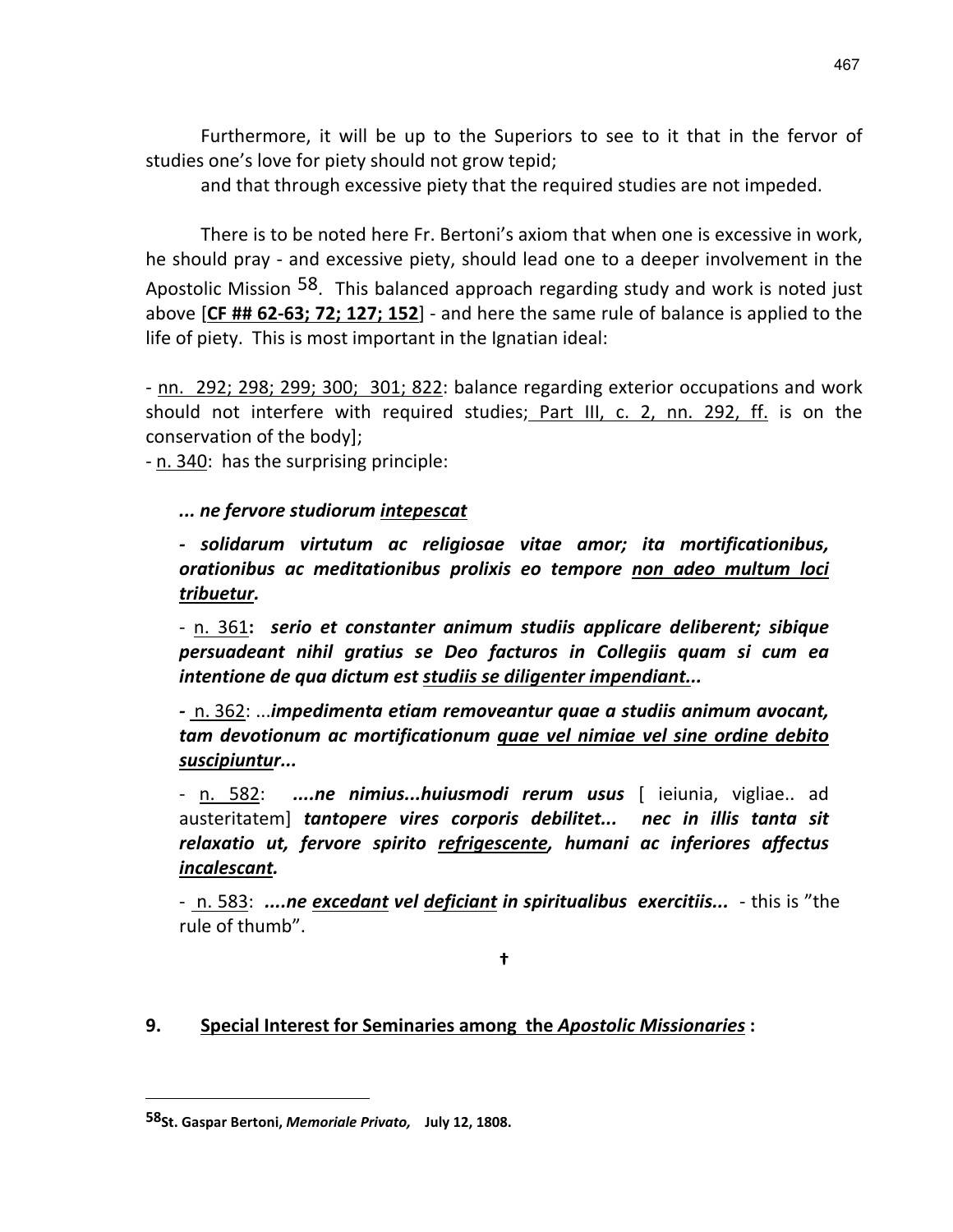CF # 67. With the express permission of the Superior, Chairs of Theology might be accepted and also, at times, those of Philosophy, if they are offered, especially in Seminaries. This must always be without contradiction, or controversy, or opposition. This service is gratuitous.

With the express permission of the Superior, there can be accepted:

- also Chairs of Theology, and at times, those of Philosophy, if they are offered,
- especially in Seminaries,
- without contradiction, or controversy or opposition,
- where they will teach in gratuitous service.

It is noted that among the special tasks of the "Professed", the "Apostolic Missionary" properly so-called, Fr. Bertoni lists work in Seminaries, assisting in the **instruction and formation** [cf. CF # 164]. This paragraph was not immediately found in Suarez, as were the preceding and the one following. The ideals are found in Ignatius' Constitutions :

- n. 369: professors should be "learned, diligent and assiduous"
- nn. 446-452: [cf. Part IV, c. 12] as the goal of the Society is the knowledge and love of God; hence, all is subordinated to Theology - other professorships accepted with a view to Theology;
- $n. 456$ : the number of teachers should suffice in accord with the number of students and their capacity;
- n. 813: the purpose of the Society is the assistance of souls to reach their supernatural happiness.

†

CF # 68. University degrees might be accepted, as long as this takes place without any harm being done either to religious poverty, or humility.

University degrees may be accepted, provided that:

this is done without injury either to religious poverty, and humility [cf. CF Seventh Part, Section III, under the Vow of Chastity, ## 120-121, the 12 degrees of St. Benedict].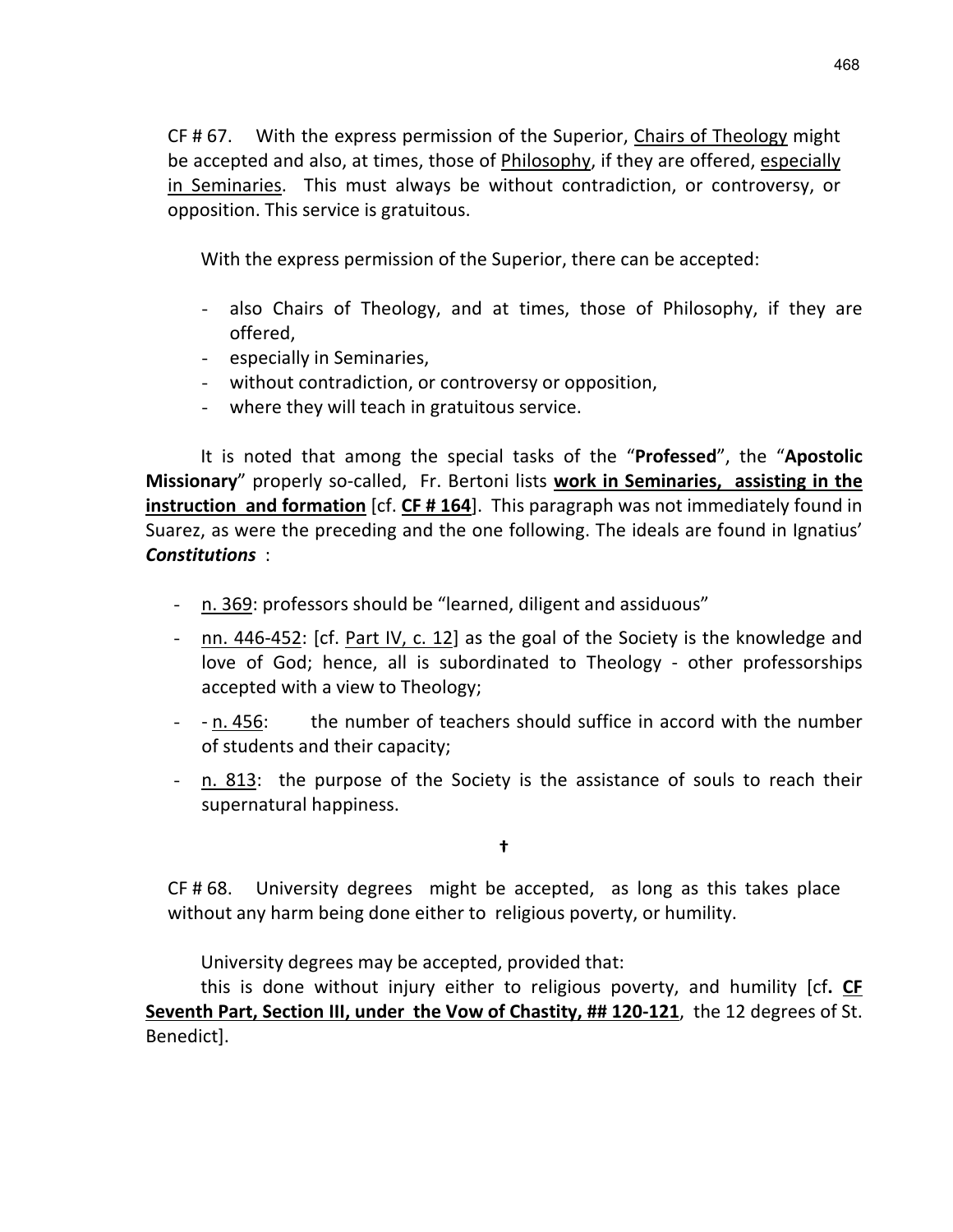One might be reminded of Pope Paul VI's reminders concerning a comparison between further education and wealth  $59$ . St. Ignatius treats of this ex professo [cf. Part IV, c. 15, nn. 471-480]:

n. 390: without ambition - all for God's glory.

### 10. All with Our Spiritual and Apostolic Welfare in mind:

 a.] Quest for Balance, Two extremes need to be kept in mind [CSJ 340;582]:

- on the one hand, care must be taken that through fervor in study the Scholastics do not grow cool in their love of virtue and the religious life:

In regard to spiritual matters, the same order of procedure will be used with those who are received in the colleges, as long as they are still going through probations, as that which is observed with those who are received in the houses. But after they have been approved and while they are applying themselves to their studies, just as care must be taken that through fervor in study they do not grow cool in their love of true virtues and of religious life, so also during that time there will not be much place [cf. nn. 362; 363] for mortifications and long prayers and meditations [cf. nn. 340-345, rules for those in formation; and cf. nn. 582-584] for those already formed]. For their devoting themselves to learning, which they acquire with pure intention of serving God and which in a certain way requires the whole man, will be not less, but rather more pleasing to God our Lord during this time of study  $[cf. n. 361]$   $[n. 340]$ .

In view of the time and approval of their life through which those wait before being admitted among the Professed and even among the formed coadjutors, it is presupposed that they will be men who are spiritual and sufficiently advanced to run in the path of Christ our Lord to the extent that their bodily strength and the exterior occupations undertaken through charity and obedience allow. Therefore, in what pertains to prayer, meditation and study and also in regard to the bodily practices of fasts, vigils and other austerities or penances, it does not seem expedient to give them any other rule than that which discreet charity dictates to them [cf. n. 134], provided that the Confessor should always be

<sup>59</sup>cf. Paul VI, Apostolic Exhortation, Evangelica Testificatio, June 29, 1971, #54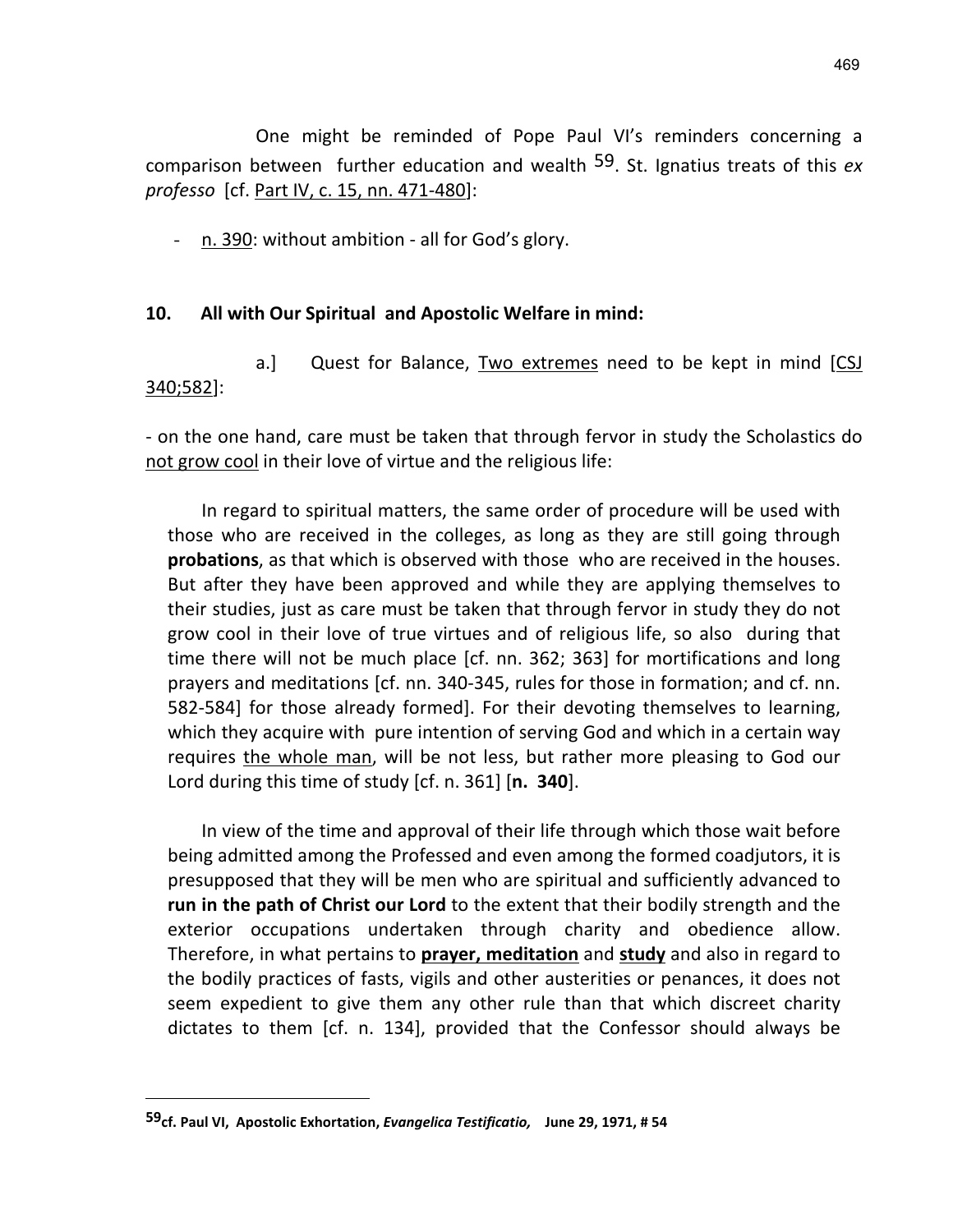informed and also, when a doubt about expediency arises, the superior [cf. nn.. 8; 9; 283; 300].

The following statement is the only one which will be made in general. On the one hand, the members should keep themselves alert that the excessive use of these practices may not weaken the bodily energies [cf. nn. 292; 300] and consume time to such an extent that these energies are insufficient for the spiritual help of one's fellow man according to our Institute; and, on the other hand, they should be vigilant that these practices may not be relaxed to such an extent that the spirit grows cold and the human and lower passions grow warm  $[cf. n. 340]$   $[n. 582]$ .

- during that time of studies, though, there will not be much place for mortifications, long prayers and meditations. The demands of the intellectual and pastoral formation require the whole man. This total sacrifice will not be any the less, but rather - even more pleasing to God than mortifications, prayers, and long meditations already noted -since such commitment flows from a more forceful charity.

 - Duration and manner of prayer [nn. 342-345]: it is surprising that St. Igntius, the great Teacher of prayer and personal witness to it - would prescribe only one hour of prayer for scholastics - over and above weekly Confession and daily Mass. This hour includes the following:

- two examinations of conscience, at noon and at night;
- recitation of the Hours of Our Lady [the "Little Office"];

 $\overline{a}$ 

- other prayers according to the devotion of each individual, until the hour is completed.
- it is only in the following **Declarations** [nn. 343; 345] where it is said that at times, some of the scholastics, not obliged to recite the Divine Office, may substitute for the Little Office and other exercises, that of mental prayer and other spiritual exercises 60:

To go [to Confession and Communion] more frequently than every eight days, should not be permitted, except for special reasons and more because of

<sup>&</sup>lt;sup>60</sup>Usually Spiritual Exercises refers to the course of a 30 day Retreat for which St. Ignatius is most well known. However, "spiritual exercises" also refer to the customary expressions of the prayer life of committed Christians, and as described by Ignatius in nn. 342-345.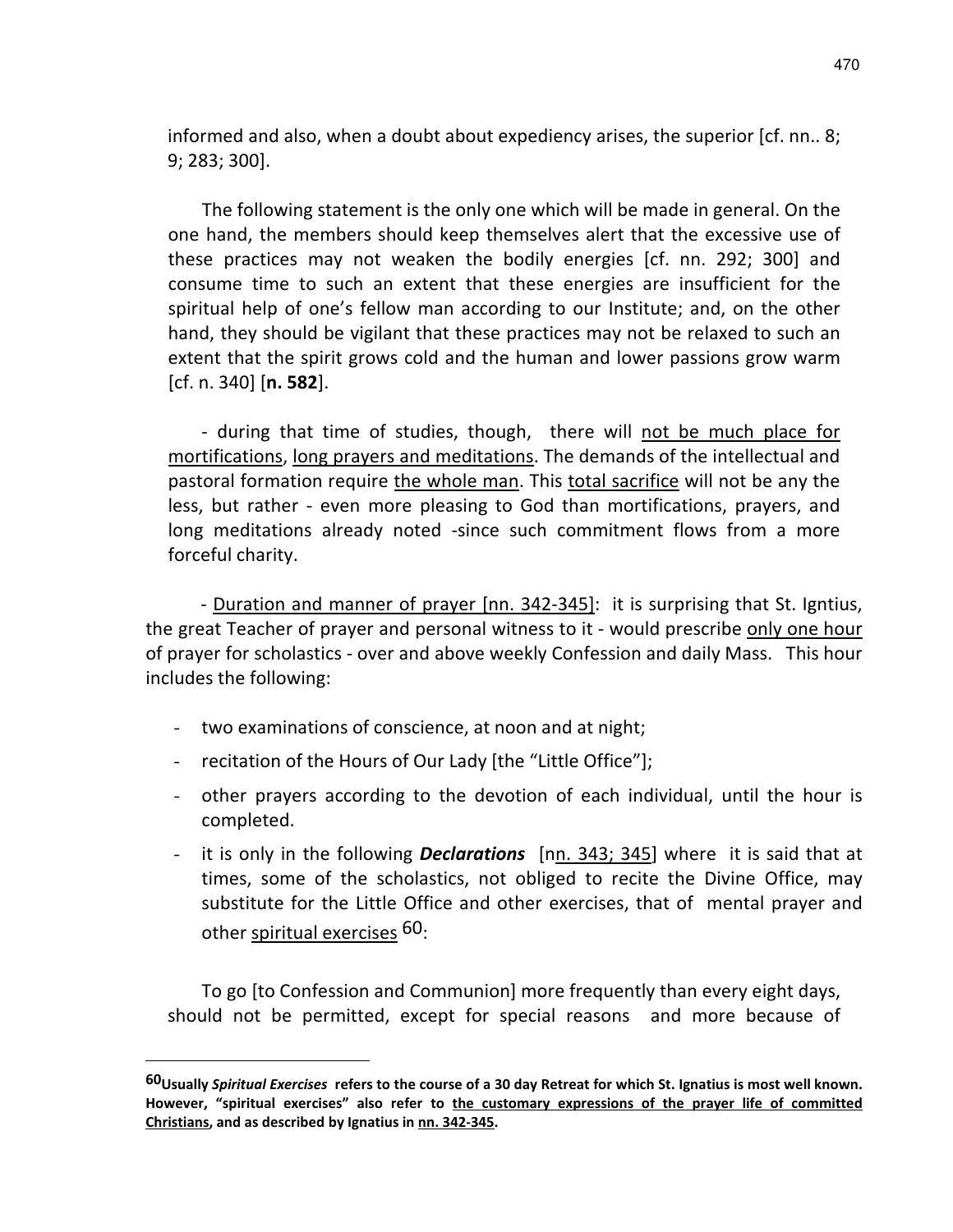necessity than of **devotion**. But, neither shall the reception be deferred beyond eight days without special reasons. For such reasons Mass, too, could be omitted on some days, and with some the period of prayer could be lengthened or shortened. All this will remain within the discretionary power of the Superior.

 Although the determined hour, or a little more or less, is taken for the recitation of the Hours of Our Lady, nevertheless in the case of the Scholastics who are not obliged to recite the Divine Office, that hour can more easily be changed at times to meditations and other spiritual exercises by which the hour is filled out, especially with some who do not advance spiritually more by another. This is to be done with the permission, or through the order of their superiors, whose duty it will always be to consider whether, for certain reasons with particular persons, something different is more expedient, in order to carry it out while keeping in view the genuine devotion of the subjects, or of the founder, and also the circumstances of persons, times and places.

 For those who do not have experience in spiritual things and desire to be helped in them, some points for meditation and prayer could be proposed to them in the way that seems best for persons of this kind [cf. nn. 277; 279]. The elders, or superiors, will have the right to decide whether or not the Scholastics may recite a part of the Hours, for which they have the assigned hour, during that time of the Mass when the priest is speaking aloud in order that the people may understand him. These superiors should provide for this according to the subjects, places, conditions and times, in the way which seems best to them for greater divine glory...[n. 343].

 All of this, and what follows, however, are to be regulated by the Superior. The reason for this insistence on the part of the Saint is his emphasis on the situation of Scholastics "who are in studies", in an intense period of intellectual formation - not of Novices, and not of Religious already formed  $61$ . It should be noted that Ignatius fixed this norm for the approved Scholastics who had already passed through the "*experiences*" of the Novitiate, during which they had laid down the proper foundation for self-abnegation  $[n. 307]$ . These men had already made the month of the full course of the **Spiritual Exercises** and would be supposed to have emerged as inclined to prayer and devotion. Thus, Ignatius felt there was more need for restraint rather than exhortation.

<sup>61</sup>These will be treated in Part VI, nn. 582, ff.; the Religious Life of the Society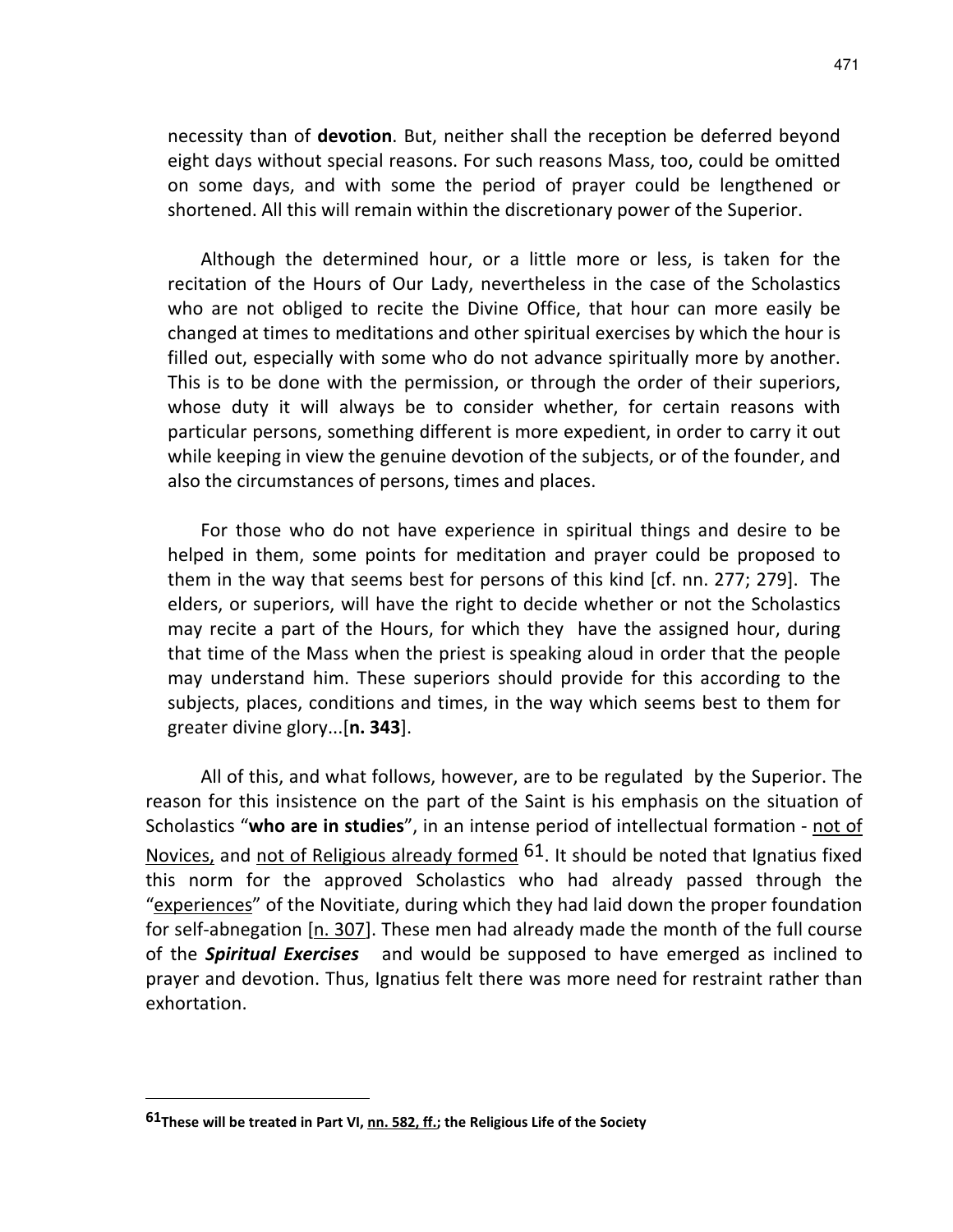"Discreet charity", is sometimes translated "prudent", and "discerning love" is a phrase characteristic of Ignatius, a figure of speech by which he means the charity exercised by a discreet person, one who exercises natural and supernatural prudence or judgment in his actions. This discreet charity impels him to choose the objective better course after all the circumstances have been considered. Ignatius presents discreet charity as a norm of citing [cf. nn. 209; 237; 269; 582]. In his usage, the phrase denotes a discernment of spirits, in which he exercised his natural and supernatural prudence with special care <sup>62</sup>.

b.] **Contemplatives in Action:** daily prayer seems almost reduced to vocal prayer: the praying of the "Little Office", the Rosary, with other prayers of personal devotion. St. Ignatius, however, is close to St. Teresa of Avila in her esteem of this prayer:

... In regard to the recitation of the Rosary, they should be instructed how to think or meditate about the mysteries which it contains, that they may take part in this exercise with greater attention and devotion... $[cf. n. 277]$   $[n. 345]$   $63$ .

This prayer needs to be "perfect", including mental accompaniment. Thus Ignatius would legislate that the Scholastics need to think and meditate the mysteries so that they may take part in this with greater attention and devotion [n 345]. This is more "Ignatian" as it involves the "whole person" - my heart and my flesh cry out for the living God! [cf. Ps 83]. As in the Carmelite tradition, the important aspect is always the love that comes to the fore in authentic prayer. In his own personal life, Ignatius was described as having the Lord constantly before one's eyes. A key Ignatian ideal is to seek the Lord in all things [cf. nn. 101, f.; 288].

# c. ] "Specialization":

... According to the age, ability, inclination, and basic knowledge which a particular person has, or in accordance with the common good which is hoped for, he could be applied to all these branches or to one or several of them. For one who cannot distinguish himself in all of them, ought to try to do so in the cse of some one of them [n. 354].

 $62$ cf. George E. Ganss, SJ, The Constitutions of the Society of Jesus. Translated, with an Introduction and a Commentary. St. Louis:The Institute of Jesuit Sources 1970, p. 261, n. 2]; cf. St. Gaspar Bertoni, Memoriale Privato Prolonged prayer is an advantage: Nov. 16, 1808; Prayer & activity mutually temper one another - July 12, 1808. [NB Fr. Bertoni speaks of Charity as ordered : CF ## 187-190; 208; 216; 220; 262; 220]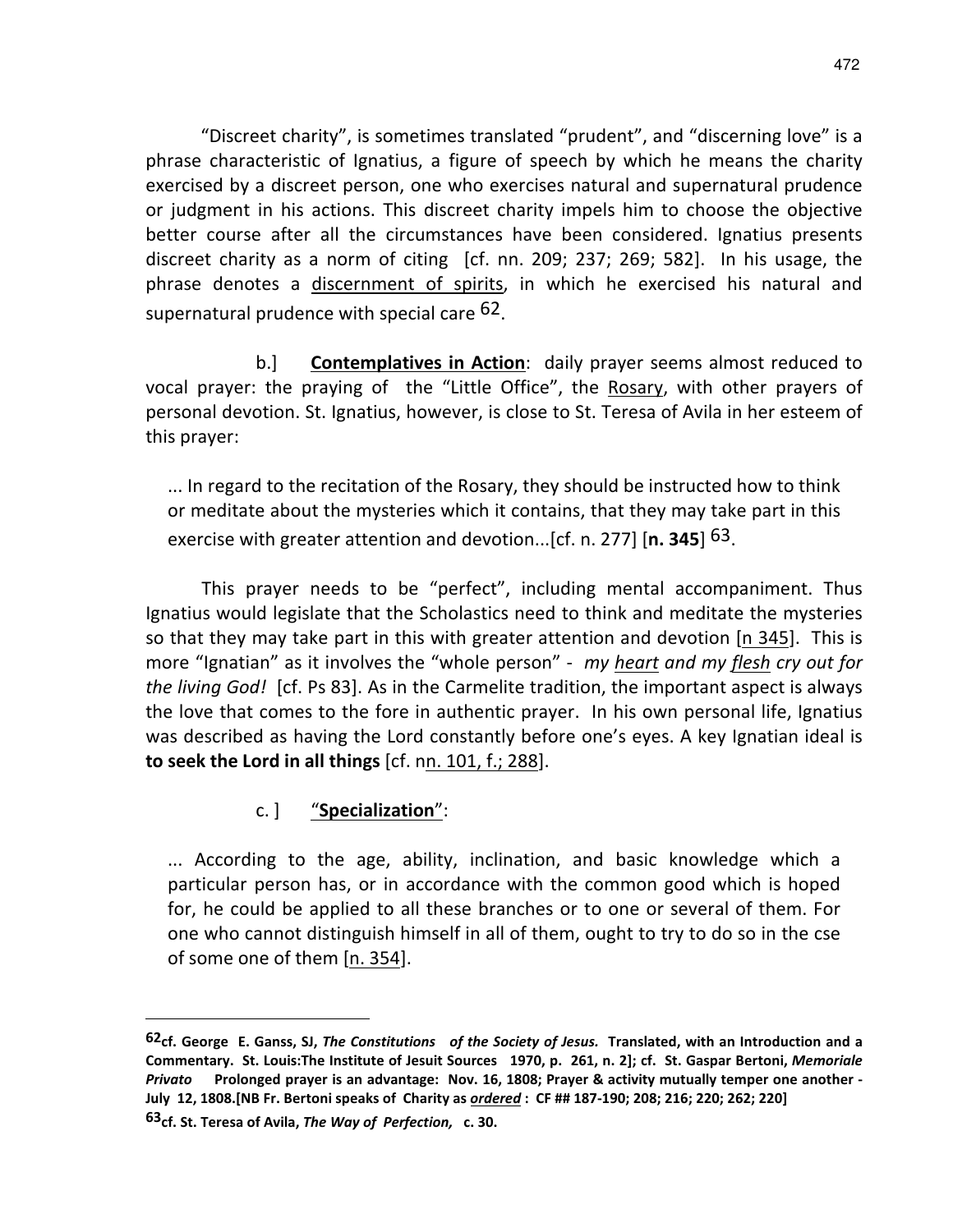Not every Scholastic can be eminent in all subjects needed. While a general formation is always required, each person ought to give his best to be distinguished at least in one area of study. This is left to the discretion of the Superiors, noting each one's natural inclinations, aptitudes. This is an entrance requirement: whether they will allow themselves to be directed to what they should study, how long, and the like [cf. n. 109].

# d.] Theology dominates [n. 446]:

Since the end of the Society and of its studies is to aid our fellowmen to the knowledge and love of God and to the salvation of their souls [cf. nn. 3; 156;163; 258; 307; 308; 351; 360; 603; 813]; and since the branch of theology is the means most suitable to this end, in the universities of the Society the principal emphasis ought to be put upon it. Thus diligent treatment by highly capable professors [cf. nn. 369; 456] should be given to what pertains to scholastic doctrine and Sacred Scripture, and also to the part of positive theology [cf. nn. 351; 353; 464; 467] which is conducive to the aforementioned end, without entering into the part of the canons which is directed toward trials in court. [n. 446].

All other studies have relative value - all are taken up with a view to theology. The circumstances of the times, and the local conditions need to be kept in mind [n. 447]. The study of philosophy is closely related to theology - whereas, medicine and law are more remote from our institute [n. 452].

# e.] The Plan:

The curriculum in theology will be one of six years. In the first four years all the matter which must be lectured on will be expounded [cf. nn. 418; 518; 519]. In the remaining two, in addition to the reviewing, the **acts customary for a** doctorate will be performed by those who receive it [cf. nn. 388; 390].

 Ordinarily, the cycle of the curriculum will be begun every fourth year and the books which are to be lectured on will be arranged in such a sequence that a student can enter the curriculum at the beginning of any one of the four years. By hearing the lectures on what remains of the four-year curriculum, and then on the matter immediately following until he reaches the point where he began, he will hear the lectures of the entire curriculum within four years [n. 476].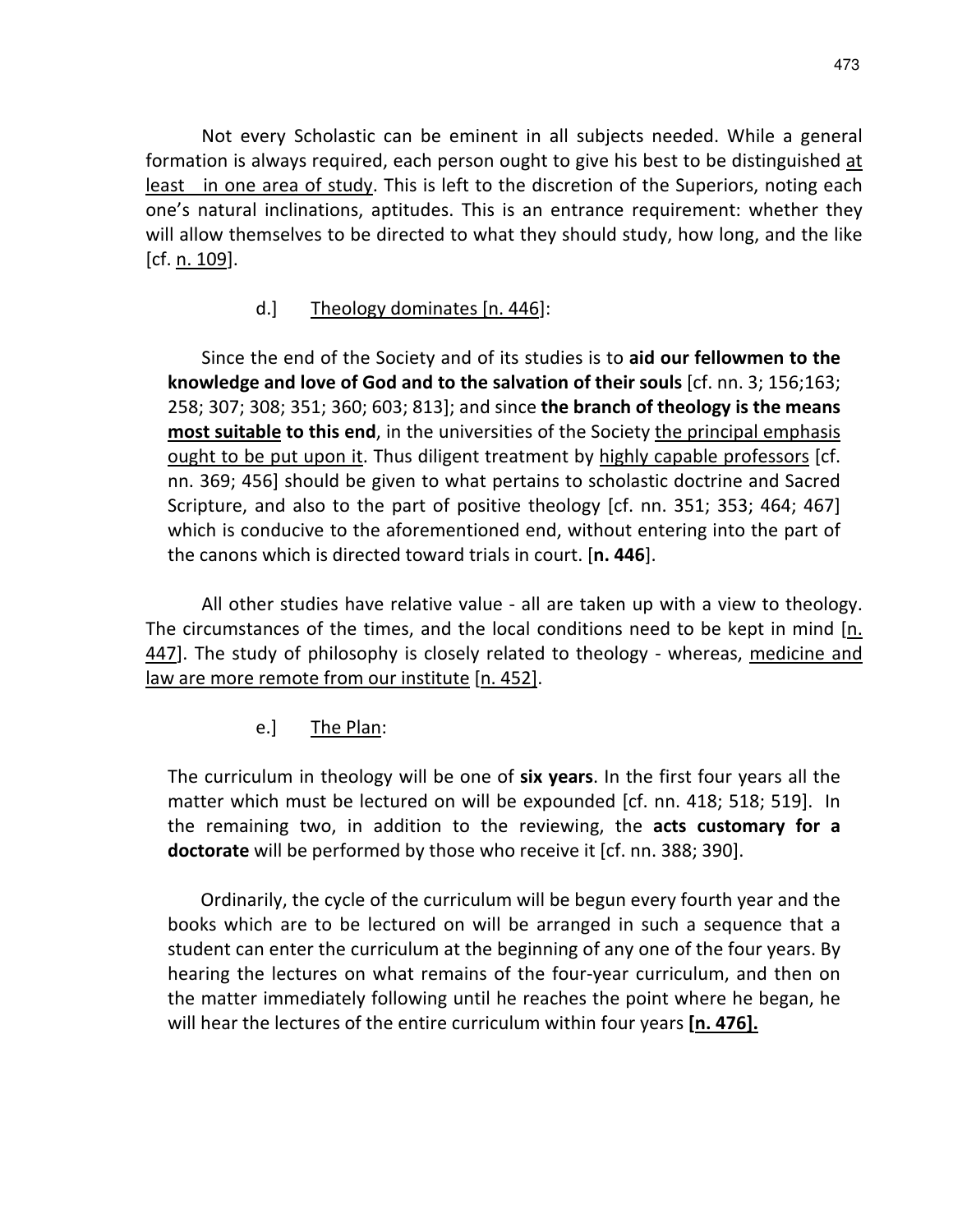It is apparently from this number where Fr. Bertoni got his 6, or 7 year commitment to theology  $64$  - as in the old system, after six years one became a "Bachelor" in theology - to become a "Master", or "Doctor", the new "baccalaureus" had to continue at the university for another six or eight years, teaching, debating, and preaching. For the early Jesuit Scholastics, the time given to each one of these branches is not fixed, nor when they are to move on from one to another. All was left to the view of the Rector. Later it will be clarified: in order for one to be promoted to profession, he would have had to have studied theology for at least four years [cf. n. 518].

 f.] Doctrine: the old "jargon" was not so much "giving a course", but "reading, hearing a book read our expounded upon." - the safer and more approved doctrine, explained by its authors [n. 358]. This is the idea in the title of Part IV, c. 14: "The Books that are to be read" [cf. nn. 464, ff.] - the Latin term is praelectio. Ignatius had studied in Paris under the Dominicans - so, after Sacred Scripture, he suggests St. Thomas and Peter Lombard. The Ignatian emphasis was on just the good books  $[n. 469]$ . The purpose of these arduous studies was not so much scholarly research in itself, but to help our fellowmen, to instruct and form suitable ministers of the Church.

 g.] Obstacles: the first noted is of a spiritual nature: the challenge is to keep their souls pure and their intention of studying right, by seeking in study nothing except the glory of God and the good of souls - to beg in prayer for grace to make progress in learning for the sake of this end  $[n. 360]$ : wisdom will not enter the deceitful soul, a holy and disciplined spirit will flee from deceit.. [cf. Ws 1:4, f.]. There is needed a real commitment to study, keeping alive the firm resolution to be thoroughly genuine and earnest students. They need to study with the intention of pleasing God [n. 361] . The act of studying takes its inspiration from obedience and charity:

In order to make good progress in those branches, the scholastics should strive first of all to keep their souls pure and their intention in studying right, by seeking in their studies nothing except the glory of God and the good of souls [cf. nn. 307; 351; 440; 466]. Moreover, they should frequently beg in prayer for grace to make progress in learning for the sake of this end. [n. 360].

Furthermore they should keep their resolution firm to be thoroughly genuine and earnest students, by persuading themselves that while they are in the colleges they cannot do anything more pleasing to God our Lord than to study

<sup>64</sup>cf. Antonio M. deAldama, SJ, The Constitutions of the Society of Jesus. An Introductory Commentary..., o.c., p. 167 - [cf. here CF # 40].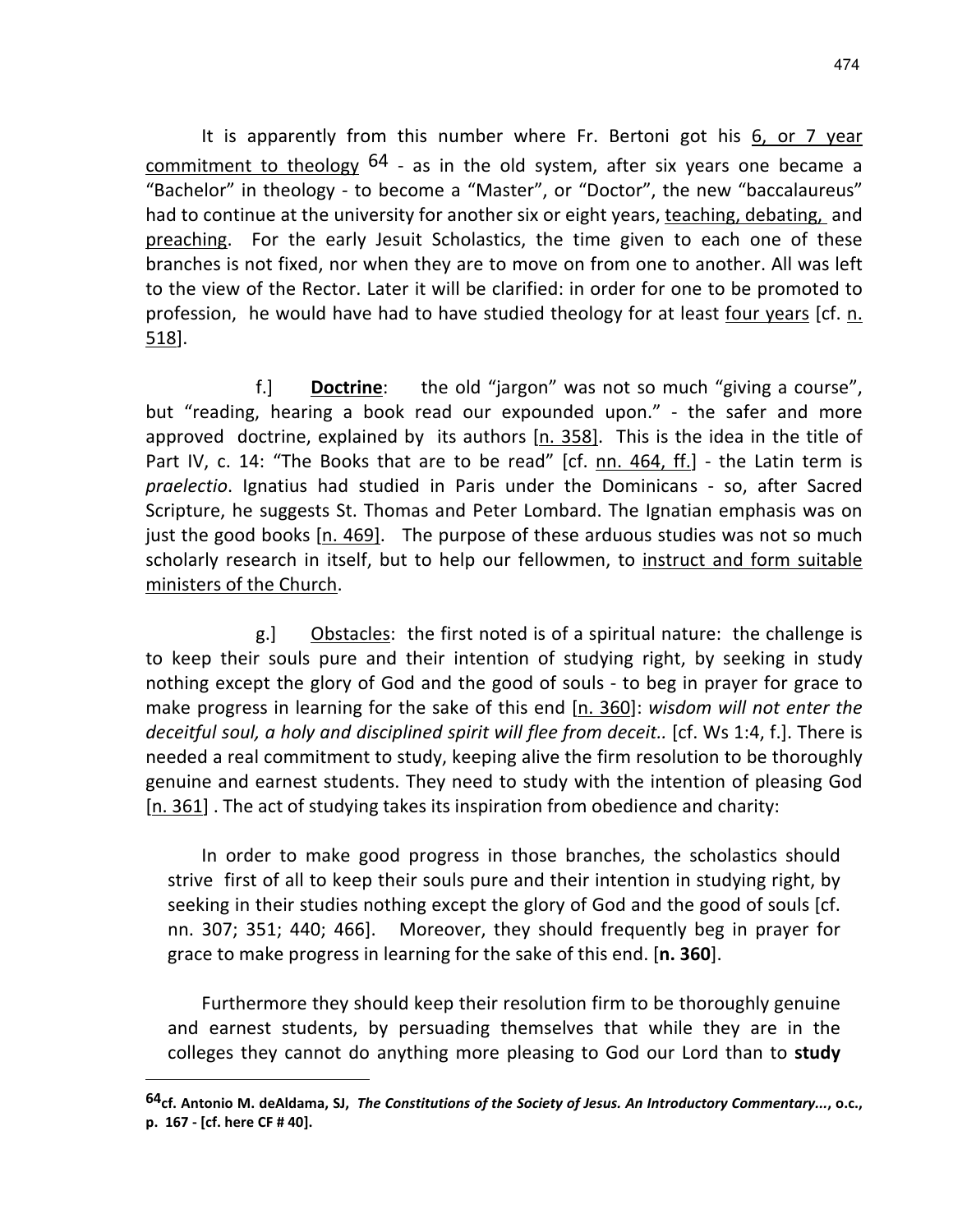with the intention mentioned above [cf. nn. 340; 360]; likewise, that even if they never have occasion to employ the matter studied, their very labor in studying, taken up as it ought to be because of charity and obedience, is itself work highly meritorious in the sight of the Divine and Supreme Majesty. [n. 361].

Some obstacles are:

- excessive devotions and mortifications;
- burdensome household tasks;
- spiritual ministries with neighbors it is wise to postpone exercises such as these until after the years of study [cf. n. 362].

 h.] Order: this emphasis is said to have been made in that Ignatius himself had to repeat some of his studies poorly made earlier on. Latin is needed for Philosophy - this is needed prior to Scholastic Theology - and this is a requirement prior to positive theology [n. 366]. Once a theological framework has been acquired through the study of Scholastic theology, it is easier to discern the doctrine of other authors. St. Ignatius also suggests Hebrew, Greek and Aramaic - one of the aims must be the defense of the Vulgate [n. 367]. One of Ignatius' concerns was the fact that a number of promising young minds give up the faith to embrace new doctrines, in that they lacked sound theology. He believed that the knowledge of theology would be much helped by the study of Latin, Greek and Hebrew [n. 447].

i.] Concrete Methods: after the professor's lectio [nn. 369; 374] the students would engage in repetitio [NN. 374; 375; 459]; *disputatio* [nn 378-380]; compositio [nn. 380]; speaking in Latin [n. 381]; oratio [n. 381]. These university events would draw the interest as perhaps inter-collegiate sports do today. So, Ignatius encouraged not only "learning", but also "modesty":

Because of the utility there is in the practice of disputation, especially for those who are studying arts and scholastic theology, the scholastics should participate in the disputations, or ordinary circles of the schools which they attend, even though these schools are not those of the Society itself; and they should endeavor to distinguish themselves both by their learning and by their modesty... [n. 378].

The student should not be passive before the lecturer, but should actively take part in his own formation, with much exercise. In addition to attendance, the Scholastic is encouraged to private and undisturbed study, to understand ever more